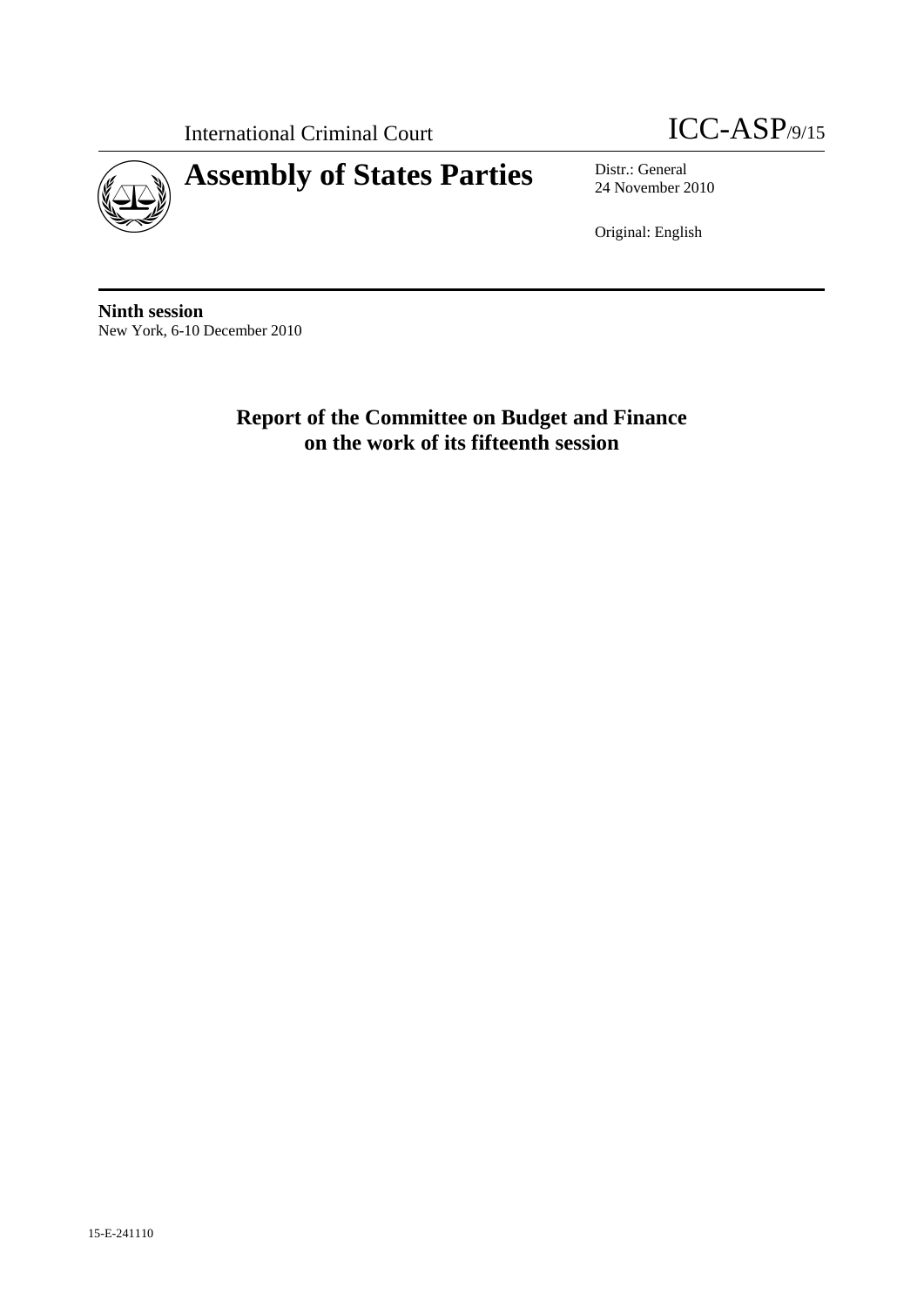# Contents

|                 |    |     |                                                                                                     | Paragraphs Page |    |
|-----------------|----|-----|-----------------------------------------------------------------------------------------------------|-----------------|----|
|                 |    |     |                                                                                                     | $1-6$           | 4  |
| A.              |    |     |                                                                                                     | $1-5$           | 4  |
| <b>B.</b>       |    |     |                                                                                                     | 6               | 5  |
|                 |    |     | Consideration of issues on the agenda of the Committee at its                                       | 7-142           | 5  |
| А.              |    |     |                                                                                                     | 7-10            | 5  |
|                 | 1. |     |                                                                                                     | 7               | 5  |
|                 | 2. |     |                                                                                                     | 8-9             | 5  |
|                 | 3. |     |                                                                                                     | 10              | 5  |
| В.              |    |     |                                                                                                     | $11 - 33$       | 6  |
|                 | 1. |     |                                                                                                     | 11-21           | 6  |
|                 |    | (a) | Financial statements of the Court for the period                                                    |                 | 6  |
|                 |    | (b) | Financial statements of the Trust Fund for<br>Victims<br>for<br>period<br>January<br>the<br>1<br>to | 11-14           | 6  |
|                 |    | (c) | Report of the Office of Internal Audit                                                              | 15-19           | 6  |
|                 |    | (d) |                                                                                                     | 20-21           | 7  |
|                 | 2. |     |                                                                                                     | 22-33           | 7  |
|                 |    | (a) |                                                                                                     | 25              | 8  |
|                 |    | (b) | Committee on Budget and Finance<br>and                                                              | 26-29           | 8  |
|                 |    | (c) | Management oversight of the Assembly and its                                                        | 30-33           | 9  |
| $\mathcal{C}$ . |    |     |                                                                                                     | 34-82           | 9  |
|                 | 1. |     | Financial performance data of the 2010 budget as at 30                                              | 34-44           | 9  |
|                 |    | (a) |                                                                                                     | $35 - 43$       | 9  |
|                 |    | (b) |                                                                                                     | 44              | 10 |
|                 | 2. |     | Consideration of the proposed programme budget for                                                  | 45-73           | 11 |
|                 |    | (a) |                                                                                                     | $45 - 50$       | 11 |
|                 |    | (b) |                                                                                                     | 51-59           | 12 |
|                 |    | (c) |                                                                                                     | 60-69           | 13 |
|                 |    | (d) |                                                                                                     | 70-73           | 14 |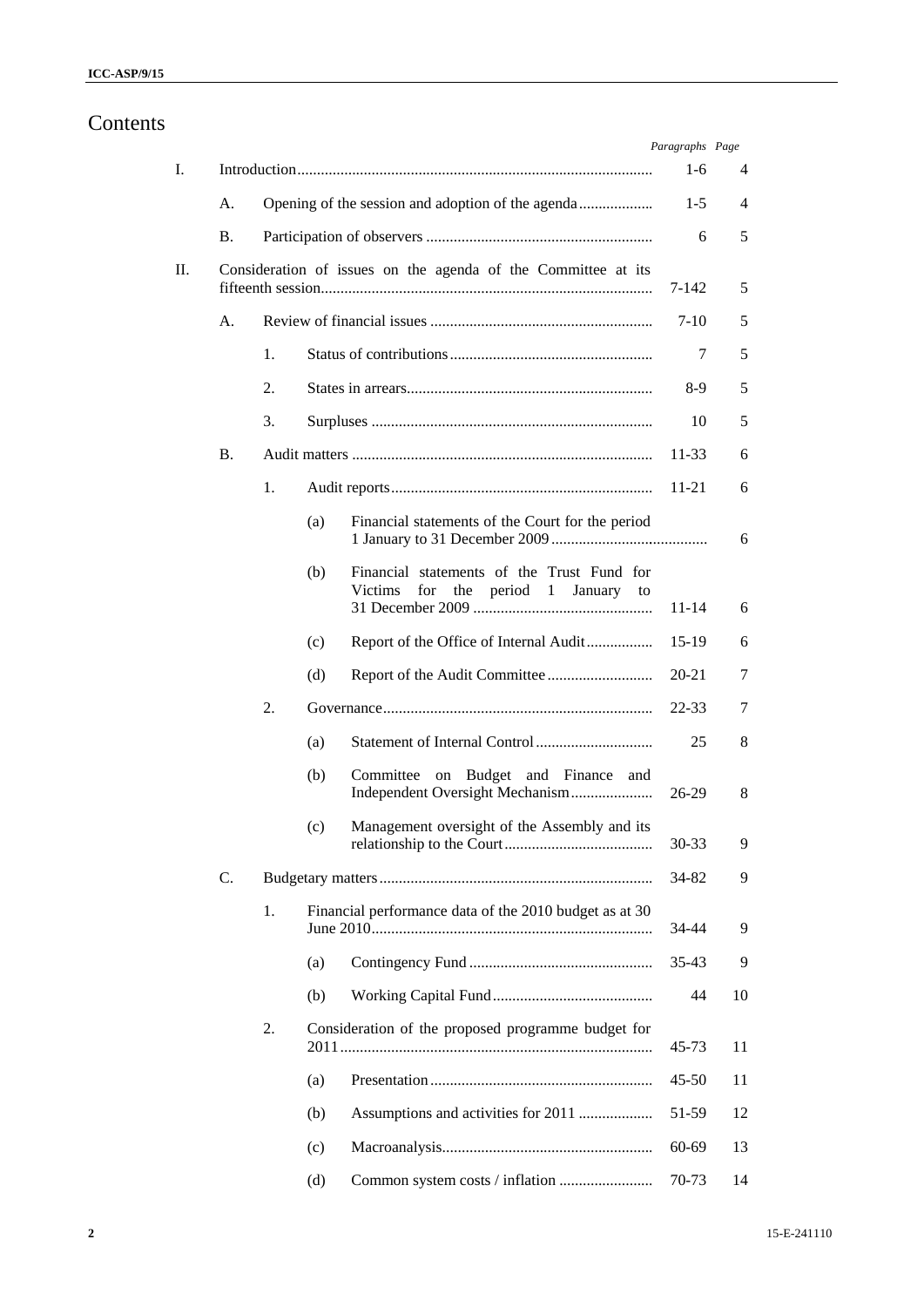| Paragraphs Page |  |
|-----------------|--|

|            |    |     |                                                                                                               | rurugrupns ruge |    |
|------------|----|-----|---------------------------------------------------------------------------------------------------------------|-----------------|----|
|            | 3. |     | Crossing-cutting recommendations on the 2011 budget.                                                          | 74-82           | 15 |
|            |    | (a) |                                                                                                               | 74              | 15 |
|            |    | (b) |                                                                                                               | 75              | 15 |
|            |    | (c) |                                                                                                               | 76              | 16 |
|            |    | (d) |                                                                                                               | 77              | 16 |
|            |    | (e) |                                                                                                               | 78-82           | 16 |
| D.         |    |     |                                                                                                               | 83-133          | 17 |
|            | 1. |     |                                                                                                               | 83-90           | 17 |
|            | 2. |     |                                                                                                               | 91-95           | 18 |
|            | 3. |     |                                                                                                               | 96-119          | 19 |
|            | 4. |     | Major Programme IV: Secretariat of the Assembly of                                                            |                 | 21 |
|            | 5. |     | Major Programme VI: Secretariat of the Trust Fund for                                                         |                 | 21 |
|            | 6. |     | Major Programme VII-1: Project Director's Office                                                              |                 | 22 |
|            | 7. |     | Major Programme VII-2: Permanent Premises Project                                                             | 133             | 22 |
| Ε.         |    |     |                                                                                                               |                 | 22 |
|            | 1. |     |                                                                                                               |                 | 22 |
|            | 2. |     |                                                                                                               |                 | 23 |
| F.         |    |     |                                                                                                               |                 | 23 |
|            |    |     |                                                                                                               | 141             | 23 |
|            | 2. |     |                                                                                                               | 142             | 23 |
| Annex I:   |    |     |                                                                                                               |                 | 24 |
| Annex II:  |    |     |                                                                                                               |                 | 25 |
| Annex III: |    |     | Draft resolution: Amendment to the Financial Regulations                                                      |                 | 27 |
| Annex IV:  |    |     | List of mistakes and inconsistencies in the proposed                                                          |                 | 28 |
| Annex V:   |    |     | Budgetary implications of the implementation of the<br>recommendations of the Committee on Budget and Finance |                 | 30 |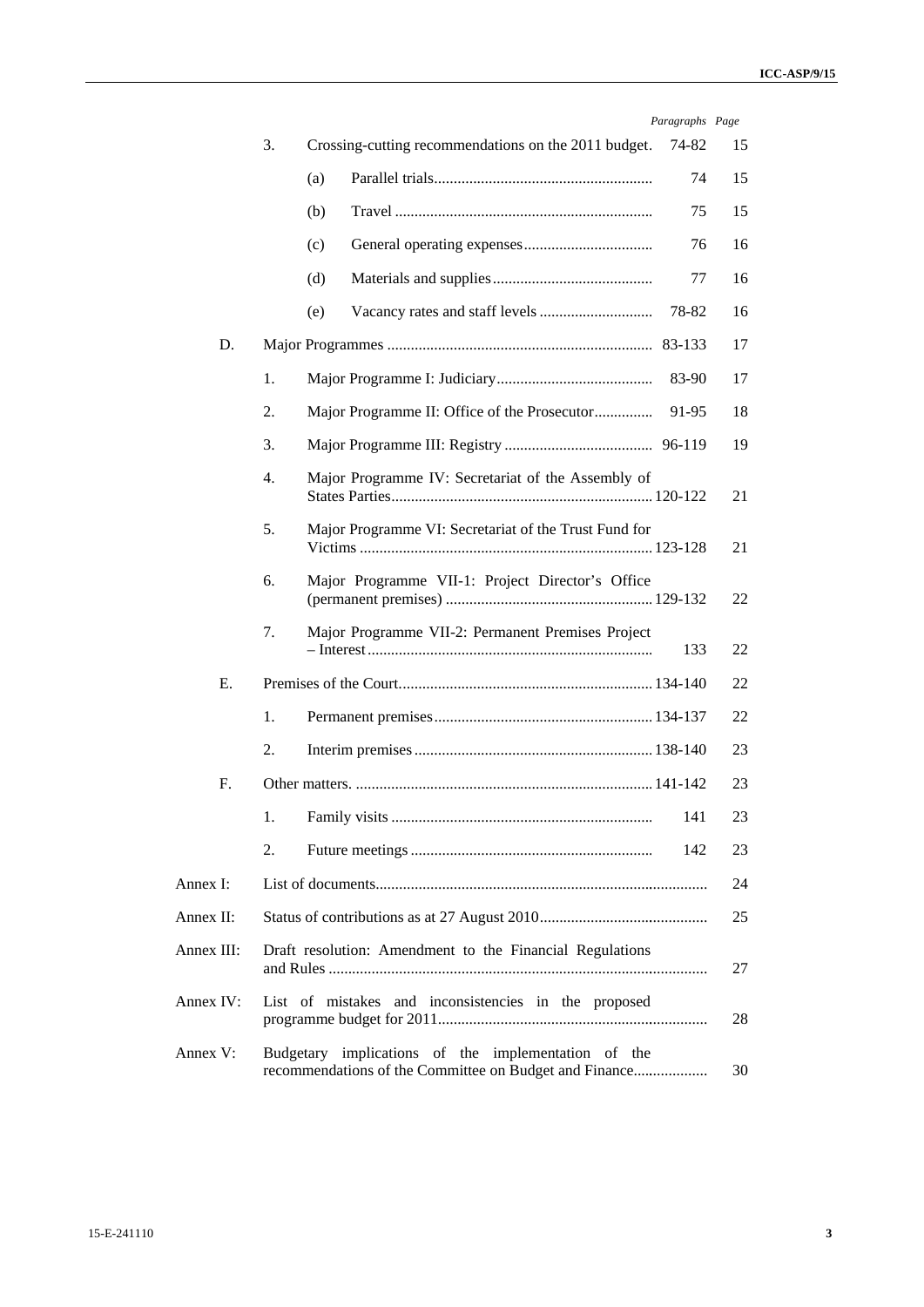# **I. Introduction**

# **A. Opening of the session and adoption of the agenda**

1. The fifteenth session of the Committee on Budget and Finance (the "Committee") was convened in accordance with the decision of the Assembly of States Parties (the "Assembly") taken at the 8th plenary meeting of its eighth session, on 26 November 2009, and the further decision of the Committee on its dates, on 8 May 2010. The session, comprising 15 meetings, was held from 23 to 31 August 2010. The President of the International Criminal Court (the "Court"), Judge Sang-Hyun Song, delivered welcoming remarks at the opening of the session.

2. The Secretariat of the Assembly of States Parties (the "Secretariat") provided the substantive servicing for the Committee, and its Director, Mr. Renan Villacis, acted as Secretary of the Committee.

- 3. The following members attended the fifteenth session of the Committee:
	- 1. David Banyanka (Burundi)
	- 2. Carolina María Fernández Opazo (Mexico)
	- 3. Gilles Finkelstein (France)
	- 4. Fawzi A. Gharaibeh (Jordan)
	- 5. Masud Husain (Canada)
	- 6. Shinichi Iida (Japan)
	- 7. Juhani Lemmik (Estonia)
	- 8. Rossette Nyirinkindi Katungye (Uganda)
	- 9. Gerd Saupe (Germany)
	- 10. Ugo Sessi (Italy)
	- 11. Elena Sopková (Slovakia)
	- 12. Santiago Wins (Uruguay)
- 4. At its 1st meeting, the Committee adopted the following agenda (CBF/15/1):
	- 1. Opening of the session
	- 2. Adoption of the agenda
	- 3. Participation of observers
	- 4. Organization of work
	- 5. States in arrears
	- 6. Financial performance data of the 2010 budget
	- 7. Consideration of the proposed programme budget for 2011
	- 8. Administrative matters
	- 9. Governance
	- 10. Audit matters:
		- (a) Audit reports
			- (i) Financial statements of the International Criminal Court for the period 1 January to 31 December 2009;
			- (ii) Financial statements for the Trust Fund for Victims for the period 1 January to 31 December 2009; and
			- (iii) Report of the Office of Internal Audit.
		- (b) Report of the Audit Committee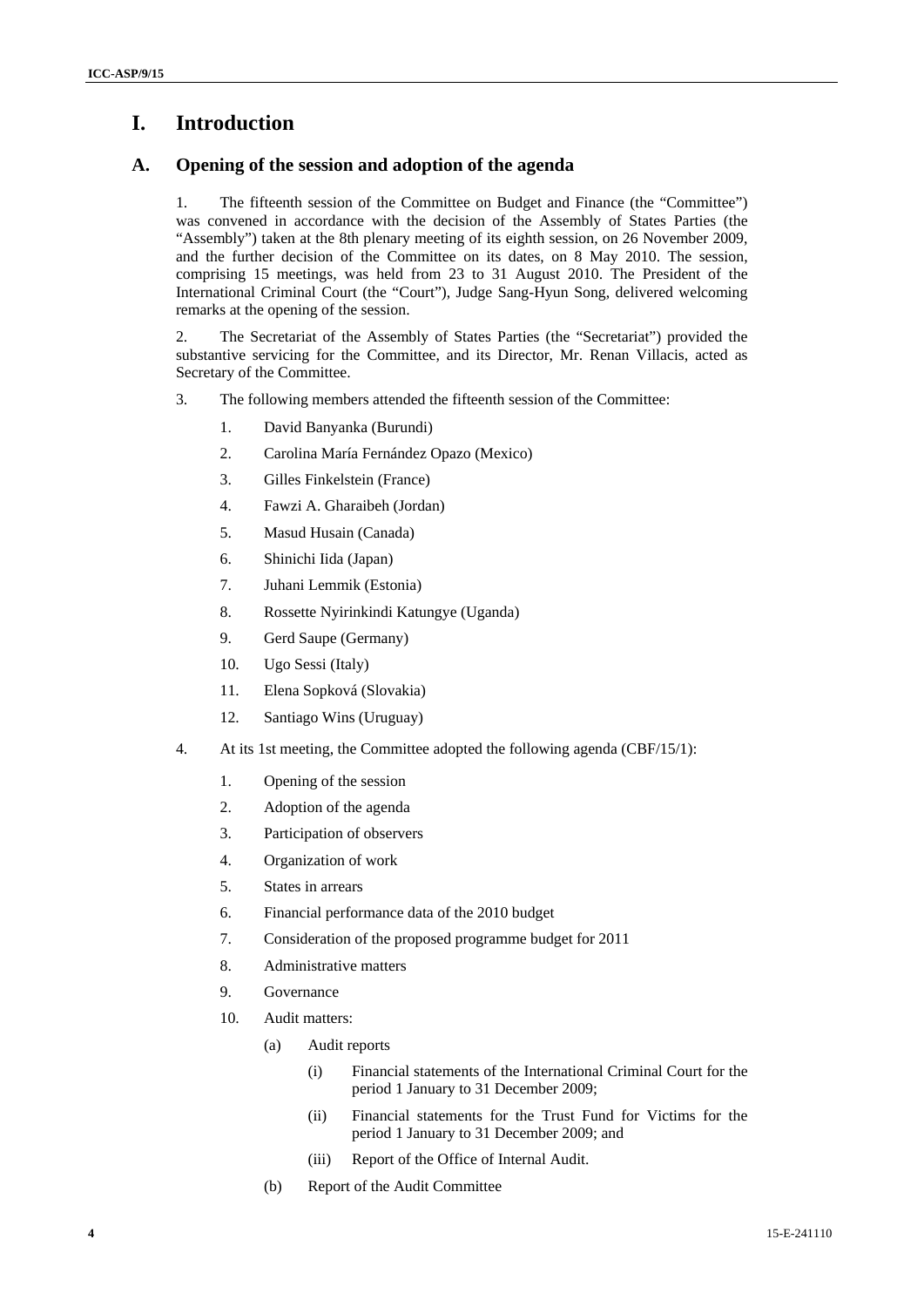- 11. Field offices
- 12. Family visits
- 13. Premises of the Court
- 14. Other matters:
	- (a) Addis Ababa Liaison Office

5. The following organs of the Court were invited to participate in the meetings of the Committee to introduce the reports: the Presidency, the Office of the Prosecutor and the Registry.

# **B. Participation of observers**

6. The Committee decided to accept the request of the Coalition for the International Criminal Court to make a presentation to the Committee. The Committee expressed its appreciation for the presentation.

# **II. Consideration of issues on the agenda of the Committee at its fifteenth session**

# **A. Review of financial issues**

# **1. Status of contributions**

7. The Committee reviewed the status of contributions as at 27 August 2010 (annex II). The Committee noted that a total of  $\epsilon$ 71,183,574 had been received for the 2010 financial period, that is 68.7 per cent of the assessed 2010 contributions, and that €32,987,169 was outstanding from current and previous financial periods. The Committee expressed concern over the level of the arrears and that only 45 States were fully paid up for all their outstanding contributions at this point in the fiscal year. The Committee noted that such a trend could significantly affect the cash flow of the Court. **It encouraged all States Parties to make their best efforts to ensure that the Court had sufficient funds throughout the year, in accordance with regulation 5.6 of the Financial Regulations and Rules.** 

# **2. States in arrears**

8. According to article 112, paragraph 8, of the Rome Statute, "A State Party which is in arrears in the payment of its financial contributions towards the costs of the Court shall have no vote in the Assembly and in the Bureau if the amount of its arrears equals or exceeds the amount of the contributions due from it for the preceding two full years." The Committee noted that on 27 January, 12 May and 21 July 2010 the Secretariat had communicated with States in arrears, informing them of their outstanding contributions and advising them of the minimum payment required to avoid the application of article 112, paragraph 8. The Committee was informed that as of 27 August 2010, eight States Parties remained in arrears and were ineligible to vote.

# 9. **The Committee requested the Secretariat to again advise States in arrears of the minimum payment required before the ninth session of the Assembly.**

# **3. Surpluses**

10. In accordance with regulation 4.6 of the Financial Regulations and Rules, the estimated cash surplus that is to be returned to States Parties on 1 January 2011 amounts to €0.4 million, and comprises the provisional cash surplus for 2009 and assessed contributions in respect of prior periods that were received from States Parties in 2010.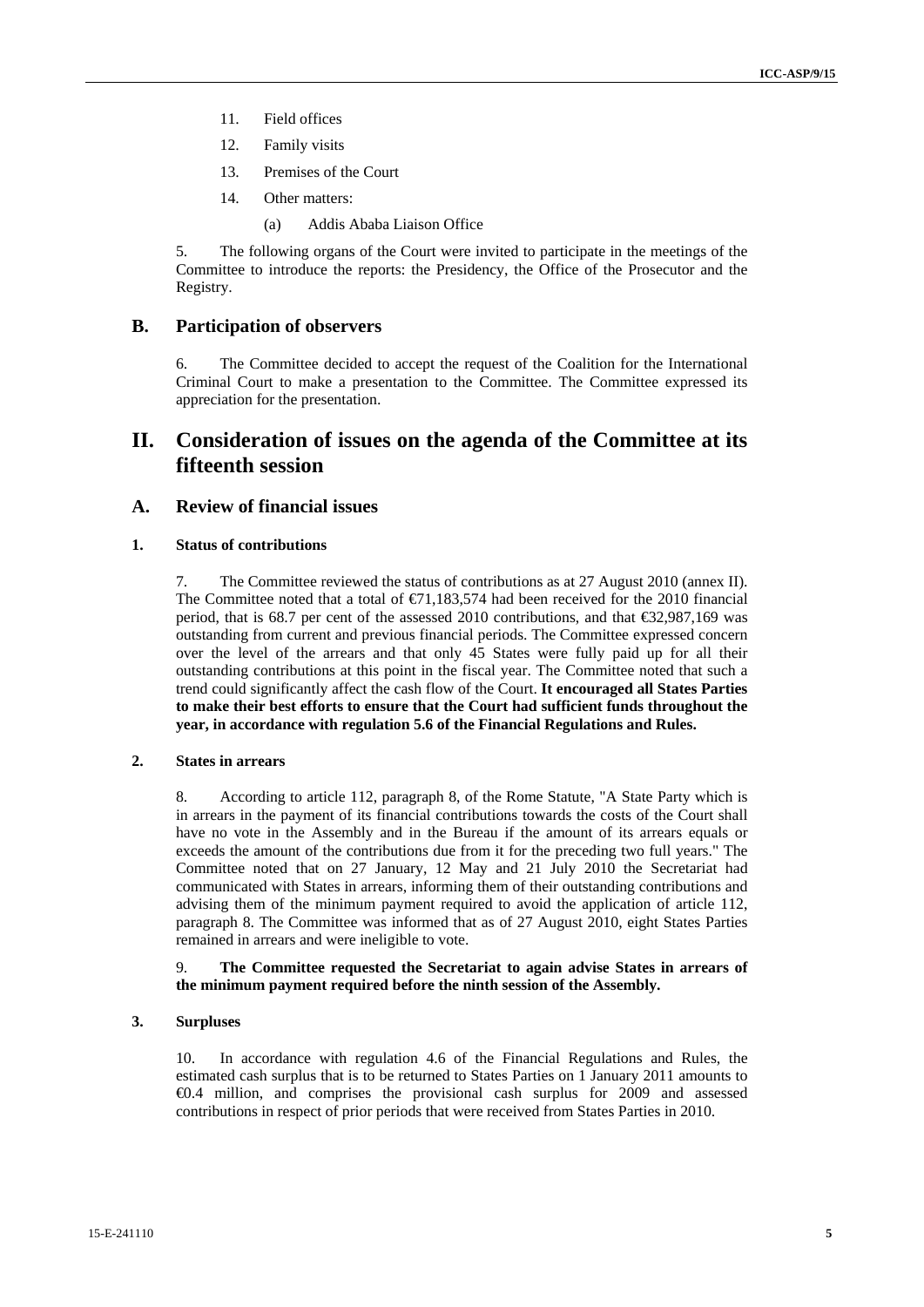# **B. Audit matters**

# **1. Audit reports**

# **(a) Financial statements of the Court for the period 1 January to 31 December 2009**

# **(b) Financial statements of the Trust Fund for Victims for the period 1 January to 31 December 2009**

11. Introducing his reports on the financial statements of the Court<sup>1</sup> and of the Trust Fund for Victims, $2$  the External Auditor informed the Committee that the statements were free of material misstatement and presented fairly the financial position of the Court and of the Trust Fund and that he was able to offer an unqualified audit opinion. The Committee noted that total expenditure in 2009 amounted to  $\Theta$ 6,235,000 compared to the approved budget of  $\text{\textsterling}01,230,000$ , representing a budget implementation rate of 95 per cent.

12. The Committee welcomed the presentation by the External Auditor and **endorsed the recommendations as a whole.** In particular, the Committee appreciated the presentation of the review of the permanent premises project undertaken by the External Auditor in the presence the Chair of the Oversight Committee, the Project Director of the Assembly and officials of the Court. The Committee welcomed the confirmation from the Chair of the Oversight Committee that the Committee was studying the recommendations carefully and would take action as appropriate.

13. With respect to the Audit Committee, **the Committee endorsed the recommendation of the External Auditor for the Audit Committee to review its terms of reference and to ensure that it minimized duplication with existing bodies such as the Committee on Budget and Finance and the Oversight Committee of the permanent premises project.** 

14. **With respect to the Trust Fund for Victims, the Committee endorsed the External Auditor's recommendations as a whole and, in particular, the recommendation that the budget appropriations for the Secretariat of the Trust Fund for Victims be shown as income in the Fund's financial statements.** 

# **(c) Report of the Office of Internal Audit**

15. Pursuant to rule 110.1 of the Financial Regulations and Rules, the Office of Internal Audit submitted to the Committee its annual activity report $3$  to the Committee on Budget and Finance, outlining the activities of the Office in the second half of 2009 and the first half of 2010, as well as the report on the status of audit recommendations.<sup>4</sup>

16. The Committee considered the two reports of the Office of Internal Audit. It discussed the specific findings and recommendations with the Director of the Office and Court officials.

17. The Committee reiterated the importance that the Internal Auditor's reports include objective, independent and well documented recommendations.

18. Pursuant to its mandate under rule 110.1, the Committee would like to highlight to the Assembly the low implementation rate of the audit recommendations**. The Committee recommended that the Court ensure that it take appropriate measures to consider and implement audit recommendations.** 

19. **The Committee also strongly endorsed the recommendation that the Court implement a zero-based budget approach in a limited number of sections as pilot projects and requested the Court to submit a first feasibility report at the Committee's next session.** 

 $1$  ICC-ASP/9/13.

 $2$  ICC-ASP/9/14.

 $3$  CBF/15/8.

<sup>4</sup> CBF/15/11.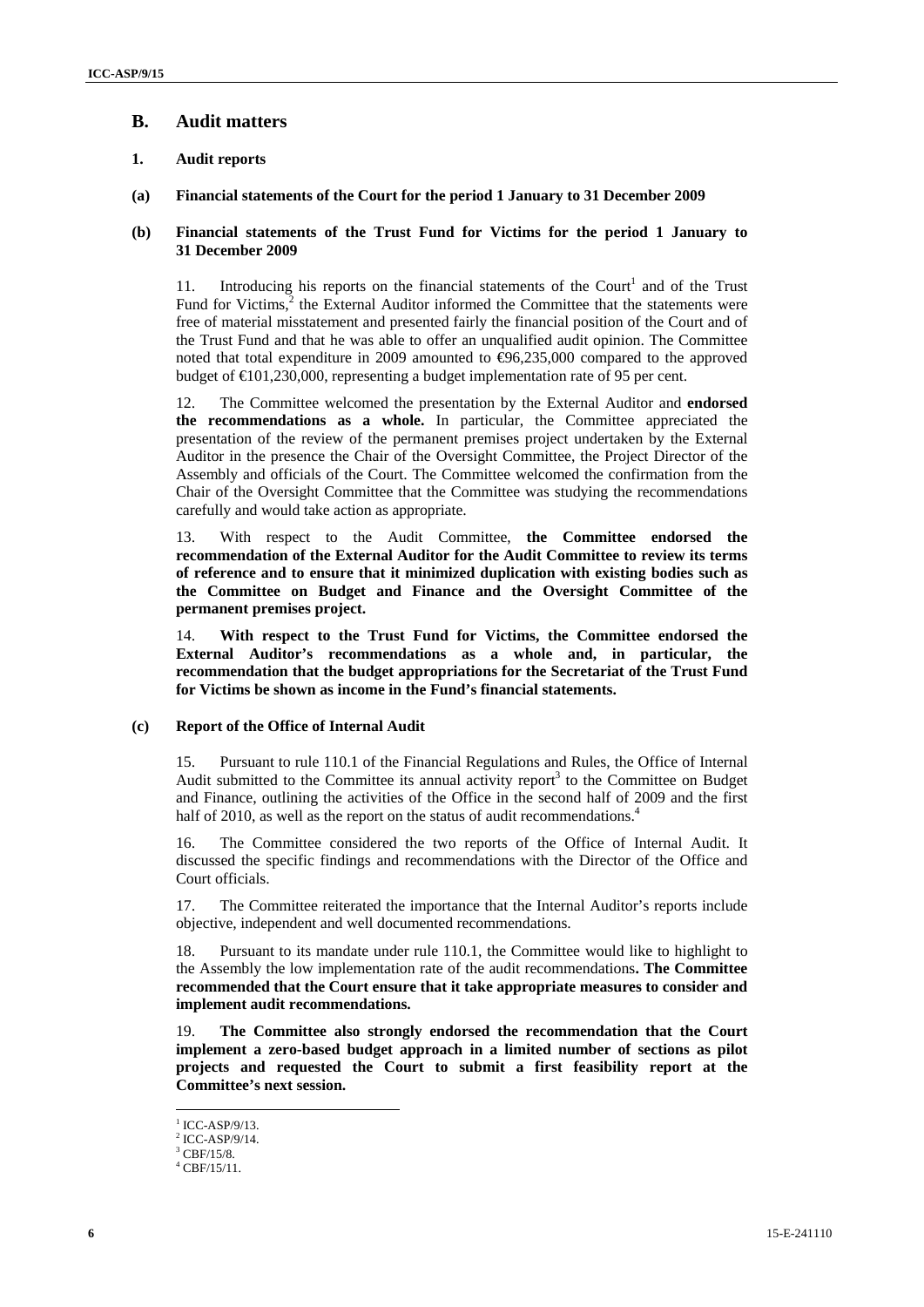# **(d) Report of the Audit Committee**

20. The Committee had before it the report of the Audit Committee,<sup>5</sup> which had been received on 24 August 2010. The Committee noted that the Audit Committee, which had been established by Presidential Directive ICC/PRESD/G/2009 of 11 August 2009, had held its first meeting in April 2010 with the full membership of three internal and four external members, and that it proposed to hold a second meeting in October 2010. The Committee observed that the Audit Committee had considered a number of issues, including the Audit Plan, International Public Sector Accounting Standards (IPSAS) implementation and risk management, and had made recommendations to the Assembly regarding separate preparation of the financial statements for the permanent premises project and the appointment of the External Auditor. In that regard, the Committee recalled the recommendation of the External Auditor on the need to review the terms of reference of the Audit Committee to avoid duplication.

#### *Appointment of the External Auditor*

21. The Committee noted that the term of appointment of the External Auditor was due to expire in 2010 and that a decision would be required by the Assembly pursuant to regulation 12.1 of the Financial Regulations and Rules to either renew the term of the current Auditor or to select a new Auditor for the period 2011-2015. The Committee recalled the international practice of the appointment of External Auditors to non-renewable terms. **The Committee recommended that the Assembly adopt a policy of limiting the term of the External Auditor to four years with a possibility of one renewal. Given the fact that the Court had had the same External Auditor for eight years, in order to implement this policy, the Committee recommended that the Court undertake a bidding exercise among States Parties and submit the results to the Assembly in order for the Assembly to take a decision at its ninth session. The Committee also requested the Court to submit to the ninth session of the Assembly any amendments to the Financial Regulations and Rules that might be required.** 

## **2. Governance**

22. As stated in the report of the Committee on Budget and Finance on the work of its fourteenth session, the Committee had considered the report of the Court on measures to increase clarity on the responsibilities of the different organs, prepared by the President of the Court,<sup>6</sup> and had requested the President to present a follow-up report on the implementation and operation of the governance arrangements for the sixteenth session of the Committee.<sup>7</sup>

23. However, the Committee decided to consider issues of governance at this session on the basis of certain concerns raised by the External Auditor with respect to the Statement of Internal Control;<sup>8</sup> and of questions from The Hague Working Group regarding the mandate of the Committee and that of the Independent Oversight Mechanism.<sup>9</sup>

 5 CBF/15/14.

<sup>6</sup> ICC-ASP/9/CBF.1/12.

 $7$  ICC-ASP/9/5.

<sup>&</sup>lt;sup>8</sup> ICC-ASP/9/13, paras. 49-53 and recommendation 11.

<sup>&</sup>lt;sup>9</sup> 1. To what extent are evaluation and inspection of the Court, excluding its judicial functions, already covered by the mandate of the Committee on Budget and Finance? Should the Committee be of the view that it does cover evaluation and inspection, the Committee is requested to illustrate the extent and scope of these functions already performed by the Committee.

In the absence of generally accepted definitions of evaluation and inspection, in answering this question the Committee on Budget and Finance should take as a starting point the definitions contained in the United Nations documents by which the United Nations Office of Internal Oversight Services was established, as well as the report of the Court (paragraphs 6 and 7). (These definitions can be found in paragraphs 13-15 of the facilitator's introductory paper, dated 2 March 2010. Further guidance as to the meaning of inspection and evaluation may be found in paragraphs 4 -11 of the Court's Paper, dated 30 June 2010.)

<sup>2.</sup> What is the Committee on Budget and Finance's position regarding the relationship between its mandate and work, and the mandate of the Independent Oversight Mechanism as provided in article 112, paragraph 4, of the Rome Statute (comprising investigation, evaluation and inspection)?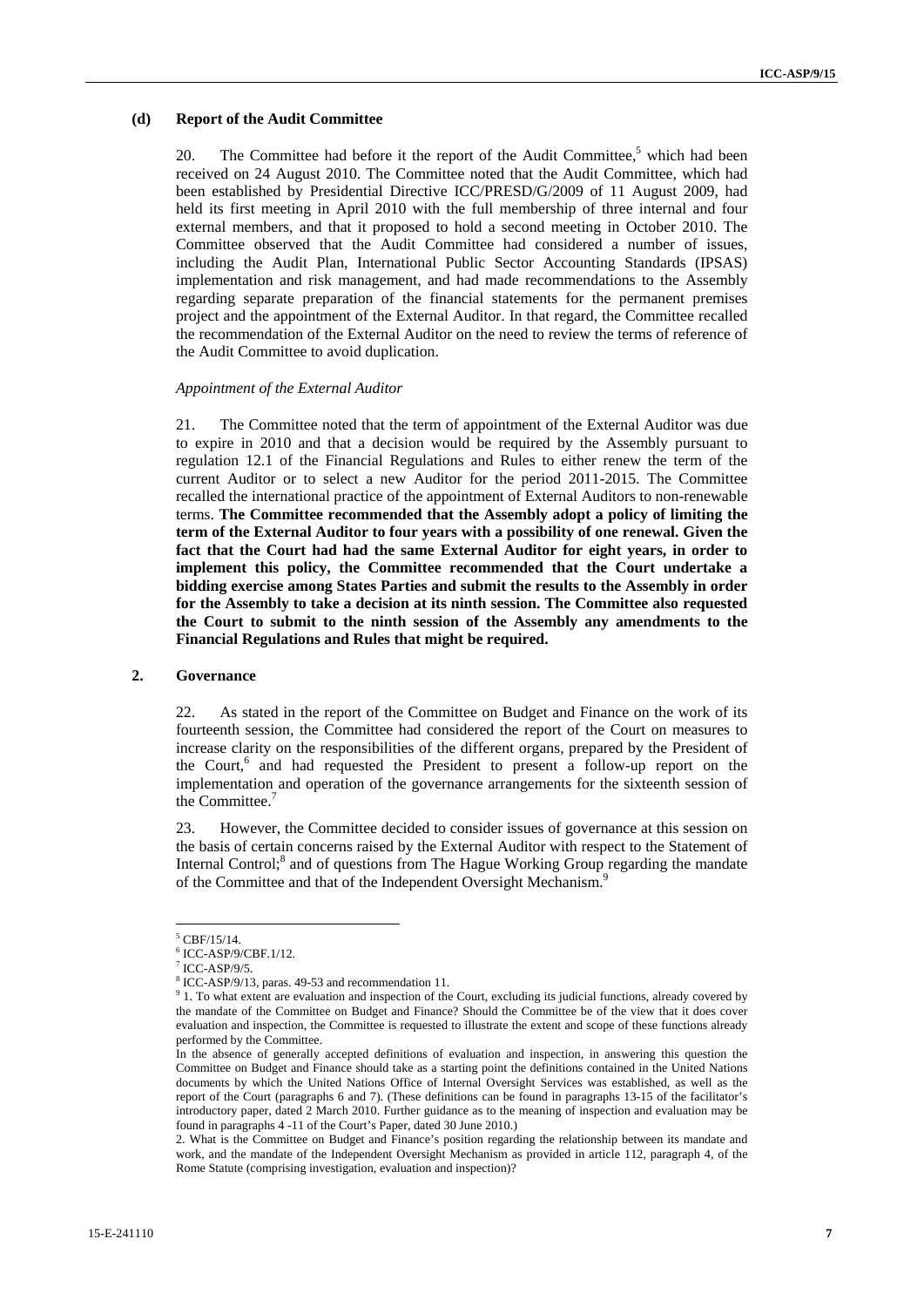24. Similarly, the Committee had previously asked for information on the number of days each judge had spent in The Hague in 2009. This question prompted a discussion with representatives of the Presidency and Chambers as to the proper understanding of the independence of judges under article 40 of the Rome Statute and the relationship of the Court to the Assembly of States Parties under article 112, paragraph 2(b). However, the Committee found that no relevant information had been provided.

# **(a) Statement of Internal Control**

25. The Committee considered the concerns raised by the External Auditor with respect to the responsibilities of the Registrar when signing the Statement of Internal Control in relation to the Major Programmes of the Court, in particular the Office of the Prosecutor and the Project Office for the Permanent Premises.<sup>10</sup> The External Auditor recommended that the Registrar establish a process "to receive written representations on the risk and control environment from heads of organs, and from senior managers in respect of compliance with rules and regulations**.**" <sup>11</sup> **The Committee strongly endorsed this approach and recommended that the effectiveness of this approach be further considered to ensure that risks were identified and mitigated.** The Committee invited the three heads of organs to agree on developing clear institutional arrangements in accordance with rule 101.1 of the Financial Regulations and Rules.

# **(b) Committee on Budget and Finance and Independent Oversight Mechanism**

26. The Committee noted that its own mandate was clear as it had been given the responsibility for "the technical examination of any document submitted to the Assembly that contains financial or budgetary implications or any other matter of a financial, budgetary or administrative nature, as may be entrusted to it by the Assembly of States Parties."<sup>12</sup>

27. In the view of the Committee, its mandate would, by necessity, include some aspects of inspection and evaluation, particularly when evaluating the proposed programme budget of the Court as well as the recommendations of the External and Internal Auditors. For example, four members of the Committee had visited field offices to meet with staff, review control procedures for inventory and discuss the use of the resources. That had been very useful when considering budget requests from the Court in relation to reclassifications, capital replacements and other staffing requests.

28. At this point, there would seem to be little scope for overlap with the Independent Oversight Mechanism (IOM),<sup>13</sup> which was currently staffed to focus on setting up investigation procedures, something that the Committee did not undertake. On the contrary, reports from the IOM on specific cases would be useful inputs to the Committee when considering governance arrangements, management practices and the review of requests for new resources. However, the Committee was concerned with the potential for excessive oversight that might cause duplication and consume resources should the inspection and evaluation functions of the IOM be activated.

29. **From this perspective, the Committee recommended that fuller consideration be undertaken of all the existing oversight mechanisms for the Court, their respective mandates, areas of activity and their reporting responsibilities, with a view to avoiding unnecessary duplication and potentially unnecessary costs.** 

<sup>10</sup> ICC-ASP/9/13, paras. 52-53.

<sup>&</sup>lt;sup>11</sup> Ibid., recommendation 11.

<sup>&</sup>lt;sup>12</sup> Resolution ICC-ASP/1/Res.4, annex, para. 3.

<sup>&</sup>lt;sup>13</sup> The IOM was established by resolution ICC-ASP/8/Res.1.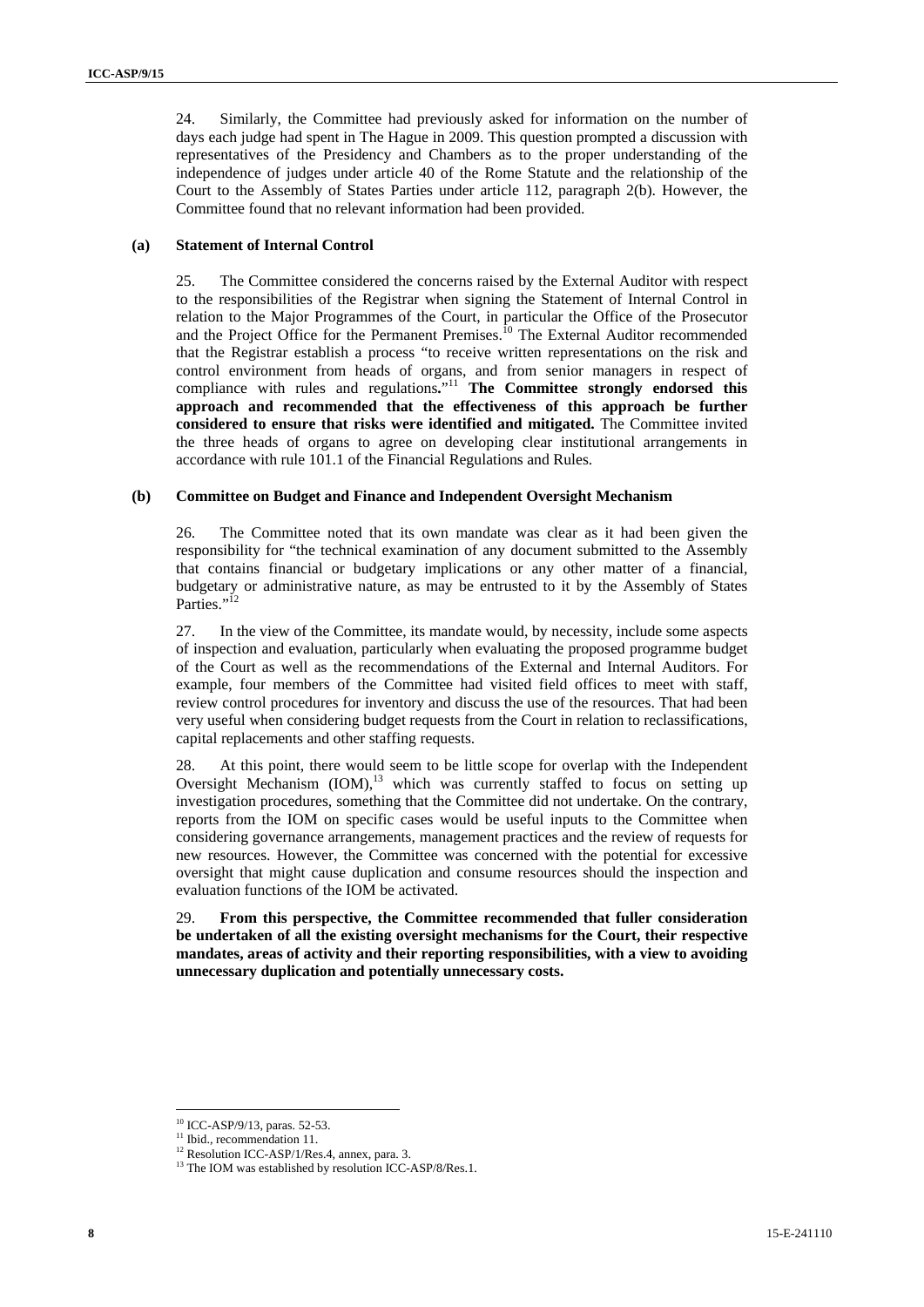## **(c) Management oversight of the Assembly and its relationship to the Court**

30. At its fourteenth session, the Committee had requested information regarding the presence of judges in The Hague. In the absence of a reply, the Committee repeated the request at its fifteenth session. The Presidency replied that, in its interpretation, the judiciary was independent under article 40 of the Rome Statute and as such, it would be inappropriate for the Committee to seek such information.

31. The Committee was of the view that, as a subsidiary body of the Assembly, it could seek information on the leave and travel of elected officials as that was a matter within the management oversight of the Assembly and that no official of the Court should in principle be exempt from accountability for administrative matters.

32. As those issues had not been addressed in the report of the Court on measures to increase clarity on the responsibilities of the different organs,  $14$  and in order to clarify the issue, **the Committee recommended that the Assembly might wish to clarify whether elected officials were accountable for administrative matters and the differentiation between independence in the exercise of functions versus administrative independence. In this regard, the Presidency expressed its willingness to provide a further report to the Committee on its interpretation of the relationship of elected officials to the Assembly.** In the event of the Assembly deciding to request such a report, the Committee recommended that such a report should also include the existing administrative accountability measures within each organ and Court-wide for elected officials and identify possibilities to reinforce these measures.

33. **The Committee further recommended that the Assembly consider its relationship to the Court, including the adequacy of its role in selecting key elected officials such as the President of the Court and the Registrar. The Assembly might also wish to consider whether the office of the President of the Court should be reinforced to provide for greater vertical authority to oversee the administration of judges as well as the allocation of judges to chambers, to minimize problems and costs resulting from the excusal of judges.** 

# **C. Budgetary matters**

# **1. Financial performance data of the 2010 budget as at 30 June 2010**

34. The Committee had before it the report of the Court on the budget performance as at 30 June 2010.15 It noted that the implementation rate for 2010 as at 30 June was 50.5 per cent, representing an expenditure of  $\epsilon$ 51,618,000. The implementation was the same as in 2009. The projected implementation rate to 31 December 2010 was 97 per cent, based on a projected expenditure of ⊕9,186,000.

# **(a) Contingency Fund**

35. The Court noted that it had made notifications<sup>16</sup> to the Committee that it would be required to access the Contingency Fund in order to cover the costs for parallel trials and for the investigation into the Darfur and Kenya situations. The total notional cost for these unforeseen activities was €8,241,300.

<sup>14</sup> ICC-ASP/9/CBF.1/12.

<sup>15</sup> ICC-ASP/9/16.

<sup>&</sup>lt;sup>16</sup> The Court provided supplementary budget notifications to access the Contingency Fund in 2010 to the Committee in the following instances:

<sup>(</sup>a) By letter dated 18 December 2009, the Registrar submitted a notification for the sum of €3,316,100 to cover parallel trials for the first half of 2010;

<sup>(</sup>b) By letter dated 15 April 2010, the Registrar submitted a short supplementary budget notification for the sum of €1,957,100 in respect of certain unavoidable costs in the new situation, Kenya; and

<sup>(</sup>c) By letter dated 10 May 2010, the Registrar submitted a notification for the sum of €2,968,100 to cover parallel trials for the second half of 2010.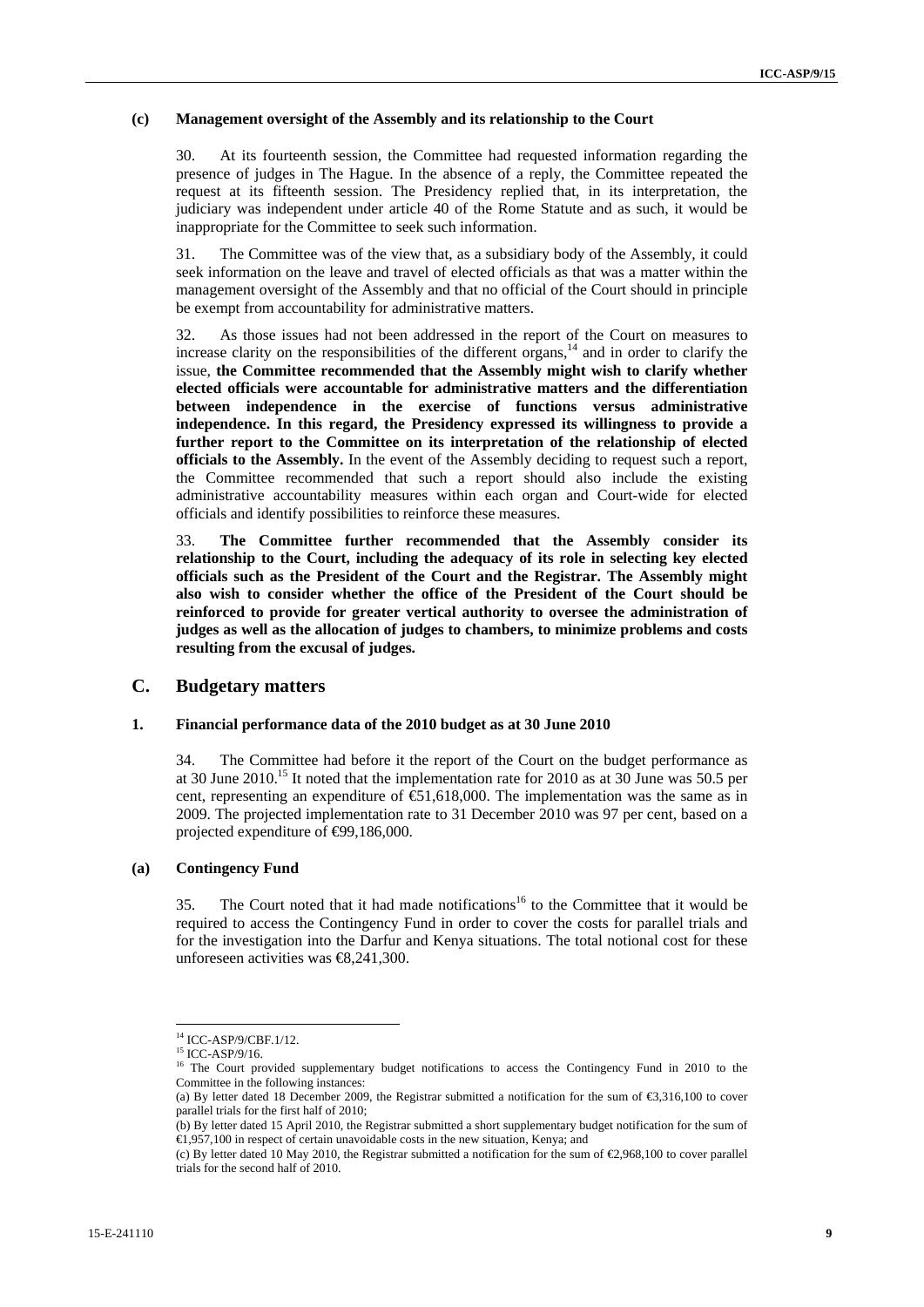36. Given a forecast budget implementation rate of 97 per cent for the regular budget, and a forecast implementation rate of 86 per cent for the Contingency Fund supplementary budgets, the Court estimated that its actual access to the Contingency Fund would be approximately €1,975,000 in 2010. Such expenditure would not bring the Contingency Fund below the  $\epsilon$  million replenishment threshold.

37. The Committee noted that 2010 would likely see the first access to actual resources from the Contingency Fund as the Court had been able in past years to cover all unforeseen activities through underspend in the regular budget.

38. The Committee noted that, as the implementation rate of the regular budget approached 100 per cent, use of the Contingency Fund would have a more direct financial impact on States Parties than in the past, as there was less flexibility within the regular budget. Replenishment of the fund would ultimately increase the assessed contributions of States Parties.

39. In this regard, the Committee wished to sound a note of caution to the Court and the Assembly. The Committee observed that under regulation 6.7 of the Financial Regulations and Rules, the Court might access the Contingency Fund two weeks after submitting a "short, supplementary budget notification to the Committee on Budget and Finance" and "taking into consideration any financial comments" of the Committee.

40. The Committee noted that, as there was no prior in-depth scrutiny or approval process on the access of these funds, the Court should expect to provide greater detail in its notifications and be in a position to provide much greater detail and justifications for its actual expenditures. **In this regard, the Committee recommended to the Assembly that regulation 6.7 of the Financial Regulations and Rules be amended to replace the word "short" by the word "detailed".**<sup>17</sup>

41. Secondly, given the absence of prior in-depth scrutiny and approval, the Committee advised the Court to exercise utmost caution and restraint when preparing its supplementary budgets for accessing the Fund. In particular, the Committee cautioned the Court from taking a maximalist approach to the possible needs that might be required. In that regard, the Committee questioned whether all GTA positions submitted, as well as the acquisition of equipment and funds for training, were required in the 2010 notifications.

42. Thirdly, the Committee cautioned that the Court should ensure that it did not underestimate its requirements as part of its proposed regular programme budget with a view to accessing the Contingency Fund, as such a practice would undermine the integrity of the budget process.

43. Following established practice, the Committee recommended that the Assembly authorize the Court to transfer funds between Major Programmes at year end if the costs of unforeseen activities could not be absorbed within one Major Programme while a surplus existed in other Major Programmes, to ensure that all appropriations for 2010 were exhausted before accessing the Contingency Fund.

# **(b) Working Capital Fund**

44. The Committee took note that the Court had maintained the level of the Working Capital Fund at its 2007 level for the 2011 proposed programme budget. **Given the positive cash position of the Court, the Committee recommended that the Assembly maintain the Working Capital Fund at its present level.** 

 $\overline{a}$ <sup>17</sup> See annex III.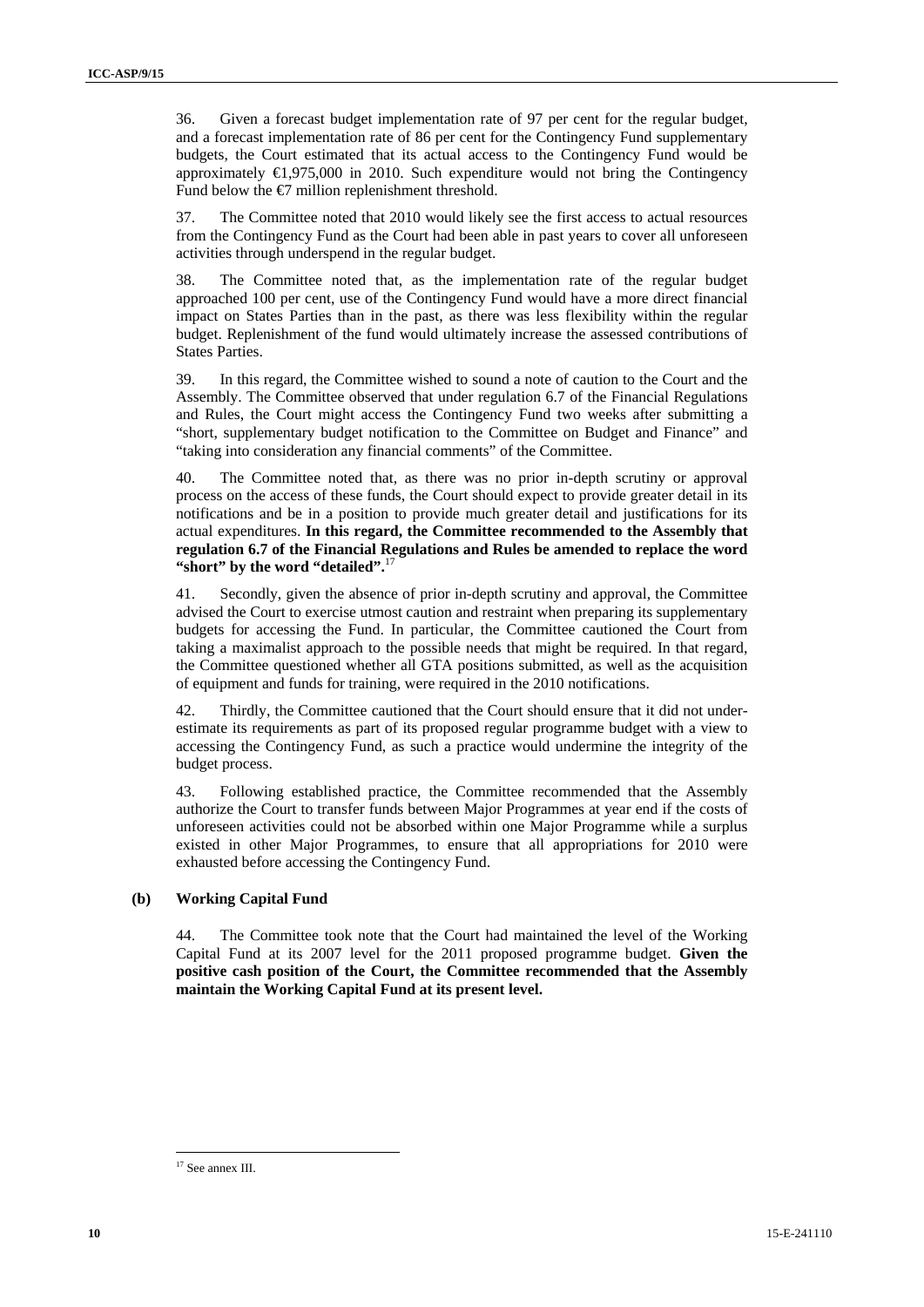# **2. Consideration of the proposed programme budget for 2011**

# **(a) Presentation**

45. While welcoming the improvement in the timely availability of documentation from the Court, the Committee expressed concern at the errors and inconsistencies contained in the budget document,<sup>18</sup> which had complicated its analysis thereof. In particular the Committee was concerned at errors in calculating for the costs of reclassifications, travel and GTAs, as well as the inclusion of a budget to cover extended periods of leave, including maternity leave. A more detailed list of the errors and inconsistencies is included in annex IV of this report.

46. The Committee was also concerned with the inadequacy of the descriptions and justifications provided in different sub-programmes for existing and new resources. **The Committee took the general approach to recommend non-funding of positions that were not properly identified or justified.** 

47. More generally, the Committee could not but note the inconsistencies and inaccuracies in the budget forecasts. By way of illustration, in annex III of the proposed programme budget, the number of court days was assumed to be 200 in 12 months. The Court clarified that 200 was the number of days that a courtroom and a courtroom team would be available for hearings. However, with the request in the budget for an additional courtroom team for six months, there would be approximately 300 sitting days available for trials. Similarly, the number of field offices was assumed to be seven in 2011. However, the Registrar confirmed that, while the office in Abéché would be closed in 2011, no final decision had been made to open an office in Kenya. Hence it was misleading to assume that there would be seven field offices in 2011 when there may in fact be only five. The assumptions further stated that there would be zero site visits by judges in 2011, while the budget proposal for Major Programme I included an increase in the travel budget for a site visit.<sup>19</sup> The Committee was particularly concerned that such inaccuracies could occur in the basic assumptions underlying the Court's projected activities. The frequency of their occurrence made it substantially more difficult to determine the budgetary and financial needs of the Court.

48. The Committee acknowledged that the Court had faced considerable challenges in its budget preparation in the current year due to the delay in recruiting the Director of Common Administrative Services Division and the Head of the Budget and Finance Section.

49. In terms of presentation, the Committee noted that the Court had disaggregated training and legal aid from the former heading of "contractual services including training". However, the Court had not separated the legal aid budgets into legal aid for the defence and legal aid for victims as previously requested.<sup>20</sup> The Committee reiterated its request **that, for all future budget submissions, the Court separate legal aid into two discrete and distinct budget lines: "Legal aid for the defence" and "Legal aid for victims".** 

50. The Committee further noted that the Court had included travel for family visits of indigent detainees in the proposed programme budget. The Committee recalled its earlier recommendation that "as a general rule, items that have not received the policy approval of the Assembly should not be included in the budget. … Items that have been prepared for consideration by the Assembly, … such as … family visits," should "appear as annexes to the budget document". 21 The Court replied that it had understood this recommendation to relate only to the 2010 budget. **In order to provide greater certainty, the Committee recommended that for all proposed programme budgets, now and in the future, as a general rule, items that had not received the policy approval of the Assembly should not be included in the budget.** 

 $\overline{a}$ 18 ICC-ASP/9/10.

<sup>19</sup> ICC-ASP/9/10, para. 108 and annex III.

<sup>20</sup> *Official Records of the Assembly of States Parties to the Rome Statute of the International Criminal Court, Eighth session, The Hague, 18-26 November 2009* (ICC-ASP/8/20), vol. II, part B.2, para. 36. 21 Ibid., para. 39.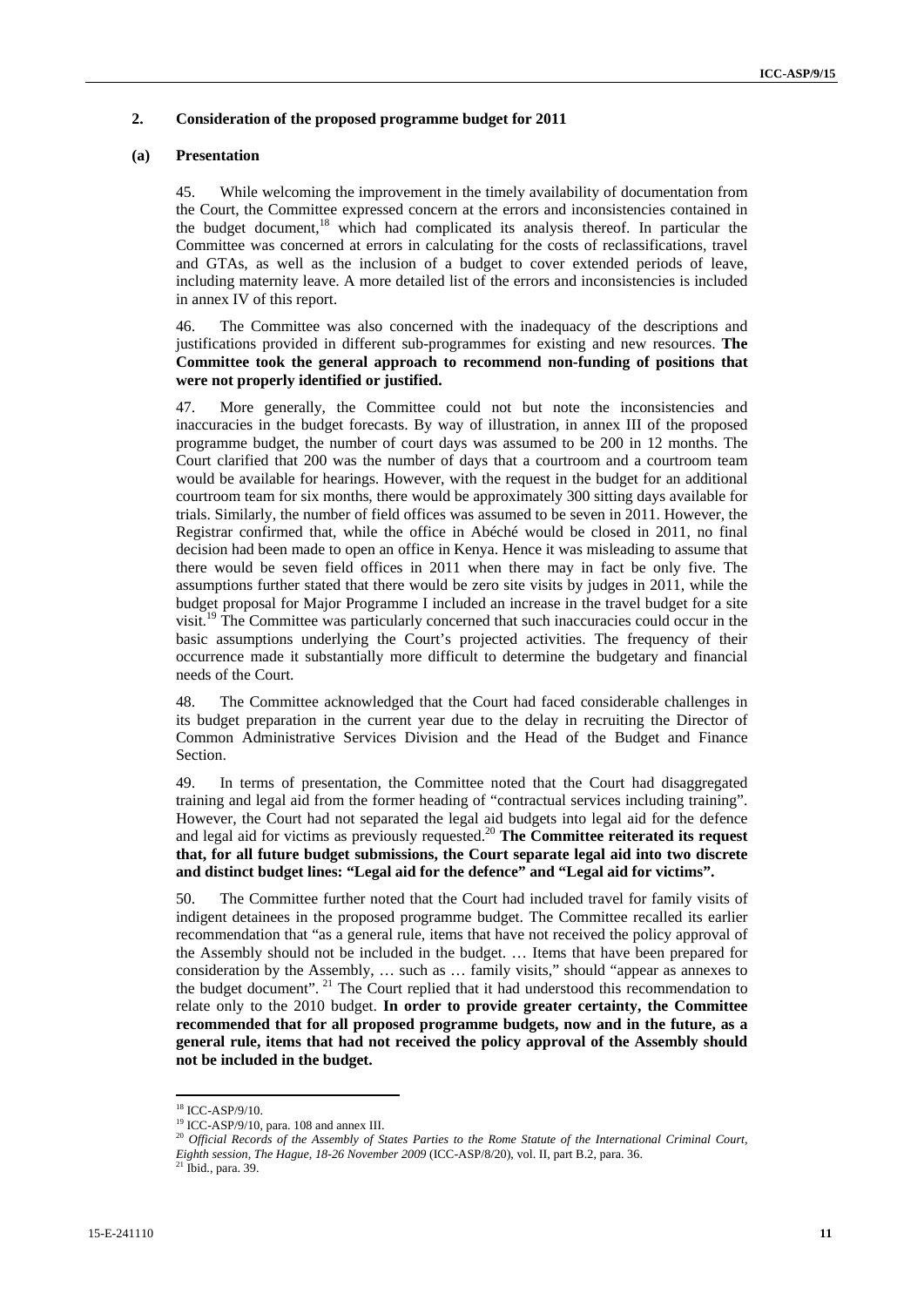## **(b) Assumptions and activities for 2011**

51. The assumption for 2010 was that there would be three consecutive trials in the *Lubanga, Katanga/Ngudjolo Chui* and *Bemba* cases. However, the decision was taken by the Court in 2010 to hold parallel trials and access the Contingency Fund in the amount of €6,284,200.

52. The Court clarified that "parallel" trials means the simultaneous use of the two courtrooms, which required two different teams of Court staff (interpreters, stenographers, security officials, etc.).

53. The 2011 proposed budget was based on the assumption of two parallel trials, *Bemba* and *Katanga/Ngudjolo Chui* during the first half of the year, and then the *Bemba* trial only in the second half of the year. The requested increase in the budget amounted to  $\epsilon$ 2.147,000 to provide for a second courtroom team over a period of six months.

54. The Committee indicated, however, that the appeals lodged in the *Lubanga* and *Bemba* trials had changed the working hypotheses. It seemed possible that three trials would have to run in parallel (*Lubanga, Katanga/Ngudjolo Chui* and *Bemba*) during the first semester of 2011, whilst two parallel trials would be held during the rest of the year (*Katanga/Ngudjolo Chui* and *Bemba*). Furthermore, the Committee was informed that there was the possibility of new cases in the second semester of 2011.

55. The Committee was also informed that there was a possibility of appeals and reparation proceedings to be initiated in 2011.

56. The Prosecutor informed the Committee that he would conduct six active investigations in four of the situations currently before the Court, including Kenya, and would maintain seven residual investigations.

57. The Committee observed that the budget assumptions for the Court for 2009 and 2010 had foreseen consecutive trials which would require one courtroom and one courtroom team. The budget assumptions for 2011 suggested that the Court was planning on parallel trials for two cases. Because of that new assumption, the Committee studied in depth the actual usage of courtrooms and courtroom teams in 2010. The Committee was informed that, normally, one courtroom team and one courtroom allowed for 200 sitting days. The additional GTA capacity derived from accessing the Contingency Fund allowed an increase in the number of sitting days. The Committee found that the Court had not used more than 146 days in  $2010^{22}$  and was projected to not use the additional capacity in 2010,23 due to delays in the *Lubanga* and *Bemba* trials.

58. Because of this situation, many of the GTA staff hired in 2010 to assist in the parallel trials were not able to fully perform this function. The Court advised that many of the additional staff members were assisting in clearing documentary backlog and relieving overtime requirements in other sections, functions that were unrelated to the reasons for which they had been hired. The Committee also discussed with Court officials the manner in which the sitting calendar was established.

59. The Committee recalled its earlier recommendations in relation to trial scheduling<sup>24</sup> and called upon the Court to make the most efficient use of the courtroom capacity. **In this regard, the Committee recommended that the Division of Court Services enhance its dialogue with Chambers and the Presidency to review the manner in which hearings days were scheduled in order to minimize the number of days that courtroom capacity was not used. The Committee recommended that the Court enhance its discussion with other international tribunals to find inspiration and ideas on how scheduling could be made more effective and cost-efficient.** 

<sup>&</sup>lt;sup>22</sup> Tableau de bord provided by the Court, dated 31 July 2010.<br><sup>23</sup> This was calculated according to the *tableau de bord* provided by the Court, dated 31 July 2010.<br><sup>24</sup> Official Records ... Seventh session ... 2008, (I

*Eighth session … 2009,* (ICC-ASP/8/20), vol. II, part B.2, para. 42.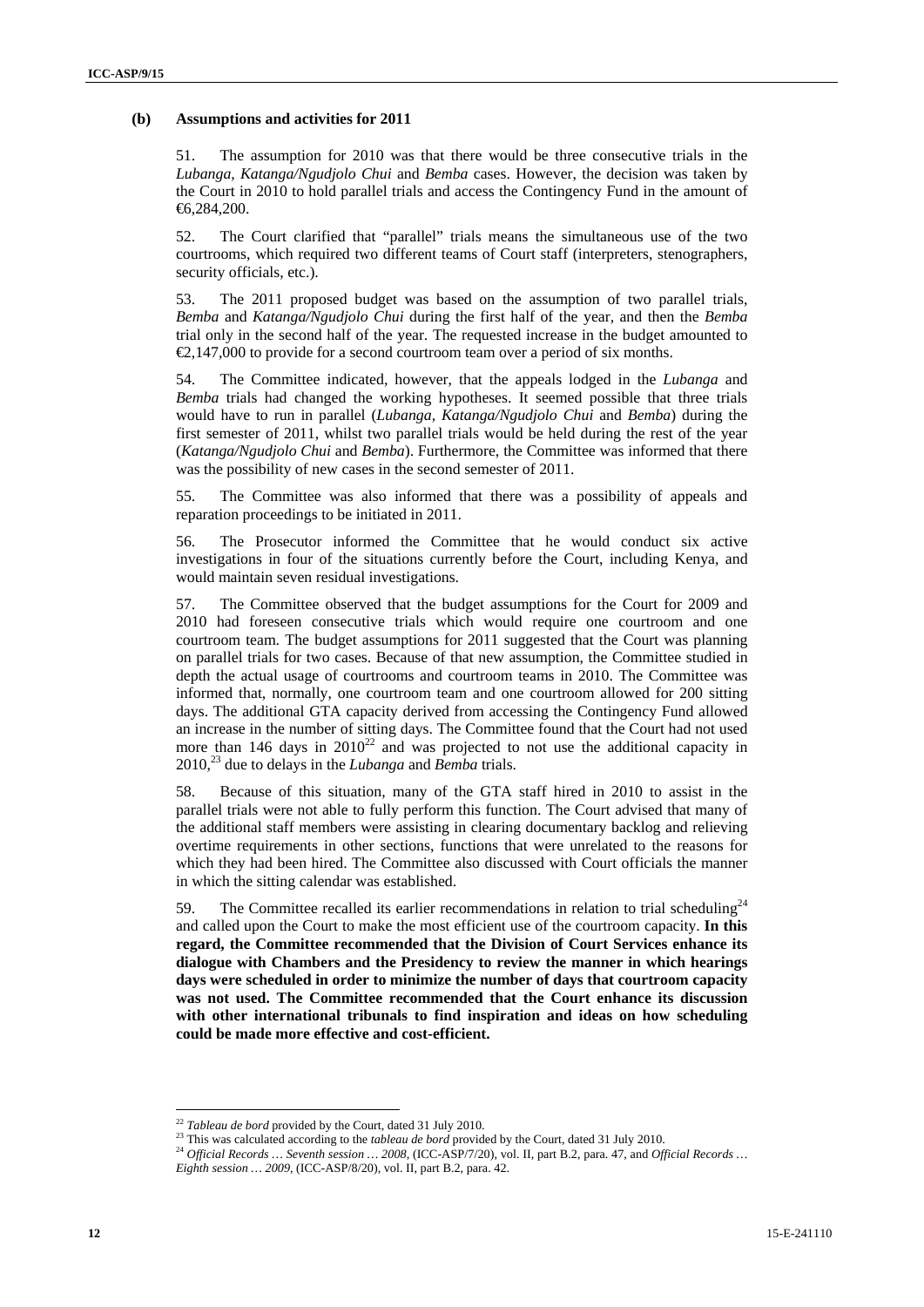# **(c) Macroanalysis**

60. The Court informed the Committee that it had proposed a budget of  $\epsilon$  107 million for 2011, representing an increase of €4,782,900, or 4.7 per cent, over the approved budget level for 2010. The Court identified the major causes for the increase as the planned parallel trials for six months ( $\epsilon$ 2.3 million), increases in the common system costs ( $\epsilon$ I million), investigations in the Kenya situation  $(\text{\ensuremath{\mathfrak{Q}}}.5 \text{ million})$  and miscellaneous costs including detention (€0.3 million). **The Committee recommended that, as a general practice, the Court should prepare the proposed programme budget taking into account actual implementation rather than the approved budget level of the prior year.** 

61. The Committee found a number of areas where, based on actual and forecast expenditure, as well as actual experience, a number of savings could be made. The recommendations of the Committee were divided into those of a cross-cutting nature, as well as specific items in the Major Programmes.

# *Medium-term budgeting forecast*

62. The Committee considered the updated report of the Court on capital investment replacements.25 The Committee took note of the multi-year expenditure forecast approach taken by the Court. It noted further that there was a significant projected increase in expenditure in 2012 compared to 2011, from  $\bigoplus 66,000$  to  $\bigoplus 887,000$ , and that the expenditure level was expected to remain near the  $\Theta$  million level for three consecutive years. The Committee also noted that that figure included capital investment replacement costs as well as additional items such as rent for interim premises, implementation of the IPSAS accounting standards project and the extension of judges' terms. While welcoming the identification of cost drivers, **the Committee recommended that the proposed programme budget for replacement of capital investments should not include funds for the permanent premises, IPSAS, the extension of judges' terms and the rent for the interim premises.** 

# *Replacement of capital investments*

63. The Committee noted the very small increase for vehicles and equipment planned for 2011 ( $\in$ 134,000) and the much larger increase planned for those items for 2012 ( $\in$ 5.8) million). The Committee acknowledged the efforts of the Court to postpone investments by a year or two, but also noted that such an approach would not prevent the rapid increase in associated costs. **In order to contain costs, the Committee recommended that the Court explore alternative methods of financing of its capital investment replacement costs, such as leasing the equipment. In the absence of a policy on depreciation, it was incumbent on the Court to stretch out its replacement strategy over a longer period of time. The Committee requested the Court to provide an updated report at its next session.** 

*IPSAS* 

64. The Committee concurred with the External Auditor that IPSAS implementation was inevitable and that the Court should commence its IPSAS implementation strategy. Noting that there was a revised cost had been presented, **the Committee recommended that €332,600 be added to the 2011 proposed programme budget to allow for the commencement of IPSAS implementation.** 

65. **The Committee also recommended that the Court develop an overarching plan for implementation, including identifying sections of the Financial Regulations and Rules that may require amendment, and report to the Committee at its next session.** 

 $\overline{a}$  $25$  ICC-ASP/9/19.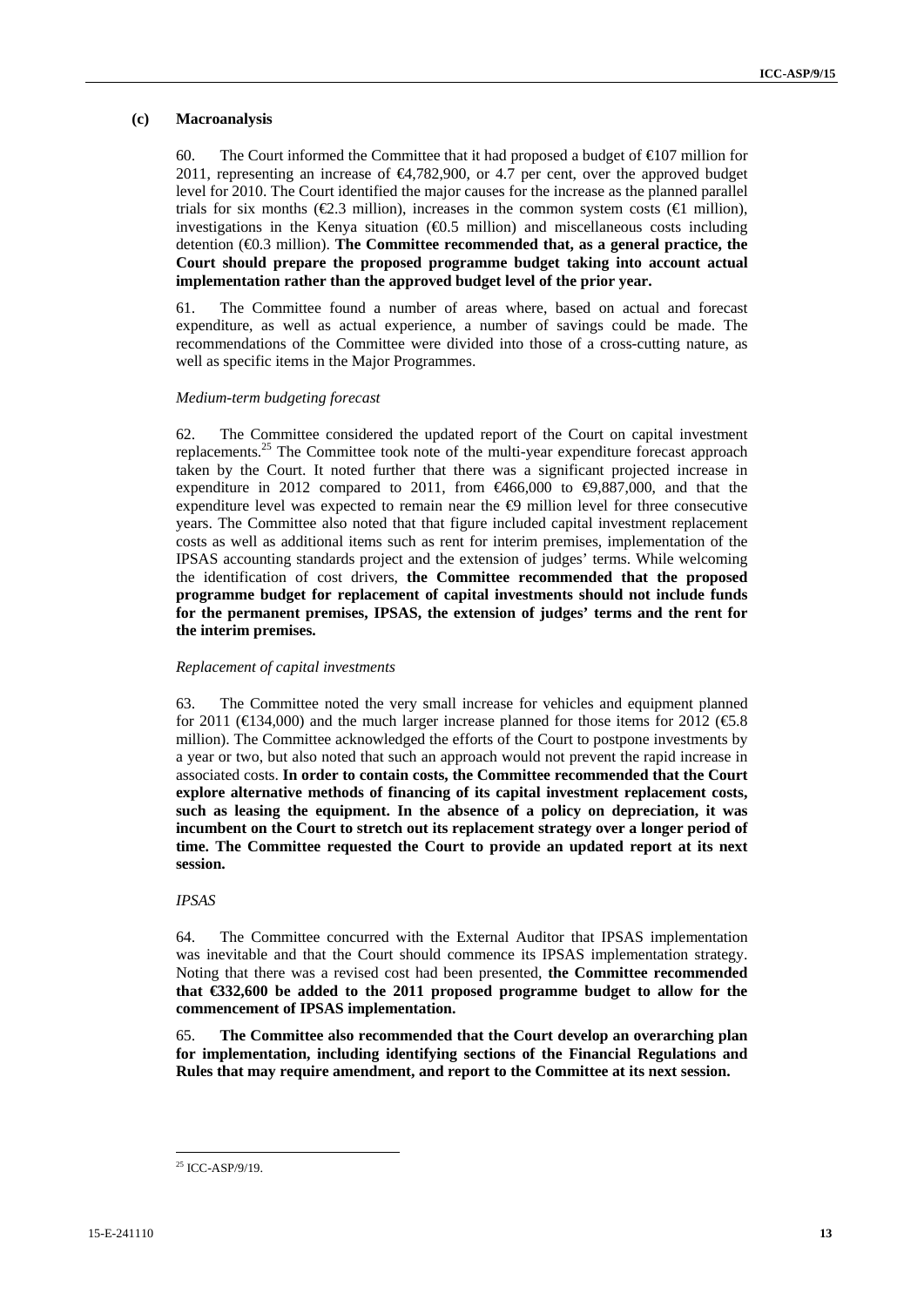#### *Other cost drivers*

66. Given the assumption of parallel trials in 2011, the Committee considered carefully the cost drivers resulting from increased judicial activity. Beyond the recommendation in paragraph 59 above regarding the scheduling of hearings, **the Committee also recommended that other measures to promote efficiencies be explored. In that regard, the Committee also recommended that the judiciary consider establishing specific training modules for new judges in order to familiarize them with the considerable jurisprudence and practice that had been established in the Court.**

67. The Committee also noted the potential for cost increases resulting from the extension of judges' terms. This may become particularly acute if the Rome Statute is interpreted to require that a full panel of judges is required to sit for reparations hearings and, if so, whether it should be the same judges who handled the trial. This matter could have two-fold implications:

(a) on the workload by having three judges work on the reparations phase, instead of on other trials; and

(b) on the programme budget if one or more judges whose mandate would otherwise expire were to be extended for the purpose of being able to continue with the reparations phase.

68. In the absence of specific norms in the Rome Statute and the Rules of Procedure and Evidence, the extension of the term of a judge would be decided upon by the respective Chamber. **The Committee noted that this approach could lead to divergent decisions by different Chambers. Thus, the Committee was of the view that this was a matter where the Assembly might wish to provide guidance to the Court, for example, through an interpretative declaration, to ensure a consistent approach.** The Committee noted that having a single judge handle reparations would help avoid extending mandates of judges and the associated cost implications.26 **In this connection, the Committee recommended that the Assembly consider the possibility of using judges appointed to a specific trial, i.e. ad litem judges, in order to avoid situations of prolonged extension, so as to ensure greater efficiency.**

# *Policy for GTA staff*

69. The Committee observed that there was no standard policy for the recruitment of GTA staff by the Court and **requested the Court to report to the Committee at its sixteenth session, in the context of the agenda item on human resources, on the directives for the use of GTAs in each organ and on the criteria used in such recruitment.** The Committee noted the desirability for flexibility in the recruitment of GTA staff, and that the operational and functional needs of the Court, as well as the duration of the need for GTA were relevant.

#### **(d) Common system costs / inflation**

70. The Committee was informed that common systems costs including staff costs would increase by €1 million in 2011.

71. The Committee noted that by following the United Nations common system, the Court's common system costs represented yearly increases in the budget as follows:

| $2007$ : €1.49 million        | 2010: $\bigoplus$ 00 million |
|-------------------------------|------------------------------|
| 2008: $\epsilon$ 2.74 million | 2011: $\bigoplus$ 00 million |
| 2009: $\epsilon$ 2.00 million |                              |

<sup>&</sup>lt;sup>26</sup> The Court considered that the possibility of having a single judge may not be an option as it had not been specifically catered for in the Rome Statute or the Rules of Procedure and Evidence. As regards the annual costs associated with the extension of a judge's mandate, such costs have been estimated to range between €403,117 and €570,795. A number of varying cost factors have to be taken into consideration when calculating the exact associated costs; these factors depend on individual circumstances. Nonetheless, the associated average annual cost of an extension of a judge's mandate would approximately be  $\epsilon$ 460,023.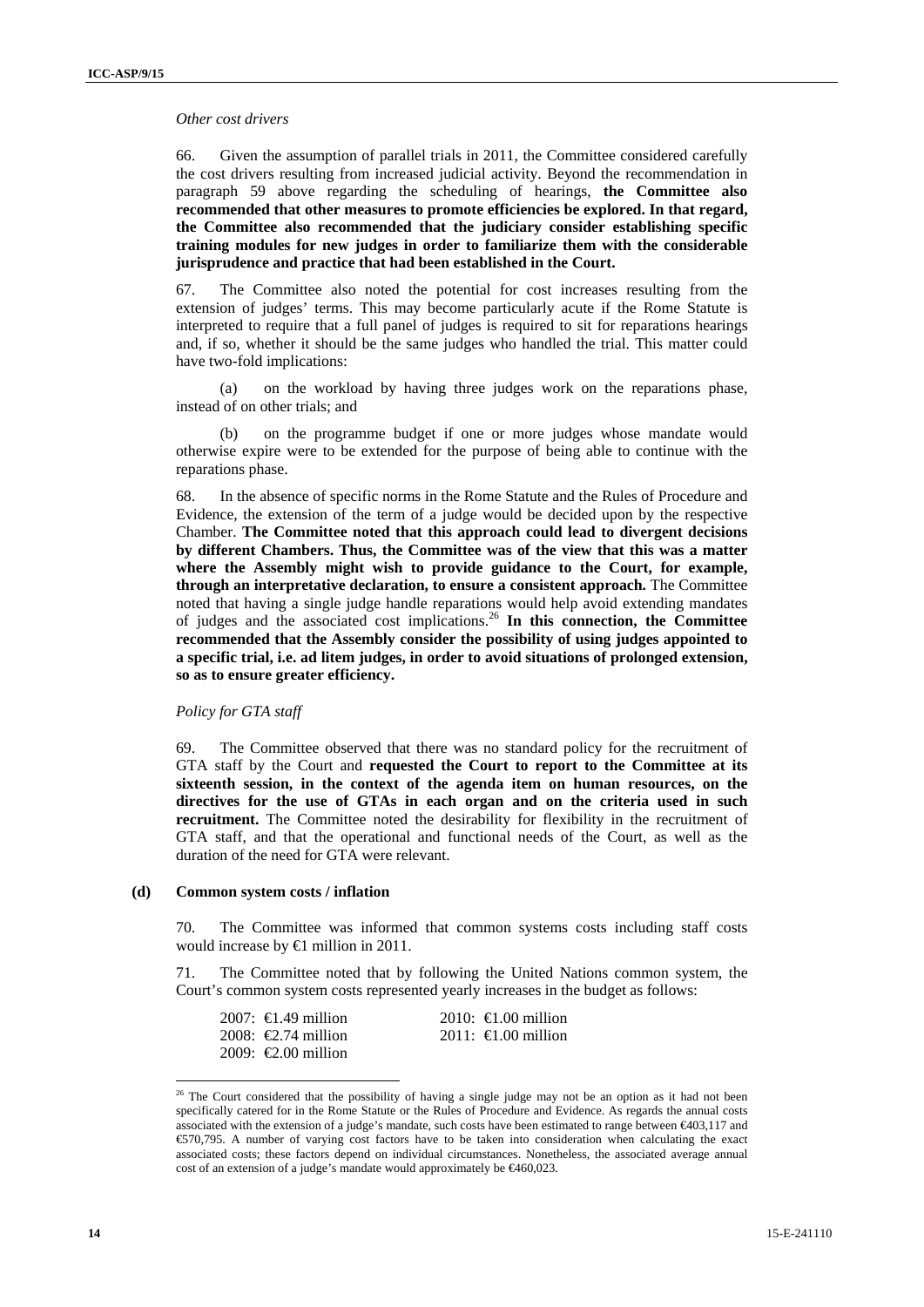72. While the Court was not part of the United Nations common system, the result of the decision to be part of the United Nations Joint Staff Pension Fund required the use of the United Nations salary scale.

73. The Committee had already expressed its views on the issue at its ninth session:

"However, the Committee also noted that this system was less than ideal for an organization with a budget denominated in euros and in which staff (with the exception of some local field staff) are paid in euros. Further, the forecasts relating to estimated staff costs are by nature imprecise and, unlike the United Nations and some other common system organizations, the Court does not report the actual level of common system costs at the end of the financial period. There was as yet insufficient experience to assess whether the actual staff costs incurred by the Court matched the multiplier for common staff costs. The Committee also noted that the system was expensive to administer since it required monthly amendment of post adjustment and salaries for all staff."<sup>27</sup>

# **3. Cross-cutting recommendations on the 2011 Budget**

## **(a) Parallel trials**

74. The budget of Major Programme III included  $\epsilon$  134 million to cover six months of parallel trials in 2011. As noted in paragraph 57 above, the Committee conducted an indepth examination of actual usage of courtroom capacity in 2010, and the use of the additional GTAs that were funded from the Contingency Fund. The Committee noted that a number of positions requested in relation to parallel trials were not well justified. For example, a number of staff requests appeared to be more strategic rather than operational in nature and therefore were not clearly directly related to the holding of parallel trials. In other instances, the requested GTA posts did not appear to be absolutely essential but rather more desirable. In other instances, the request for GTA posts was for 12 months rather than six months. Given the fact that many of the GTA staff hired for parallel trials in 2010 were not in fact engaged on parallel trials and the fact that actual courtroom usage had never approached full capacity, **the Committee recommended that the resources provided in Major Programme III be reduced by about one third, i.e. by €700,000.** In order not to micromanage the Registry in the scheduling of trials, **the Committee recommended that the Registrar have the discretion to decide how this cut should be implemented.** 

# **(b) Travel**

75. The Court had an overall approved travel budget of €4.997 million in 2010. Implementation was forecast to be approximately 90 per cent. The Court had requested an overall travel budget of €5.071 million for 2011. Given the actual projected implementation rate and the fact that almost all the Major Programmes had erroneously budgeted for travel to New York to a session of the Assembly of States Parties in 2011, **the Committee recommended that the travel budget of each Major Programme be reduced by 10 per cent.** For Major Programmes that had already proposed a reduction in their travel budgets, **the Committee recommended that the further reduction should be the difference between the proposed reduction and 10 per cent.** For Major Programme IV, the Secretariat of the Assembly of States Parties advised **the Committee that its travel budget had been over-estimated by** €**109,100 and that that amount could be removed from its proposed budget. Hence the Committee recommended that the Secretariat's travel budget be reduced by €109,100 rather than by 10 per cent.** 

 $\overline{a}$ <sup>27</sup> *Official Records … Sixth Session … 2007*, (ICC-ASP/6/20), vol. II, part B.2, para. 43.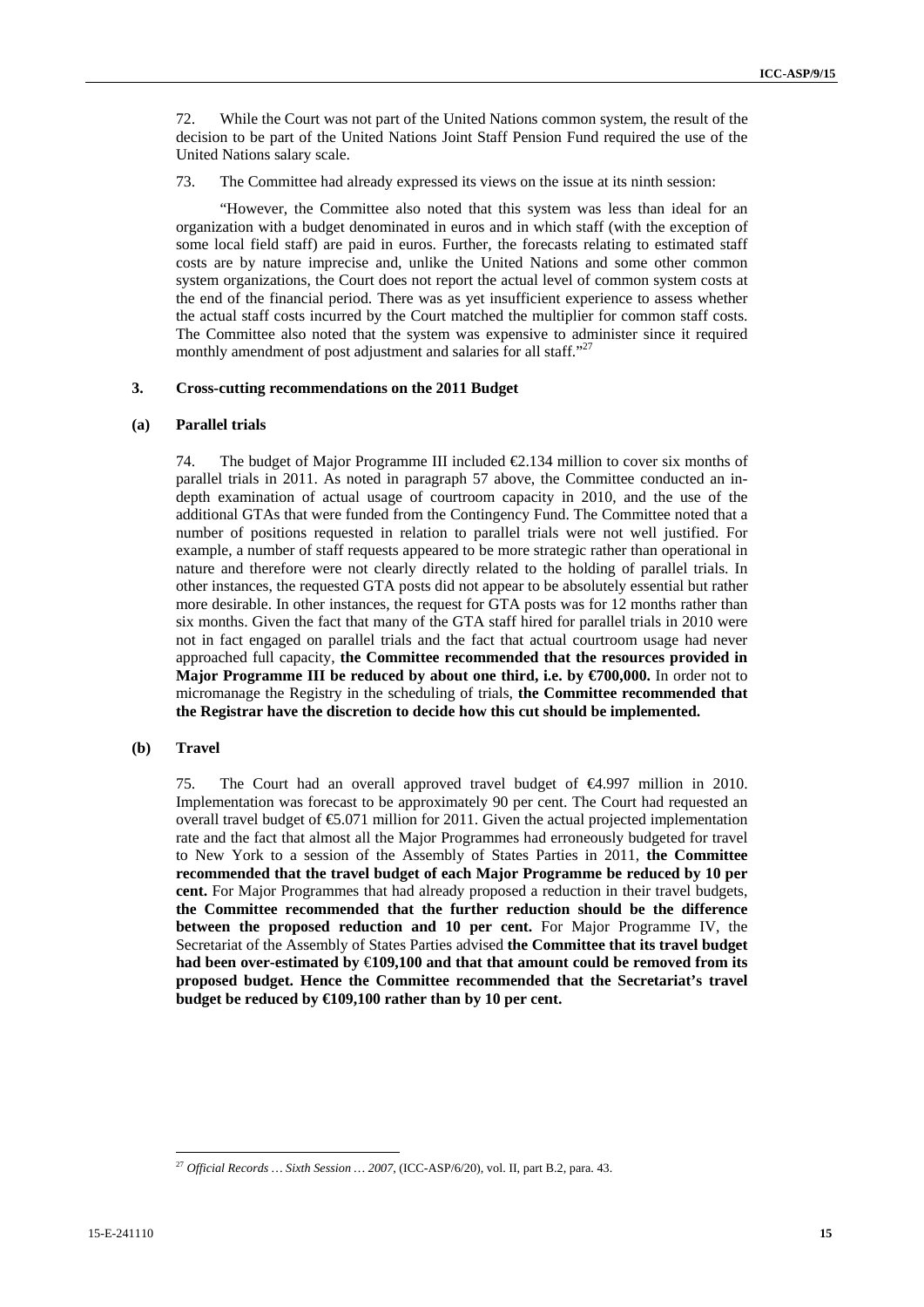# **(c) General operating expenses**

76. The Committee noted that overall general operating expenses for the Court were proposed to be increased by 5.2 per cent, or  $620,000$ . The main cost driver was the expected increase in the cost of detention cells in the Netherlands. Therefore the Committee welcomed the endeavour of the Court to negotiate appropriate terms for rent of detention cells with the host State. **The Committee recommended that, given the level of inflation,**<sup>28</sup> **and the fact that such negotiations with the host State were due to start, the budget for the general operating expenses of each Major Programme should be decreased by 2.5 per cent.** 

## **(d) Materials and supplies**

77. The Committee noted that costs for supplies and materials were proposed to increase by 9.4 per cent, or €116,700. **Noting the level of inflation, the Committee recommended that this item be cut by five per cent across the Court. A higher amount was not justified by the items put forward for the Committee's consideration.**

## **(e) Vacancy rates and staff levels**

78. The Court advised the Committee that it was seeking to convert seven GTA positions into permanent posts and would propose the addition of one other pemanent post in 2011 for a net real increase of one post. The Court also advised that it was applying a vacancy rate of eight per cent for the Office of the Prosecutor and 10 per cent for the rest of the Court.

79. The Committee reiterated its view that the establishment phase of the Court had been completed and that the Court should make greater efforts to prioritize and reallocate resources to carry out its current projected activities within existing levels. **That prioritization should include the identification of positions and functions that were no longer required or were underutilized.** 

80. The Committee also noted the proposed 20 per cent increase in resources for GTA staffing in 2011. The Committee questioned whether the Court would be able to proceed as expeditiously in the recruitment of the current vacant permanent positions because of the additional workload for the Court's Human Resources Section. **Therefore the Committee recommended that this budget to be decreased by €57,500 for Major Programme II, and by €101,900 for Major Programme III.** 

81. **The Committee recommended that the Court freeze the number of permanent posts at its approved 2010 level until a comprehensive re-justification of all posts had been conducted and recalled the recommendation it had made at its fourteenth session that, where established posts have been vacant for two years or more, the Court should provide a renewed justification for the positions to the Committee as part of its**  annual budget submission.<sup>2</sup>

82. The Committee advised that it had requested a clear schema of the staff required to run the court proceedings as well as an indication of the minimum staffing elements required under the Rome Statute in the event that there were no trials and hearings, the socalled "skeleton" of the Court. That information would help the Committee and the Assembly to assess the base needs of the Court**. The Committee reiterated its request for the Court to provide that information in a report at its next session.**

<sup>&</sup>lt;sup>28</sup> The July 2010 inflation rate for the Netherlands was 1.3 per cent (Euro area 1.7 per cent). Source: Harmonized Index of Consumer Prices (HCIP), European Central Bank, http://www.ecb.int/stats/prices/hicp/html/inflation.en.h tml.

 $29$  ICC-ASP/9/5, para. 56.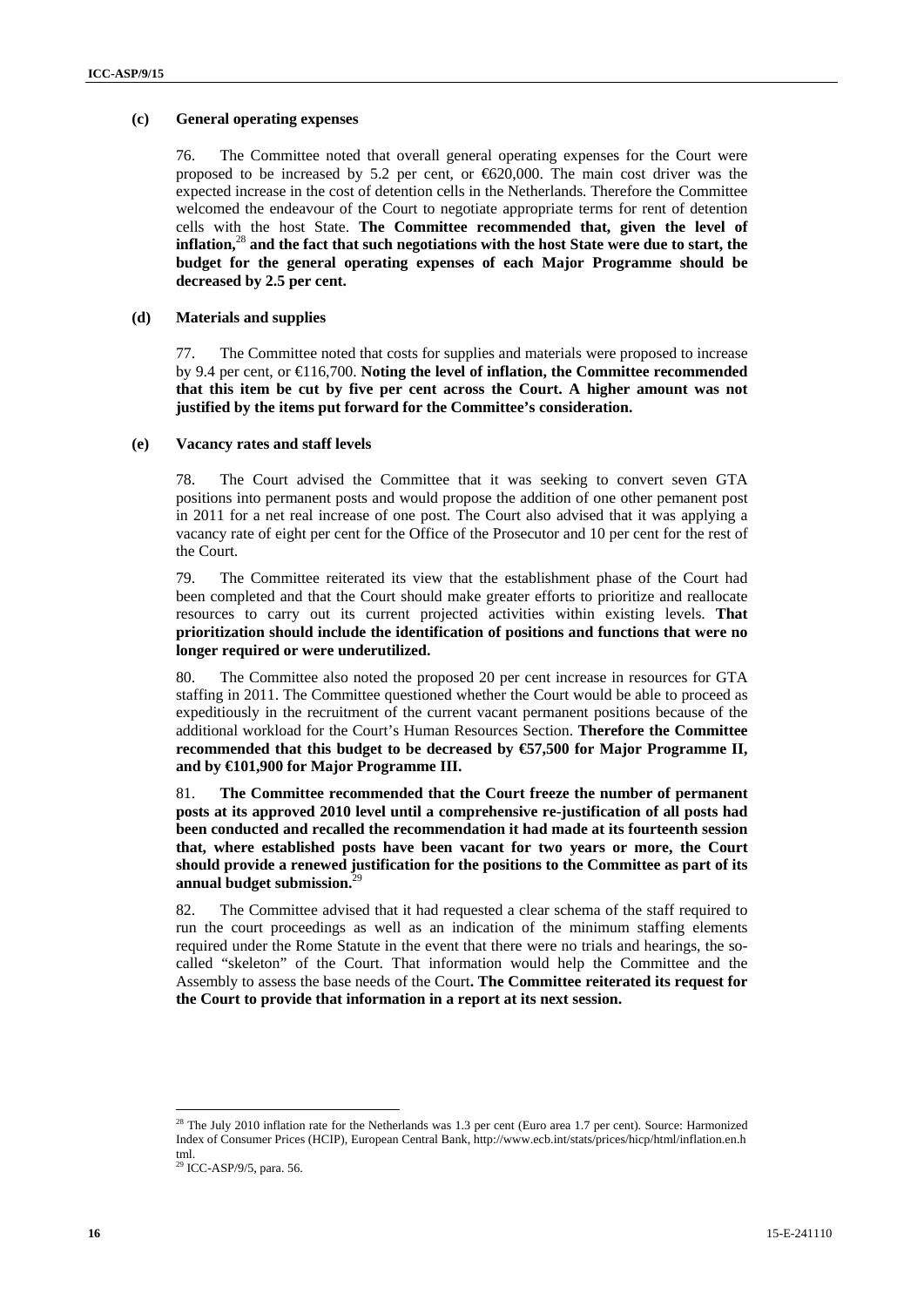# **D. Major Programmes**

# **1. Major Programme I: Judiciary**

83. Given the enhanced level of judicial activity foreseen, the Committee expressed concern with the large increase in the travel budget for this Major Programme. **In line with the general approach on travel, the Committee recommended that the overall travel budget for Major Programme I be reduced by 10 per cent. Furthermore to promote better coordination, the Committee recommended that the travel budget of Chambers be incorporated under sub-programme 1100 (the Presidency) and that the President closely monitor its implementation.** 

84. The Committee further noted that this Major Programme had made a budgetary provision for two P-3 GTAs for six months to cover extended periods of leave, including annual and maternity leave, but that those resources had not been explicitly identified in the proposed programme budget. The Committee observed that, as a general principle, resources that were not explicitly provided for in the budget document should not be funded. **Furthermore, the Committee recommended that the Court follow a consistent and standard approach - as was the case in other institutions, where existing staff members assumed the extra workload - and enhance productivity. Therefore the Committee recommended that the proposed GTA budget be reduced by €135,000 and that Major Programme I cover those functions through productivity gains.** 

85. In Programme 1100, the Committee reviewed the request for a P-3 Legal Officer to be converted from GTA on the basis that the position was required as the Presidency was entering the phase where it would be required to exercise its enforcement functions. The Committee noted that the position was not yet required on a full-time basis for enforcement issues as there were no sentenced individuals at this point. Given the current phase of the ongoing trials in the Court, and the current level of staffing in the Presidency, the Committee was not convinced that this resource was required on a permanent basis**. Therefore the Committee recommended that the position remain as a GTA.** 

86. The Committee was of the view that the information on judges' salaries contained in annex V(e) of the budget document was not sufficient to allow it to form a well founded opinion. Having obtained clarification from the Court, and taking into account the basis used for calculating common costs in prior financial periods, as well as the assumption that in 2011 all the judges serving in Chambers would be present, **the Committee recommended approval of an allocation of €175,000 in total for the Presidency and Chambers, rather than the €270,000 that had been budgeted by the Court. In addition, the Committee requested the Court to provide, for its next session, the relevant components providing the basis for the common costs calculation.** 

87. In sub-programme 1310 (New York Liaison Office), the Committee recalled the decision of the Assembly when it created the Liaison Office to keep the structure limited. The Committee was again not convinced that increasing resources in the New York Liaison Office was justified by a cost-benefit analysis. **The Committee therefore recommended that the provision for a P-2 position financed on GTA not be approved and that the budget be reduced by**  $\mathcal{L}88,800$ . The Committee further noted that provision had been made for a P-2 GTA for four months to cover medical and long-term sick leave but had not been identified in the budget. **The Committee therefore recommended that the proposed GTA budget for sub-programme 1310 be reduced by an additional €29,600.**

88. In sub-programme 1320 (African Union Liaison Office), the Committee considered the report on the opening of an African Union Liaison Office,  $30$  introduced by the Registry, as well as an oral update on the developments regarding the mission of a Senior Legal Officer to Addis Ababa. The Court informed the Committee that, as at 27 August 2010, the actual expenditure associated with the opening of the African Union Liaison Office had been  $\epsilon$ 38.300.<sup>31</sup>

 $30$  CBF/15/7.

<sup>&</sup>lt;sup>31</sup> A total of  $\epsilon$ 346,600 had been approved in the 2010 budget for this sub-programme.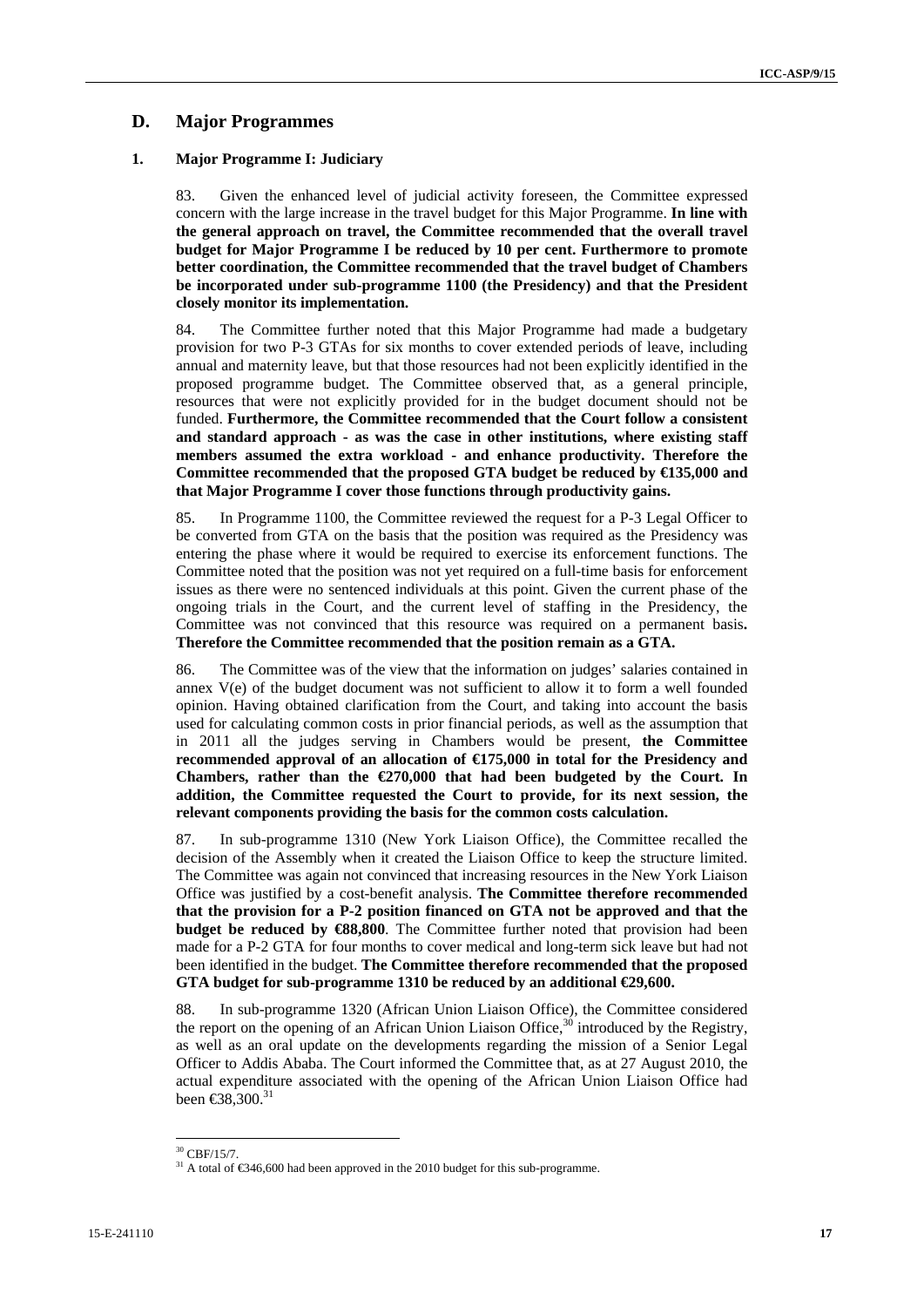89. The Court further informed the Committee of the decision of the African Union "to reject for now, the request by ICC to open a Liaison Office to the AU in Addis Ababa, Ethiopia".<sup>32</sup>

90. In light of these developments, and pending a revision of that decision by the African Union, **the Committee recommended that no funds be assessed for the Addis Ababa Liaison Office in the 2011 budget**. In order to promote clarity for the Assembly on the budgetary implications of opening the Liaison Office, **the Committee recommended that a draft budget for the Liaison Office be annexed to the proposed programme budget.** 

## **2. Major Programme II: Office of the Prosecutor**

91. The Committee took note of the effort by Major Programme II to contain its travel costs. The Committee observed, however, that the travel budget continued to be quite substantial and questioned the appropriateness of the amount requested, in particular in light of the future increase in judicial activity. Consequently, given the efforts made to reduce the travel budget, in line with the general approach outlined in paragraph 73 above, **the Committee recommended that the travel budget of this Major Programme be decreased by 5.3 per cent.** 

92. The Committee also noted that provision had been made in the GTA budget of subprogramme 2320 (Planning and Operations Section) for a Transcriber at GS-OL level for 1.5 months and in sub-programme 2410, for a P-3 legal officer for 1.3 months. As a justification for these GTAs had not been provided directly in the proposed programme budget, **the Committee recommended that the GTA budget for sub-programme 2320 be reduced by €8,413 and that the GTA budget for sub-programme 2410 be reduced by €9,664.** 

93. In Programme 2300 (Investigation Division), the Committee noted the proposal by the Prosecutor to the Assembly to abolish the post of Deputy Prosecutor for Investigations,33 which had remained vacant for three years. **The Committee noted that it would be for the Assembly to decide on the course of action to take regarding the post of an elected official.** For its part, the Committee recalled that the salary for the post of Deputy Prosecutor for Investigations<sup>34</sup> had not been included either in the  $2010$  approved budget or in the 2011 proposed budget, so that no savings would be made through its abolition.

94. In Programme 2400 (Prosecution Division), with respect to the request of the Prosecutor to reclassify the post of Prosecution Coordinator from P-5 to D-1, **the Committee recalled that in 2009 it had recommended the reallocation of a P-5 position to the Prosecution Division by redistributing the responsibilities of the Chef de Cabinet to other positions.** The Prosecutor indicated that the request contained in the proposed budget for 2011 to convert the P-5 post to a D-1 post was based on the need to have a coordinator to ensure consistency for the filings in all the cases and to prosecution teams. With the changes requested, the structure of the Office of the Prosecutor would consist of the Prosecutor, a single Deputy Prosecutor and three D-1 posts for the three main areas of competence: cooperation, investigations and prosecution.

95. **Subject to the agreement of the Assembly to abolish the position of Deputy Prosecutor for Investigations, the Committee recommended that the reclassification of the P-5 Prosecution Coordinator be approved.** 

 $32$  Decision on the progress report of the Commission on the implementation of decision Assembly/AU/Dec.270 (XIV) on the Second Ministerial Meeting on the Rome Statute of the International Criminal Court (ICC), Doc. Assembly/AU/10(XV), para. 8.

<sup>33</sup> ICC-ASP/9/10, para. 134.

<sup>&</sup>lt;sup>34</sup> Foreseen at the ASG level with a standard salary cost of  $\epsilon$ 210,000 per year.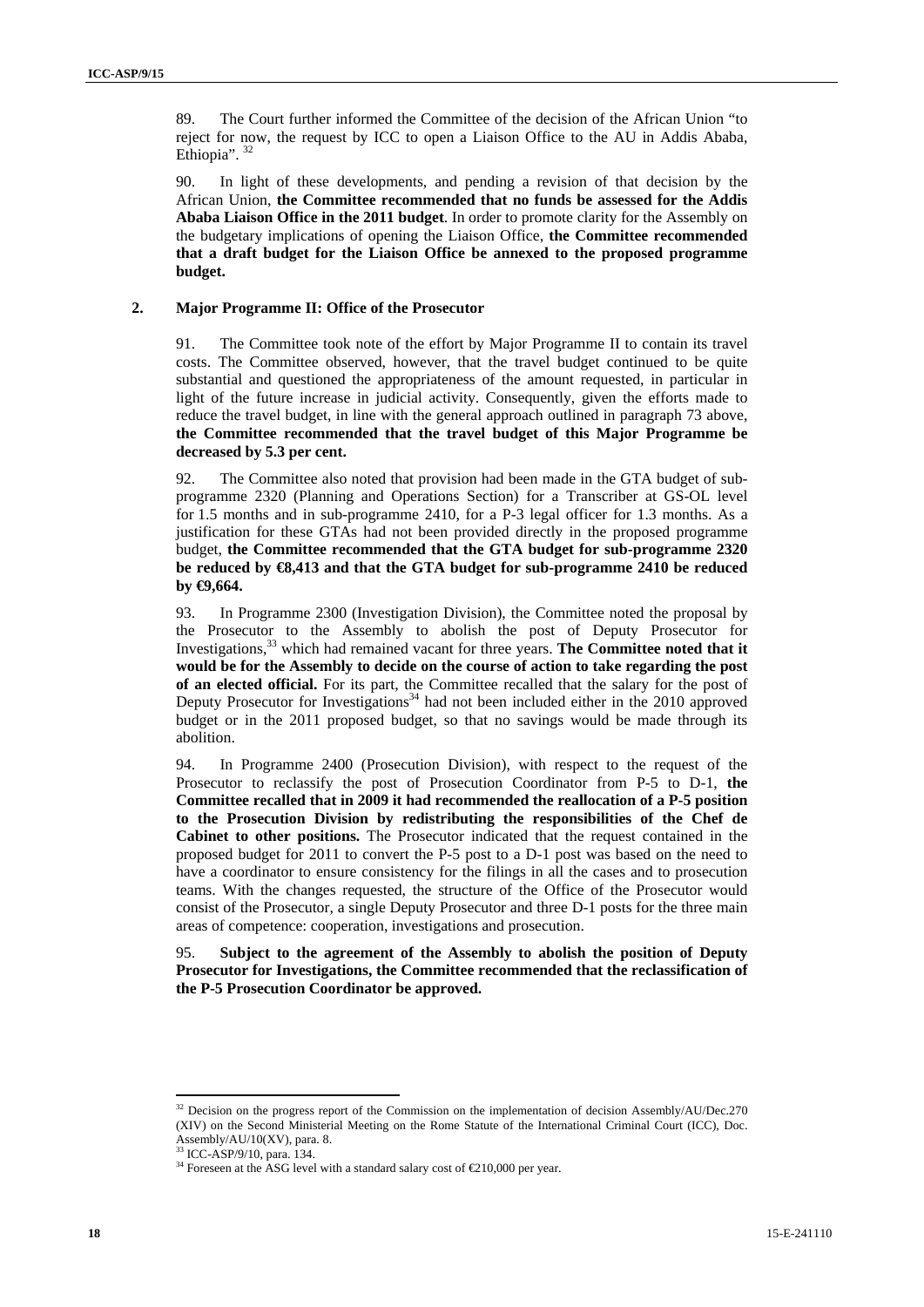# **3. Major Programme III: Registry**

96. The Committee welcomed the fact that the travel budget for Major Programme III had been reduced by 1.7 per cent from the 2010 approved budget level. In application of the general principle set out in paragraph 73 above, **the Committee recommended that the travel budget be further reduced by 8.3 per cent.** 

97. **Furthermore, as the Committee had recommended a cut of €700,000 in Major Programme III with respect to parallel trials, the Committee will not provide recommendations on specific GTA positions related to that function.** 

98. **The Committee noted with concern that a number of sub-programmes had provided minimal description and justification in the proposed programme budget for their activities, in particular the Office of Internal Audit, the Legal Advisory Services Section and the Budget and Finance Section. The Committee reiterated the importance of providing sufficient detail and justification for the resources in the budget document.** 

99. In sub-programme 3110 (Immediate Office of the Registrar), the Committee was informed that a P-5 Administrative Officer had been redeployed from the Secretariat of the Trust Fund for Victims. The Committee recalled that this post had originally been located in the former Office of the Controller. After the reorganization of the unit, the post was found to be surplus. However given requirements for special financial assistance in the Secretariat of the Trust Fund for Victims, the Assembly had approved the recommendation of the Committee to redeploy this post to the Secretariat for one year (subsequently extended until the Executive Director of the Secretariat was in office).

100. The Registrar understood that this would merely be a temporary redeployment and that the post would ultimately return to the Registry in a different function. The Committee was of the view that, while the texts of its prior reports were not as clear on the matter as would be desirable, a post that is found to be surplus would normally be abolished. Furthermore, it was standard practice to clearly indicate a redeployment in the budget document. The Committee noted that no mention is made in sub-programme 3110 of the redeployment or of the functions of this post. The Committee stressed that posts must be clearly identified and justified, including redeployments, especially senior-level posts. **Therefore the Committee recommended that the budget for professional staff in this sub-programme be reduced by €140,100. The Committee further recommended that, should the Registrar wish to maintain this post, she could use existing resources within Major Programme III in 2011 and provide full justification for this post in the proposed programme budget for 2012.**

101. In sub-programme 3140 (Security and Safety Section), the Committee considered the request for the reclassification of the existing post of Field Security Coordination Officer from P-2 to P-3.<sup>35</sup> The Committee reviewed the existing structures and found that not all field security Coordination Officers were classified at the P-3 level. **Therefore the Committee recommended that this post not be reclassified.** 

102. In sub-programme 3180 (Field Operations Section), the Committee considered the request for reclassification of the four P-3 Field Office Managers to P-4 Registry Field Coordinators.

103. The Committee studied this issue carefully and **recommended that the reclassification not be approved at this time for the reasons set out in the paragraph hereunder.**

104. The Committee recalled that, at its thirteenth session, it had recommended the reclassification of two posts in this sub-programme.<sup>36</sup> The Committee was of the view that it would be important to first evaluate the impact of these reclassifications in terms of the improvement of coordination of the field offices before considering additional reclassifications.

<sup>35</sup> ICC-ASP/9/10, para. 238.

<sup>36</sup> *Official Records … Eighth Session … 2009*, (ICC-ASP/8/20), vol. II, part B.2, para. 82.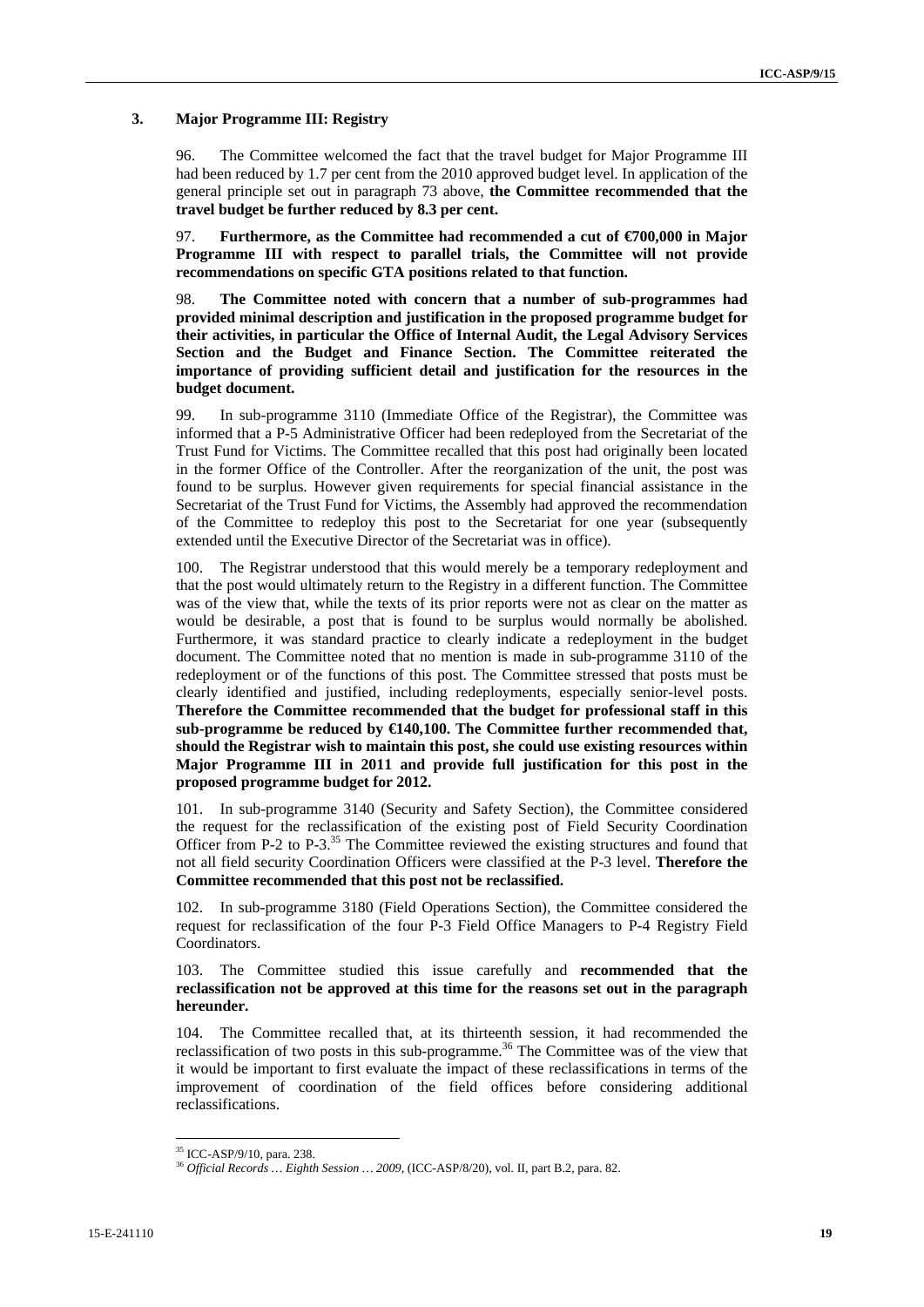105. Furthermore, four members of the Committee had conducted an ad hoc inspection of the Kampala and Bunia field offices to consider directly issues raised in the report on field offices and noted that each field office had its specific needs, operated in its own environment and was at a different stage of development and that it was therefore not desirable to apply the same criteria to all field offices.

106. The Committee also noted that enhancement of the strategy for field offices had not yet advanced sufficiently to justify large increases in the staffing budget and was not convinced that an improvement of coordination would be directly related to the level of a post.

107. Furthermore, the Committee noted that in the text of the proposed programme budget,<sup>37</sup> the amount of the reclassifications would amount to only  $\widehat{\mathfrak{sl}}5,000$  for the four posts. This amount was subsequently found to be wrong and underestimated; the financial costs were actually estimated at over €80,000.

The Committee had also raised some concerns with the proposed process for reclassification and had asked to review the legal bases for the process at its last session. This information had not yet been provided.

109. **For the same reasons, the Committee also recommended that the reclassification of the GS-PL Forward Field Officer Manager to P-2 not be approved.** 

110. **In sub-programme 3190 (Counsel Support Section), the Committee reiterated its recommendation**<sup>38</sup> **that Counsel costs be separated as distinct budget items: "Legal aid for the Defence" and "Legal aid for victims".** 

111. In sub-programme 3220 (Human Resources Section), the Committee remained unconvinced that the post of a P-2 Staffing Officer had undergone a significant change in functions on the basis of the information provided. **Therefore, the Committee recommended that this reclassification not be approved.** 

112. The Committee further noted that a P-4 position in the Human Resources Section had been vacant for a significant amount of time for the last two years. Given the recommendation that a freeze on established posts be applied, **the Committee recommended that no funding be allocated in this sub-programme in 2011 for this post until a rejustification of this post had been presented in the context of a revised strategy of human resources in accordance with recommendations made on a staffing freeze and the vacancy rate for vacant posts.** 

113. In sub-programme 3330 (Detention Section), as noted in paragraph 50 above, **the Committee recommended that the funds for family visits be removed from the proposed programme budget and included as an annex to that document.** 

114. In sub-programme 3340 (Court Interpretation and Translation Section), the Committee reviewed the reasoning provided for one P-3 post, Court Interpreter (Swahili/Lingala) for 12 months, and one P-3 post, Court Interpreter (Swahili) for six months. The Committee was not convinced that the functions of the posts were needed. **Therefore, the Committee recommended that those two posts not be approved.** 

115. In sub-programme 3350 (Victims and Witnesses Unit), the Committee reviewed the reasoning provided for the reclassifications of the Head of the Support Unit from P-3 to P-4 and the Legal Officer from P-2 to P-3. The Committee was not convinced that the functions of the posts had increased significantly enough to warrant reclassifications. **Therefore the Committee recommended that those reclassifications not be approved.** 

116. The Committee noted that the Court had budgeted five more GTA positions in the Victims and Witnesses Unit than were identified in the budget document. As per paragraph 46 above, **the Committee recommended that the GTA budget for this sub-programme be reduced by €270,400.** 

<sup>37</sup> ICC-ASP/9/10, para. 262.

<sup>38</sup> *Official Records … Eighth Session … 2009*, (ICC-ASP/8/20), vol. II, part B.2, para. 36.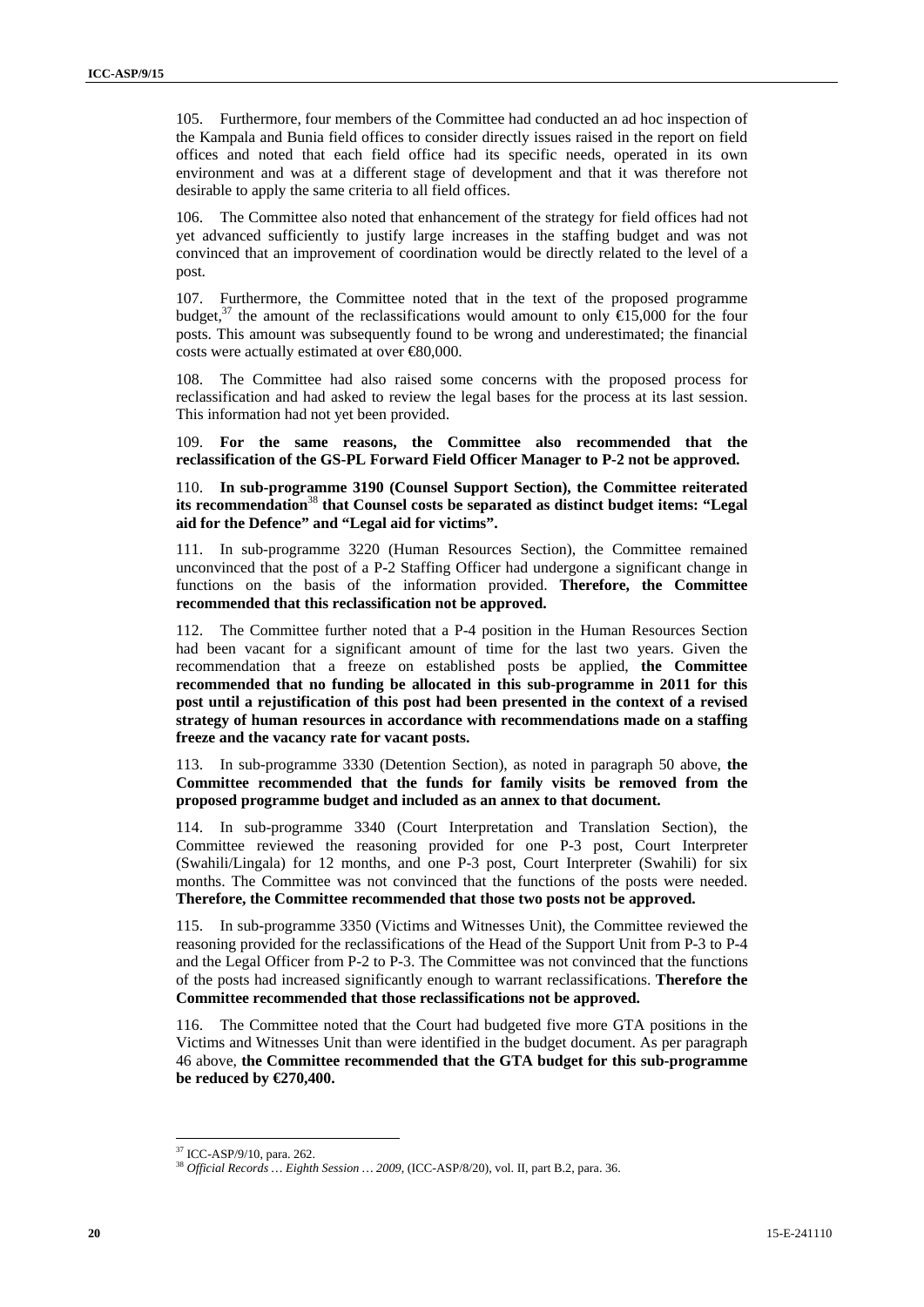117. In sub-programme 3360 (Victims Participation and Reparations Section), the Committee noted that the Court had budgeted two reclassifications (P-4 to P-5 and a P-1 to P-2) without making a specific request in the budget document or providing a justification for the reclassifications in the budget. **The Committee therefore recommended that these reclassifications not be approved.** 

118. In Programme 3400 (Public Information and Documentation Section), the Committee noted that for the past three years the post of the Court's Spokesperson had only been occupied for relatively short periods of time. Thus the Committee was of the view that financing for this post should not be included in the budget for 2011.

119. However, taking into account that the Court intends to present a Strategic Communications Plan to the ninth session of the Assembly, **the Committee recommended that financing for the post continue to be provided on the understanding that the Court would examine and address the reasons for its constant underutilization.** Furthermore, should the post not be satisfactorily filled during the next financial year, then the Committee would consider recommending the abolishment of this post.

# **4. Major Programme IV: Secretariat of the Assembly of States Parties**

# 120. **With respect to the travel budget, the Committee recommended a reduction of €109,100 as per paragraph 75 above.**

121. With respect to the request to abolish the P-4 post of Conference Service and Protocol Officer, and the request for a new P-2 Special Assistant to the Director and a new P-2 Associate Legal Officer, the Committee welcomed the initiative to abolish positions that were no longer required. The Committee was of the view that this abolition constituted an example of the flexible use of resources that could be emulated.

122. **The Committee recommended that the P-4 Conference Services and Protocol Officer post be abolished, that a P-2 level Special Assistant to the Director post be established and that funds be provided for a GTA P-2 Associate Legal Officer for 10 months.** 

# **5. Major Programme VI: Secretariat of the Trust Fund for Victims**

123. The Committee welcomed the presence of the Chairperson of the Board of Directors of the Trust Fund for Victims, Ms. Elizabeth Rehn, who informed the Committee that the new Executive Director of the Secretariat of the Trust Fund for Victims, Mr. Pieter de Baan, would assume his duties on 1 September 2010. The Committee noted that this key post had remained vacant for over one year.

124. The Committee recalled that at its fourteenth session, the Court had reported that it had not engaged gratis personnel. However, on the organization chart, the position of a legal officer funded by a government was indicated.

125. The Secretariat of the Trust Fund informed the Committee that, in its opinion, the offer of a legal officer did not fall under the regime of gratis personnel, but was rather funded through an earmarked contribution. Thus article 44, paragraph 4, of the Rome Statute and the Guidelines for the selection and engagement of gratis personnel at the International Criminal Court<sup>39</sup> did not apply.

126. The Committee expressed its intention to revert to the Court's policy on gratis personnel, including at the Secretariat of the Trust Fund for Victims, at its sixteenth session in the context of the agenda item on human resources and **requested the Court to address in its report on human resources the question of the application of the rules on gratis personnel to the Secretariat of the Trust Fund.** 

 $\overline{a}$ <sup>39</sup> *Official Records … Fourth session … 2005* (ICC-ASP/4/32), part III, ICC-ASP/4/Res.4, annex II, page 342.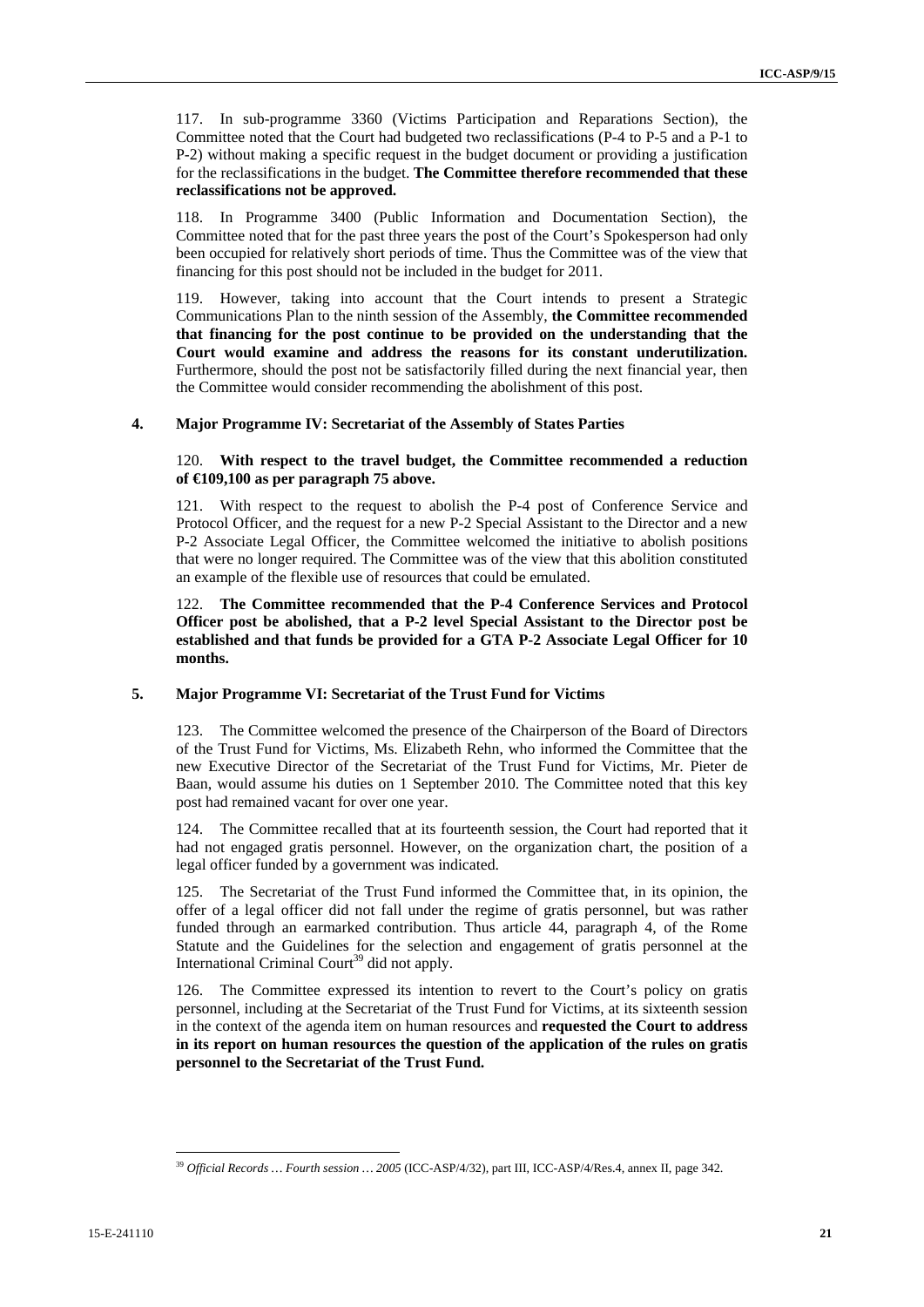127. The Committee considered the request to increase the funds for consultants by 110.5 per cent. The Committee was of the view that the task of professional writer was more appropriately a function of the professional staff of the Secretariat rather than a consultant. Furthermore, the Committee considered that the Secretariat had sufficient field staff to launch activities in relation to the Kenya situation. **Therefore, the Committee recommended that the funds for consultants be maintained at the 2010 level.**

128. The Committee noted that the travel budget would be subject to the same, general 10 per cent reduction as per paragraph 75 above.

## **6. Major Programme VII-1: Project Director's Office (permanent premises)**

129. The Committee had before it the Second interim report on the activities of the Oversight Committee<sup>40</sup> and welcomed the presence of the Chairperson of the Oversight Committee, Mr. Martin Strub, and the Project Director, Mr. Hans Heemrood, who responded to different queries, including on the cost and the governance structure of the project, as well as on the recommendations made by the External Auditor.

130. The Committee was not convinced that the amount budgeted for training in this Major Programme was required. Accordingly, **the Committee recommended that the budget for training be reduced by 50 per cent.** 

131. The Committee further considered that the request for contractual services included items that should not be placed against the regular budget of the Court.<sup>41</sup> Accordingly, the **Committee recommended that funding for contractual services be maintained at the 2010 level.** 

132. With respect to the request for a new GS-OL Communication Assistant to prepare communication actions and documents, the Committee was of the view that such products could be prepared within the Office**. Therefore the Committee recommended that this request not be funded.** 

# **7. Major Programme VII-2: Permanent Premises Project – Interest**

133. The Court advised the Committee that arrangements had been made to repay the funds that had been drawn on the host State loan. As such, no interest payments would be required in 2011. **Accordingly, the Committee recommended that the amount of €35,600 be removed from the budget**.

# **E. Premises of the Court**

# **1. Permanent premises**

134. The Committee had before it the Second interim report on the activities of the Oversight Committee together with the financial report of the Project Director's Office.<sup>42</sup> It also considered the recommendations of the External Auditor as contained in the External Auditor's report 2009.<sup>43</sup> Moreover, the Committee noted that the results of an audit performed by the Office of Internal Audit, focusing on managerial issues, would be available soon.

135. The Committee noted that both the Oversight Committee and the External Auditor had highlighted a number of risks in respect of project governance, project planning and budget control which could lead to delays and unplanned costs over and above those which had already occurred.

<sup>40</sup> CBF/15/10.

<sup>&</sup>lt;sup>41</sup> For example, translation for tender documents and printing requirements for permits, as well as consultancy services.

 $42$  CBF/15/10.

<sup>43</sup> ICC-ASP/9/13, paras. 26 and 34.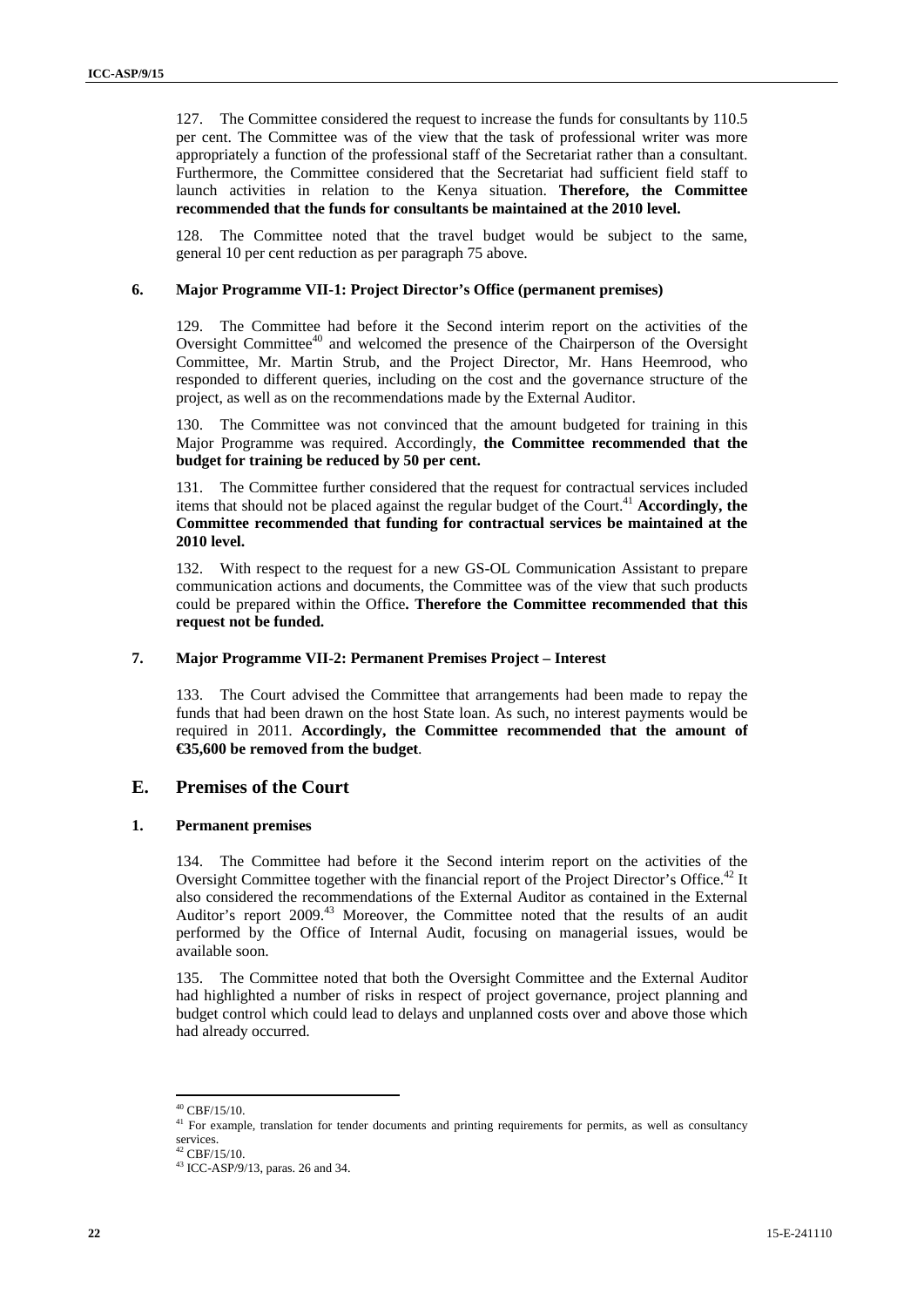136. In particular, there appeared to be a lack of agreement about the roles and responsibilities of the Project Director, the Court and the Oversight Committee. Unanticipated modifications of the project design had resulted in additional costs. There seemed to be uncertain procedures within the Court for determining modifications. Approximately 10 per cent of the project's contingency fund had already been used. Moreover, as the External Auditor had pointed out, a formal and agreed benefits realization plan was lacking. An agreed plan, however, was essential in demonstrating that the project would meet its objectives and to provide assurance to the Assembly that value for money had been achieved.

137. The Committee was provided assurances by the Project Director that, despite the delays, the construction elements of the project were still within the budget. The Committee noted the importance of timely follow-up on the External Auditor's recommendations and urged the Project Board to make every effort to complete the project on time and within budget. **In that regard, the Committee urged the Project Director's Office to specify the unexpected costs resulting from the delays which had occurred and help identify offsetting savings.** It welcomed the Oversight Committee's intention to address the governance arrangements at its next meeting.

## **2. Interim premises**

138. Recalling the recommendation made by the Committee at its fourteenth session,<sup>44</sup> the Court informed the Committee that formal discussions with the host State about a possible extension of the rent-free period for the interim premises beyond July 2012 would commence on 22 September 2010. The Committee noted that in the absence of such extension, as of 2013 the Assembly would need to make an annual provision of close to €7 million to pay for the rental and maintenance of the interim premises until the Court could move to its permanent premises; approximately €3.470 million would also be required for rental and maintenance of the interim premises during the second semester of 2012.45

# 139. **In light of such circumstances, the Committee recommended that the Court rigorously pursue the extension of the rent-free period.**

140. The Committee recalled its prior expectations that the Court continue to provide office space for the translation teams of the Secretariat of the Assembly of States Parties until they could be accommodated in the permanent premises, and that uniform criteria be applied in the allocation of office space.<sup>46</sup>

# **F. Other matters**

# **1. Family visits**

141. The Committee considered the report of the Registry on the feasibility and on the conditions for the establishment of a voluntary system of funding of family visits. $47$  The Committee was of the view that this report did not provide an objective assessment of the possibilities for establishing such a fund but was rather intended to promote a specific policy position of the Registry. **As the position of the Registry had been made clear in several reports, the Committee recommended that the Assembly consider alternative mechanisms to prepare information on the feasibility and conditions for establishing a voluntary fund.** 

# **2. Future meetings**

142. The Committee decided, tentatively, to hold its sixteenth and seventeenth sessions in The Hague, from 11 to 15 April 2011, and from 22 to 30 August 2011, respectively.

<sup>44</sup> ICC-ASP/9/5, para. 88.

<sup>45</sup> ICC-ASP/9/19, paras. 16 to 19.

<sup>46</sup> ICC-ASP/9/5, paras. 89 and 90.

 $47$  CBF/15/9.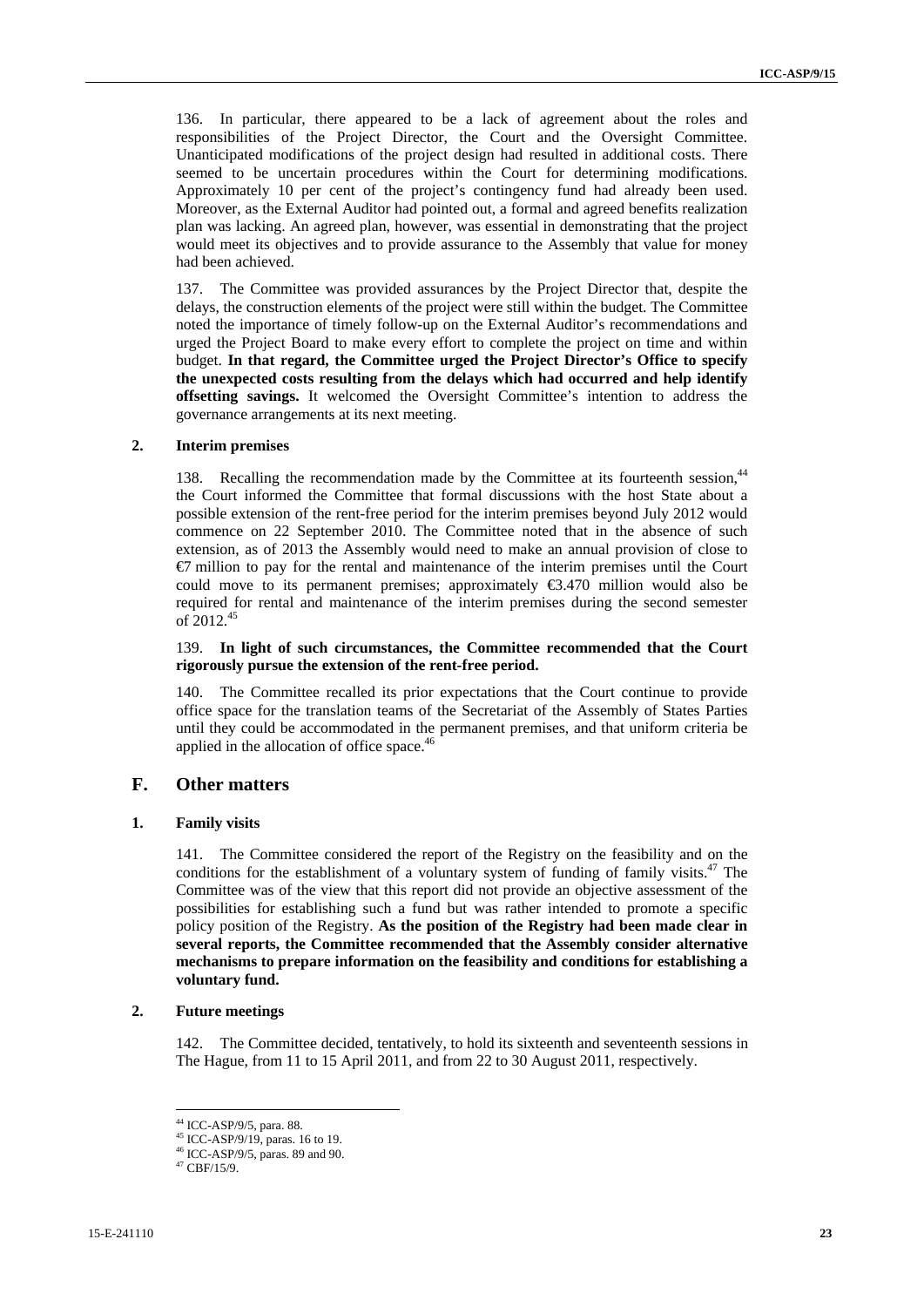# **Annex I**

# **List of documents**

# **Committee on Budget and Finance**

| $ICC-ASP/9/2$  | Report to the Assembly of States Parties on the activities and<br>projects of the Board of Directors of the Trust Fund for Victims for<br>the period 1 July 2009 to 30 June 2010 |
|----------------|----------------------------------------------------------------------------------------------------------------------------------------------------------------------------------|
| ICC-ASP/9/5    | Report of the Committee on Budget and Finance on the work of its<br>fourteenth session                                                                                           |
| $ICC-ASP/9/10$ | Proposed Programme Budget for 2011 of the International Criminal<br>Court                                                                                                        |
|                | ICC-ASP/9/10/Corr.1 Proposed Programme Budget for 2011 of the International Criminal<br>Court – Corrigendum                                                                      |
| ICC-ASP/9/13   | Financial statements for the period 1 January to 31 December 2009                                                                                                                |
| ICC-ASP/9/14   | Trust Fund for Victims financial statements for the period 1 January<br>to 31 December 2009                                                                                      |
| ICC-ASP/9/15   | Report of the Committee on Budget and Finance on the work of its<br>fifteenth session                                                                                            |
| ICC-ASP/9/16   | Report on budget performance of the International Criminal Court as<br>at 30 June 2010                                                                                           |
| CBF/15/1       | Provisional agenda                                                                                                                                                               |
| CBF/15/1/Add.1 | Annotated list of items included in the provisional agenda                                                                                                                       |
| CBF/15/2       | Report on the job evaluation study of posts at Professional level                                                                                                                |
| CBF/15/3       | Report of the Court on its proposed schedule and budget for the<br>implementation of the International Public Sector Accounting<br>Standards (IPSAS)                             |
| CBF/15/4       | Updated Report of the Court on capital investment replacements                                                                                                                   |
| CBF/15/5       | Report of the Court on the need for a psychologist/psychological<br>trauma expert position within the Victims and Witnesses Unit                                                 |
| CBF/15/6       | Report of the Court on negotiations for the agreement between the<br>Court and the host State on detention services and facilities (the<br>"Product Price Agreement")            |
| CBF/15/7       | Report on the opening of an AU Liaison Office                                                                                                                                    |
| CBF/15/8       | Annual Report of the Office of Internal Audit                                                                                                                                    |
| CBF/15/9       | Report of the Registry on the feasibility and on the conditions for the<br>establishment of a voluntary system of funding of family visits                                       |
| CBF/15/10      | Second interim report on the activities of the Oversight Committee                                                                                                               |
| CBF/15/11      | Report of the Office of Internal Audit on the status of audit<br>recommendations                                                                                                 |
| CBF/15/12      | Report on analytic accountability                                                                                                                                                |
| CBF/15/13      | Report on efficiency measures                                                                                                                                                    |
| CBF/15/14      | Report of the Audit Committee                                                                                                                                                    |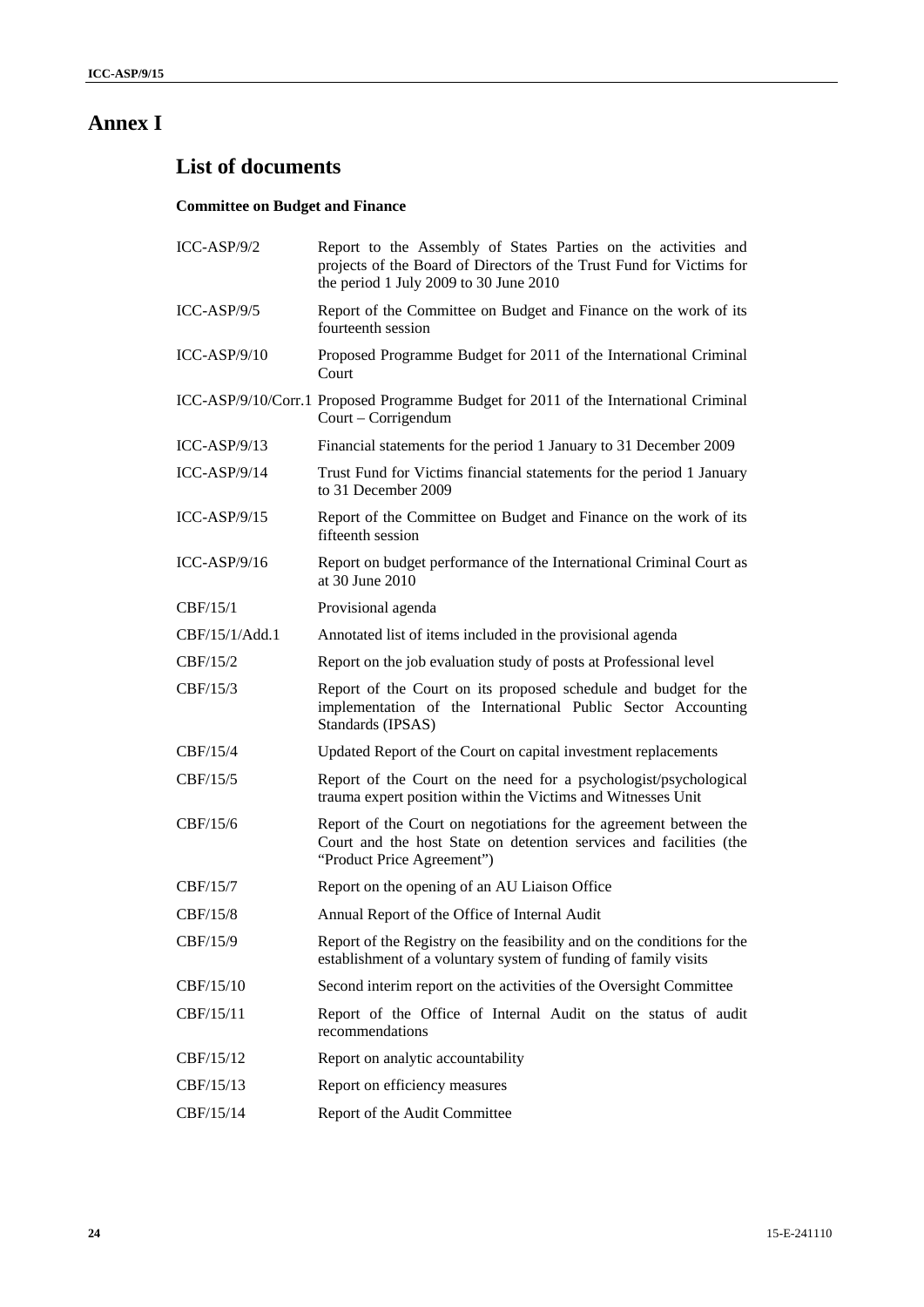# **Annex II**

# **Status of contributions as at 27 August 2010**

|    | <b>States Parties</b>               | <b>Prior Years</b><br>Assessed<br>Contributions | Prior Years<br>Receipts | <b>Prior Years</b><br>Outstanding<br>Contributions | 2010<br>Assessed<br>Contributions | 2010<br>Contributions<br>Received | 2010<br>Outstanding<br>Contributions | Total<br>Outstanding<br>Contributions |
|----|-------------------------------------|-------------------------------------------------|-------------------------|----------------------------------------------------|-----------------------------------|-----------------------------------|--------------------------------------|---------------------------------------|
| 1  | Afghanistan                         | 12,842                                          | 10,421                  | 2,421                                              | 6,155                             |                                   | 6,155                                | 8,576                                 |
| 2  | Albania                             | 47,698                                          | 47,698                  |                                                    | 15,388                            | 15,379                            | 9                                    | 9                                     |
| 3  | Andorra                             | 57,892                                          | 57,892                  |                                                    | 10,771                            | 2,393                             | 8,378                                | 8,378                                 |
| 4  | Antigua and Barbuda                 | 22,230                                          | 22,230                  |                                                    | 3,078                             | 572                               | 2,506                                | 2,506                                 |
| 5  | Argentina                           | 5,951,594                                       | 5,951,594               | ÷.                                                 | 441,625                           | 441,625                           |                                      | $\overline{\phantom{a}}$              |
| 6  | Australia                           | 15,324,869                                      | 15,324,869              | ÷.                                                 | 2,974,427                         | 2,974,427                         |                                      |                                       |
| 7  | Austria                             | 7,973,552                                       | 7,973,552               |                                                    | 1,309,486                         | 1,309,486                         |                                      |                                       |
| 8  | Bangladesh                          |                                                 |                         |                                                    | 8,975                             |                                   | 8,975                                | 8,975                                 |
| 9  | <b>Barbados</b>                     | 83,640                                          | 83,640                  |                                                    | 12,310                            | 2,677                             | 9,633                                | 9,633                                 |
| 10 | Belgium                             | 9,884,226                                       | 9,884,226               | ÷.                                                 | 1,654,169                         | 1,654,169                         |                                      |                                       |
| 11 | Belize                              | 9,075                                           | 9,075                   | ÷.                                                 | 1,539                             | 1,539                             |                                      |                                       |
| 12 | Benin                               | 13,772                                          | 13,772                  |                                                    | 4,616                             | 4,616                             |                                      |                                       |
| 13 | Bolivia                             | 67,925                                          | 67,925                  |                                                    | 10,771                            | 1,109                             | 9,662                                | 9,662                                 |
| 14 | Bosnia & Herzegovina                | 40,977                                          | 40,977                  |                                                    | 21,543                            | 21,543                            |                                      |                                       |
| 15 | Botswana                            | 116,422                                         | 116,422                 | $\overline{a}$                                     | 27,698                            | 3,555                             | 24,143                               | 24,143                                |
| 16 | <b>Brazil</b>                       | 11,477,597                                      | 11,477,597              | ÷,                                                 | 2,478,945                         | 101,004                           | 2,377,941                            | 2,377,941                             |
| 17 | Bulgaria                            | 164,937                                         | 164,937                 |                                                    | 58,473                            | 58,473                            |                                      |                                       |
| 18 | <b>Burkina Faso</b>                 | 15,816                                          | 15,816                  |                                                    | 4,616                             | 718                               | 3,898                                | 3,898                                 |
| 19 | Burundi                             | 7,451                                           | 2,038                   | 5,413                                              | 1,539                             |                                   | 1,539                                | 6,952                                 |
| 20 | Cambodia                            | 13,772                                          | 13,772                  |                                                    | 4,616                             | 4,616                             |                                      |                                       |
| 21 | Canada                              | 26,091,929                                      | 26,091,929              |                                                    | 4,934,808                         | 4,934,808                         |                                      |                                       |
|    | Central African                     |                                                 |                         |                                                    |                                   |                                   |                                      |                                       |
| 22 | Republic                            | 9,075                                           | 2,874                   | 6,201                                              | 1,539                             |                                   | 1,539                                | 7,740                                 |
| 23 | Chad                                | 4,378                                           | 1,606                   | 2,772                                              | 3,078                             |                                   | 3,078                                | 5,850                                 |
| 24 | Chile                               | 76,698                                          | 76,698                  |                                                    | 363,147                           | 363,147                           |                                      |                                       |
| 25 | Colombia                            | 1,197,872                                       | 1,197,872               |                                                    | 221,582                           | 221,582                           |                                      |                                       |
| 26 | Comoros                             | 4,644                                           | 516                     | 4,128                                              | 1,539                             | $\overline{a}$                    | 1,539                                | 5,667                                 |
| 27 | Congo                               | 7,817                                           | 6,055                   | 1,762                                              | 4,616                             |                                   | 4,616                                | 6,378                                 |
| 28 | Cook Islands                        | 1,766                                           |                         | 1,766                                              | 1,539                             |                                   | 1,539                                | 3,305                                 |
| 29 | Costa Rica                          | 274,829                                         | 274,829                 |                                                    | 52,318                            | 40,844                            | 11,474                               | 11,474                                |
| 30 | Croatia                             | 393,923                                         | 393,923                 | ä,                                                 | 149,260                           | 149,260                           |                                      |                                       |
| 31 | Cyprus                              | 375,198                                         | 375,198                 | ÷.                                                 | 70,783                            | 70,783                            | ÷,                                   |                                       |
| 32 | Czech Republic                      | 100,398                                         | 100,398                 |                                                    | 537,028                           | 537,028                           |                                      |                                       |
| 33 | Democratic Republic<br>of the Congo | 27,844                                          | 27,844                  |                                                    | 4,616                             | 609                               | 4,007                                | 4,007                                 |
| 34 | Denmark                             | 6,627,946                                       | 6,627,946               |                                                    | 1,132,529                         | 1,132,529                         |                                      |                                       |
| 35 | Djibouti                            | 8,879                                           | 5,158                   | 3,721                                              | 1,539                             |                                   | 1,539                                | 5,260                                 |
| 36 | Dominica                            | 9,075                                           | 9,075                   |                                                    | 1,539                             | 203                               | 1,336                                | 1,336                                 |
| 37 | Dominican Republic                  | 181,203                                         | 143,614                 | 37,589                                             | 64,628                            |                                   | 64,628                               | 102,217                               |
| 38 | Ecuador                             | 184,889                                         | 184,889                 |                                                    | 61,550                            | 61,550                            |                                      |                                       |
| 39 | Estonia                             | 125,177                                         | 125,177                 |                                                    | 61,550                            | 40,306                            | 21,244                               | 21,244                                |
|    | 40 Fiji                             | 31,923                                          | 31,923                  |                                                    | 6,155                             | 6,155                             |                                      |                                       |
| 41 | Finland                             | 4,966,565                                       | 4,966,565               |                                                    | 870,939                           | 870,939                           |                                      |                                       |
| 42 | France                              | 56,186,417                                      | 56,186,417              |                                                    | 9,421,839                         | 5,817,825                         | 3,604,014                            | 3,604,014                             |
| 43 | Gabon                               | 80,386                                          | 50,610                  | 29,776                                             | 21,543                            |                                   | 21,543                               | 51,319                                |
| 44 | Gambia                              | 9,075                                           | 9,075                   | ÷,                                                 | 1,539                             | 207                               | 1,332                                | 1,332                                 |
| 45 | Georgia                             | 25,563                                          | 25,563                  |                                                    | 9,233                             | 9,233                             |                                      |                                       |
| 46 | Germany                             | 78,932,275                                      | 78,932,275              |                                                    | 12,337,792                        | 12,337,792                        |                                      |                                       |
| 47 | Ghana                               | 36,918                                          | 36,918                  |                                                    | 9,233                             | 3,403                             | 5,830                                | 5,830                                 |
| 48 | Greece                              | 5,104,917                                       | 5,104,917               | $\overline{\phantom{a}}$                           | 1,063,284                         | 159,661                           | 903,623                              | 903,623                               |
| 49 | Guinea                              | 17,764                                          | 4,309                   | 13,455                                             | 3,078                             |                                   | 3,078                                | 16,533                                |
| 50 | Guyana                              | 7,451                                           | 7,451                   | $\bar{\phantom{a}}$                                | 1,539                             | 1,539                             | $\sim$                               |                                       |
|    |                                     | 45,218                                          |                         |                                                    |                                   | $\overline{\phantom{a}}$          |                                      | 25,566                                |
| 51 | Honduras                            |                                                 | 31,962                  | 13,256                                             | 12,310                            |                                   | 12,310                               |                                       |
| 52 | Hungary                             | 1,656,481                                       | 1,656,481               |                                                    | 447,780                           | 246,115                           | 201,665                              | 201,665                               |
| 53 | Iceland                             | 321,068                                         | 321,068                 |                                                    | 64,628                            | 64,628                            |                                      |                                       |
| 54 | Ireland                             | 3,558,035                                       | 3,558,035               |                                                    | 766,303                           | 766,303                           |                                      |                                       |
|    | 55 Italy                            | 45,298,335                                      | 45,298,335              |                                                    | 7,692,270                         | 5,426,282                         | 2,265,988                            | 2,265,988                             |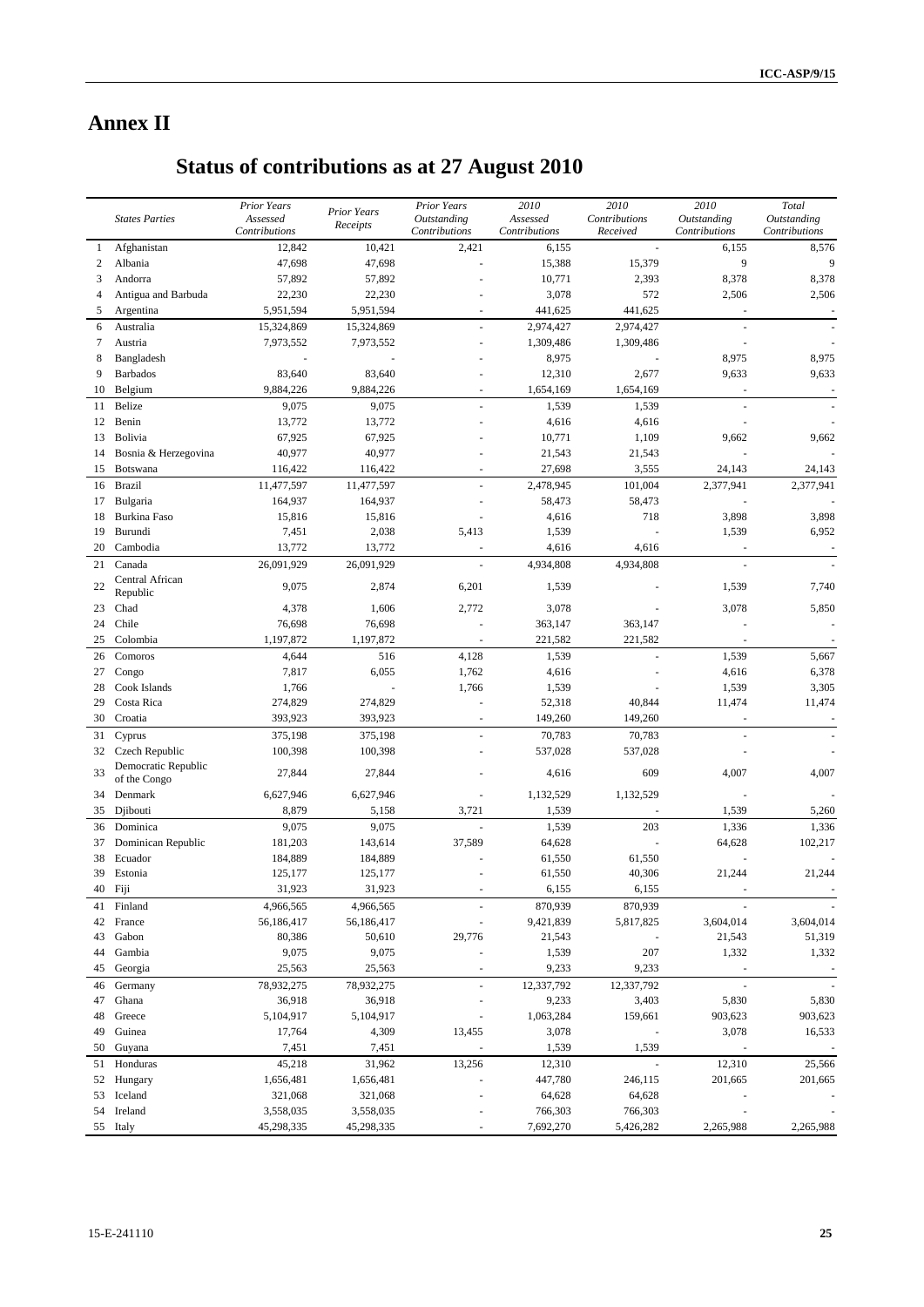|          | <b>States Parties</b>                    | Prior Years<br>Assessed<br>Contributions | <b>Prior Years</b><br>Receipts | Prior Years<br>Outstanding<br>Contributions | 2010<br>Assessed<br>Contributions | 2010<br>Contributions<br>Received | 2010<br>Outstanding<br>Contributions | Total<br>Outstanding<br>Contributions |
|----------|------------------------------------------|------------------------------------------|--------------------------------|---------------------------------------------|-----------------------------------|-----------------------------------|--------------------------------------|---------------------------------------|
| 56       | Japan                                    | 45,942,588                               | 45,942,588                     |                                             | 19,280,686                        | 4,318,318                         | 14,962,368                           | 14,962,368                            |
| 57       | Jordan                                   | 102,350                                  | 102,350                        |                                             | 21,543                            | 21,543                            |                                      |                                       |
| 58       | Kenya                                    | 65,429                                   | 65,429                         |                                             | 18,465                            | 18,465                            |                                      |                                       |
| 59       | Latvia                                   | 146,171                                  | 146,171                        |                                             | 58,473                            | 24,274                            | 34,199                               | 34,199                                |
| 60       | Lesotho                                  | 9,075                                    | 7,579                          | 1,496                                       | 1,539                             |                                   | 1,539                                | 3,035                                 |
| 61       | Liberia                                  | 7,451                                    | 5,689                          | 1,762                                       | 1,539                             |                                   | 1,539                                | 3,301                                 |
| 62       | Liechtenstein                            | 67,882                                   | 67,882                         |                                             | 13,849                            | 13,663                            | 186                                  | 186                                   |
| 63       | Lithuania                                | 236,871                                  | 236,871                        |                                             | 100,020                           | 5,114                             | 94,906                               | 94,906                                |
| 64       | Luxembourg                               | 735,657                                  | 735,657                        |                                             | 138,489                           | 138,489                           |                                      |                                       |
| 65       | Madagascar                               | 4,428                                    | 1,766                          | 2,662                                       | 4,616                             |                                   | 4,616                                | 7,278                                 |
| 66       | Malawi                                   | 9,456                                    | 9,359                          | 97                                          | 1,539                             |                                   | 1,539                                | 1,636                                 |
| 67       | Mali                                     | 13,772                                   | 13,772                         |                                             | 4,616                             | 4,616                             |                                      |                                       |
| 68       | Malta                                    | 137,851                                  | 137,851                        |                                             | 26,159                            | 26,159                            |                                      |                                       |
| 69       | Marshall Islands                         | 9,075                                    | 5,306                          | 3,769                                       | 1,539                             |                                   | 1,539                                | 5,308                                 |
| 70       | Mauritius                                | 99,826                                   | 99,826                         |                                             | 16,926                            | 16,069                            | 857                                  | 857                                   |
| 71       | Mexico                                   | 12,891,808                               | 12,891,808                     |                                             | 3,625,323                         | 447,631                           | 3,177,692                            | 3,177,692                             |
| 72       | Mongolia                                 | 9,075                                    | 9,075                          |                                             | 3,078                             | 3,078                             |                                      |                                       |
| 73       | Montenegro                               | 5,311                                    | 5,311                          |                                             | 6,155                             | 6,155                             |                                      |                                       |
| 74       | Namibia                                  | 55,068                                   | 55,068                         |                                             | 12,310                            | 1,494                             | 10,816                               | 10,816                                |
| 75       | Nauru                                    | 9,075                                    | 5,267                          | 3,808                                       | 1,539                             |                                   | 1,539                                | 5,347                                 |
| 76       | Netherlands                              | 16,169,726                               | 16,169,726                     | L.                                          | 2,854,403                         | 2,854,403                         | ä,                                   |                                       |
| 77       | New Zealand                              | 2,171,487                                | 2,171,487                      |                                             | 420,082                           | 420,082                           |                                      |                                       |
| 78       |                                          | 9,075                                    | 7,902                          | 1,173                                       | 3,078                             |                                   | 3,078                                | 4,251                                 |
| 79       | Niger                                    |                                          |                                |                                             |                                   |                                   |                                      | 170,691                               |
|          | Nigeria                                  | 421,582                                  | 370,914                        | 50,668                                      | 120,023                           |                                   | 120,023                              |                                       |
| 80       | Norway                                   | 6,593,446                                | 6,593,446                      |                                             | 1,340,262                         | 1,340,262                         |                                      |                                       |
| 81       | Panama                                   | 189,320                                  | 189,320                        | ÷,                                          | 33,853                            | 8,614                             | 25,239                               | 25,239                                |
| 82       | Paraguay                                 | 80,728                                   | 80,728                         |                                             | 10,771                            | 10,765                            | 6                                    | 6                                     |
| 83       | Peru                                     | 789,843                                  | 604,518                        | 185,325                                     | 138,489                           |                                   | 138,489                              | 323,814                               |
| 84       | Poland                                   | 4,298,091                                | 4,298,091                      |                                             | 1,274,094                         | 850,270                           | 423,824                              | 423,824                               |
| 85       | Portugal                                 | 4,510,509                                | 4,510,509                      |                                             | 786,307                           | 786,307                           |                                      |                                       |
| 86       | Republic of Korea                        | 17,619,055                               | 17,619,055                     |                                             | 3,477,602                         | 444,351                           | 3,033,251                            | 3,033,251                             |
| 87       | Romania                                  | 587,205                                  | 587,205                        |                                             | 272,361                           | 8,227                             | 264,134                              | 264,134                               |
| 88       | Saint Kitts and Nevis                    | 4,644                                    | 4,644                          |                                             | 1,539                             | 285                               | 1,254                                | 1,254                                 |
| 89       | Saint Vincent and the<br>Grenadines      | 8,879                                    | 8,879                          |                                             | 1,539                             | 189                               | 1,350                                | 1,350                                 |
| 90       | Samoa                                    | 8,957                                    | 8,957                          |                                             | 1,539                             | 1,539                             |                                      |                                       |
| 91       |                                          | 26,607                                   |                                |                                             | 4,616                             | 4,616                             |                                      |                                       |
|          | San Marino<br>Senegal                    |                                          | 26,607                         | 1,337                                       |                                   |                                   | 9,233                                |                                       |
| 92       | Serbia                                   | 40,998                                   | 39,661                         |                                             | 9,233                             |                                   |                                      | 10,570                                |
| 93<br>94 | Sierra Leone                             | 181,800                                  | 181,800                        |                                             | 56,934                            | 15,840<br>202                     | 41,094                               | 41,094<br>1,337                       |
| 95       | Slovakia                                 | 9,075<br>510,418                         | 9,075<br>510,418               | $\sim$                                      | 1,539<br>218,504                  | 218,504                           | 1,337<br>$\sim$                      |                                       |
|          |                                          |                                          |                                |                                             |                                   |                                   |                                      |                                       |
| 96<br>97 | Slovenia                                 | 804,827                                  | 804,827                        |                                             | 158,492                           | 158,492                           |                                      |                                       |
|          | South Africa                             | 2,713,316                                | 2,713,316                      |                                             | 592,423                           | 592,423                           |                                      |                                       |
| 98       | Spain                                    | 24,832,857                               | 24,832,857                     |                                             | 4,888,645                         | 4,888,645                         |                                      |                                       |
| 99       | Suriname                                 | 1,766                                    | 1,766                          |                                             | 4,616                             | 4,616                             |                                      |                                       |
| 100      | Sweden                                   | 9,395,575                                | 9,395,575                      | $\overline{a}$                              | 1,637,243                         | 1,637,243                         |                                      |                                       |
| 101      | Switzerland                              | 10,993,626                               | 10,993,626                     |                                             | 1,738,801                         | 1,738,801                         |                                      |                                       |
|          | 102 Tajikistan                           | 9,075                                    | 9,075                          |                                             | 3,078                             | 1,624                             | 1,454                                | 1,454                                 |
| 103      | The former Yugoslav<br>Rep. of Macedonia | 50,072                                   | 50,072                         |                                             | 10,771                            | 1,208                             | 9,563                                | 9,563                                 |
|          | 104 Timor-Leste                          | 8,957                                    | 8,957                          |                                             | 1,539                             | 61                                | 1,478                                | 1,478                                 |
| 105      | Trinidad and Tobago                      | 217,833                                  | 217,833                        |                                             | 67,706                            | 67,706                            |                                      |                                       |
| 106      | Uganda                                   | 40,699                                   | 40,699                         |                                             | 9,233                             | 6,839                             | 2,394                                | 2,394                                 |
| 107      | United Kingdom                           | 57,499,218                               | 57,499,218                     |                                             | 10,161,982                        | 10,161,982                        |                                      |                                       |
| 108      | United Republic of<br>Tanzania           | 52,898                                   | 52,898                         |                                             | 12,310                            | 12,232                            | 78                                   | 78                                    |
| 109      | Uruguay                                  | 363,602                                  | 363,602                        |                                             | 41,547                            | 41,547                            |                                      |                                       |
| 110      | Venezuela                                | 1,701,970                                | 1,537,857                      | 164,113                                     | 483,170                           |                                   | 483,170                              | 647,283                               |
| 111      | Zambia                                   | 13,378                                   | 13,378                         | $\sim$                                      | 6,155                             | $\overline{\phantom{a}}$          | 6,155                                | 6,155                                 |
|          | <b>Total</b>                             | 506,757,546                              | 506,219,078                    | 538,468                                     | 103,632,275                       | 71,183,574                        | 32,448,701                           | 32,987,169                            |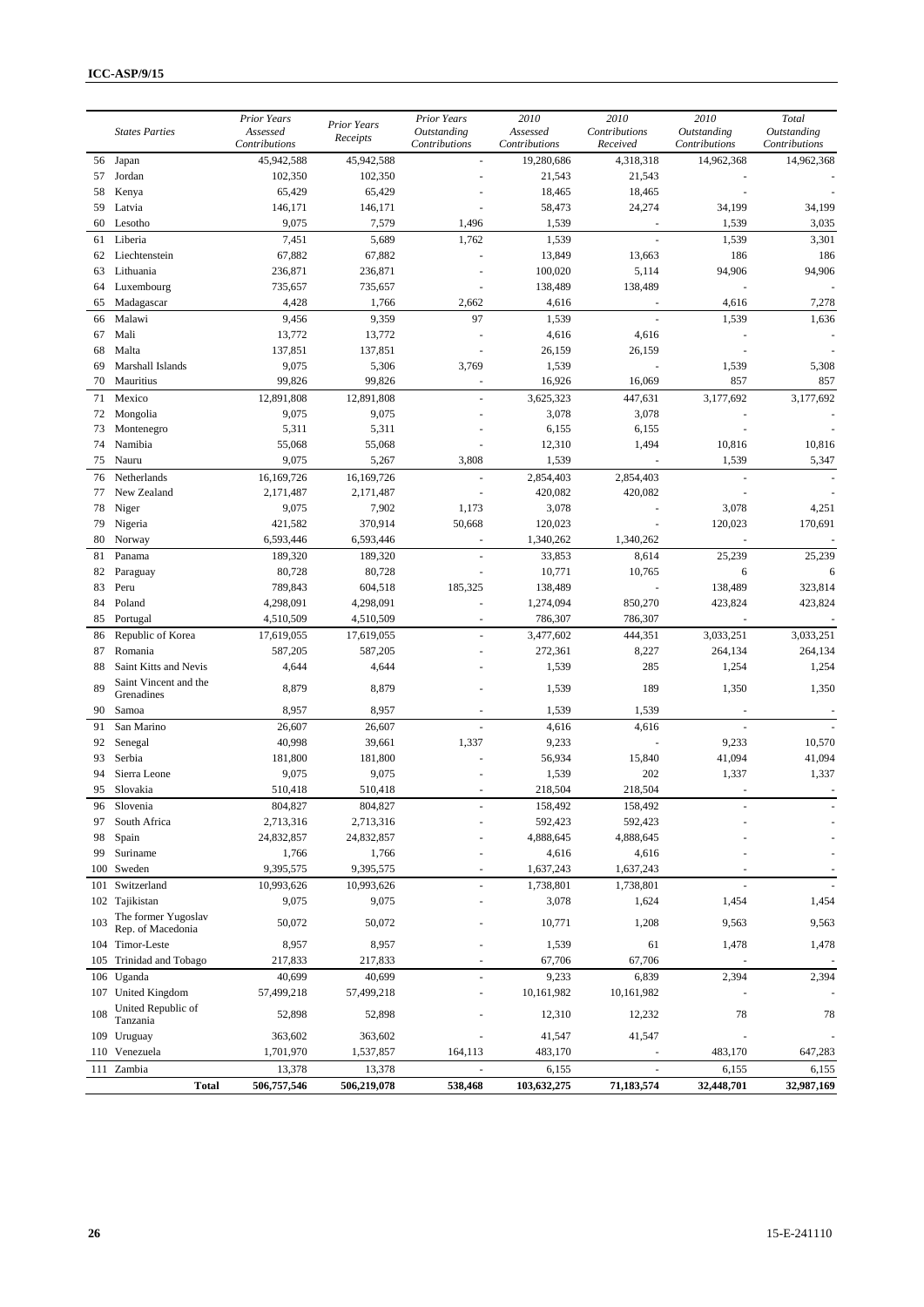# **Annex III**

# **Draft resolution: Amendment to the Financial Regulations and Rules**

# *The Assembly of States Parties,*

Having regard to the Financial Regulations and Rules<sup>1</sup> adopted at its first session on 9 September 2002,

*Endorsing* the views of the Committee on Budget and Finance at its fifteenth session in respect of the scrutiny and approval process for access to the Contingency Fund, as well as the desirable level of detail and justification required for such access,<sup>2</sup>

*Decides to amend* regulation 6.7 of the Financial Regulations and Rules by substituting the word "detailed" in the second sentence for the word "short".

<sup>&</sup>lt;sup>1</sup> *Official Records ... First session ...* 2002 (ICC-ASP/1/3 and Corr.1), part II.D, as amended by resolution

ICC-ASP/3/Res.4, annex (*Official Records … Third session … 2004* (ICC-ASP/3/25), part III). 2

 $2$  ICC/ASP/9/15, para. 40.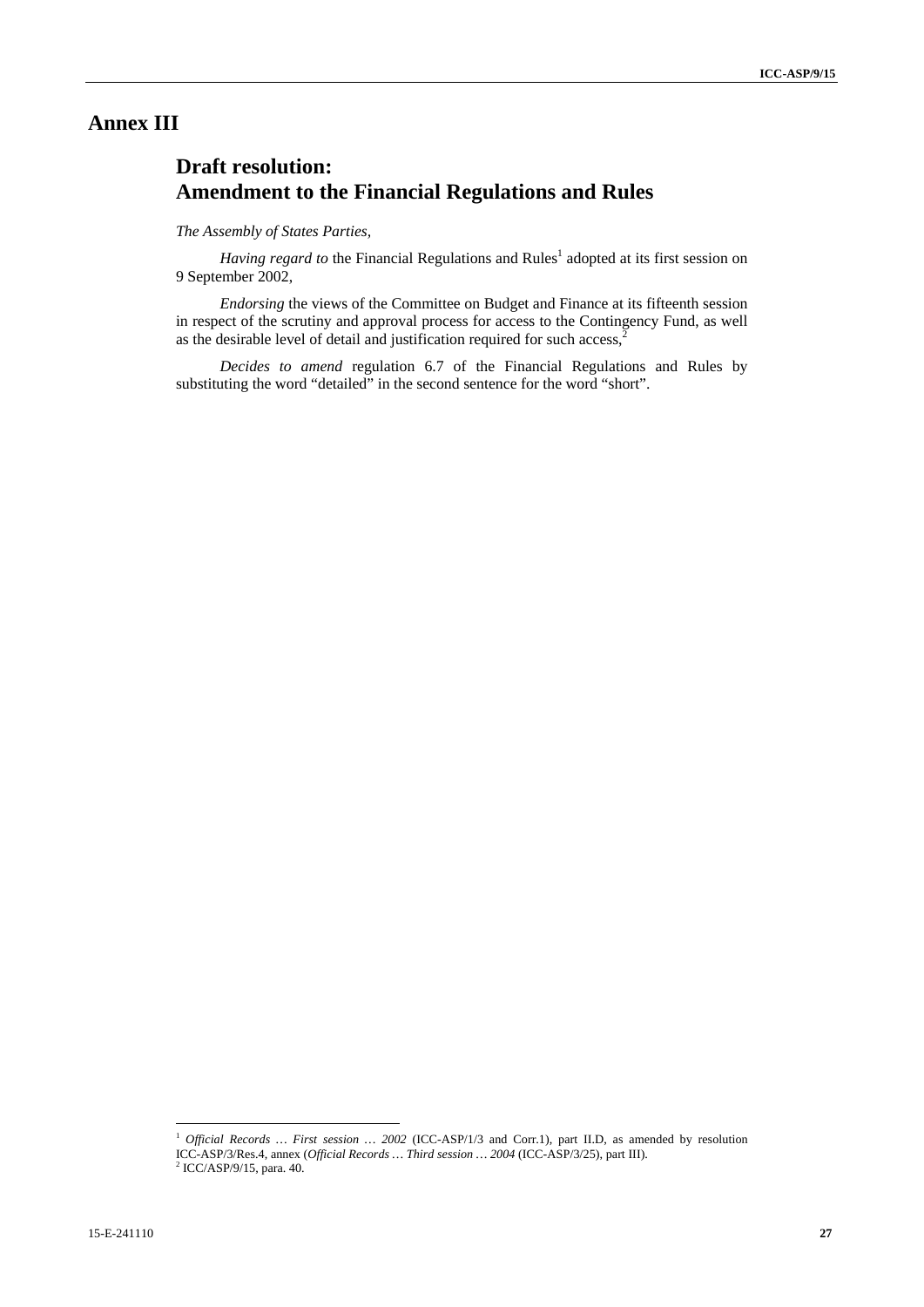# **Annex IV**

# **List of mistakes and inconsistencies in the proposed programme budget for 2011**

1. Number of court days: In annex III of the proposed programme budget, the number of court days is assumed to be 200 in 12 months. The Court clarified that 200 is the number of days that a courtroom and a courtroom team would be available for hearings. However, with the request in the budget for an additional courtroom team for six months, there would be 300 sitting days available for trials.

2. Number of field offices: In annex III, the number of field offices is assumed to be seven in 2011. However, the Registrar confirmed that, while the office in Abéché would be closed in 2011, no final decision had been made to open an office in Kenya. Hence it is misleading to assume that there would be seven field offices in 2011 when there might in fact be only five (paragraphs 208 and 257).

3. Number of site visits by judges: In annex III, the assumptions state that there will be zero site visits by judges in 2011, while the budget proposal for Major Programme I (paragraph 108) includes an increase in the travel budget for a site visit.<sup>2</sup>

4. Travel to the session of the Assembly at United Nations Headquarters: The proposed budget envisages trips to a session of the Assembly of States Parties in 2011, whereas in 2009 the Assembly had already scheduled the session to take place in The Hague.<sup>3</sup>

5. Duration of trials: The assumptions regarding the length of the *Lubanga* trial are inconsistent throughout the budget document (paragraphs 17, 50 (table 2), 96, 102 and 358). There are similar inconsistencies regarding the *Katanga/Ngudjolo* trial (paragraphs 21 and 197). Table 2, in paragraph 50, envisages €3.9 million for Trial 1 (*Lubanga*), whereas this seems to refer to the appeals and reparation phase of the case.

6. Rounding of figures: In the proposed budget document, some figures have been rounded up, while the same figures are rounded down elsewhere. For example, paragraph 180 (€216,500) and table 31 (€216,400); paragraph 188 (€55,600) and table 33 (€55,700).

7. Tables with erroneous entries: In numerous tables of the original budget document in English and French the "Distributed maintenance" line, under the columns "Resource Growth Amount" and "Resource Growth %", the negative increases had been entered in error as positive increases and the positive increases as negative increases.<sup>4</sup>

8. Capital investment replacements: Rental costs of interim premises, IPSAS and the extension of judges' terms should not have been included as capital investments.<sup>5</sup>

9. Programme 1100: the Presidency: Paragraph 82 seeks to justify the request for the conversion on the basis of the need for the staff member to carry out activities related to the Enforcement Unit, whereas the oral explanations given by the Court indicated that the staff member would actually be entrusted, in addition to the Enforcement Unit assignments, with a series of other tasks.

10. Programme 1100: the Presidency: Paragraph 84 incorrectly refers to trips of the Presidency's judges (in plural) to attend sessions of the Assembly in New York.

11. Programme 1200: Chambers: Regarding the travel of judges, paragraph 108 is inconsistent with table 9. According to the Court, the correct figure for in situ trips for judges is the one in paragraph 108 (i.e.  $\in$  10, 827) and not  $\in$  125,900 as stated in table 9.

<sup>&</sup>lt;sup>1</sup> ICC-ASP/9/10 and Corr.1 (English and French).

<sup>&</sup>lt;sup>2</sup> ICC-ASP/9/10, para. 108 and annex III.

<sup>3</sup> *Official Records … Eighth session … 2009,* (ICC-ASP/8/20), vol. I, part II, ICC-ASP/8/Res.3, para. 58. 4

<sup>&</sup>lt;sup>4</sup> A corrigendum to the English and French versions was issued on 18 August 2010 as ICC-ASP/9/10/Corr.1.

 $5$  ICC-ASP/9/19.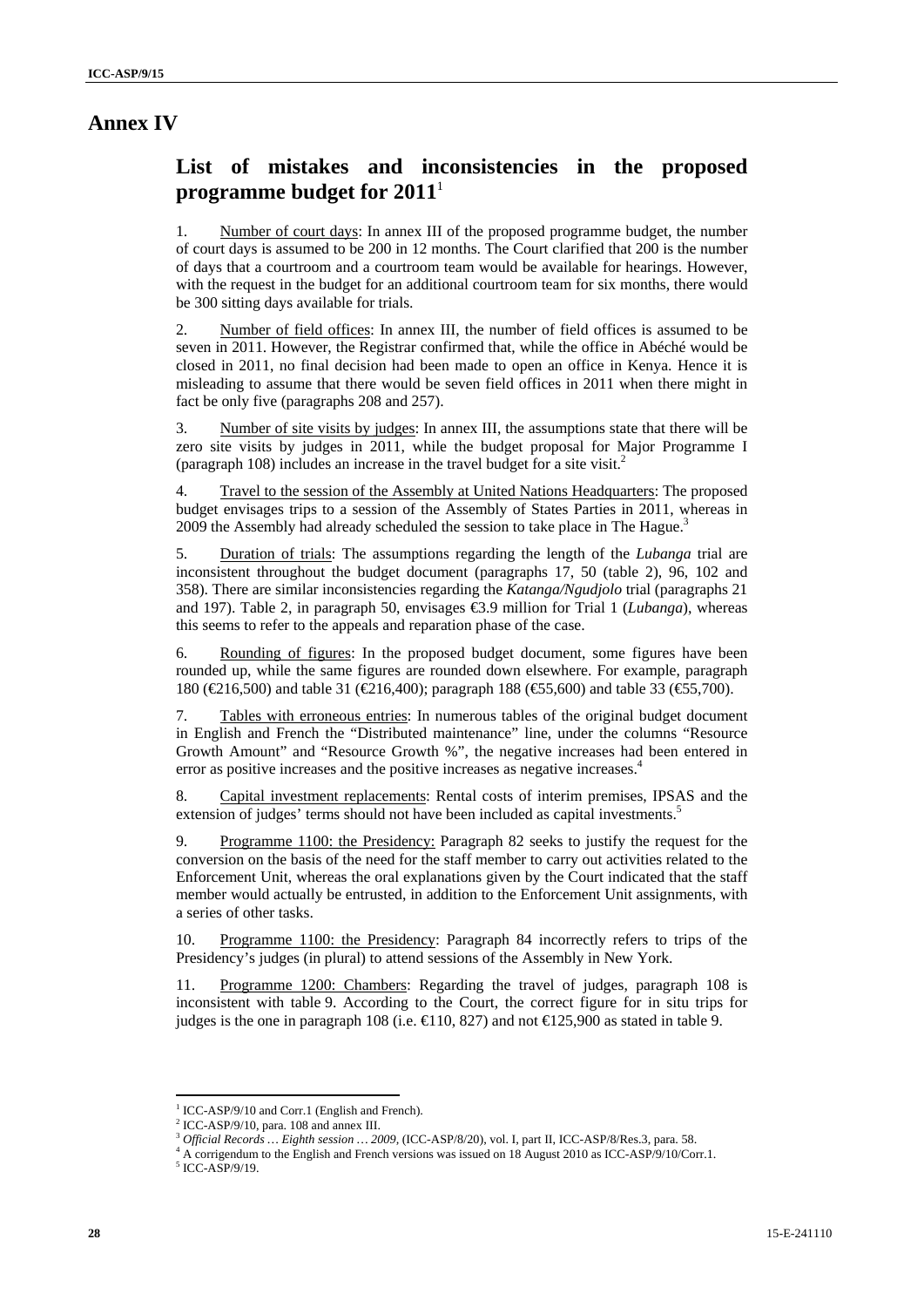12. Sub-programme 2120: Services Section: Paragraph 157 refers to a "reduction in travel costs" of  $\text{\textsterling}5,200$ , while the corresponding table 25 refers to an increase of the same amount.

13. Sub-programme 3180: Field Operations Section: The Court had indicated that the cost of reclassifications of four P-3 Field Office Managers to P-4 would be  $\epsilon$ 15,000 (paragraph 262), when it is, in fact, over  $\infty$ 0.000.

14. Sub-programme 3330: Detention Section: In accordance with the respective Assembly resolution on the issue of family visits for indigent detainees, the  $\bigoplus_{n=1}^{\infty} 1,500$ proposed for family visits should not have been included in this section but in an annex to the proposed programme budget.

15. Sub-programme 3350: Victims and Witnesses Unit: The Committee noted that the Court had budgeted GTA positions in the Victims and Witnesses Unit for 12 months (one P-2 Associate Operations Officer, one P-2 Associate Protection Officer, two GS-OL Support Assistants, and three GS-OL Field Support Assistants, paragraphs 388 - 391), while indicating a real need for the positions for six months.

16. Major Programme VII-2: There should be no provision in the budget for the payment of interest to the host State  $(\text{\textcircled{}}5,000)$  since there is no need to draw from the loan due to one-time payments.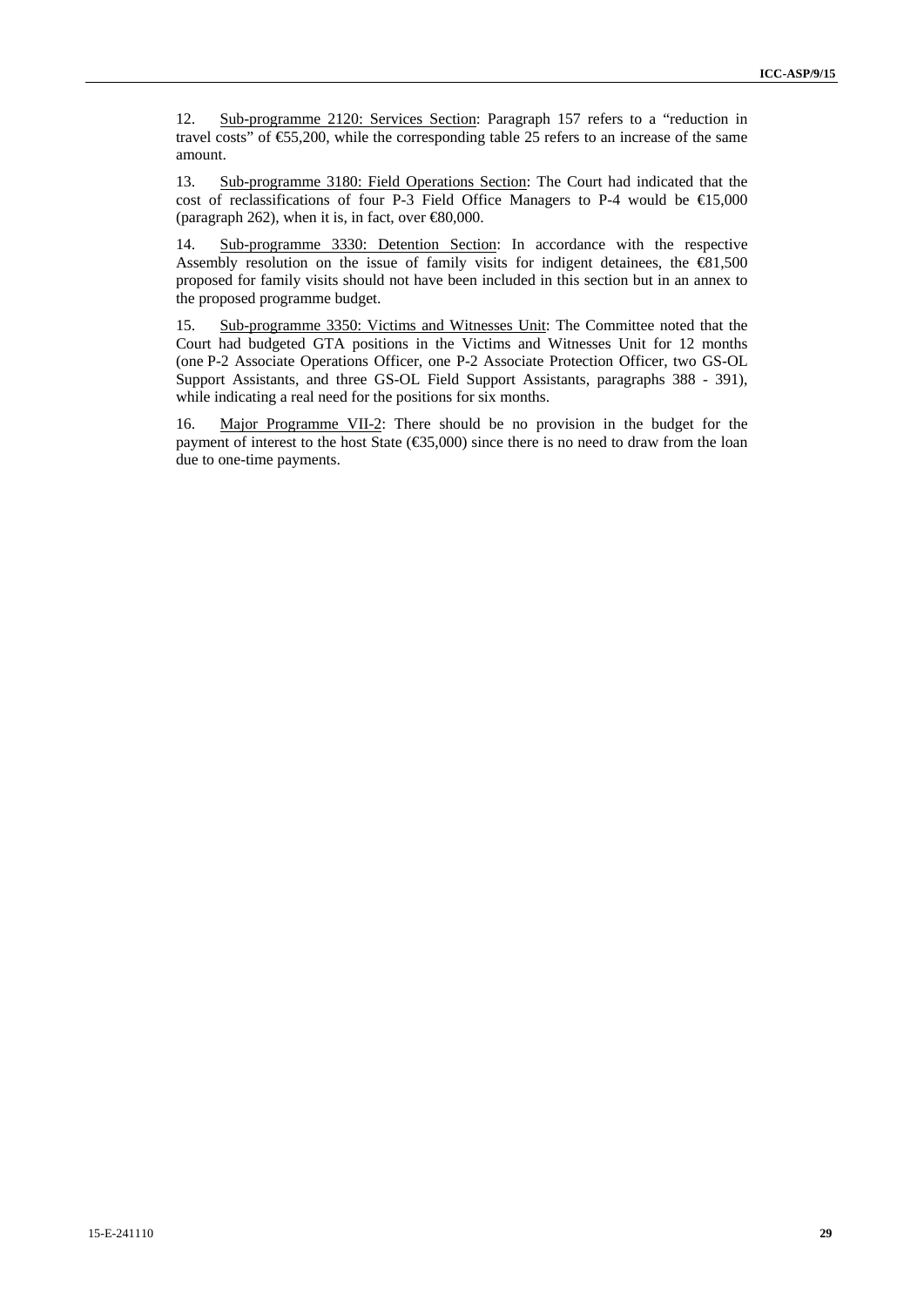# **ICC-Annex V** *ICC-Annex V ICC-Annex V ICC-Ans*

**Budgetary implications of the implementation of the recommendations of the Committee on Budget and Finance Comparison of proposed budget and the recommendations of the Committee on Budget and Finance (thousands of euro)** 

|                                   |              | Proposed Budget 2011              |           |              | Proposed Budget 2011      |           |              |                       |            |
|-----------------------------------|--------------|-----------------------------------|-----------|--------------|---------------------------|-----------|--------------|-----------------------|------------|
| <b>Total ICC</b>                  |              | <b>Before CBF</b> recommendations |           |              | After CBF recommendations |           |              | Difference            |            |
|                                   | <b>Basic</b> | Situation-<br>related             | Total     | <b>Basic</b> | Situation-<br>related     | Total     | <b>Basic</b> | Situation-<br>related | Total      |
| Judges                            | 5,852.2      |                                   | 5,852.2   | 5,757.2      |                           | 5,757.2   | $-95.0$      | 0.0                   | $-95.0$    |
| Professional staff                | 19,563.1     | 21,665.4                          | 41,228.5  | 18,785.3     | 20,903.0                  | 39,688.3  | $-777.8$     | $-762.4$              | $-1,540.2$ |
| General Service staff             | 10,763.7     | 9,515.7                           | 20,279.4  | 10,688.4     | 9,489.2                   | 20,177.6  | $-75.3$      | $-26.5$               | $-101.8$   |
| Subtotal staff                    | 30,326.8     | 31,181.1                          | 61,507.9  | 29,473.7     | 30,392.1                  | 59,865.9  | $-853.1$     | $-789.0$              | $-1,642.0$ |
| General temporary assistance      | 2,371.1      | 7,134.5                           | 9,505.6   | 2,215.7      | 6,734.4                   | 8,950.1   | $-155.4$     | $-400.1$              | $-555.5$   |
| Temporary assistance for meetings | 1,135.7      | 292.5                             | 1,428.2   | 1,135.7      | 292.5                     | 1,428.2   | 0.0          | 0.0                   | 0.0        |
| Overtime                          | 288.9        | 155.3                             | 444.2     | 288.9        | 155.3                     | 444.2     | 0.0          | 0.0                   | 0.0        |
| Consultants                       | 178.3        | 335.7                             | 514.0     | 178.8        | 303.7                     | 482.5     | 0.5          | $-32.0$               | $-31.5$    |
| Subtotal other staff              | 3,974.0      | 7,918.0                           | 11,892.0  | 3,819.1      | 7,485.9                   | 11,305.0  | $-154.9$     | $-432.1$              | $-587.0$   |
| Travel                            | 1,217.9      | 3,853.2                           | 5,071.1   | 1,020.2      | 3,513.1                   | 4,533.3   | $-197.7$     | $-340.1$              | $-537.8$   |
| Hospitality                       | 58.0         |                                   | 58.0      | 57.0         |                           | 57.0      | $-1.0$       | 0.0                   | $-1.0$     |
| Contractual services              | 2,219.8      | 1,591.8                           | 3,811.6   | 2,175.2      | 1,591.8                   | 3,767.0   | $-44.6$      | 0.0                   | $-44.6$    |
| Training                          | 472.6        | 483.3                             | 955.9     | 466.5        | 483.3                     | 949.8     | $-6.2$       | 0.0                   | $-6.1$     |
| Counsel                           | 0.0          | 2,711.2                           | 2,711.2   | 0.0          | 2,711.2                   | 2,711.2   | 0.0          | 0.0                   | 0.0        |
| General operating expenses        | 6,536.9      | 6,214.8                           | 12,751.7  | 6,476.7      | 6,205.7                   | 12,682.4  | $-60.2$      | $-9.1$                | $-69.3$    |
| Supplies and materials            | 910.4        | 442.6                             | 1,353.0   | 860.1        | 420.5                     | 1,280.6   | $-50.3$      | $-22.1$               | $-72.5$    |
| Furniture and equipment           | 655.2        | 402.9                             | 1,058.1   | 607.5        | 402.9                     | 1,010.4   | $-47.7$      | 0.0                   | $-47.7$    |
| Subtotal non-staff                | 12,070.8     | 15,699.8                          | 27,770.6  | 11,663.1     | 15,328.5                  | 26,991.6  | $-407.7$     | $-371.3$              | $-779.0$   |
| <b>Total</b>                      | 52,223.8     | 54,798.9                          | 107,022.7 | 50,713.1     | 53,206.6                  | 103,919.6 | $-1,510.7$   | $-1,592.3$            | $-3,103.1$ |

# **Table 1: Total of all Major Programmes**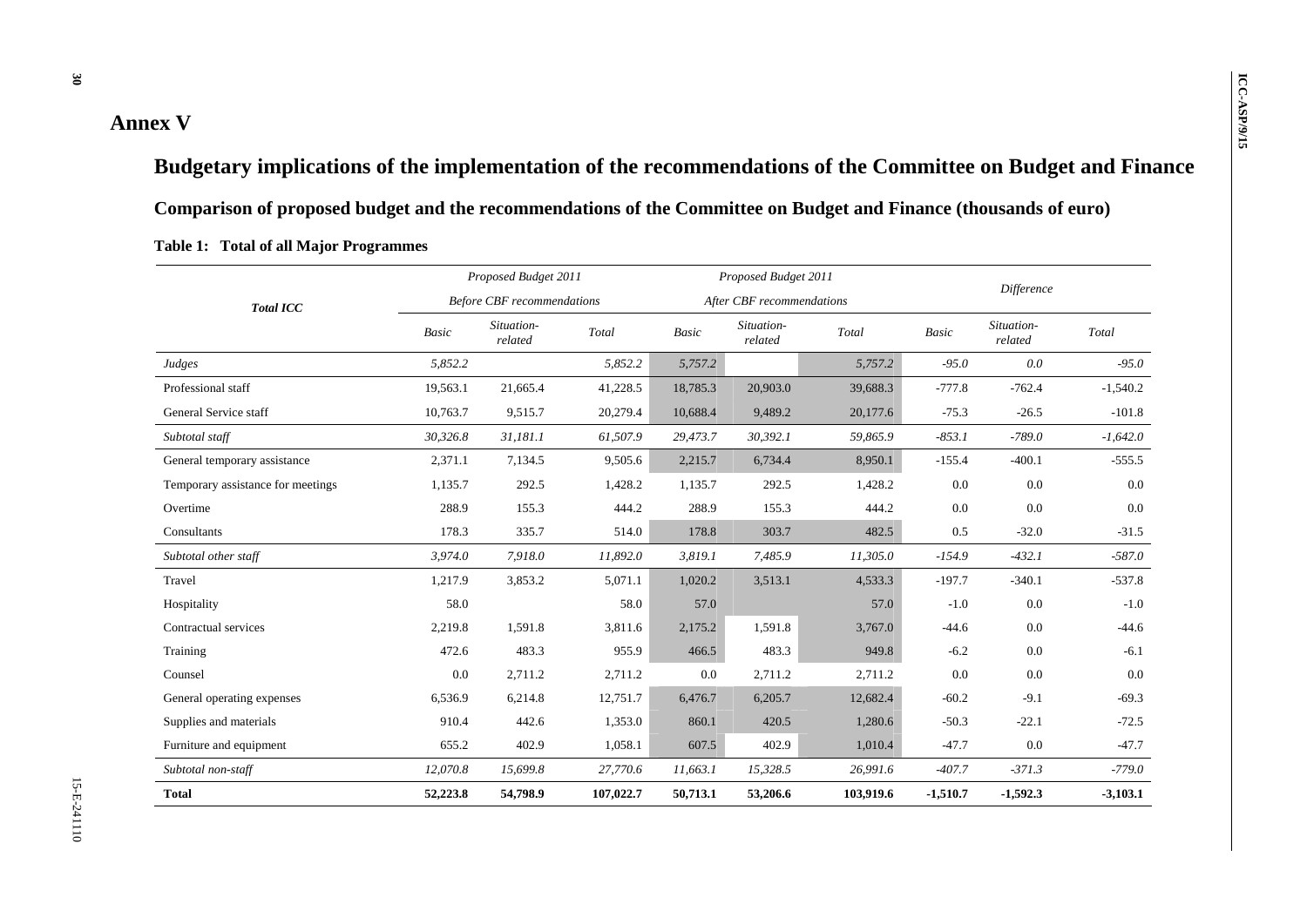|                                   |          | Proposed Budget 2011              |                                             |                          | Proposed Budget 2011      |                                             |          | Difference            |                        |
|-----------------------------------|----------|-----------------------------------|---------------------------------------------|--------------------------|---------------------------|---------------------------------------------|----------|-----------------------|------------------------|
| Major Programme I                 |          | <b>Before CBF</b> recommendations |                                             |                          | After CBF recommendations |                                             |          |                       |                        |
| <b>Judiciary</b>                  | Basic    | Situation-<br>related             | $\operatorname{\mathcal{T}\!\mathit{otal}}$ | $\label{eq:basic} Basic$ | Situation-<br>related     | $\operatorname{\mathcal{T}\!\mathit{otal}}$ | Basic    | Situation-<br>related | $\operatorname{Total}$ |
| Judges                            | 5,852.2  | $0.0\,$                           | 5,852.2                                     | 5,757.2                  | $0.0\,$                   | 5,757.2                                     | $-95.0$  | $0.0\,$               | $-95.0$                |
| Professional staff                | 3,012.4  | 452.0                             | 3,464.4                                     | 2,756.3                  | 452.0                     | 3,208.3                                     | $-256.1$ | $0.0\,$               | $-256.1$               |
| General Service staff             | 864.9    | 181.8                             | 1,046.7                                     | 804.3                    | 181.8                     | 986.1                                       | $-60.6$  | $0.0\,$               | $-60.6$                |
| Subtotal staff                    | 3,877.3  | 633.8                             | 4, 511.1                                    | 3,560.6                  | 633.8                     | 4,194.4                                     | $-316.7$ | $0.0\,$               | $-316.7$               |
| General temporary assistance      | 320.6    | 270.8                             | 591.4                                       | 108.0                    | 270.8                     | 378.8                                       | $-212.6$ | $0.0\,$               | $-212.6$               |
| Temporary assistance for meetings | 0.0      | 0.0                               | 0.0                                         | 0.0                      | $0.0\,$                   | $0.0\,$                                     | 0.0      | 0.0                   | 0.0                    |
| Overtime                          | $0.0\,$  | 0.0                               | $0.0\,$                                     | 0.0                      | $0.0\,$                   | 0.0                                         | $0.0\,$  | $0.0\,$               | $0.0\,$                |
| Consultants                       | 15.4     | $0.0\,$                           | 15.4                                        | 15.4                     | $0.0\,$                   | 15.4                                        | $0.0\,$  | $0.0\,$               | $0.0\,$                |
| Subtotal other staff              | 336.0    | 270.8                             | 606.8                                       | 123.4                    | 270.8                     | 394.2                                       | $-212.6$ | $0.0\,$               | $-212.6$               |
| Travel                            | 244.3    | 29.9                              | 274.2                                       | 206.2                    | 26.9                      | 233.1                                       | $-38.1$  | $-3.0$                | $-41.1$                |
| Hospitality                       | 18.0     | 0.0                               | $18.0\,$                                    | 17.0                     | $0.0\,$                   | 17.0                                        | $-1.0\,$ | $0.0\,$               | $-1.0$                 |
| Contractual services              | 15.6     | $0.0\,$                           | 15.6                                        | 0.0                      | $0.0\,$                   | $0.0\,$                                     | $-15.6$  | $0.0\,$               | $-15.6$                |
| Training                          | 21.3     | $0.0\,$                           | 21.3                                        | 21.3                     | $0.0\,$                   | 21.3                                        | 0.0      | 0.0                   | $0.0\,$                |
| General operating expenses        | 105.5    | $0.0\,$                           | 105.5                                       | 54.5                     | $0.0\,$                   | 54.5                                        | $-51.0$  | $0.0\,$               | $-51.0$                |
| Supplies and materials            | 10.0     | 0.0                               | 10.0                                        | 4.8                      | $0.0\,$                   | 4.8                                         | $-5.3$   | $0.0\,$               | $-5.3$                 |
| Furniture and equipment           | 47.7     | $0.0\,$                           | 47.7                                        | 0.0                      | $0.0\,$                   | $0.0\,$                                     | $-47.7$  | $0.0\,$               | $-47.7$                |
| Subtotal non-staff                | 462.4    | 29.9                              | 492.3                                       | 303.7                    | 26.9                      | 330.7                                       | $-158.7$ | $-3.0$                | $-161.6$               |
| <b>Total</b>                      | 10,527.9 | 934.5                             | 11,462.4                                    | 9,744.9                  | 931.5                     | 10,676.5                                    | $-783.0$ | $-3.0$                | -785.9                 |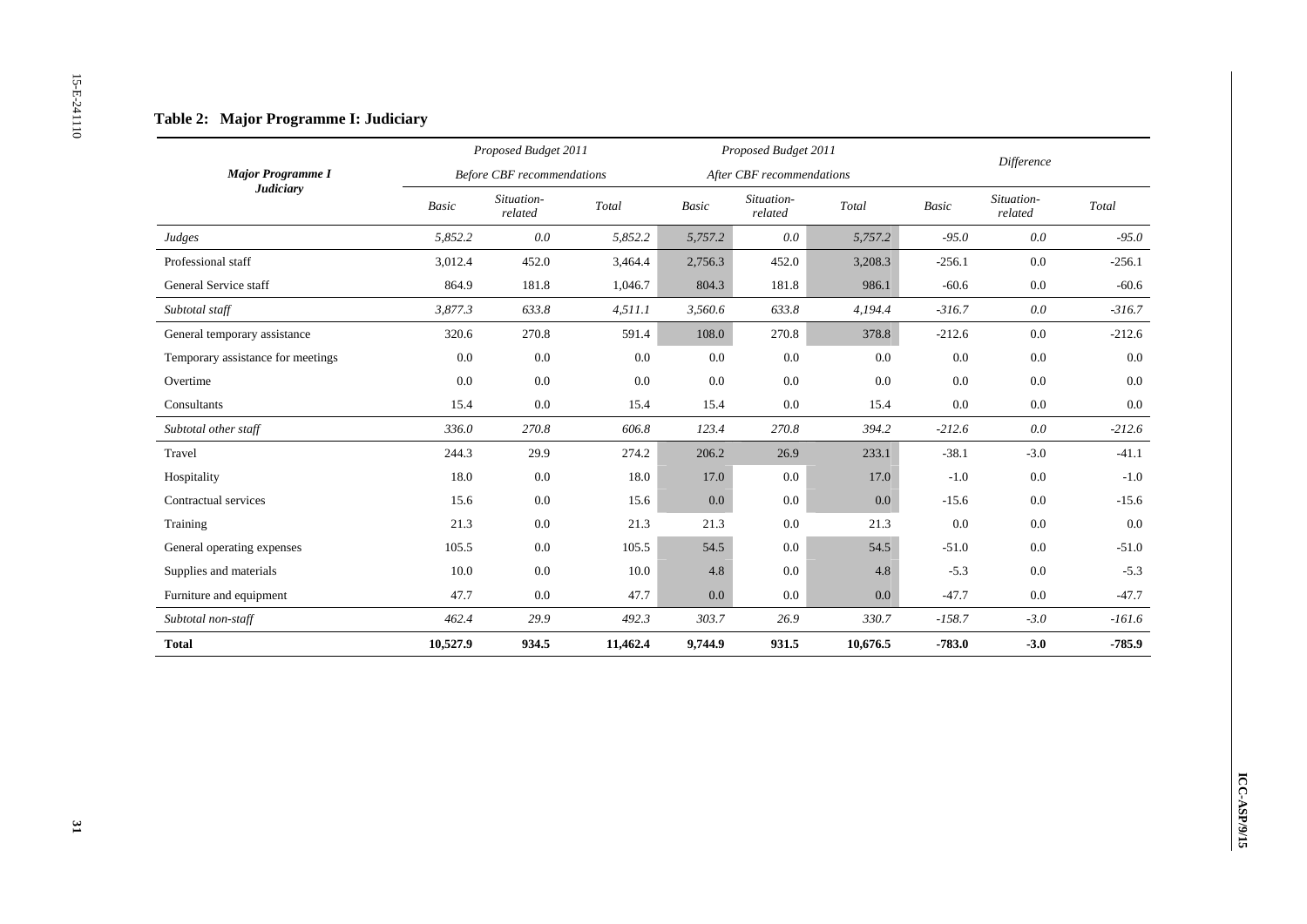|                                   |         | Proposed Budget 2011              |         |              | Proposed Budget 2011      |         |         | <b>Difference</b>     |         |  |  |
|-----------------------------------|---------|-----------------------------------|---------|--------------|---------------------------|---------|---------|-----------------------|---------|--|--|
| 1100                              |         | <b>Before CBF</b> recommendations |         |              | After CBF recommendations |         |         |                       |         |  |  |
| <b>The Presidency</b>             | Basic   | Situation-<br>related             | Total   | <b>Basic</b> | Situation-<br>related     | Total   | Basic   | Situation-<br>related | Total   |  |  |
| Judges                            | 1,049.9 | 0.0                               | 1,049.9 | 1,049.9      | 0.0                       | 1,049.9 | 0.0     | 0.0                   | $0.0\,$ |  |  |
| Professional staff                | 804.9   | 0.0                               | 804.9   | 707.8        | 0.0                       | 707.8   | $-97.1$ | 0.0                   | $-97.1$ |  |  |
| General Service staff             | 258.9   | 0.0                               | 258.9   | 258.9        | 0.0                       | 258.9   | 0.0     | 0.0                   | 0.0     |  |  |
| Subtotal staff                    | 1,063.8 | 0.0                               | 1,063.8 | 966.7        | 0.0                       | 966.7   | $-97.1$ | 0.0                   | $-97.1$ |  |  |
| General temporary assistance      | 67.5    | 0.0                               | 67.5    | 108.0        | $0.0\,$                   | 108.0   | 40.5    | 0.0                   | 40.5    |  |  |
| Temporary assistance for meetings | 0.0     | 0.0                               | 0.0     | 0.0          | 0.0                       | 0.0     | 0.0     | 0.0                   | 0.0     |  |  |
| Overtime                          | 0.0     | 0.0                               | 0.0     | 0.0          | 0.0                       | 0.0     | 0.0     | 0.0                   | 0.0     |  |  |
| Consultants                       | 15.4    | 0.0                               | 15.4    | 15.4         | 0.0                       | 15.4    | 0.0     | 0.0                   | $0.0\,$ |  |  |
| Subtotal other staff              | 82.9    | 0.0                               | 82.9    | 123.4        | 0.0                       | 123.4   | 40.5    | 0.0                   | 40.5    |  |  |
| Travel                            | 124.3   | $0.0\,$                           | 124.3   | 198.3        | 26.9                      | 225.2   | 74.0    | 26.9                  | 100.9   |  |  |
| Hospitality                       | 15.0    | $0.0\,$                           | 15.0    | 15.0         | 0.0                       | 15.0    | 0.0     | 0.0                   | 0.0     |  |  |
| Contractual services              | 0.0     | 0.0                               | 0.0     | 0.0          | 0.0                       | 0.0     | 0.0     | 0.0                   | 0.0     |  |  |
| Training                          | 5.5     | 0.0                               | 5.5     | 5.5          | 0.0                       | 5.5     | 0.0     | 0.0                   | $0.0\,$ |  |  |
| General operating expenses        | 0.0     | 0.0                               | 0.0     | 0.0          | 0.0                       | 0.0     | 0.0     | 0.0                   | 0.0     |  |  |
| Supplies and materials            | 0.0     | 0.0                               | 0.0     | 0.0          | 0.0                       | 0.0     | 0.0     | 0.0                   | 0.0     |  |  |
| Furniture and equipment           | 0.0     | 0.0                               | 0.0     | 0.0          | $0.0\,$                   | 0.0     | 0.0     | 0.0                   | $0.0\,$ |  |  |
| Subtotal non-staff                | 144.8   | 0.0                               | 144.8   | 218.8        | 26.9                      | 245.7   | 74.0    | 26.9                  | 100.9   |  |  |
| <b>Total</b>                      | 2,341.4 | 0.0                               | 2,341.4 | 2,358.8      | 26.9                      | 2,385.7 | 17.4    | 26.9                  | 44.3    |  |  |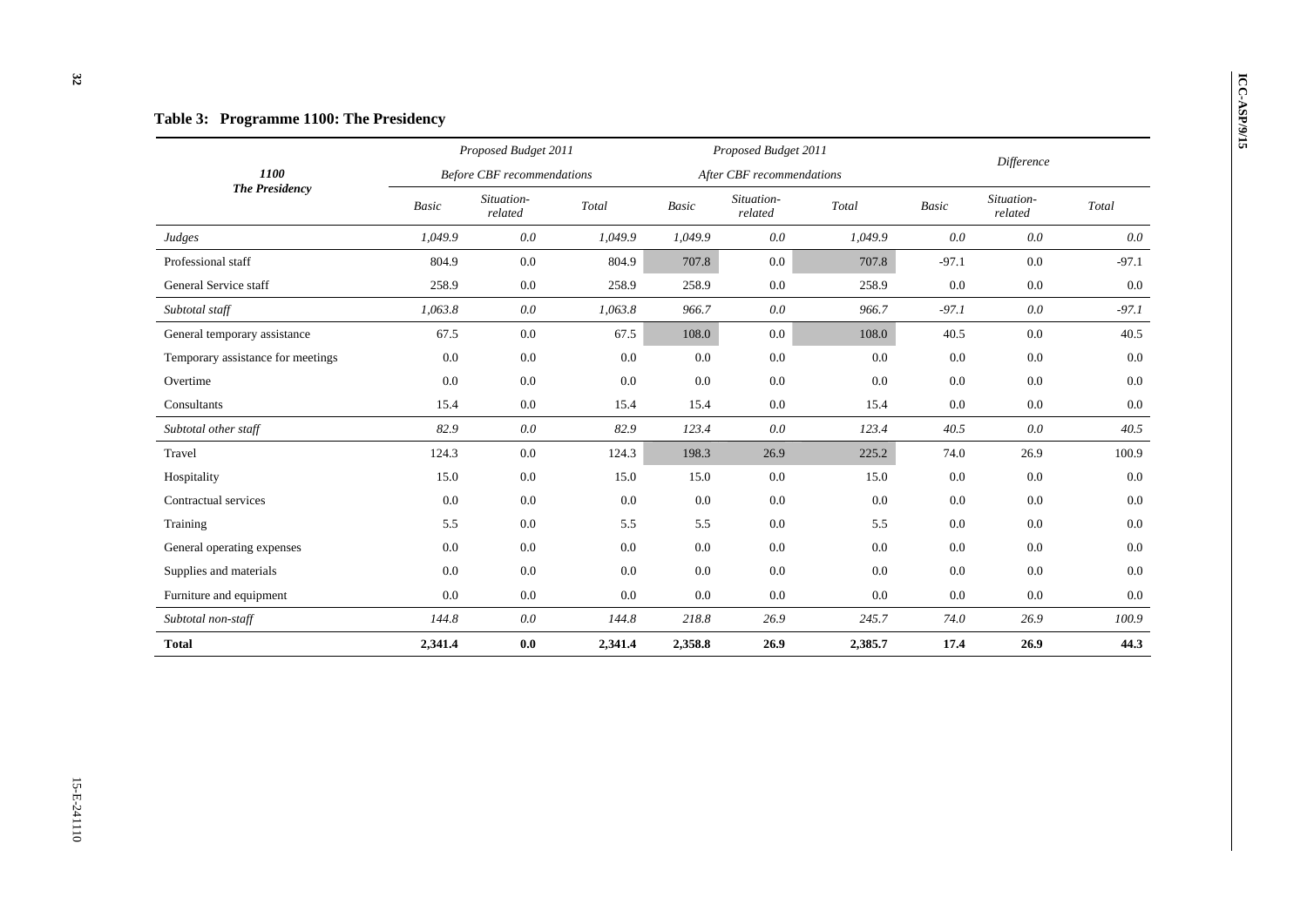|                                   |         | Proposed Budget 2011              |                                             |                          | Proposed Budget 2011      |         |          | Difference            |          |
|-----------------------------------|---------|-----------------------------------|---------------------------------------------|--------------------------|---------------------------|---------|----------|-----------------------|----------|
| 1200                              |         | <b>Before CBF</b> recommendations |                                             |                          | After CBF recommendations |         |          |                       |          |
| Chambers                          | Basic   | Situation-<br>related             | $\operatorname{\mathcal{T}\!\mathit{otal}}$ | $\label{eq:basic} Basic$ | Situation-<br>related     | Total   | Basic    | Situation-<br>related | Total    |
| Judges                            | 4,802.3 | $0.0\,$                           | 4,802.3                                     | 4,707.3                  | $0.0\,$                   | 4,707.3 | $-95.0$  | 0.0                   | $-95.0$  |
| Professional staff                | 1,908.4 | 452.0                             | 2,360.4                                     | 1,908.4                  | 452.0                     | 2,360.4 | 0.0      | $0.0\,$               | $0.0\,$  |
| General Service staff             | 484.8   | 181.8                             | 666.6                                       | 484.8                    | 181.8                     | 666.6   | $0.0\,$  | $0.0\,$               | $0.0\,$  |
| Subtotal staff                    | 2,393.2 | 633.8                             | 3,027.0                                     | 2,393.2                  | 633.8                     | 3,027.0 | $0.0\,$  | $0.0\,$               | $0.0\,$  |
| General temporary assistance      | 67.5    | 270.8                             | 338.3                                       | $0.0\,$                  | 270.8                     | 270.8   | $-67.5$  | $0.0\,$               | $-67.5$  |
| Temporary assistance for meetings | 0.0     | $0.0\,$                           | 0.0                                         | $0.0\,$                  | 0.0                       | 0.0     | $0.0\,$  | 0.0                   | 0.0      |
| Overtime                          | $0.0\,$ | $0.0\,$                           | 0.0                                         | 0.0                      | 0.0                       | 0.0     | $0.0\,$  | $0.0\,$               | $0.0\,$  |
| Consultants                       | $0.0\,$ | $0.0\,$                           | $0.0\,$                                     | $0.0\,$                  | $0.0\,$                   | 0.0     | $0.0\,$  | $0.0\,$               | $0.0\,$  |
| Subtotal other staff              | 67.5    | 270.8                             | 338.3                                       | $0.0\,$                  | 270.8                     | 270.8   | $-67.5$  | $0.0\,$               | $-67.5$  |
| Travel                            | 96.0    | 29.9                              | 125.9                                       | 0.0                      | $0.0\,$                   | $0.0\,$ | $-96.0$  | $-29.9$               | $-125.9$ |
| Hospitality                       | 1.0     | $0.0\,$                           | 1.0                                         | 1.0                      | $0.0\,$                   | 1.0     | $0.0\,$  | $0.0\,$               | $0.0\,$  |
| Contractual services              | $0.0\,$ | $0.0\,$                           | 0.0                                         | 0.0                      | $0.0\,$                   | 0.0     | $0.0\,$  | $0.0\,$               | $0.0\,$  |
| Training                          | 15.8    | $0.0\,$                           | 15.8                                        | 15.8                     | $0.0\,$                   | 15.8    | $0.0\,$  | $0.0\,$               | $0.0\,$  |
| General operating expenses        | 0.0     | $0.0\,$                           | 0.0                                         | 0.0                      | 0.0                       | 0.0     | 0.0      | $0.0\,$               | 0.0      |
| Supplies and materials            | 0.0     | $0.0\,$                           | 0.0                                         | 0.0                      | 0.0                       | 0.0     | $0.0\,$  | 0.0                   | 0.0      |
| Furniture and equipment           | $0.0\,$ | $0.0\,$                           | $0.0\,$                                     | $0.0\,$                  | $0.0\,$                   | $0.0\,$ | $0.0\,$  | $0.0\,$               | $0.0\,$  |
| Subtotal non-staff                | 112.8   | 29.9                              | 142.7                                       | 16.8                     | $0.0\,$                   | 16.8    | $-96.0$  | $-29.9$               | $-125.9$ |
| <b>Total</b>                      | 7,375.8 | 934.5                             | 8,310.3                                     | 7,117.3                  | 904.6                     | 8,021.9 | $-258.5$ | $-29.9$               | $-288.4$ |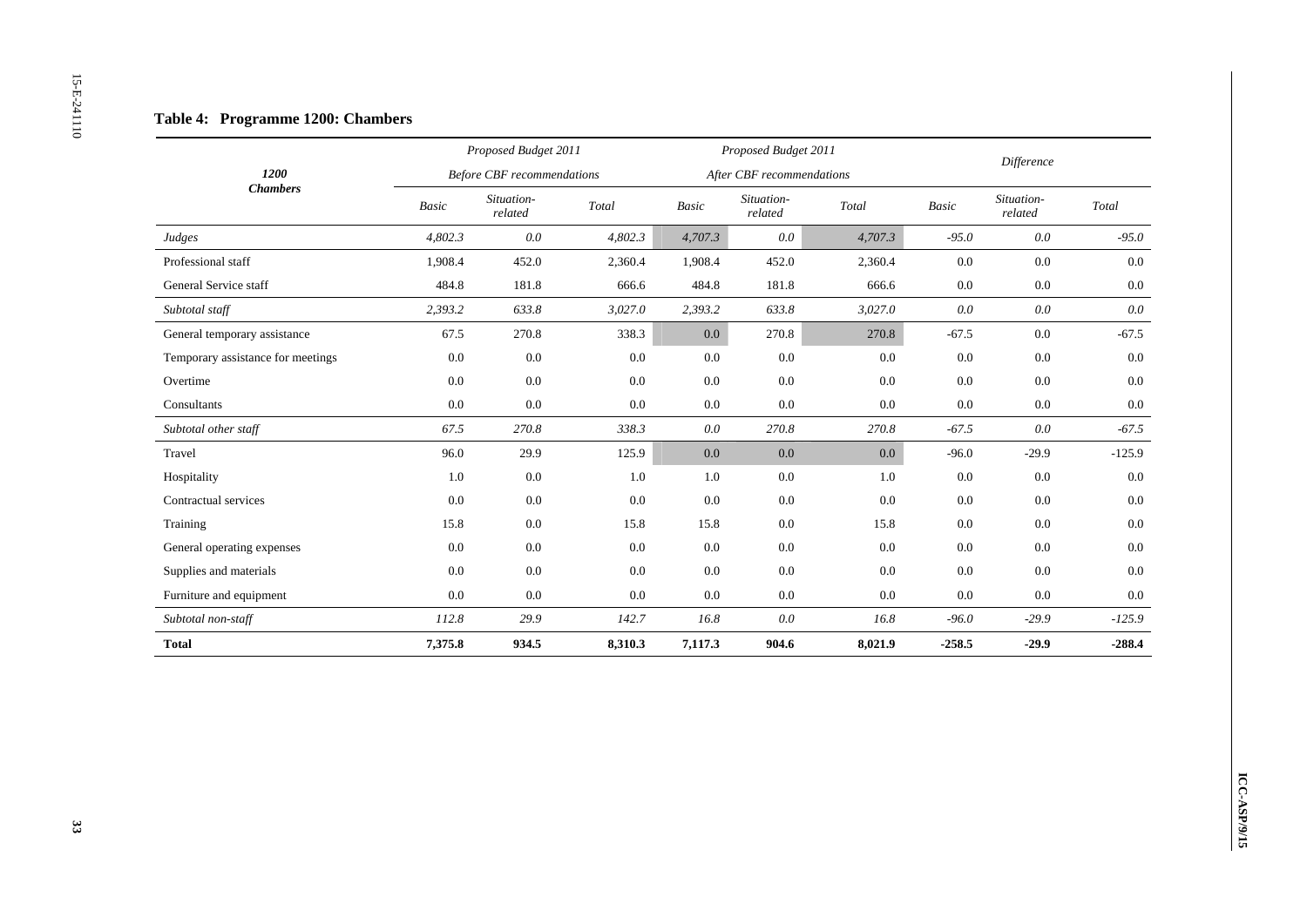$0.0\,$ 

 $0.0\,$ 

 $0.0$ 

 $0.0\,$ 

 $0.0$ 

# **ICC-ASP/9/15 Table 5:** Sub-programme 1310: New York Liaison Office *Proposed Budget 2011 Proposed Budget 2011 Proposed Budget 2011 Proposed Budget 2011 Before CBF recommendations After CBF recommendations Difference 1310 New York Liaison Office Basic Situation- related Total Basic Situation- related Total Basic Situation- related Total Judges 0.0 0.0 0.0*  Professional staff 140.1 0.0 140.1 0.0 140.1 0.0 140.1 0.0 0.0 0.0 0.0 0.0 0.0 0.0 General Service staff 60.6 0.0 60.6 60.6 0.0 60.6 0.0 0.0 0.0 *Subtotal staff 200.7 0.0 200.7 200.7 0.0 200.7 0.0 0.0 0.0*  General temporary assistance **118.4** 0.0 118.4 0.0 0.0 0.0 0.0 -118.4 0.0 -118.4 0.0 -118.4 Temporary assistance for meetings  $0.0$   $0.0$   $0.0$   $0.0$   $0.0$   $0.0$   $0.0$   $0.0$   $0.0$   $0.0$   $0.0$   $0.0$ Overtime 0.0 0.0 0.0 0.0 0.0 0.0 0.0 0.0 0.0 Consultants 0.0 0.0 0.0 0.0 0.0 0.0 0.0 0.0 0.0 *Subtotal other staff 118.4 0.0 118.4 0.0 0.0 0.0 -118.4 0.0 -118.4*  Travel 8.8 0.0 8.8 7.9 0.0 7.9 -0.9 0.0 -0.9 Hospitality 1.0 0.0 1.0 1.0 0.0 1.0 0.0 0.0 0.0 Contractual services 0.0 0.0 0.0 0.0 0.0 0.0 0.0 0.0 0.0 Training 0.0 0.0 0.0 0.0 0.0 0.0 0.0 0.0 0.0 General operating expenses 55.9 0.0 55.9 54.5 0.0 54.5 -1.4 0.0 -1.4 Supplies and materials **5.0** 5.0 0.0 5.0 5.0 4.8 0.0 4.8 -0.3 0.0 -0.3 Furniture and equipment 0.0 0.0 0.0 0.0 0.0 0.0 0.0 0.0 0.0 *Subtotal non-staff 70.7 0.0 70.7 68.2 0.0 68.2 -2.5 0.0 -2.5*  **Total 389.8 0.0 389.8 268.9 0.0 268.9 -120.9 0.0 -120.9**

 $34$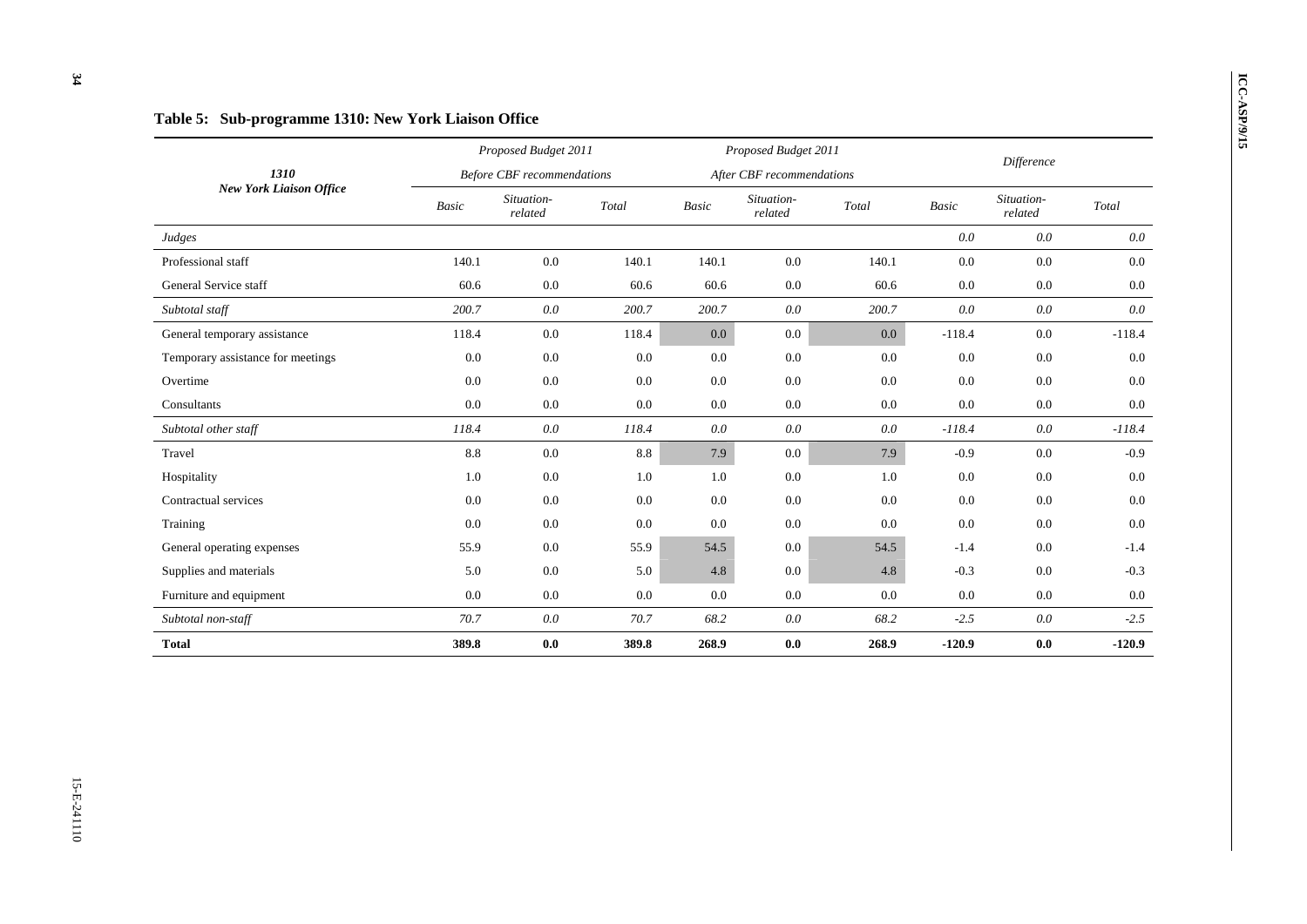|                                     |         | Proposed Budget 2011              |         |                          | Proposed Budget 2011      |                        |                          |                       |                                             |
|-------------------------------------|---------|-----------------------------------|---------|--------------------------|---------------------------|------------------------|--------------------------|-----------------------|---------------------------------------------|
| 1320                                |         | <b>Before CBF</b> recommendations |         |                          | After CBF recommendations |                        |                          | Difference            |                                             |
| <b>African Union Liaison Office</b> | Basic   | Situation-<br>related             | Total   | $\label{eq:basic} Basic$ | Situation-<br>$related$   | $\operatorname{Total}$ | $\label{eq:basic} Basic$ | Situation-<br>related | $\operatorname{\mathcal{T}\!\mathit{otal}}$ |
| Judges                              |         |                                   |         |                          |                           |                        | $0.0\,$                  | $0.0\,$               | $0.0\,$                                     |
| Professional staff                  | 159.0   |                                   | 159.0   | 0.0                      |                           | 0.0                    | $-159.0$                 | $0.0\,$               | $-159.0$                                    |
| General Service staff               | 60.6    |                                   | 60.6    | 0.0                      |                           | $0.0\,$                | $-60.6$                  | $0.0\,$               | $-60.6$                                     |
| Subtotal staff                      | 219.6   |                                   | 219.6   | $0.0\,$                  |                           | 0.0                    | $-219.6$                 | $0.0\,$               | $-219.6$                                    |
| General temporary assistance        | 67.2    |                                   | 67.2    | $0.0\,$                  |                           | $0.0\,$                | $-67.2$                  | $0.0\,$               | $-67.2$                                     |
| Temporary assistance for meetings   |         |                                   |         |                          |                           |                        | 0.0                      | $0.0\,$               | 0.0                                         |
| Overtime                            |         |                                   |         |                          |                           |                        | $0.0\,$                  | $0.0\,$               | $0.0\,$                                     |
| Consultants                         |         |                                   |         |                          |                           |                        | $0.0\,$                  | $0.0\,$               | $0.0\,$                                     |
| Subtotal other staff                | 67.2    |                                   | 67.2    | $0.0\,$                  |                           | 0.0                    | $-67.2$                  | $0.0\,$               | $-67.2$                                     |
| Travel                              | 15.2    |                                   | 15.2    | $0.0\,$                  |                           | $0.0\,$                | $-15.2$                  | $0.0\,$               | $-15.2$                                     |
| Hospitality                         | $1.0\,$ |                                   | $1.0\,$ | 0.0                      |                           | 0.0                    | $\mbox{-}1.0$            | $0.0\,$               | $-1.0$                                      |
| Contractual services                | 15.6    | $0.0\,$                           | 15.6    | $0.0\,$                  | $0.0\,$                   | $0.0\,$                | $-15.6$                  | $0.0\,$               | $-15.6$                                     |
| Training                            | 0.0     | $0.0\,$                           | $0.0\,$ | 0.0                      | $0.0\,$                   | $0.0\,$                | $0.0\,$                  | $0.0\,$               | $0.0\,$                                     |
| General operating expenses          | 49.6    |                                   | 49.6    | $0.0\,$                  |                           | $0.0\,$                | $-49.6$                  | $0.0\,$               | $-49.6$                                     |
| Supplies and materials              | 5.0     |                                   | 5.0     | 0.0                      |                           | 0.0                    | $-5.0$                   | 0.0                   | $-5.0$                                      |
| Furniture and equipment             | 47.7    |                                   | 47.7    | 0.0                      |                           | $0.0\,$                | $-47.7$                  | $0.0\,$               | $-47.7$                                     |
| Subtotal non-staff                  | 134.1   |                                   | 134.1   | $0.0\,$                  |                           | 0.0                    | $-134.1$                 | $0.0\,$               | $-134.1$                                    |
| <b>Total</b>                        | 420.9   |                                   | 420.9   | $\mathbf{0.0}$           |                           | $0.0\,$                | $-420.9$                 | $\mathbf{0.0}$        | $-420.9$                                    |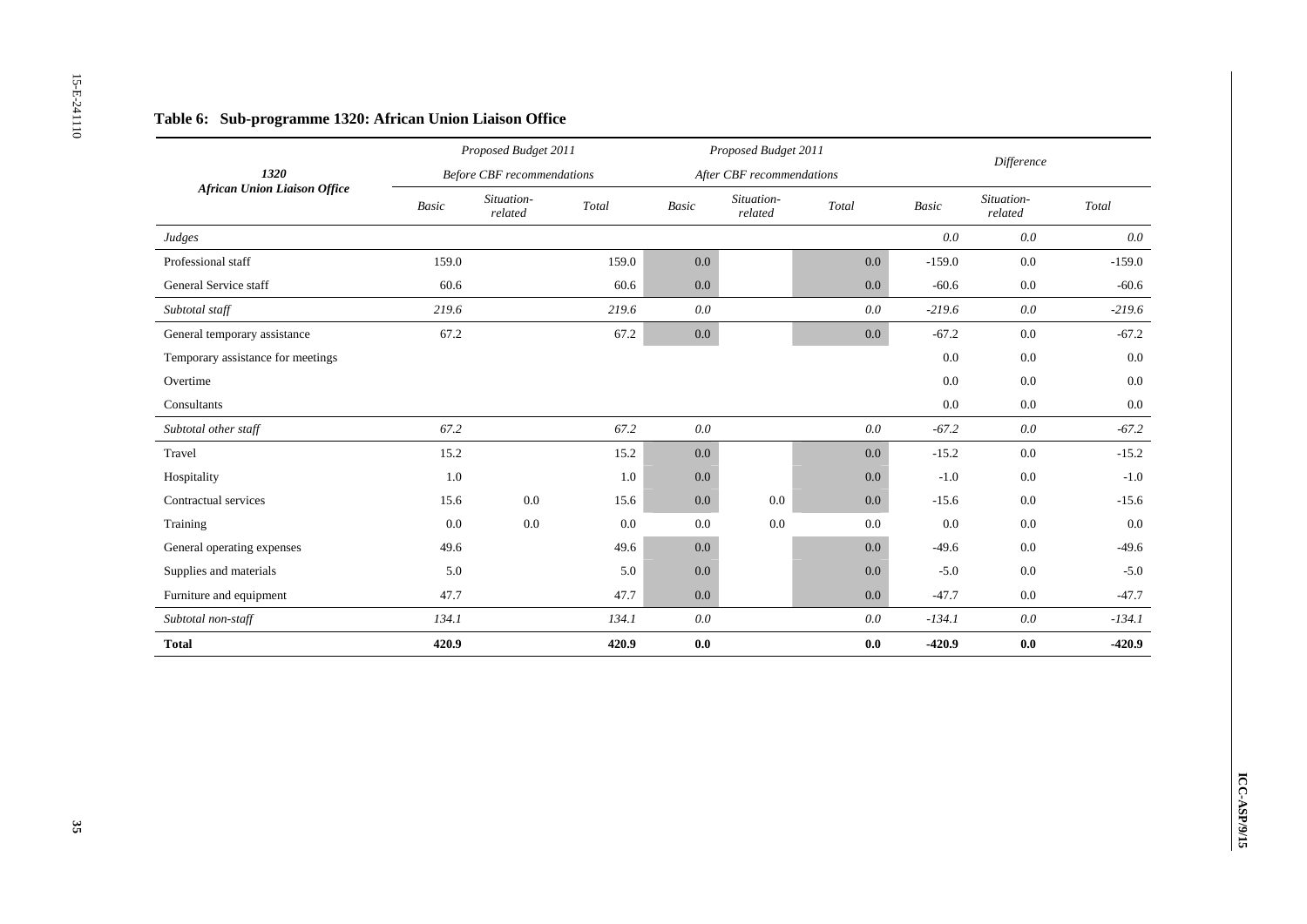| Programme II<br><b>Office of the Prosecutor</b> | Proposed Budget 2011<br><b>Before CBF</b> recommendations |          |          | Proposed Budget 2011<br>After CBF recommendations |          |          | <b>Difference</b> |          |          |
|-------------------------------------------------|-----------------------------------------------------------|----------|----------|---------------------------------------------------|----------|----------|-------------------|----------|----------|
|                                                 |                                                           |          |          |                                                   |          |          |                   |          |          |
|                                                 | Professional staff                                        | 3,701.3  | 12,327.0 | 16,028.3                                          | 3,714.3  | 11,774.8 | 15,489.1          | 13.0     | $-552.2$ |
| General Service staff                           | 1,007.4                                                   | 2,940.2  | 3,947.6  | 997.2                                             | 2,937.6  | 3,934.8  | $-10.2$           | $-2.6$   | $-12.8$  |
| Subtotal staff                                  | 4,708.7                                                   | 15,267.2 | 19,975.9 | 4,711.5                                           | 14,712.4 | 19,423.9 | 2.8               | $-554.8$ | $-552.0$ |
| General temporary assistance                    | 37.0                                                      | 3,648.2  | 3,685.2  | 37.0                                              | 4,164.5  | 4,201.5  | $0.0\,$           | 516.3    | 516.3    |
| Temporary assistance for meetings               | 0.0                                                       | 0.0      | 0.0      | 0.0                                               | 0.0      | 0.0      | 0.0               | 0.0      | 0.0      |
| Overtime                                        | 15.0                                                      | 0.0      | 15.0     | 15.0                                              | 0.0      | 15.0     | $0.0\,$           | 0.0      | 0.0      |
| Consultants                                     | 0.0                                                       | 106.0    | 106.0    | 0.0                                               | 106.0    | 106.0    | 0.0               | 0.0      | 0.0      |
| Subtotal other staff                            | 52.0                                                      | 3,754.2  | 3,806.2  | 52.0                                              | 4,270.5  | 4,322.5  | 0.0               | 516.3    | 516.3    |
| Travel                                          | 241.8                                                     | 1,906.6  | 2,148.4  | 229.0                                             | 1,805.6  | 2,034.6  | $-12.8$           | $-101.0$ | $-113.8$ |
| Hospitality                                     | 10.0                                                      | 0.0      | 10.0     | 10.0                                              | 0.0      | 10.0     | 0.0               | 0.0      | 0.0      |
| Contractual services                            | 25.0                                                      | 252.5    | 277.5    | 25.0                                              | 252.5    | 277.5    | 0.0               | 0.0      | 0.0      |
| Training                                        | 23.9                                                      | 55.5     | 79.4     | 23.9                                              | 55.5     | 79.4     | 0.0               | 0.0      | 0.0      |
| General operating expenses                      | 0.0                                                       | 349.6    | 349.6    | 0.0                                               | 340.9    | 340.9    | 0.0               | $-8.7$   | $-8.7$   |
| Supplies and materials                          | 53.0                                                      | 48.0     | 101.0    | 50.3                                              | 45.6     | 95.9     | $-2.7$            | $-2.4$   | $-5.1$   |
| Furniture and equipment                         | 0.0                                                       | 30.0     | 30.0     | 0.0                                               | 30.0     | 30.0     | 0.0               | 0.0      | 0.0      |
| Subtotal non-staff                              | 353.7                                                     | 2,642.2  | 2,995.9  | 338.2                                             | 2,530.0  | 2,868.2  | $-15.5$           | $-112.2$ | $-127.7$ |
| <b>Total</b>                                    | 5,114.4                                                   | 21,663.6 | 26,778.0 | 5,101.7                                           | 21,512.9 | 26,614.6 | $-12.7$           | $-150.7$ | $-163.4$ |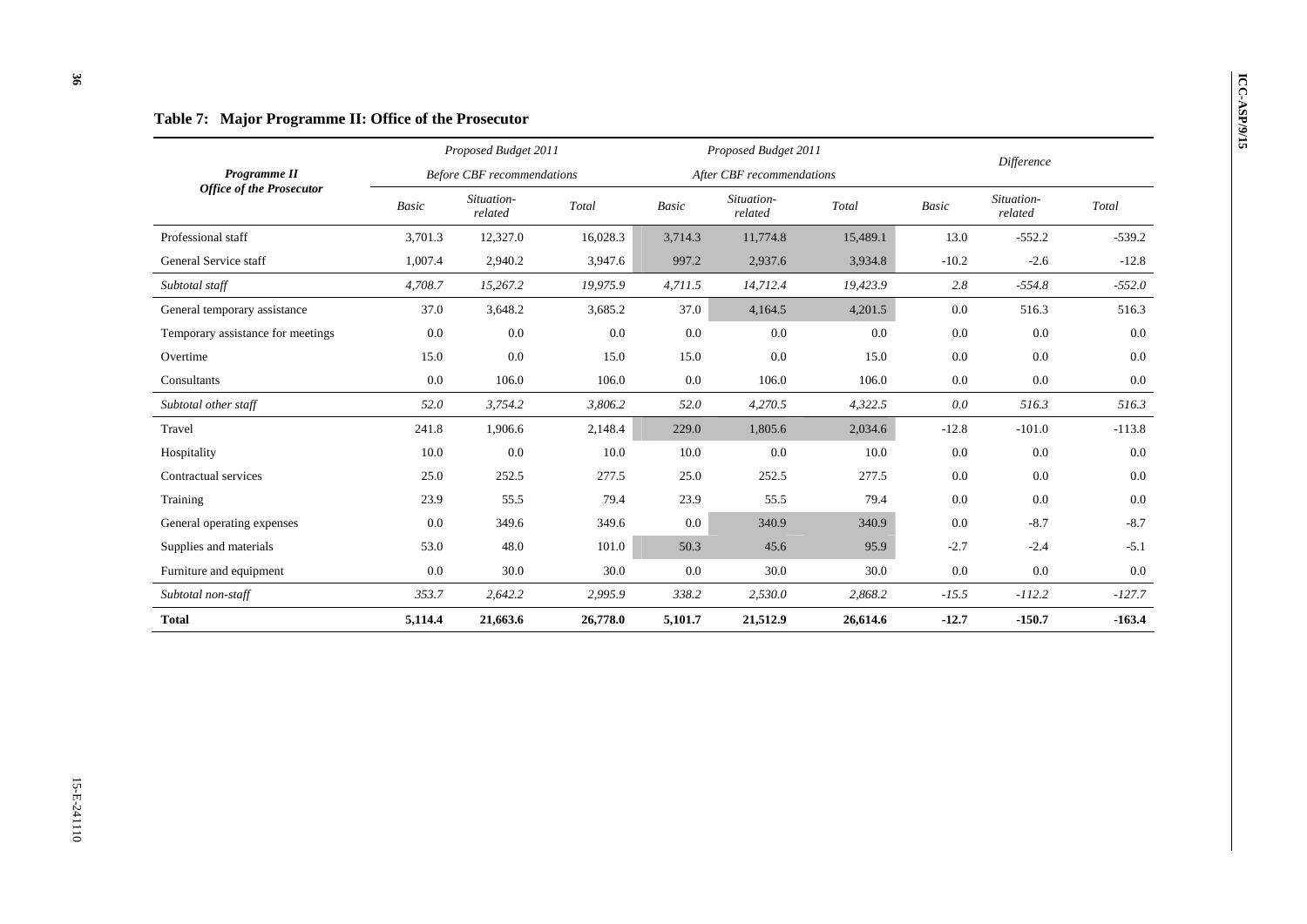|                                           |          | Proposed Budget 2011              |                                             |                          | Proposed Budget 2011      |                                             |         | Difference            |                                             |
|-------------------------------------------|----------|-----------------------------------|---------------------------------------------|--------------------------|---------------------------|---------------------------------------------|---------|-----------------------|---------------------------------------------|
| 2110                                      |          | <b>Before CBF</b> recommendations |                                             |                          | After CBF recommendations |                                             |         |                       |                                             |
| <b>Immediate Office of the Prosecutor</b> | Basic    | Situation-<br>related             | $\operatorname{\mathcal{T}\!\mathit{otal}}$ | $\label{eq:basic} Basic$ | Situation-<br>related     | $\operatorname{\mathcal{T}\!\mathit{otal}}$ | Basic   | Situation-<br>related | $\operatorname{\mathcal{T}\!\mathit{otal}}$ |
| Professional staff                        | 993.0    | $0.0\,$                           | 993.0                                       | 994.6                    | $0.0\,$                   | 994.6                                       | 1.6     | 0.0                   |                                             |
| General Service staff                     | 326.5    | $0.0\,$                           | 326.5                                       | 324.0                    | $0.0\,$                   | 324.0                                       | $-2.5$  | 0.0                   | $-2.5$                                      |
| Subtotal staff                            | 1,319.5  | $0.0\,$                           | 1,319.5                                     | 1,318.6                  | $0.0\,$                   | 1,318.6                                     | $-0.9$  | $0.0\,$               | $-0.9$                                      |
| General temporary assistance              | 37.0     | $0.0\,$                           | 37.0                                        | 37.0                     | $0.0\,$                   | 37.0                                        | $0.0\,$ | $0.0\,$               |                                             |
| Temporary assistance for meetings         | $0.0\,$  | $0.0\,$                           | 0.0                                         | $0.0\,$                  | $0.0\,$                   | $0.0\,$                                     | $0.0\,$ | 0.0                   |                                             |
| Overtime                                  | 15.0     | 0.0                               | 15.0                                        | 15.0                     | $0.0\,$                   | 15.0                                        | 0.0     | 0.0                   |                                             |
| Consultants                               | 0.0      | 106.0                             | 106.0                                       | 0.0                      | 106.0                     | 106.0                                       | 0.0     | 0.0                   |                                             |
| Subtotal other staff                      | $52.0\,$ | 106.0                             | $\it 158.0$                                 | 52.0                     | 106.0                     | $\it 158.0$                                 | $0.0\,$ | $0.0\,$               |                                             |
| Travel                                    | 58.0     | 96.9                              | 154.9                                       | 54.9                     | 91.8                      | 146.7                                       | $-3.1$  | $-5.1$                |                                             |
| Hospitality                               | 10.0     | 0.0                               | $10.0\,$                                    | 10.0                     | $0.0\,$                   | $10.0\,$                                    | $0.0\,$ | 0.0                   |                                             |
| Contractual services                      | $0.0\,$  | 25.0                              | 25.0                                        | 0.0                      | 25.0                      | 25.0                                        | 0.0     | 0.0                   |                                             |
| Training                                  | 23.9     | 55.5                              | 79.4                                        | 23.9                     | 55.5                      | 79.4                                        | $0.0\,$ | $0.0\,$               |                                             |
| General operating expenses                | $0.0\,$  | $0.0\,$                           | $0.0\,$                                     | $0.0\,$                  | $0.0\,$                   | 0.0                                         | $0.0\,$ | 0.0                   |                                             |
| Supplies and materials                    | $0.0\,$  | 0.0                               | 0.0                                         | $0.0\,$                  | $0.0\,$                   | $0.0\,$                                     | $0.0\,$ | $0.0\,$               |                                             |
| Furniture and equipment                   | 0.0      | $0.0\,$                           | 0.0                                         | 0.0                      | $0.0\,$                   | $0.0\,$                                     | $0.0\,$ | $0.0\,$               |                                             |
| Subtotal non-staff                        | 91.9     | 177.4                             | 269.3                                       | $88.8\,$                 | 172.3                     | 261.1                                       | $-3.1$  | $-5.1$                |                                             |
| <b>Total</b>                              | 1,463.4  | 283.4                             | 1,746.8                                     | 1,459.4                  | 278.3                     | 1,737.7                                     | $-4.0$  | $-5.1$                |                                             |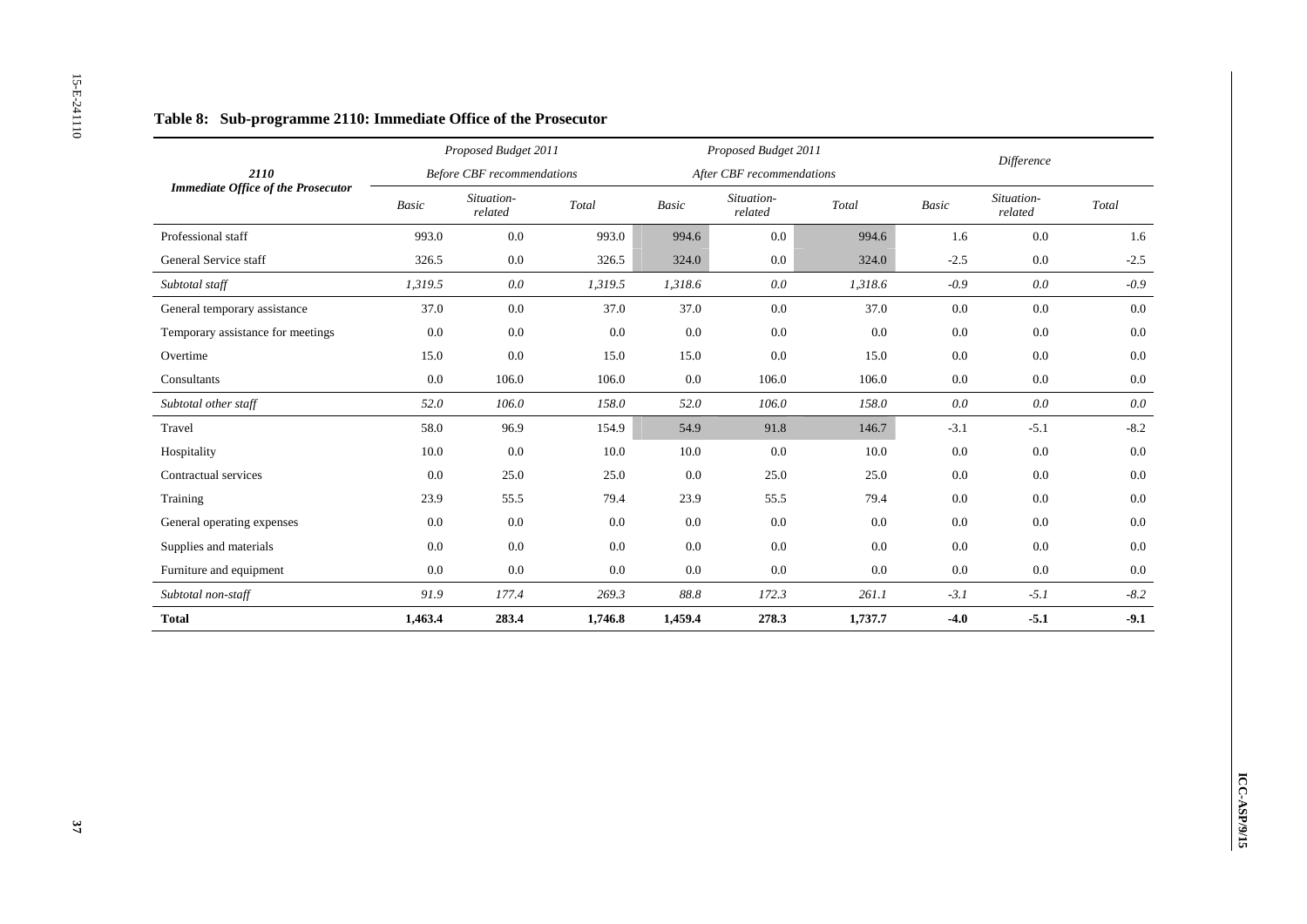|                                   |              | Proposed Budget 2011              |         |         | Proposed Budget 2011      |         |              |                       |          |
|-----------------------------------|--------------|-----------------------------------|---------|---------|---------------------------|---------|--------------|-----------------------|----------|
| 2120                              |              | <b>Before CBF</b> recommendations |         |         | After CBF recommendations |         |              | Difference            |          |
| <b>Services Section</b>           | <b>Basic</b> | Situation-<br>related             | Total   | Basic   | Situation-<br>related     | Total   | <b>Basic</b> | Situation-<br>related | Total    |
| Professional staff                | 1,061.5      | 923.6                             | 1,985.1 | 1,063.4 | 424.6                     | 1,488.0 | 1.9          | $-499.0$              | $-497.1$ |
| General Service staff             | 309.5        | 680.9                             | 990.4   | 306.0   | 673.2                     | 979.2   | $-3.5$       | $-7.7$                | $-11.2$  |
| Subtotal staff                    | 1,371.0      | 1,604.5                           | 2,975.5 | 1,369.4 | 1,097.8                   | 2,467.2 | $-1.6$       | $-506.7$              | $-508.3$ |
| General temporary assistance      | 0.0          | 973.1                             | 973.1   | $0.0\,$ | 1,533.8                   | 1,533.8 | 0.0          | 560.7                 | 560.7    |
| Temporary assistance for meetings | 0.0          | 0.0                               | 0.0     | 0.0     | 0.0                       | 0.0     | 0.0          | 0.0                   | 0.0      |
| Overtime                          | 0.0          | 0.0                               | 0.0     | 0.0     | 0.0                       | 0.0     | $0.0\,$      | 0.0                   | 0.0      |
| Consultants                       | 0.0          | 0.0                               | 0.0     | $0.0\,$ | 0.0                       | 0.0     | 0.0          | 0.0                   | 0.0      |
| Subtotal other staff              | 0.0          | 973.1                             | 973.1   | $0.0\,$ | 1,533.8                   | 1,533.8 | 0.0          | 560.7                 | 560.7    |
| Travel                            | 18.6         | 370.2                             | 388.8   | 17.6    | 350.6                     | 368.2   | $-1.0$       | $-19.6$               | $-20.6$  |
| Hospitality                       | 0.0          | 0.0                               | 0.0     | 0.0     | 0.0                       | 0.0     | $0.0\,$      | 0.0                   | 0.0      |
| Contractual services              | 25.0         | 167.5                             | 192.5   | 25.0    | 167.5                     | 192.5   | 0.0          | 0.0                   | 0.0      |
| Training                          | 0.0          | 0.0                               | 0.0     | 0.0     | 0.0                       | 0.0     | 0.0          | 0.0                   | 0.0      |
| General operating expenses        | 0.0          | 10.0                              | 10.0    | 0.0     | 9.8                       | 9.8     | 0.0          | $-0.3$                | $-0.3$   |
| Supplies and materials            | 53.0         | 28.0                              | 81.0    | 50.3    | 26.6                      | 76.9    | $-2.7$       | $-1.4$                | $-4.1$   |
| Furniture and equipment           | 0.0          | 30.0                              | 30.0    | 0.0     | 30.0                      | 30.0    | 0.0          | 0.0                   | 0.0      |
| Subtotal non-staff                | 96.6         | 605.7                             | 702.3   | 92.9    | 584.4                     | 677.3   | $-3.7$       | $-21.3$               | $-25.0$  |
| <b>Total</b>                      | 1,467.6      | 3,183.3                           | 4,650.9 | 1,462.3 | 3,216.0                   | 4,678.3 | $-5.3$       | 32.7                  | 27.4     |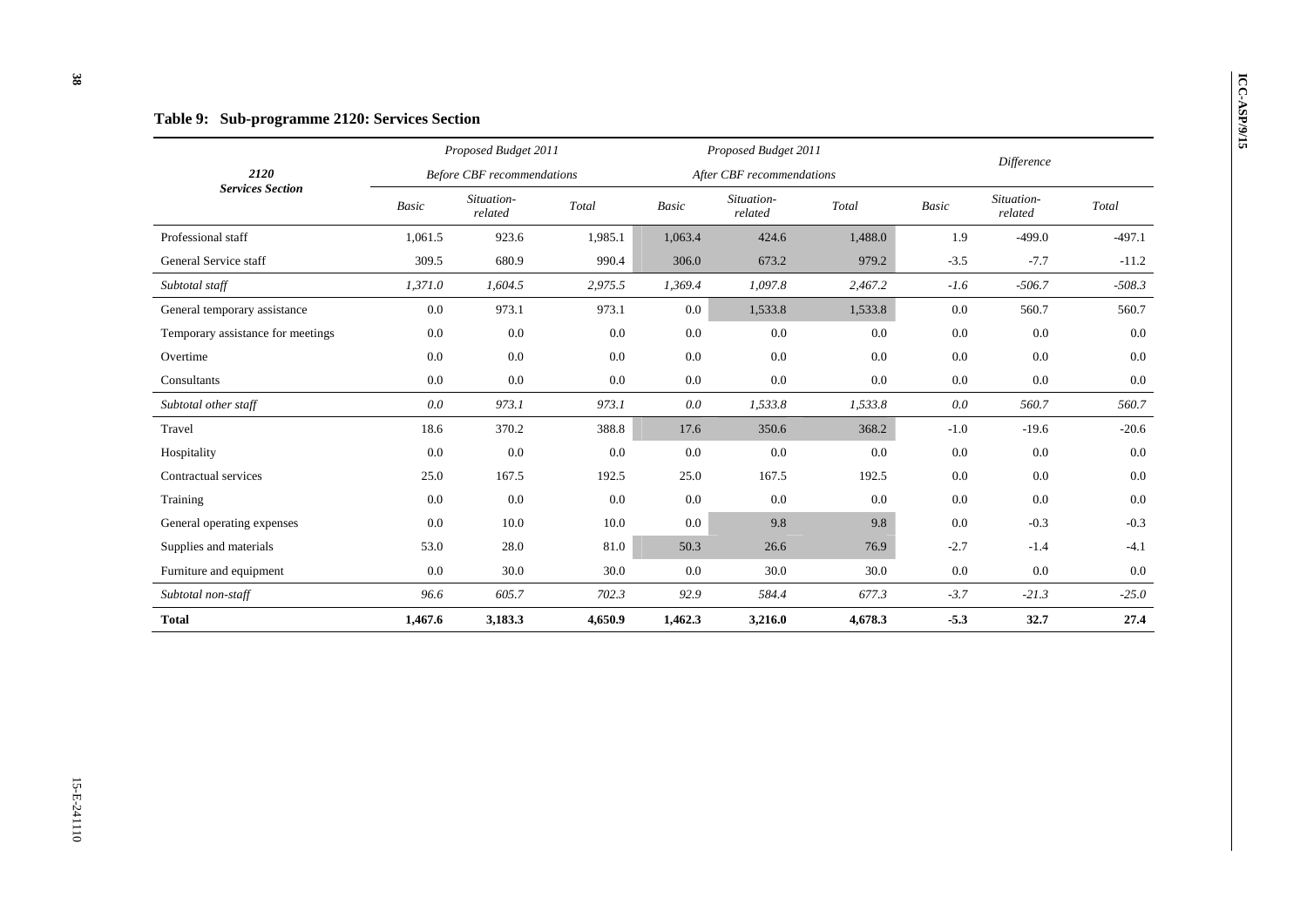|                                   |                          | Proposed Budget 2011              |                        |                          | Proposed Budget 2011      |                                             |                          | Difference            |                                             |
|-----------------------------------|--------------------------|-----------------------------------|------------------------|--------------------------|---------------------------|---------------------------------------------|--------------------------|-----------------------|---------------------------------------------|
| 2210                              |                          | <b>Before CBF</b> recommendations |                        |                          | After CBF recommendations |                                             |                          |                       |                                             |
| <b>Office of the Head</b>         | $\label{eq:basic} Basic$ | Situation-<br>related             | $\operatorname{Total}$ | $\label{eq:basic} Basic$ | Situation-<br>related     | $\operatorname{\mathcal{T}\!\mathit{otal}}$ | $\label{eq:basic} Basic$ | Situation-<br>related | $\operatorname{\mathcal{T}\!\mathit{otal}}$ |
| Professional staff                | 723.8                    | 899.1                             | 1,622.9                | 727.2                    | 900.0                     | 1,627.2                                     | 3.4                      | 0.9                   | 4.3                                         |
| General Service staff             | 123.8                    | 0.0                               | 123.8                  | 122.4                    | 0.0                       | 122.4                                       | $-1.4$                   | 0.0                   | $-1.4$                                      |
| Subtotal staff                    | 847.6                    | 899.1                             | 1,746.7                | 849.6                    | 900.0                     | 1,749.6                                     | 2.0                      | 0.9                   | 2.9                                         |
| General temporary assistance      | $0.0\,$                  | 74.0                              | 74.0                   | $0.0\,$                  | 70.3                      | 70.3                                        | $0.0\,$                  | $-3.7$                | $-3.7$                                      |
| Temporary assistance for meetings | $0.0\,$                  | $0.0\,$                           | 0.0                    | 0.0                      | $0.0\,$                   | 0.0                                         | 0.0                      | 0.0                   | $0.0\,$                                     |
| Overtime                          | 0.0                      | 0.0                               | 0.0                    | $0.0\,$                  | 0.0                       | $0.0\,$                                     | 0.0                      | 0.0                   | 0.0                                         |
| $\mbox{{\sc Consider}}$           | 0.0                      | $0.0\,$                           | 0.0                    | $0.0\,$                  | $0.0\,$                   | $0.0\,$                                     | 0.0                      | 0.0                   | $0.0\,$                                     |
| Subtotal other staff              | $0.0\,$                  | $74.0\,$                          | 74.0                   | $0.0\,$                  | 70.3                      | 70.3                                        | $0.0\,$                  | $-3.7$                | $-3.7$                                      |
| Travel                            | 134.6                    | 271.6                             | 406.2                  | 127.5                    | 257.2                     | 384.7                                       | $-7.1$                   | $-14.4$               | $-21.5$                                     |
| Hospitality                       | $0.0\,$                  | $0.0\,$                           | 0.0                    | 0.0                      | 0.0                       | $0.0\,$                                     | 0.0                      | $0.0\,$               | 0.0                                         |
| Contractual services              | 0.0                      | $0.0\,$                           | $0.0\,$                | 0.0                      | $0.0\,$                   | $0.0\,$                                     | 0.0                      | 0.0                   | $0.0\,$                                     |
| Training                          | $0.0\,$                  | $0.0\,$                           | $0.0\,$                | $0.0\,$                  | $0.0\,$                   | $0.0\,$                                     | $0.0\,$                  | $0.0\,$               | $0.0\,$                                     |
| General operating expenses        | $0.0\,$                  | $0.0\,$                           | $0.0\,$                | $0.0\,$                  | $0.0\,$                   | $0.0\,$                                     | $0.0\,$                  | 0.0                   | $0.0\,$                                     |
| Supplies and materials            | 0.0                      | $0.0\,$                           | $0.0\,$                | $0.0\,$                  | $0.0\,$                   | 0.0                                         | 0.0                      | $0.0\,$               | $0.0\,$                                     |
| Furniture and equipment           | 0.0                      | $0.0\,$                           | $0.0\,$                | $0.0\,$                  | $0.0\,$                   | $0.0\,$                                     | 0.0                      | $0.0\,$               | $0.0\,$                                     |
| Subtotal non-staff                | 134.6                    | $271.6\,$                         | 406.2                  | 127.5                    | 257.2                     | 384.7                                       | $-7.1$                   | $-14.4$               | $-21.5$                                     |
| <b>Total</b>                      | 982.2                    | 1,244.7                           | 2,226.9                | 977.1                    | 1,227.5                   | 2,204.6                                     | $-5.1$                   | $-17.2$               | $-22.3$                                     |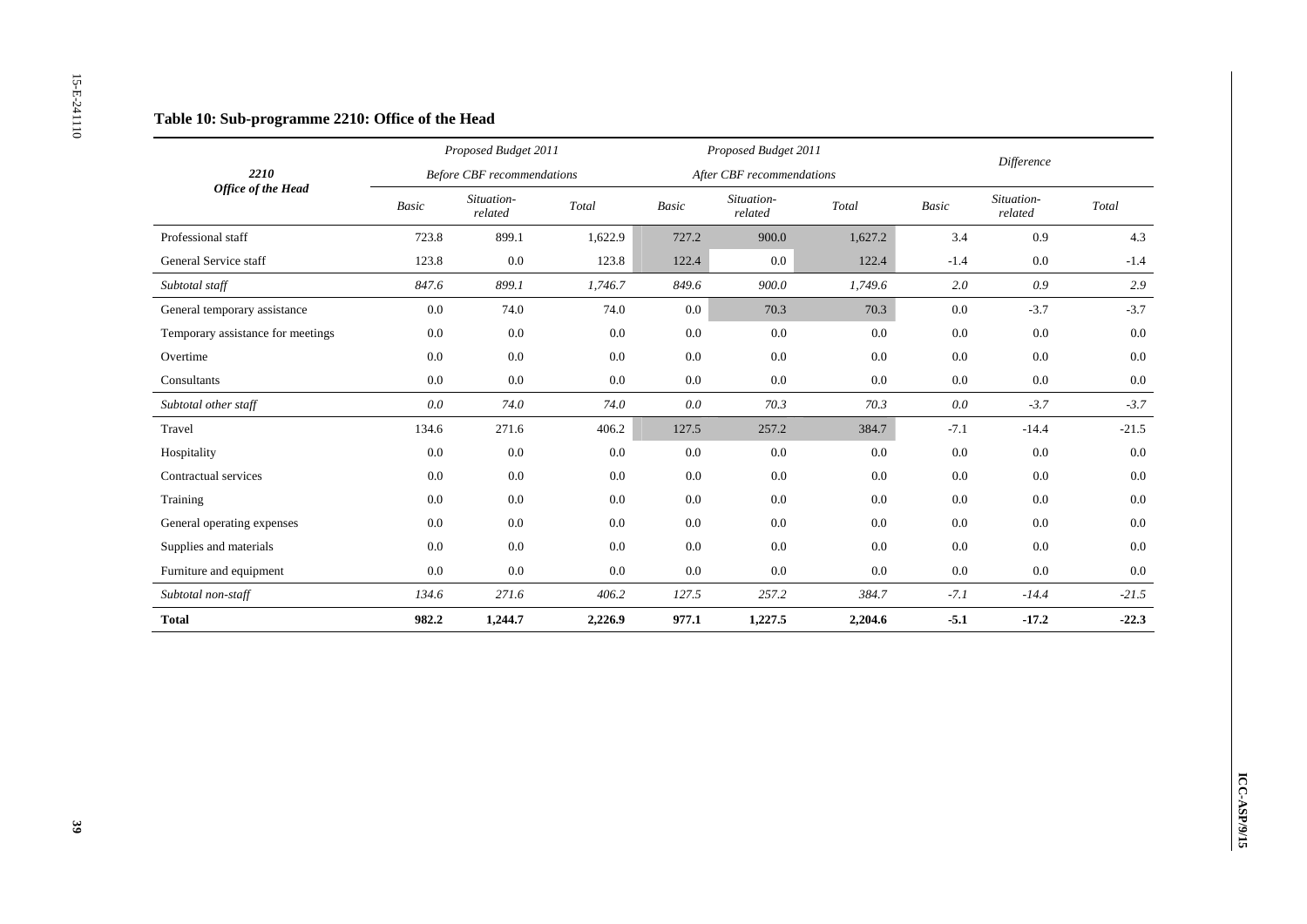|                                        |              | Proposed Budget 2011              |         |              | Proposed Budget 2011      |         |              |                       |          |
|----------------------------------------|--------------|-----------------------------------|---------|--------------|---------------------------|---------|--------------|-----------------------|----------|
| 2320                                   |              | <b>Before CBF</b> recommendations |         |              | After CBF recommendations |         |              | Difference            |          |
| <b>Planning and Operations Section</b> | <b>Basic</b> | Situation-<br>related             | Total   | <b>Basic</b> | Situation-<br>related     | Total   | <b>Basic</b> | Situation-<br>related | Total    |
| Professional staff                     | 280.9        | 3,178.3                           | 3,459.2 | 285.1        | 3,070.5                   | 3,355.6 | 4.2          | $-107.8$              | $-103.6$ |
| General Service staff                  | 123.8        | 1,454.6                           | 1,578.4 | 122.4        | 1,468.8                   | 1,591.2 | $-1.4$       | 14.2                  | 12.8     |
| Subtotal staff                         | 404.7        | 4,632.9                           | 5,037.6 | 407.5        | 4,539.3                   | 4,946.8 | 2.8          | $-93.6$               | $-90.8$  |
| General temporary assistance           | 0.0          | 1,671.4                           | 1,671.4 | $0.0\,$      | 1,642.5                   | 1,642.5 | 0.0          | $-28.9$               | $-28.9$  |
| Temporary assistance for meetings      | 0.0          | 0.0                               | 0.0     | 0.0          | 0.0                       | 0.0     | 0.0          | 0.0                   | 0.0      |
| Overtime                               | 0.0          | 0.0                               | 0.0     | 0.0          | 0.0                       | 0.0     | 0.0          | 0.0                   | $0.0\,$  |
| Consultants                            | 0.0          | 0.0                               | 0.0     | 0.0          | 0.0                       | 0.0     | $0.0\,$      | 0.0                   | $0.0\,$  |
| Subtotal other staff                   | 0.0          | 1,671.4                           | 1,671.4 | 0.0          | 1,642.5                   | 1,642.5 | 0.0          | $-28.9$               | $-28.9$  |
| Travel                                 | 0.0          | 346.4                             | 346.4   | 0.0          | 328.0                     | 328.0   | 0.0          | $-18.4$               | $-18.4$  |
| Hospitality                            | 0.0          | 0.0                               | 0.0     | 0.0          | 0.0                       | 0.0     | 0.0          | 0.0                   | 0.0      |
| Contractual services                   | 0.0          | 60.0                              | 60.0    | 0.0          | 60.0                      | 60.0    | 0.0          | 0.0                   | 0.0      |
| Training                               | 0.0          | 0.0                               | 0.0     | 0.0          | 0.0                       | $0.0\,$ | $0.0\,$      | 0.0                   | $0.0\,$  |
| General operating expenses             | 0.0          | 0.0                               | 0.0     | 0.0          | 0.0                       | 0.0     | 0.0          | 0.0                   | 0.0      |
| Supplies and materials                 | 0.0          | 0.0                               | 0.0     | 0.0          | 0.0                       | 0.0     | 0.0          | 0.0                   | 0.0      |
| Furniture and equipment                | 0.0          | 0.0                               | 0.0     | 0.0          | 0.0                       | 0.0     | 0.0          | 0.0                   | $0.0\,$  |
| Subtotal non-staff                     | 0.0          | 406.4                             | 406.4   | 0.0          | 388.0                     | 388.0   | 0.0          | $-18.4$               | $-18.4$  |
| <b>Total</b>                           | 404.7        | 6,710.7                           | 7,115.4 | 407.5        | 6,569.8                   | 6,977.3 | 2.8          | $-140.9$              | $-138.1$ |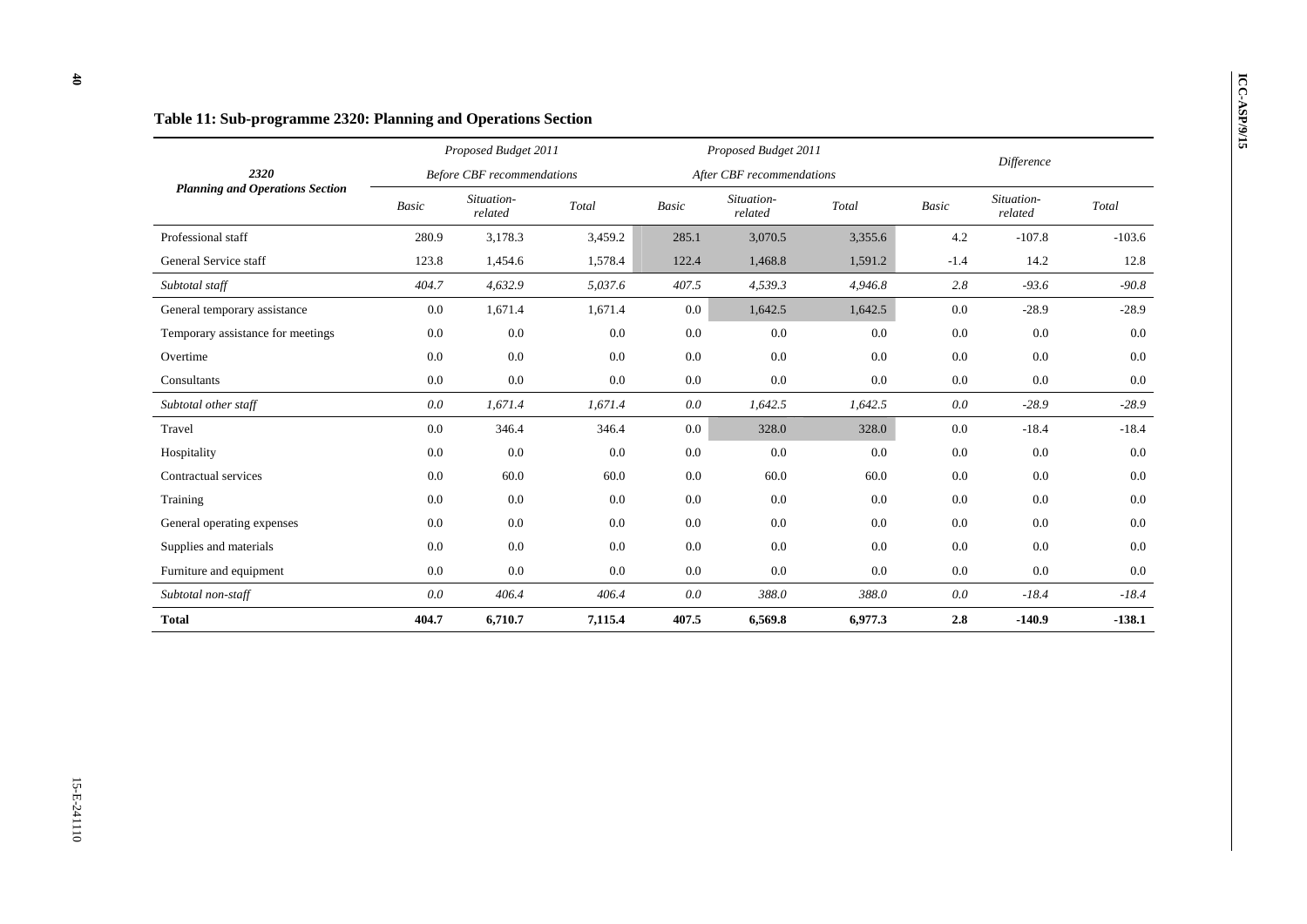|                                   |                | Proposed Budget 2011              |                        |                          | Proposed Budget 2011      |                                             |         | Difference            |                                             |
|-----------------------------------|----------------|-----------------------------------|------------------------|--------------------------|---------------------------|---------------------------------------------|---------|-----------------------|---------------------------------------------|
| 2330                              |                | <b>Before CBF</b> recommendations |                        |                          | After CBF recommendations |                                             |         |                       |                                             |
| <b>Investigation Teams</b>        | Basic          | Situation-<br>related             | $\operatorname{Total}$ | $\label{eq:basic} Basic$ | Situation-<br>related     | $\operatorname{\mathcal{T}\!\mathit{otal}}$ | Basic   | Situation-<br>related | $\operatorname{\mathcal{T}\!\mathit{otal}}$ |
| Professional staff                | $0.0\,$        | 4,368.8                           | 4,368.8                | $0.0\,$                  | 4,424.6                   | 4,424.6                                     | $0.0\,$ | 55.8                  | 55.8                                        |
| General Service staff             | $0.0\,$        | 371.4                             | 371.4                  | $0.0\,$                  | 367.2                     | 367.2                                       | $0.0\,$ | $-4.2$                | $-4.2$                                      |
| Subtotal staff                    | $0.0\,$        | 4,740.2                           | 4,740.2                | $0.0\,$                  | 4,791.8                   | 4,791.8                                     | 0.0     | 51.6                  | 51.6                                        |
| General temporary assistance      | $0.0\,$        | 170.8                             | 170.8                  | $0.0\,$                  | 170.6                     | 170.6                                       | $0.0\,$ | $-0.2$                | $-0.2$                                      |
| Temporary assistance for meetings | 0.0            | $0.0\,$                           | $0.0\,$                | 0.0                      | $0.0\,$                   | 0.0                                         | 0.0     | 0.0                   | $0.0\,$                                     |
| Overtime                          | $0.0\,$        | 0.0                               | 0.0                    | 0.0                      | 0.0                       | 0.0                                         | $0.0\,$ | 0.0                   | $0.0\,$                                     |
| Consultants                       | 0.0            | $0.0\,$                           | $0.0\,$                | $0.0\,$                  | $0.0\,$                   | $0.0\,$                                     | 0.0     | 0.0                   | $0.0\,$                                     |
| Subtotal other staff              | $0.0\,$        | 170.8                             | 170.8                  | $0.0\,$                  | 170.6                     | 170.6                                       | $0.0\,$ | $-0.2$                | $-0.2$                                      |
| Travel                            | $0.0\,$        | 645.2                             | 645.2                  | $0.0\,$                  | 611.0                     | 611.0                                       | $0.0\,$ | $-34.2$               | $-34.2$                                     |
| Hospitality                       | $0.0\,$        | 0.0                               | 0.0                    | 0.0                      | 0.0                       | $0.0\,$                                     | $0.0\,$ | 0.0                   | $0.0\,$                                     |
| Contractual services              | 0.0            | 0.0                               | 0.0                    | 0.0                      | 0.0                       | $0.0\,$                                     | 0.0     | 0.0                   | $0.0\,$                                     |
| Training                          | $0.0\,$        | 0.0                               | 0.0                    | $0.0\,$                  | $0.0\,$                   | $0.0\,$                                     | $0.0\,$ | 0.0                   | $0.0\,$                                     |
| General operating expenses        | $0.0\,$        | 339.6                             | 339.6                  | $0.0\,$                  | 331.1                     | 331.1                                       | $0.0\,$ | $-8.5$                | $-8.5$                                      |
| Supplies and materials            | 0.0            | 20.0                              | 20.0                   | $0.0\,$                  | 19.0                      | 19.0                                        | 0.0     | $-1.0$                | $-1.0\,$                                    |
| Furniture and equipment           | 0.0            | $0.0\,$                           | 0.0                    | 0.0                      | $0.0\,$                   | 0.0                                         | 0.0     | $0.0\,$               | $0.0\,$                                     |
| Subtotal non-staff                | $0.0\,$        | 1,004.8                           | 1,004.8                | $0.0\,$                  | 961.1                     | 961.1                                       | $0.0\,$ | $-43.7$               | $-43.7$                                     |
| <b>Total</b>                      | $\mathbf{0.0}$ | 5,915.8                           | 5,915.8                | $0.0\,$                  | 5,923.5                   | 5,923.5                                     | $0.0\,$ | 7.7                   | 7.7                                         |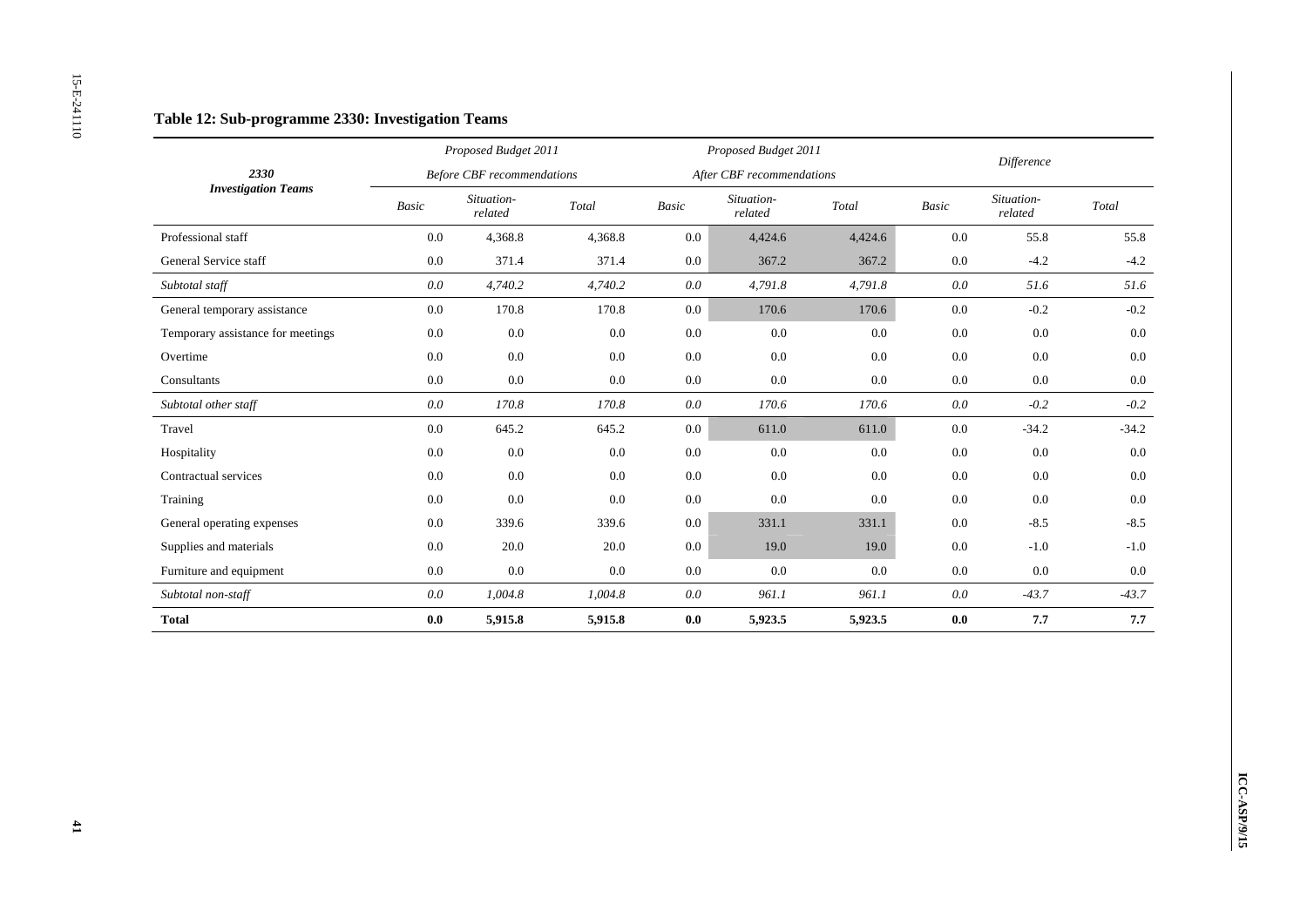|                                           |              | Proposed Budget 2011              |         |              | Proposed Budget 2011      |         |              |                       |         |
|-------------------------------------------|--------------|-----------------------------------|---------|--------------|---------------------------|---------|--------------|-----------------------|---------|
| 2410                                      |              | <b>Before CBF</b> recommendations |         |              | After CBF recommendations |         |              | <b>Difference</b>     |         |
| <b>Deputy Prosecutor for Prosecutions</b> | <b>Basic</b> | Situation-<br>related             | Total   | <b>Basic</b> | Situation-<br>related     | Total   | <b>Basic</b> | Situation-<br>related | Total   |
| Professional staff                        | 642.1        | 2,957.2                           | 3,599.3 | 644.0        | 2,955.1                   | 3,599.1 | 1.9          | $-2.1$                | $-0.2$  |
| General Service staff                     | 123.8        | 433.3                             | 557.1   | 122.4        | 428.4                     | 550.8   | $-1.4$       | $-4.9$                | $-6.3$  |
| Subtotal staff                            | 765.9        | 3,390.5                           | 4,156.4 | 766.4        | 3,383.5                   | 4,149.9 | 0.5          | $-7.0$                | $-6.5$  |
| General temporary assistance              | 0.0          | 758.9                             | 758.9   | $0.0\,$      | 747.3                     | 747.3   | 0.0          | $-11.6$               | $-11.6$ |
| Temporary assistance for meetings         | 0.0          | 0.0                               | 0.0     | 0.0          | 0.0                       | 0.0     | 0.0          | 0.0                   | 0.0     |
| Overtime                                  | 0.0          | 0.0                               | 0.0     | 0.0          | 0.0                       | 0.0     | 0.0          | 0.0                   | 0.0     |
| Consultants                               | 0.0          | 0.0                               | 0.0     | $0.0\,$      | 0.0                       | 0.0     | $0.0\,$      | 0.0                   | 0.0     |
| Subtotal other staff                      | 0.0          | 758.9                             | 758.9   | 0.0          | 747.3                     | 747.3   | 0.0          | $-11.6$               | $-11.6$ |
| Travel                                    | 30.6         | 176.3                             | 206.9   | 29.0         | 167.0                     | 196.0   | $-1.6$       | $-9.3$                | $-10.9$ |
| Hospitality                               | 0.0          | 0.0                               | 0.0     | 0.0          | 0.0                       | 0.0     | 0.0          | 0.0                   | 0.0     |
| Contractual services                      | 0.0          | 0.0                               | 0.0     | 0.0          | 0.0                       | 0.0     | 0.0          | 0.0                   | 0.0     |
| Training                                  | 0.0          | 0.0                               | 0.0     | 0.0          | 0.0                       | 0.0     | 0.0          | 0.0                   | 0.0     |
| General operating expenses                | 0.0          | 0.0                               | 0.0     | 0.0          | 0.0                       | 0.0     | 0.0          | 0.0                   | 0.0     |
| Supplies and materials                    | 0.0          | 0.0                               | 0.0     | 0.0          | 0.0                       | 0.0     | 0.0          | 0.0                   | 0.0     |
| Furniture and equipment                   | 0.0          | 0.0                               | 0.0     | $0.0\,$      | 0.0                       | 0.0     | 0.0          | 0.0                   | $0.0\,$ |
| Subtotal non-staff                        | 30.6         | 176.3                             | 206.9   | 29.0         | 167.0                     | 196.0   | $-1.6$       | $-9.3$                | $-10.9$ |
| <b>Total</b>                              | 796.5        | 4,325.7                           | 5,122.2 | 795.4        | 4,297.8                   | 5,093.2 | $-1.1$       | $-27.9$               | $-29.0$ |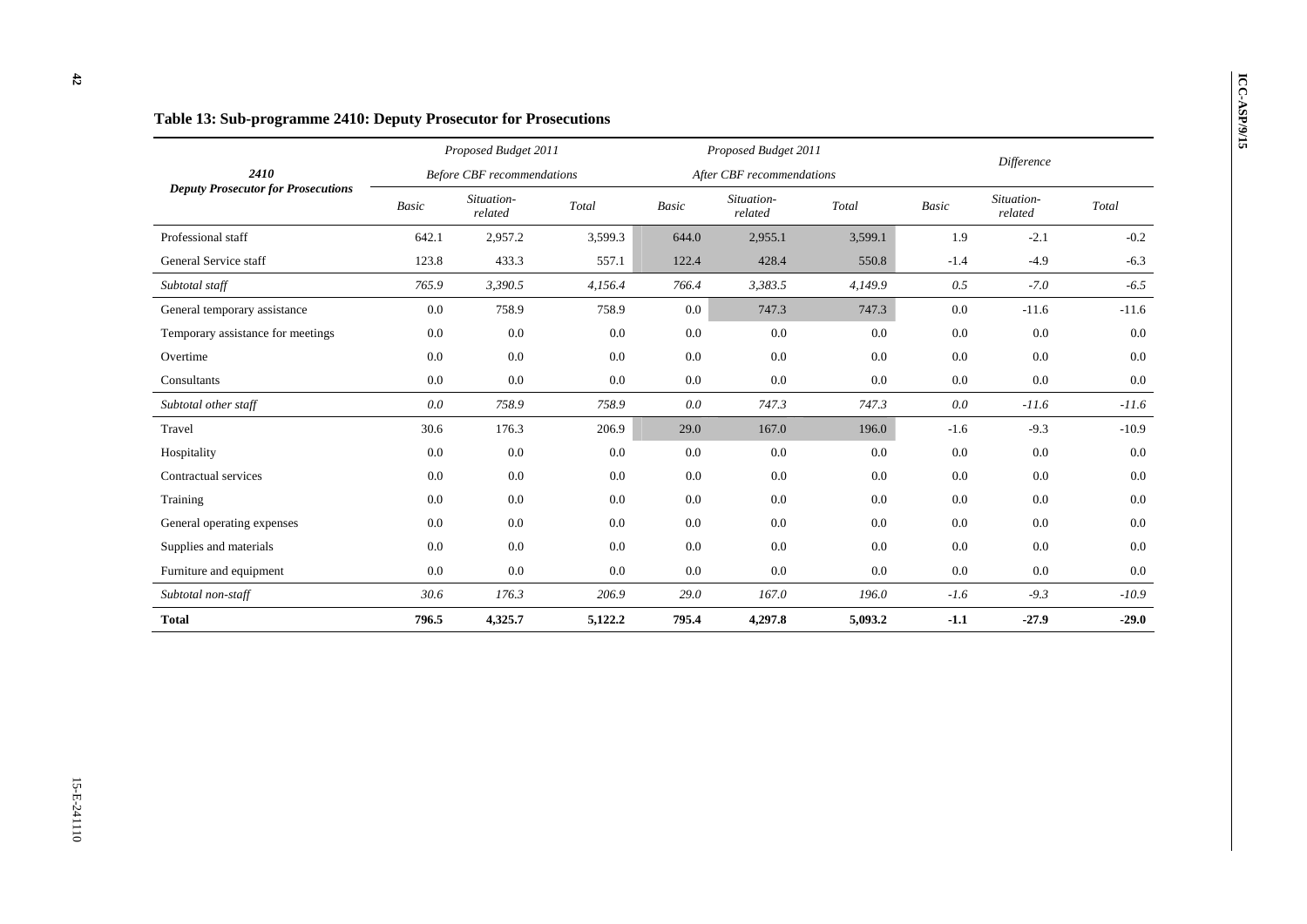|                                   |          | Proposed Budget 2011              |                                             |          | Proposed Budget 2011      |                                             |          | Difference            |                        |
|-----------------------------------|----------|-----------------------------------|---------------------------------------------|----------|---------------------------|---------------------------------------------|----------|-----------------------|------------------------|
| Programme III                     |          | <b>Before CBF</b> recommendations |                                             |          | After CBF recommendations |                                             |          |                       |                        |
| Registry                          | Basic    | Situation-<br>related             | $\operatorname{\mathcal{T}\!\mathit{otal}}$ | Basic    | Situation-<br>related     | $\operatorname{\mathcal{T}\!\mathit{otal}}$ | Basic    | Situation-<br>related | $\operatorname{Total}$ |
| Professional staff                | 11,571.2 | 8,464.0                           | 20,035.2                                    | 11,116.8 | 8,253.8                   | 19,370.6                                    | $-454.4$ | $-210.2$              | $-664.6$               |
| General Service staff             | 8,494.8  | 6,333.1                           | 14,827.9                                    | 8,490.3  | 6,309.2                   | 14,799.5                                    | $-4.5$   | $-23.9$               | $-28.4$                |
| Subtotal staff                    | 20,066.0 | 14,797.1                          | 34,863.1                                    | 19,607.1 | 14,562.9                  | 34,170.1                                    | $-458.9$ | $-234.2$              | $-693.0$               |
| General temporary assistance      | 1,629.9  | 3,154.3                           | 4,784.2                                     | 1,629.9  | 2,237.9                   | 3,867.8                                     | $0.0\,$  | $-916.4$              | $-916.4$               |
| Temporary assistance for meetings | 435.7    | 292.5                             | 728.2                                       | 435.7    | 292.5                     | 728.2                                       | 0.0      | 0.0                   | $0.0\,$                |
| Overtime                          | 235.9    | 155.3                             | 391.2                                       | 235.9    | 155.3                     | 391.2                                       | 0.0      | 0.0                   | 0.0                    |
| Consultants                       | 142.9    | 189.7                             | 332.6                                       | 142.9    | 189.7                     | 332.6                                       | 0.0      | $0.0\,$               | $0.0\,$                |
| Subtotal other staff              | 2,444.4  | 3,791.8                           | 6,236.2                                     | 2,444.4  | 2,875.4                   | 5,319.8                                     | $0.0\,$  | $-916.4$              | $-916.4$               |
| Travel                            | 277.4    | 1,787.3                           | 2,064.7                                     | 254.4    | 1,564.2                   | 1,818.6                                     | $-23.0$  | $-223.1$              | $-246.1$               |
| Hospitality                       | 10.0     | 0.0                               | 10.0                                        | 10.0     | $0.0\,$                   | 10.0                                        | 0.0      | 0.0                   | 0.0                    |
| Contractual services              | 1,292.7  | 1,277.3                           | 2,570.0                                     | 1,292.7  | 1,277.3                   | 2,570.0                                     | 0.0      | 0.0                   | $0.0\,$                |
| Training                          | 403.5    | 403.4                             | 806.9                                       | 403.5    | 403.4                     | 806.9                                       | $0.0\,$  | $0.0\,$               | $0.0\,$                |
| Counsel                           | $0.0\,$  | 2,711.2                           | 2,711.2                                     | $0.0\,$  | 2,711.2                   | 2,711.2                                     | $0.0\,$  | $0.0\,$               | $0.0\,$                |
| General operating expenses        | 6,310.8  | 5,851.2                           | 12,162.0                                    | 6,339.3  | 5,851.2                   | 12,190.5                                    | 28.5     | $0.0\,$               | 28.5                   |
| Supplies and materials            | 797.4    | 394.6                             | 1,192.0                                     | 757.5    | 374.9                     | 1,132.4                                     | $-39.9$  | $-19.7$               | $-59.6$                |
| Furniture and equipment           | 547.5    | 372.9                             | 920.4                                       | 547.5    | 372.9                     | 920.4                                       | $0.0\,$  | $0.0\,$               | $0.0\,$                |
| Subtotal non-staff                | 9,639.3  | 12,797.9                          | 22,437.2                                    | 9,605.0  | 12,555.1                  | 22,160.0                                    | $-34.3$  | $-242.8$              | $-277.2$               |
| <b>Total</b>                      | 32,149.7 | 31,386.8                          | 63,536.5                                    | 31,656.5 | 29,993.4                  | 61,649.9                                    | $-493.2$ | $-1,393.4$            | $-1,886.6$             |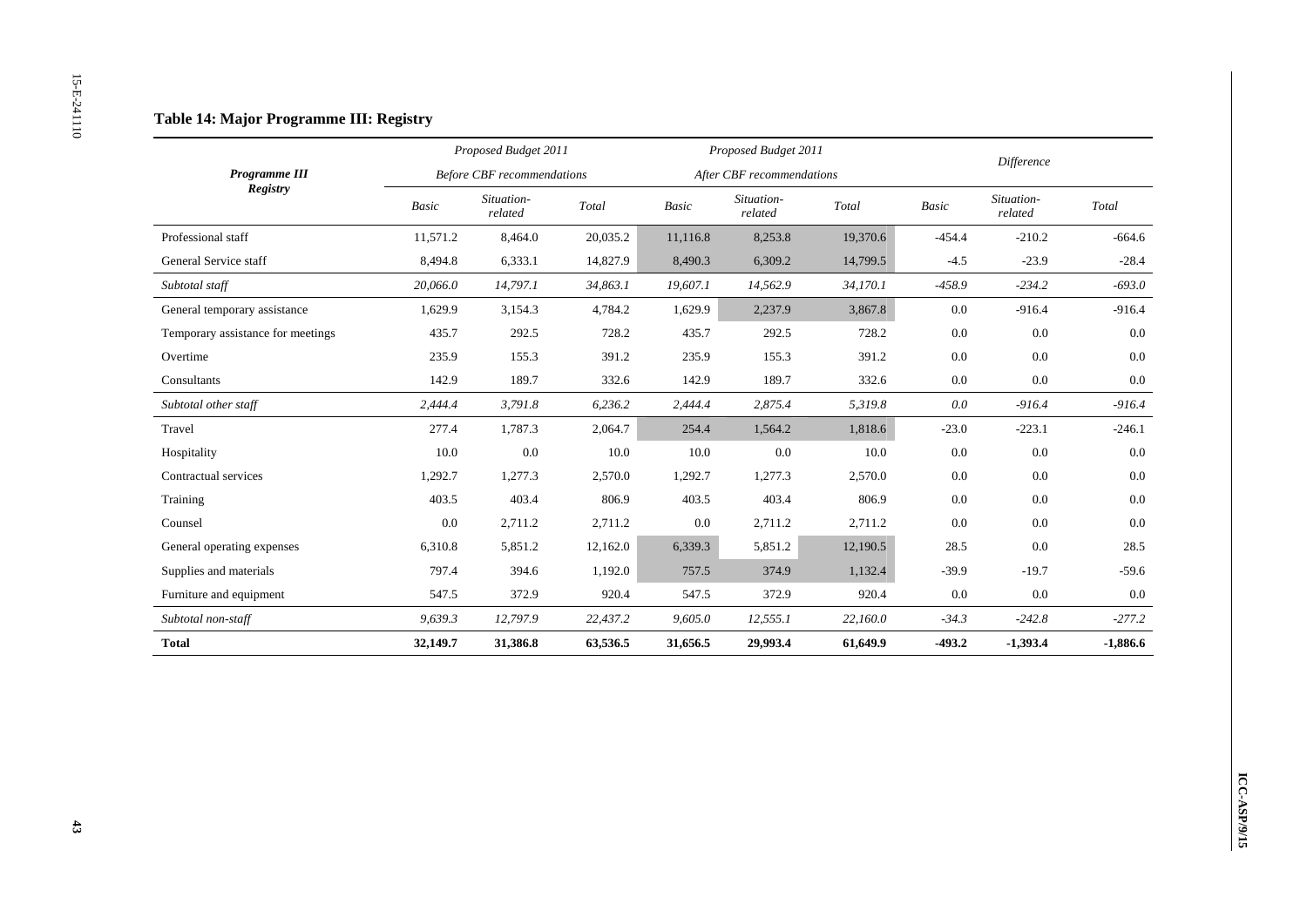|                                   |         | Proposed Budget 2011              |          |              | Proposed Budget 2011      |          |          |                       |          |
|-----------------------------------|---------|-----------------------------------|----------|--------------|---------------------------|----------|----------|-----------------------|----------|
| 3100                              |         | <b>Before CBF</b> recommendations |          |              | After CBF recommendations |          |          | <b>Difference</b>     |          |
| <b>Office of the Registrar</b>    | Basic   | Situation-<br>related             | Total    | <b>Basic</b> | Situation-<br>related     | Total    | Basic    | Situation-<br>related | Total    |
| Professional staff                | 3,370.2 | 2,725.4                           | 6,095.6  | 3,215.5      | 2,534.7                   | 5,750.2  | $-154.7$ | $-190.7$              | $-345.4$ |
| General Service staff             | 2,699.4 | 2,083.1                           | 4,782.5  | 2,694.9      | 2,081.6                   | 4,776.5  | $-4.5$   | $-1.5$                | $-6.0$   |
| Subtotal staff                    | 6,069.6 | 4,808.5                           | 10,878.1 | 5,910.4      | 4,616.3                   | 10,526.7 | $-159.2$ | $-192.2$              | $-351.4$ |
| General temporary assistance      | 1,185.9 | 405.6                             | 1,591.5  | 1,185.9      | 204.0                     | 1,389.9  | 0.0      | $-201.6$              | $-201.6$ |
| Temporary assistance for meetings | 0.0     | 0.0                               | 0.0      | 0.0          | 0.0                       | 0.0      | 0.0      | 0.0                   | 0.0      |
| Overtime                          | 124.4   | 86.4                              | 210.8    | 124.4        | 86.4                      | 210.8    | 0.0      | 0.0                   | 0.0      |
| Consultants                       | 90.0    | 0.0                               | 90.0     | 90.0         | 0.0                       | 90.0     | 0.0      | 0.0                   | $0.0\,$  |
| Subtotal other staff              | 1,400.3 | 492.0                             | 1,892.3  | 1,400.3      | 290.4                     | 1,690.7  | 0.0      | $-201.6$              | $-201.6$ |
| Travel                            | 83.3    | 530.0                             | 613.3    | 76.4         | 486.0                     | 562.4    | $-6.9$   | $-44.0$               | $-50.9$  |
| Hospitality                       | 10.0    | 0.0                               | 10.0     | 10.0         | 0.0                       | 10.0     | 0.0      | 0.0                   | 0.0      |
| Contractual services              | 280.3   | 315.1                             | 595.4    | 280.3        | 315.1                     | 595.4    | 0.0      | 0.0                   | 0.0      |
| Training                          | 154.8   | 136.9                             | 291.7    | 154.8        | 136.9                     | 291.7    | 0.0      | 0.0                   | 0.0      |
| Counsel                           | 0.0     | 2,711.2                           | 2,711.2  | 0.0          | 2,711.2                   | 2,711.2  | 0.0      | 0.0                   | 0.0      |
| General operating expenses        | 198.0   | 647.3                             | 845.3    | 198.0        | 647.3                     | 845.3    | 0.0      | 0.0                   | 0.0      |
| Supplies and materials            | 84.0    | 268.8                             | 352.8    | 79.8         | 255.4                     | 335.2    | $-4.2$   | $-13.4$               | $-17.6$  |
| Furniture and equipment           | 11.0    | 163.8                             | 174.8    | 11.0         | 163.8                     | 174.8    | 0.0      | 0.0                   | 0.0      |
| Subtotal non-staff                | 821.4   | 4,773.1                           | 5,594.5  | 810.3        | 4,715.7                   | 5,526.0  | $-11.1$  | $-57.4$               | $-68.5$  |
| <b>Total</b>                      | 8,291.3 | 10,073.6                          | 18,364.9 | 8,121.0      | 9,622.4                   | 17,743.4 | $-170.3$ | $-451.2$              | $-621.5$ |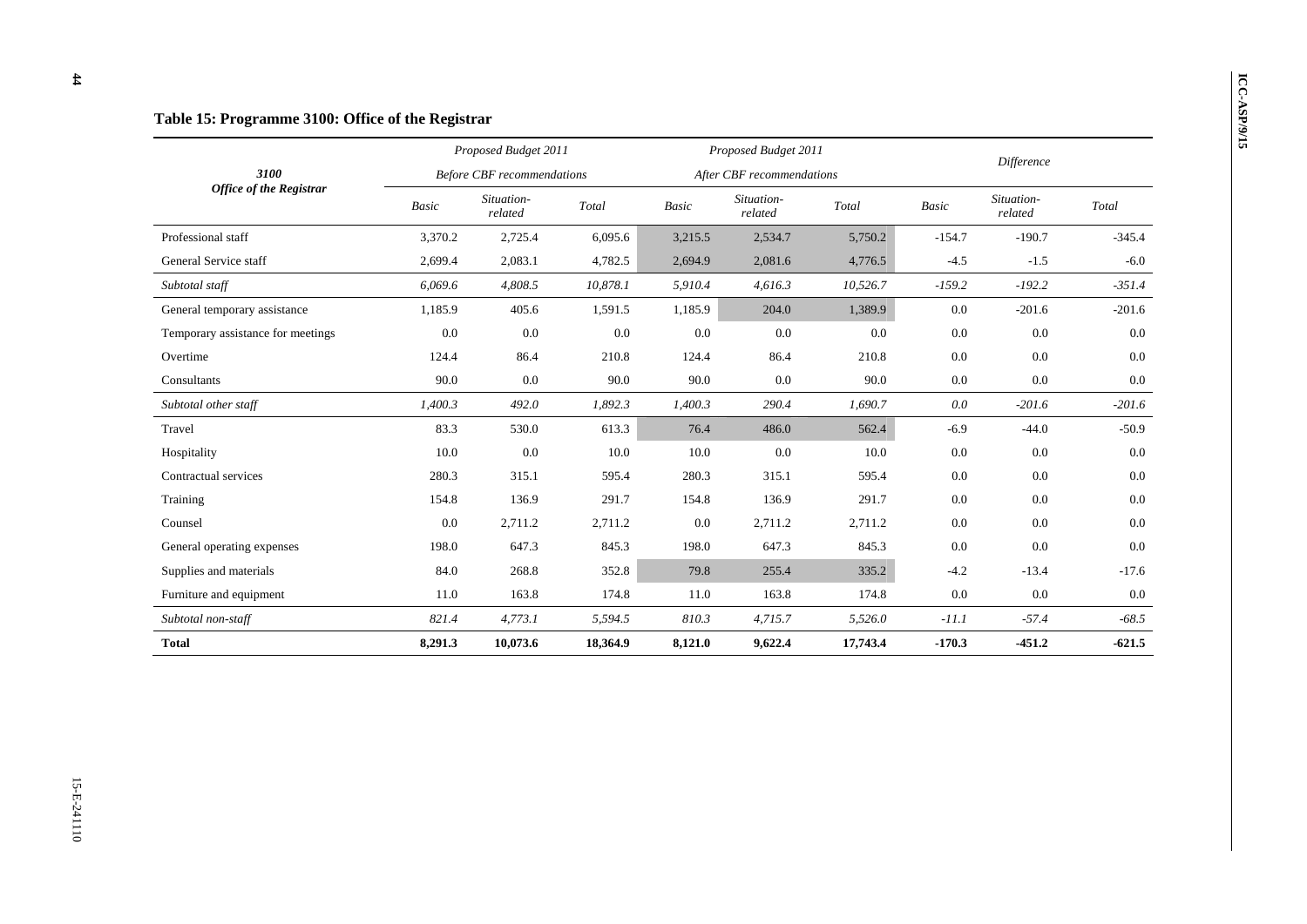|                                          |                          | Proposed Budget 2011              |                                             |         | Proposed Budget 2011      |                                             |          | Difference            |                                             |
|------------------------------------------|--------------------------|-----------------------------------|---------------------------------------------|---------|---------------------------|---------------------------------------------|----------|-----------------------|---------------------------------------------|
| 3110                                     |                          | <b>Before CBF</b> recommendations |                                             |         | After CBF recommendations |                                             |          |                       |                                             |
| <b>Immediate Office of the Registrar</b> | $\label{eq:basic} Basic$ | Situation-<br>related             | $\operatorname{\mathcal{T}\!\mathit{otal}}$ | Basic   | Situation-<br>related     | $\operatorname{\mathcal{T}\!\mathit{otal}}$ | Basic    | Situation-<br>related | $\operatorname{\mathcal{T}\!\mathit{otal}}$ |
| Professional staff                       | 902.7                    | $0.0\,$                           | 902.7                                       | 759.7   | $0.0\,$                   | 759.7                                       | $-143.1$ | $0.0\,$               | $-143.1$                                    |
| General Service staff                    | 198.3                    | $0.0\,$                           | 198.3                                       | 198.3   | 0.0                       | 198.3                                       | 0.0      | 0.0                   | $0.0\,$                                     |
| Subtotal staff                           | 1,101.0                  | $0.0\,$                           | 1,101.0                                     | 958.0   | $0.0\,$                   | 958.0                                       | $-143.1$ | $0.0\,$               | $-143.1$                                    |
| General temporary assistance             | 95.2                     | $0.0\,$                           | 95.2                                        | 95.2    | $0.0\,$                   | 95.2                                        | $0.0\,$  | $0.0\,$               | $0.0\,$                                     |
| Temporary assistance for meetings        | 0.0                      | $0.0\,$                           | 0.0                                         | $0.0\,$ | $0.0\,$                   | 0.0                                         | $0.0\,$  | $0.0\,$               | $0.0\,$                                     |
| Overtime                                 | 0.0                      | $0.0\,$                           | 0.0                                         | 0.0     | $0.0\,$                   | 0.0                                         | $0.0\,$  | 0.0                   | $0.0\,$                                     |
| $\mbox{{\sc Consider}}$                  | 0.0                      | $0.0\,$                           | $0.0\,$                                     | $0.0\,$ | $0.0\,$                   | 0.0                                         | $0.0\,$  | 0.0                   | $0.0\,$                                     |
| Subtotal other staff                     | 95.2                     | $0.0\,$                           | 95.2                                        | 95.2    | $0.0\,$                   | 95.2                                        | $0.0\,$  | $0.0\,$               | $0.0\,$                                     |
| Travel                                   | 28.0                     | 18.6                              | 46.6                                        | 25.7    | 17.1                      | 42.7                                        | $-2.3$   | $-1.5$                | $-3.9$                                      |
| Hospitality                              | 10.0                     | $0.0\,$                           | 10.0                                        | 10.0    | $0.0\,$                   | 10.0                                        | 0.0      | 0.0                   | $0.0\,$                                     |
| Contractual services                     | 0.0                      | $0.0\,$                           | 0.0                                         | $0.0\,$ | 0.0                       | 0.0                                         | $0.0\,$  | 0.0                   | $0.0\,$                                     |
| Training                                 | 0.0                      | $0.0\,$                           | 0.0                                         | $0.0\,$ | $0.0\,$                   | 0.0                                         | $0.0\,$  | $0.0\,$               | $0.0\,$                                     |
| General operating expenses               | 0.0                      | $0.0\,$                           | $0.0\,$                                     | $0.0\,$ | $0.0\,$                   | 0.0                                         | $0.0\,$  | $0.0\,$               | $0.0\,$                                     |
| Supplies and materials                   | $0.0\,$                  | $0.0\,$                           | 0.0                                         | 0.0     | $0.0\,$                   | 0.0                                         | $0.0\,$  | $0.0\,$               | $0.0\,$                                     |
| Furniture and equipment                  | 0.0                      | $0.0\,$                           | 0.0                                         | $0.0\,$ | $0.0\,$                   | $0.0\,$                                     | 0.0      | $0.0\,$               | $0.0\,$                                     |
| Subtotal non-staff                       | $38.0\,$                 | $18.6\,$                          | 56.6                                        | 35.7    | 17.1                      | 52.7                                        | $-2.3$   | $-1.5$                | $-3.9$                                      |
| <b>Total</b>                             | 1,234.2                  | 18.6                              | 1,252.8                                     | 1,088.8 | 17.1                      | 1,105.9                                     | $-145.4$ | $-1.5$                | $-146.9$                                    |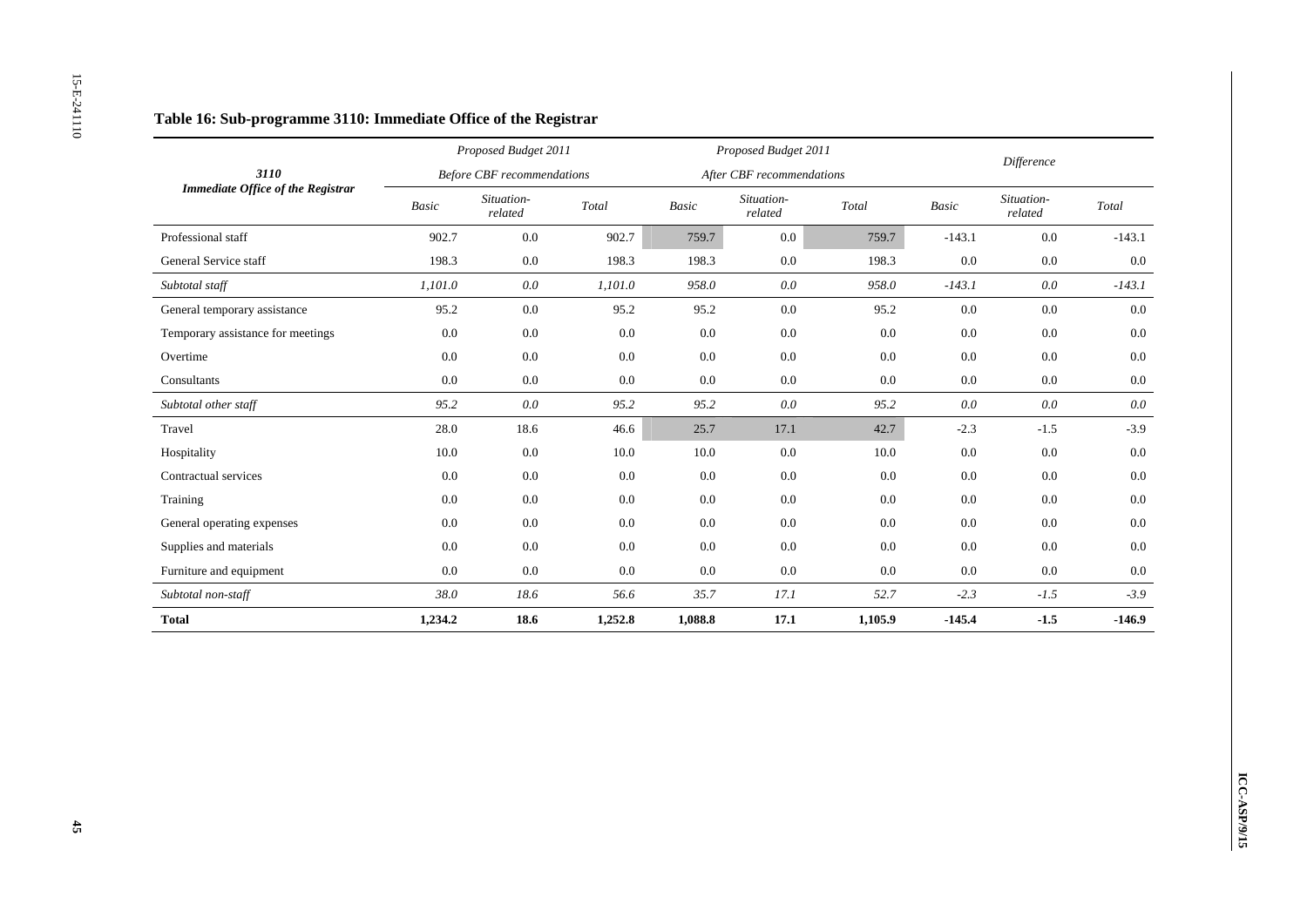|                                   |       | Proposed Budget 2011              |       |              | Proposed Budget 2011      |         |              |                       |         |
|-----------------------------------|-------|-----------------------------------|-------|--------------|---------------------------|---------|--------------|-----------------------|---------|
| 3120                              |       | <b>Before CBF</b> recommendations |       |              | After CBF recommendations |         |              | Difference            |         |
| <b>Office of Internal Audit</b>   | Basic | Situation-<br>related             | Total | <b>Basic</b> | Situation-<br>related     | Total   | <b>Basic</b> | Situation-<br>related | Total   |
| Professional staff                | 371.9 | 0.0                               | 371.9 | 368.5        | 0.0                       | 368.5   | $-3.4$       | 0.0                   | $-3.4$  |
| General Service staff             | 60.6  | 0.0                               | 60.6  | 60.6         | 0.0                       | 60.6    | 0.0          | 0.0                   | 0.0     |
| Subtotal staff                    | 432.5 | $0.0\,$                           | 432.5 | 429.1        | $0.0\,$                   | 429.1   | $-3.4$       | $0.0\,$               | $-3.4$  |
| General temporary assistance      | 0.0   | 0.0                               | 0.0   | 0.0          | 0.0                       | 0.0     | 0.0          | 0.0                   | 0.0     |
| Temporary assistance for meetings | 0.0   | 0.0                               | 0.0   | 0.0          | $0.0\,$                   | $0.0\,$ | 0.0          | 0.0                   | 0.0     |
| Overtime                          | 0.0   | 0.0                               | 0.0   | 0.0          | 0.0                       | 0.0     | 0.0          | 0.0                   | 0.0     |
| Consultants                       | 90.0  | 0.0                               | 90.0  | 90.0         | 0.0                       | 90.0    | 0.0          | 0.0                   | 0.0     |
| Subtotal other staff              | 90.0  | 0.0                               | 90.0  | 90.0         | 0.0                       | 90.0    | 0.0          | 0.0                   | 0.0     |
| Travel                            | 9.1   | 22.2                              | 31.3  | 8.3          | 20.4                      | 28.7    | $-0.8$       | $-1.8$                | $-2.6$  |
| Hospitality                       | 0.0   | 0.0                               | 0.0   | 0.0          | 0.0                       | 0.0     | 0.0          | 0.0                   | 0.0     |
| Contractual services              | 20.0  | 0.0                               | 20.0  | 20.0         | 0.0                       | 20.0    | 0.0          | 0.0                   | 0.0     |
| Training                          | 20.6  | 0.0                               | 20.6  | 20.6         | 0.0                       | 20.6    | 0.0          | 0.0                   | $0.0\,$ |
| General operating expenses        | 0.0   | 0.0                               | 0.0   | 0.0          | 0.0                       | 0.0     | 0.0          | 0.0                   | 0.0     |
| Supplies and materials            | 0.0   | 0.0                               | 0.0   | 0.0          | 0.0                       | 0.0     | 0.0          | 0.0                   | 0.0     |
| Furniture and equipment           | 0.0   | 0.0                               | 0.0   | 0.0          | 0.0                       | 0.0     | 0.0          | 0.0                   | 0.0     |
| Subtotal non-staff                | 49.7  | 22.2                              | 71.9  | 48.9         | 20.4                      | 69.3    | $-0.8$       | $-1.8$                | $-2.6$  |
| <b>Total</b>                      | 572.2 | 22.2                              | 594.4 | 568.0        | 20.4                      | 588.4   | $-4.2$       | $-1.8$                | $-6.0$  |

 $46\,$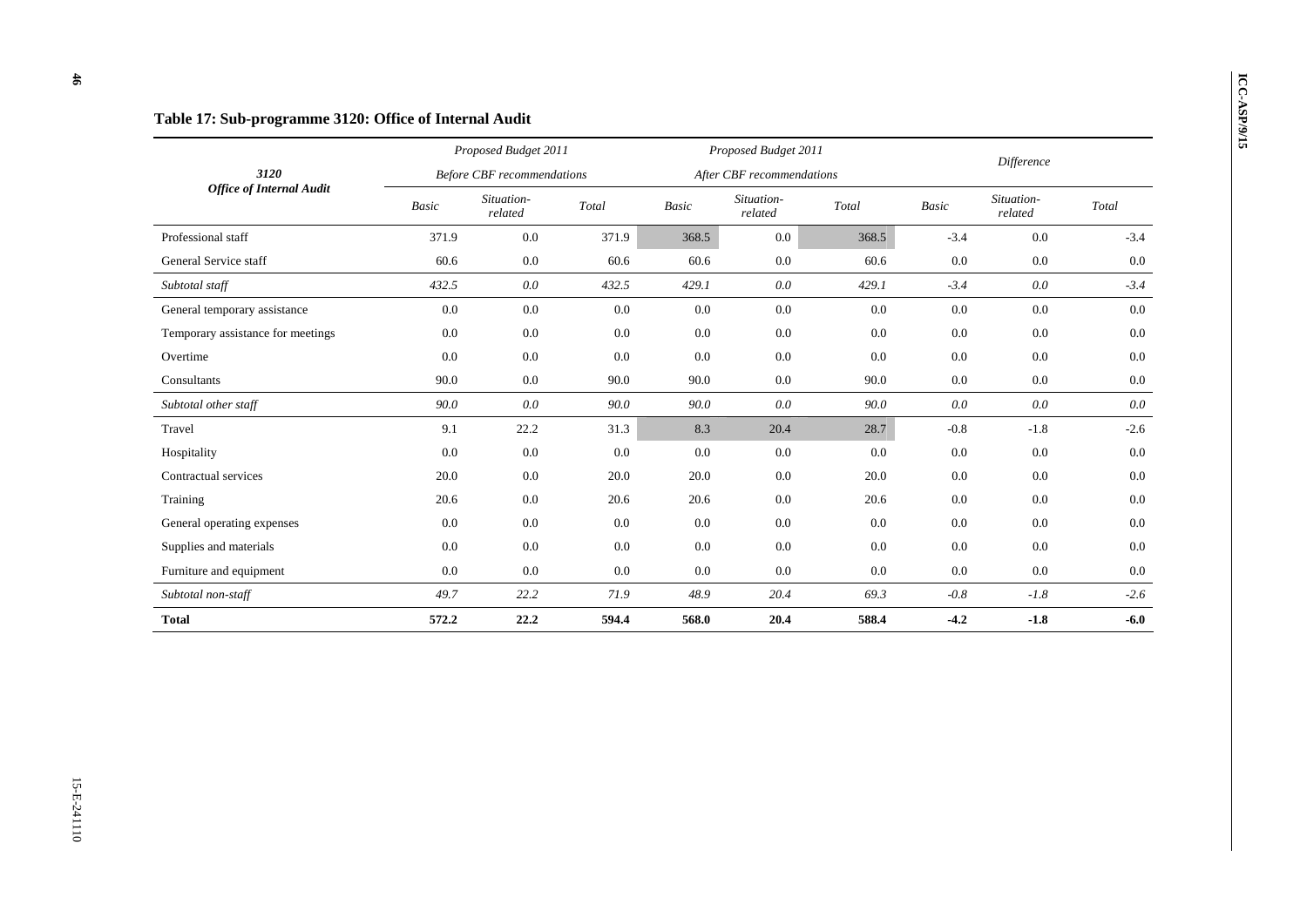|                                        |         | Proposed Budget 2011              |                        |                          | Proposed Budget 2011      |                                             |                          | Difference            |                        |
|----------------------------------------|---------|-----------------------------------|------------------------|--------------------------|---------------------------|---------------------------------------------|--------------------------|-----------------------|------------------------|
| 3130                                   |         | <b>Before CBF</b> recommendations |                        |                          | After CBF recommendations |                                             |                          |                       |                        |
| <b>Legal Advisory Services Section</b> | Basic   | Situation-<br>related             | $\operatorname{Total}$ | $\label{eq:basic} Basic$ | Situation-<br>related     | $\operatorname{\mathcal{T}\!\mathit{otal}}$ | $\label{eq:basic} Basic$ | Situation-<br>related | $\operatorname{Total}$ |
| Professional staff                     | 549.1   | $0.0\,$                           | 549.1                  | 548.2                    | $0.0\,$                   | 548.2                                       | $-0.9$                   | 0.0                   | $-0.9$                 |
| General Service staff                  | 121.2   | $0.0\,$                           | 121.2                  | 121.2                    | $0.0\,$                   | 121.2                                       | $0.0\,$                  | $0.0\,$               | $0.0\,$                |
| Subtotal staff                         | 670.3   | $0.0\,$                           | 670.3                  | 669.4                    | $0.0\,$                   | 669.4                                       | $-0.9$                   | $0.0\,$               | $-0.9$                 |
| General temporary assistance           | $0.0\,$ | $0.0\,$                           | $0.0\,$                | $0.0\,$                  | $0.0\,$                   | $0.0\,$                                     | $0.0\,$                  | $0.0\,$               | $0.0\,$                |
| Temporary assistance for meetings      | $0.0\,$ | $0.0\,$                           | 0.0                    | $0.0\,$                  | $0.0\,$                   | $0.0\,$                                     | $0.0\,$                  | $0.0\,$               | $0.0\,$                |
| Overtime                               | $0.0\,$ | 0.0                               | 0.0                    | 0.0                      | $0.0\,$                   | $0.0\,$                                     | 0.0                      | $0.0\,$               | $0.0\,$                |
| Consultants                            | $0.0\,$ | $0.0\,$                           | $0.0\,$                | $0.0\,$                  | $0.0\,$                   | $0.0\,$                                     | 0.0                      | $0.0\,$               | $0.0\,$                |
| Subtotal other staff                   | $0.0\,$ | $0.0\,$                           | $0.0\,$                | $0.0\,$                  | $0.0\,$                   | $0.0\,$                                     | $0.0\,$                  | $0.0\,$               | $0.0\,$                |
| Travel                                 | 1.7     | 15.4                              | 17.1                   | 1.6                      | 14.1                      | 15.7                                        | $-0.1$                   | $-1.3$                | $-1.4$                 |
| Hospitality                            | $0.0\,$ | 0.0                               | $0.0\,$                | $0.0\,$                  | $0.0\,$                   | 0.0                                         | $0.0\,$                  | $0.0\,$               | 0.0                    |
| Contractual services                   | 15.0    | $0.0\,$                           | 15.0                   | 15.0                     | $0.0\,$                   | 15.0                                        | 0.0                      | $0.0\,$               | $0.0\,$                |
| Training                               | 10.9    | $0.0\,$                           | $10.9\,$               | 10.9                     | $0.0\,$                   | 10.9                                        | $0.0\,$                  | $0.0\,$               | $0.0\,$                |
| General operating expenses             | $0.0\,$ | $0.0\,$                           | 0.0                    | $0.0\,$                  | $0.0\,$                   | $0.0\,$                                     | $0.0\,$                  | $0.0\,$               | $0.0\,$                |
| Supplies and materials                 | $0.0\,$ | $0.0\,$                           | $0.0\,$                | $0.0\,$                  | $0.0\,$                   | $0.0\,$                                     | $0.0\,$                  | $0.0\,$               | $0.0\,$                |
| Furniture and equipment                | 0.0     | $0.0\,$                           | $0.0\,$                | $0.0\,$                  | $0.0\,$                   | $0.0\,$                                     | $0.0\,$                  | $0.0\,$               | $0.0\,$                |
| Subtotal non-staff                     | 27.6    | 15.4                              | 43.0                   | 27.5                     | 14.1                      | $41.6\,$                                    | $\hbox{-} 0.1$           | $-1.3$                | $-1.4$                 |
| <b>Total</b>                           | 697.9   | 15.4                              | 713.3                  | 696.8                    | 14.1                      | 711.0                                       | $-1.1$                   | $-1.3$                | $-2.3$                 |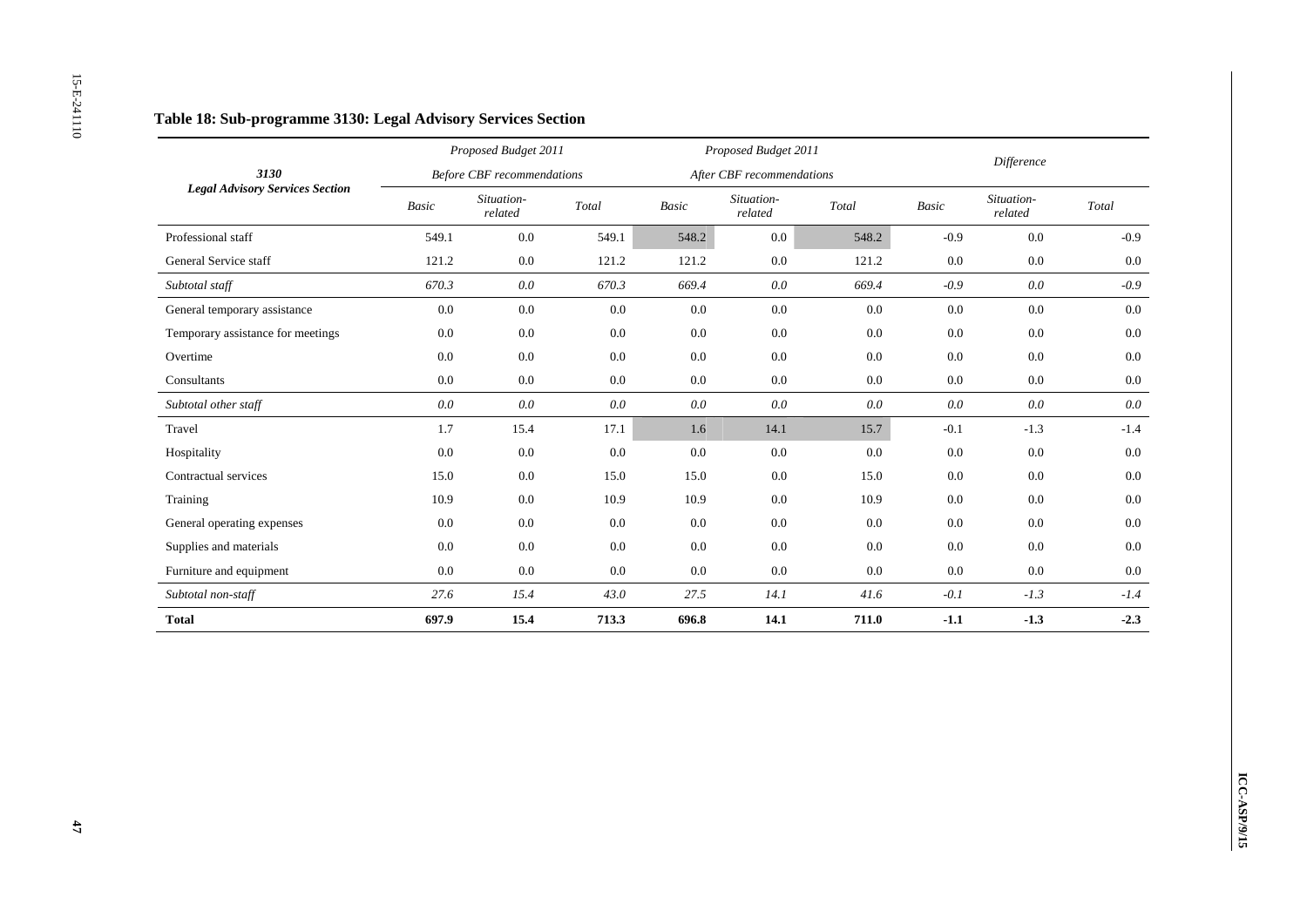|                                    |         | Proposed Budget 2011              |         |              | Proposed Budget 2011      |         |              |                       |          |
|------------------------------------|---------|-----------------------------------|---------|--------------|---------------------------|---------|--------------|-----------------------|----------|
| 3140                               |         | <b>Before CBF</b> recommendations |         |              | After CBF recommendations |         |              | Difference            |          |
| <b>Security and Safety Section</b> | Basic   | Situation-<br>related             | Total   | <b>Basic</b> | Situation-<br>related     | Total   | <b>Basic</b> | Situation-<br>related | Total    |
| Professional staff                 | 549.1   | 533.7                             | 1,082.8 | 542.2        | 516.4                     | 1,058.7 | $-6.9$       | $-17.3$               | $-24.1$  |
| General Service staff              | 2,076.9 | 1,534.1                           | 3,611.0 | 2,072.4      | 1,507.2                   | 3,579.6 | $-4.5$       | $-26.9$               | $-31.4$  |
| Subtotal staff                     | 2,626.0 | 2,067.8                           | 4,693.8 | 2,614.6      | 2,023.6                   | 4,638.3 | $-11.4$      | $-44.2$               | $-55.5$  |
| General temporary assistance       | 1,090.7 | 336.0                             | 1,426.7 | 1,090.7      | 134.4                     | 1,225.1 | 0.0          | $-201.6$              | $-201.6$ |
| Temporary assistance for meetings  | 0.0     | $0.0\,$                           | 0.0     | 0.0          | 0.0                       | 0.0     | 0.0          | 0.0                   | 0.0      |
| Overtime                           | 124.4   | 86.4                              | 210.8   | 124.4        | 86.4                      | 210.8   | 0.0          | 0.0                   | 0.0      |
| Consultants                        | 0.0     | 0.0                               | 0.0     | 0.0          | 0.0                       | 0.0     | 0.0          | 0.0                   | 0.0      |
| Subtotal other staff               | 1,215.1 | 422.4                             | 1,637.5 | 1,215.1      | 220.8                     | 1,435.9 | 0.0          | $-201.6$              | $-201.6$ |
| Travel                             | 15.1    | 276.9                             | 292.0   | 13.8         | 253.9                     | 267.8   | $-1.3$       | $-23.0$               | $-24.2$  |
| Hospitality                        | 0.0     | 0.0                               | 0.0     | 0.0          | 0.0                       | 0.0     | 0.0          | 0.0                   | 0.0      |
| Contractual services               | 73.5    | 255.0                             | 328.5   | 73.5         | 255.0                     | 328.5   | 0.0          | 0.0                   | 0.0      |
| Training                           | 118.5   | 78.7                              | 197.2   | 118.5        | 78.7                      | 197.2   | 0.0          | 0.0                   | $0.0\,$  |
| General operating expenses         | 193.0   | 69.5                              | 262.5   | 193.0        | 69.5                      | 262.5   | 0.0          | 0.0                   | 0.0      |
| Supplies and materials             | 84.0    | 50.5                              | 134.5   | 79.8         | 48.0                      | 127.8   | $-4.2$       | $-2.5$                | $-6.7$   |
| Furniture and equipment            | 1.0     | 0.0                               | 1.0     | 1.0          | 0.0                       | 1.0     | 0.0          | 0.0                   | 0.0      |
| Subtotal non-staff                 | 485.1   | 730.6                             | 1,215.7 | 479.6        | 705.1                     | 1,184.7 | $-5.5$       | $-25.5$               | $-31.0$  |
| <b>Total</b>                       | 4,326.2 | 3,220.8                           | 7,547.0 | 4,309.4      | 2,949.5                   | 7,258.9 | $-16.8$      | $-271.3$              | $-288.1$ |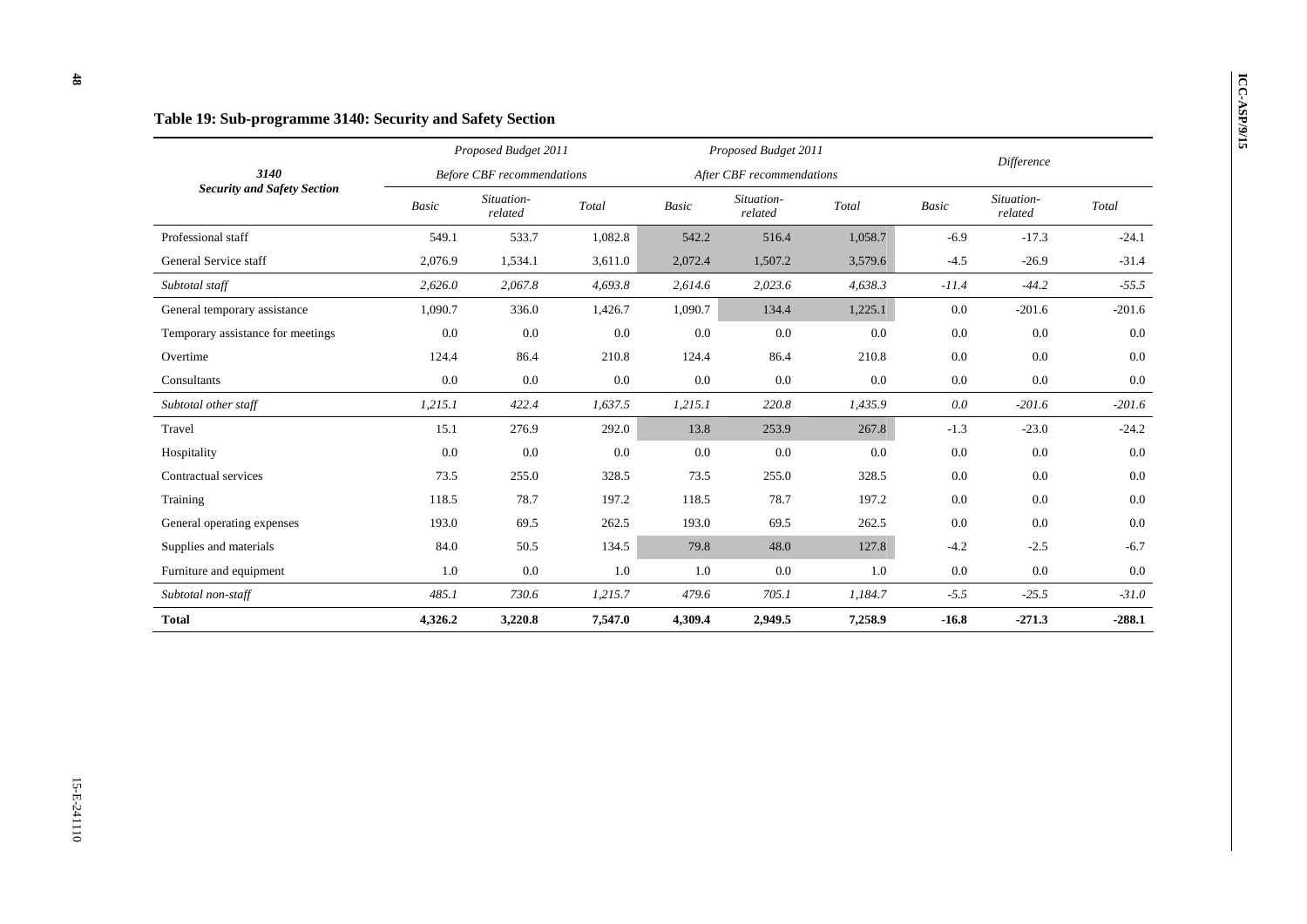|                                           |         | Proposed Budget 2011              |                        |                          | Proposed Budget 2011      |                                             |                | Difference            |                                             |
|-------------------------------------------|---------|-----------------------------------|------------------------|--------------------------|---------------------------|---------------------------------------------|----------------|-----------------------|---------------------------------------------|
| 3160                                      |         | <b>Before CBF</b> recommendations |                        |                          | After CBF recommendations |                                             |                |                       |                                             |
| <b>Registry Permanent Premises Office</b> | Basic   | Situation-<br>$related$           | $\operatorname{Total}$ | $\label{eq:basic} Basic$ | Situation-<br>related     | $\operatorname{\mathcal{T}\!\mathit{otal}}$ | Basic          | Situation-<br>related | $\operatorname{\mathcal{T}\!\mathit{otal}}$ |
| Professional staff                        | 220.4   | 0.0                               | 220.4                  | 220.4                    | $0.0\,$                   | 220.4                                       | 0.0            | $0.0\,$               | $0.0\,$                                     |
| General Service staff                     | 0.0     | $0.0\,$                           | 0.0                    | 0.0                      | $0.0\,$                   | 0.0                                         | 0.0            | $0.0\,$               | $0.0\,$                                     |
| Subtotal staff                            | 220.4   | $0.0\,$                           | 220.4                  | 220.4                    | $0.0\,$                   | 220.4                                       | $0.0\,$        | $0.0\,$               | $0.0\,$                                     |
| General temporary assistance              | $0.0\,$ | $0.0\,$                           | $0.0\,$                | $0.0\,$                  | $0.0\,$                   | $0.0\,$                                     | $0.0\,$        | $0.0\,$               | $0.0\,$                                     |
| Temporary assistance for meetings         | $0.0\,$ | $0.0\,$                           | $0.0\,$                | 0.0                      | $0.0\,$                   | $0.0\,$                                     | 0.0            | $0.0\,$               | $0.0\,$                                     |
| Overtime                                  | $0.0\,$ | $0.0\,$                           | 0.0                    | 0.0                      | 0.0                       | $0.0\,$                                     | 0.0            | $0.0\,$               | $0.0\,$                                     |
| Consultants                               | 0.0     | $0.0\,$                           | 0.0                    | $0.0\,$                  | 0.0                       | $0.0\,$                                     | 0.0            | $0.0\,$               | $0.0\,$                                     |
| Subtotal other staff                      | $0.0\,$ | $0.0\,$                           | $0.0\,$                | $0.0\,$                  | $0.0\,$                   | $0.0\,$                                     | $0.0\,$        | $0.0\,$               | $0.0\,$                                     |
| Travel                                    | 13.5    | $0.0\,$                           | 13.5                   | 12.4                     | $0.0\,$                   | 12.4                                        | $-1.1$         | $0.0\,$               | $-1.1$                                      |
| Hospitality                               | 0.0     | $0.0\,$                           | 0.0                    | $0.0\,$                  | 0.0                       | 0.0                                         | 0.0            | $0.0\,$               | $0.0\,$                                     |
| Contractual services                      | 171.8   | $0.0\,$                           | 171.8                  | 171.8                    | $0.0\,$                   | 171.8                                       | 0.0            | $0.0\,$               | $0.0\,$                                     |
| Training                                  | $0.0\,$ | $0.0\,$                           | $0.0\,$                | $0.0\,$                  | $0.0\,$                   | $0.0\,$                                     | 0.0            | $0.0\,$               | $0.0\,$                                     |
| General operating expenses                | 5.0     | $0.0\,$                           | 5.0                    | 5.0                      | $0.0\,$                   | 5.0                                         | 0.0            | $0.0\,$               | $0.0\,$                                     |
| Supplies and materials                    | 0.0     | $0.0\,$                           | $0.0\,$                | $0.0\,$                  | $0.0\,$                   | $0.0\,$                                     | 0.0            | $0.0\,$               | $0.0\,$                                     |
| Furniture and equipment                   | 10.0    | $0.0\,$                           | $10.0\,$               | 10.0                     | 0.0                       | 10.0                                        | 0.0            | $0.0\,$               | $0.0\,$                                     |
| Subtotal non-staff                        | 200.3   | $0.0\,$                           | 200.3                  | 199.2                    | $0.0\,$                   | 199.2                                       | $\hbox{-} 1.1$ | $0.0\,$               | $-1.1$                                      |
| <b>Total</b>                              | 420.7   | $\mathbf{0.0}$                    | 420.7                  | 419.6                    | $0.0\,$                   | 419.6                                       | $-1.1$         | $\mathbf{0.0}$        | $-1.1$                                      |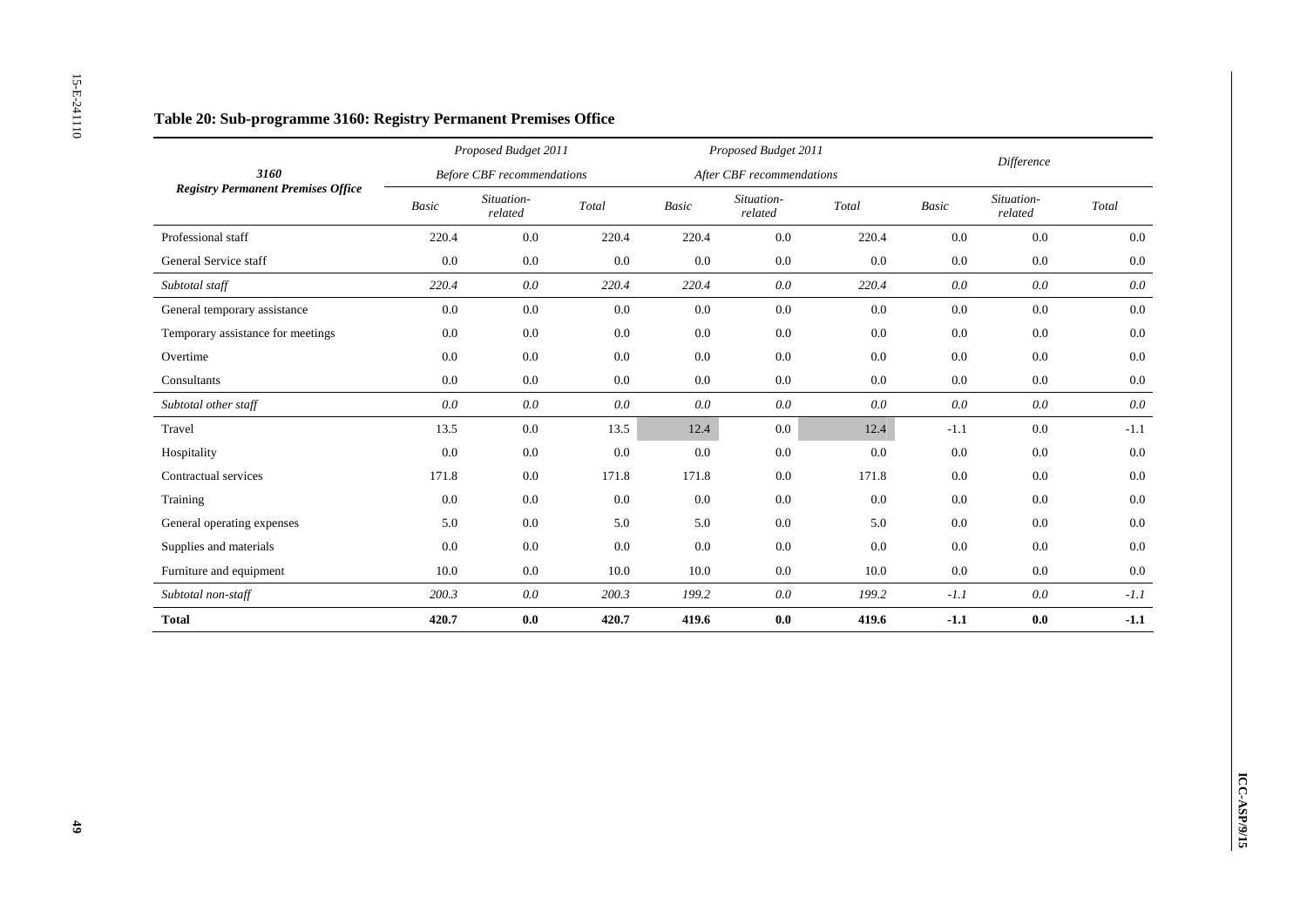25.4

 $0.0\,$ 

 $-11.0$ 

 $0.0\,$ 

## *Before CBF recommendations After CBF recommendations Difference 3180 Field Operations Section Basic Situation- related Total Basic Situation- related Total Basic Situation- related Total*  Professional staff 0.0 1,052.5 1,052.5 0.0 881.0 881.0 0.0 -171.5 -171.5 General Service staff **0.0** 488.4 488.4 **488.4** 0.0 513.8 513.8 0.0 25.4 *Subtotal staff 0.0 1,540.9 1,540.9 0.0 1,394.8 1,394.8 0.0 -146.1 -146.1*  General temporary assistance  $0.0$   $69.6$   $69.6$   $0.0$   $69.6$   $69.6$   $69.6$   $0.0$   $0.0$   $0.0$   $0.0$ Temporary assistance for meetings  $0.0$   $0.0$   $0.0$   $0.0$   $0.0$   $0.0$   $0.0$   $0.0$   $0.0$   $0.0$   $0.0$   $0.0$   $0.0$ Overtime 0.0 0.0 0.0 0.0 0.0 0.0 0.0 0.0 0.0 Consultants 0.0 0.0 0.0 0.0 0.0 0.0 0.0 0.0 0.0 *Subtotal other staff 0.0 69.6 69.6 0.0 69.6 69.6 0.0 0.0 0.0*  Travel 0.0 132.0 132.0 0.0 121.0 121.0 0.0 -11.0 -11.0 Hospitality 0.0 0.0 0.0 0.0 0.0 0.0 0.0 Contractual services **0.0** 8.1 8.1 0.0 8.1 8.1 0.0 0.0 0.0 Training 0.0 58.2 58.2 0.0 58.2 58.2 0.0 0.0 0.0 General operating expenses  $0.0$  567.8 567.8  $0.0$  567.8 567.8 567.8 0.0 0.0 0.0 Supplies and materials **0.0** 218.3 218.3 0.0 207.4 207.4 0.0 -10.9 -10.9 -10.9 Furniture and equipment **0.0** 163.8 163.8 0.0 163.8 163.8 0.0 0.0 0.0 0.0 *Subtotal non-staff 0.0 1,148.2 1,148.2 0.0 1,126.3 1,126.3 0.0 -21.9 -21.9*  **Total 0.0 2,758.7 2,758.7 0.0 2,590.7 2,590.7 0.0 -168.0 -168.0**

# **ICC-ASP / Table 21: Sub-programme 3180: Field Operations Section** *Proposed Budget 2011 Proposed Budget 2011 Proposed Budget 2011 Proposed Budget 2011 Proposed Budget 2011 Proposed Budget 2011*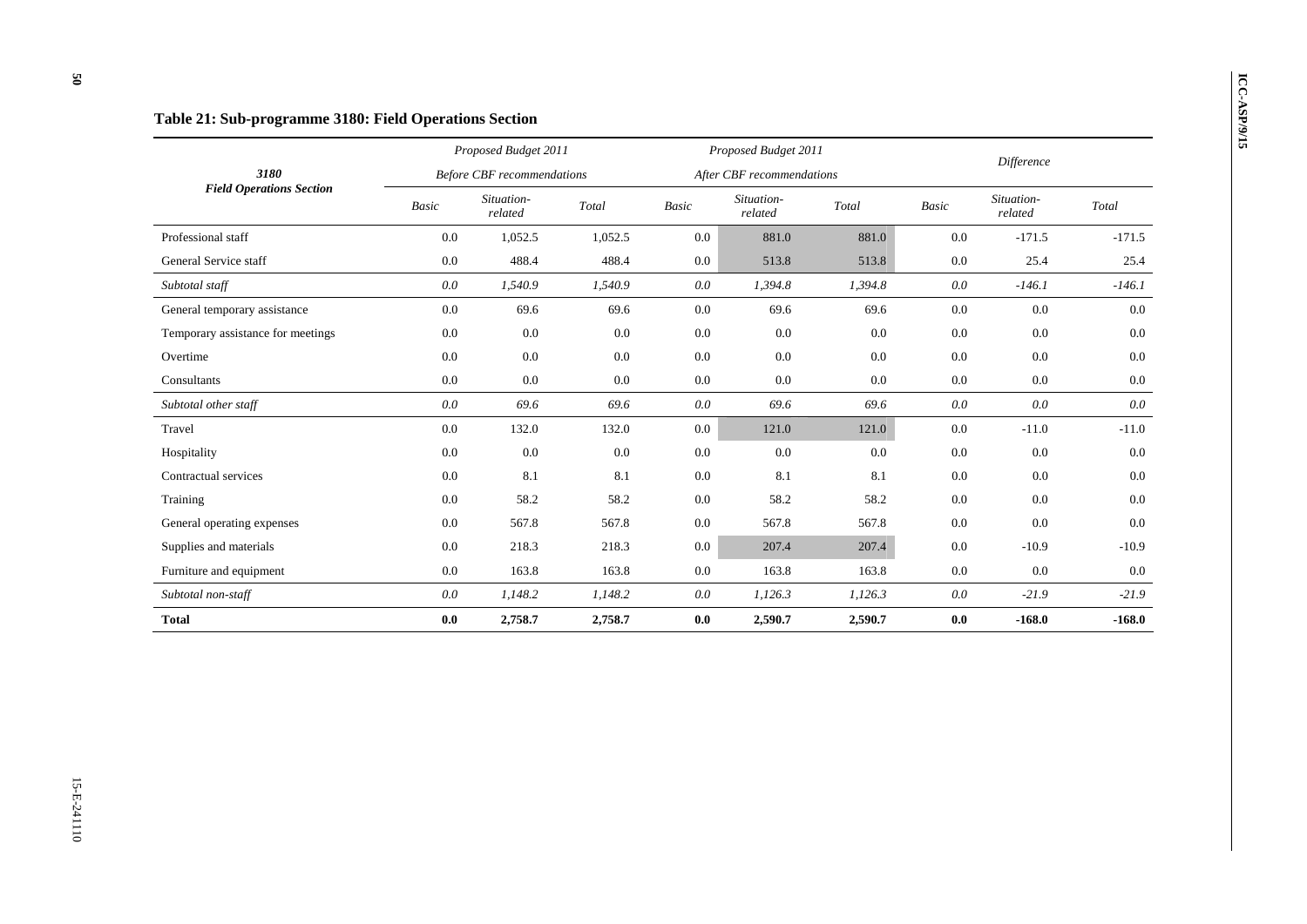|                                   |                          | Proposed Budget 2011              |                        |                          | Proposed Budget 2011      |                        |                          | Difference            |                        |
|-----------------------------------|--------------------------|-----------------------------------|------------------------|--------------------------|---------------------------|------------------------|--------------------------|-----------------------|------------------------|
| 3190                              |                          | <b>Before CBF</b> recommendations |                        |                          | After CBF recommendations |                        |                          |                       |                        |
| <b>Counsel Support Section</b>    | $\label{eq:basic} Basic$ | Situation-<br>related             | $\operatorname{Total}$ | $\label{eq:basic} Basic$ | Situation-<br>$related$   | $\operatorname{Total}$ | $\label{eq:basic} Basic$ | Situation-<br>related | $\operatorname{Total}$ |
| Professional staff                | 416.5                    | 196.1                             | 612.6                  | 416.0                    | 195.6                     | 611.7                  | $-0.5$                   | $-0.5$                | $-0.9$                 |
| General Service staff             | 121.2                    | 60.6                              | 181.8                  | 121.2                    | 60.6                      | 181.8                  | $0.0\,$                  | $0.0\,$               | $0.0\,$                |
| Subtotal staff                    | 537.7                    | 256.7                             | 794.4                  | 537.2                    | 256.2                     | 793.5                  | $-0.5$                   | $-0.5$                | $-0.9$                 |
| General temporary assistance      | $0.0\,$                  | $0.0\,$                           | $0.0\,$                | $0.0\,$                  | $0.0\,$                   | $0.0\,$                | $0.0\,$                  | $0.0\,$               | $0.0\,$                |
| Temporary assistance for meetings | $0.0\,$                  | 0.0                               | 0.0                    | $0.0\,$                  | $0.0\,$                   | $0.0\,$                | $0.0\,$                  | $0.0\,$               | $0.0\,$                |
| Overtime                          | 0.0                      | 0.0                               | 0.0                    | 0.0                      | 0.0                       | 0.0                    | $0.0\,$                  | 0.0                   | 0.0                    |
| Consultants                       | 0.0                      | $0.0\,$                           | $0.0\,$                | $0.0\,$                  | 0.0                       | $0.0\,$                | $0.0\,$                  | $0.0\,$               | $0.0\,$                |
| Subtotal other staff              | $0.0\,$                  | $0.0\,$                           | $0.0\,$                | $0.0\,$                  | $0.0\,$                   | $0.0\,$                | $0.0\,$                  | $0.0\,$               | $0.0\,$                |
| Travel                            | $\!\!\!\!\!8.8$          | $0.0\,$                           | $8.8\,$                | 8.1                      | $0.0\,$                   | 8.1                    | $-0.7$                   | $0.0\,$               | $-0.7$                 |
| Hospitality                       | 0.0                      | $0.0\,$                           | 0.0                    | 0.0                      | $0.0\,$                   | 0.0                    | $0.0\,$                  | $0.0\,$               | 0.0                    |
| Contractual services              | 0.0                      | 2.0                               | 2.0                    | 0.0                      | 2.0                       | 2.0                    | $0.0\,$                  | $0.0\,$               | $0.0\,$                |
| Training                          | $0.0\,$                  | $0.0\,$                           | $0.0\,$                | $0.0\,$                  | $0.0\,$                   | $0.0\,$                | 0.0                      | $0.0\,$               | $0.0\,$                |
| Counsel                           | $0.0\,$                  | 2,711.2                           | 2,711.2                | $0.0\,$                  | 2,711.2                   | 2,711.2                | 0.0                      | $0.0\,$               | $0.0\,$                |
| General operating expenses        | 0.0                      | $0.0\,$                           | 0.0                    | $0.0\,$                  | $0.0\,$                   | $0.0\,$                | $0.0\,$                  | $0.0\,$               | $0.0\,$                |
| Supplies and materials            | 0.0                      | 0.0                               | 0.0                    | 0.0                      | 0.0                       | 0.0                    | $0.0\,$                  | $0.0\,$               | $0.0\,$                |
| Furniture and equipment           | $0.0\,$                  | $0.0\,$                           | $0.0\,$                | $0.0\,$                  | $0.0\,$                   | $0.0\,$                | $0.0\,$                  | $0.0\,$               | $0.0\,$                |
| Subtotal non-staff                | $8.8\,$                  | 2,713.2                           | 2,722.0                | $\it 8.1$                | 2,713.2                   | 2,721.3                | $-0.7$                   | $0.0\,$               | $-0.7$                 |
| <b>Total</b>                      | 546.5                    | 2,969.9                           | 3,516.4                | 545.3                    | 2,969.4                   | 3,514.8                | $-1.2$                   | $-0.5$                | $-1.6$                 |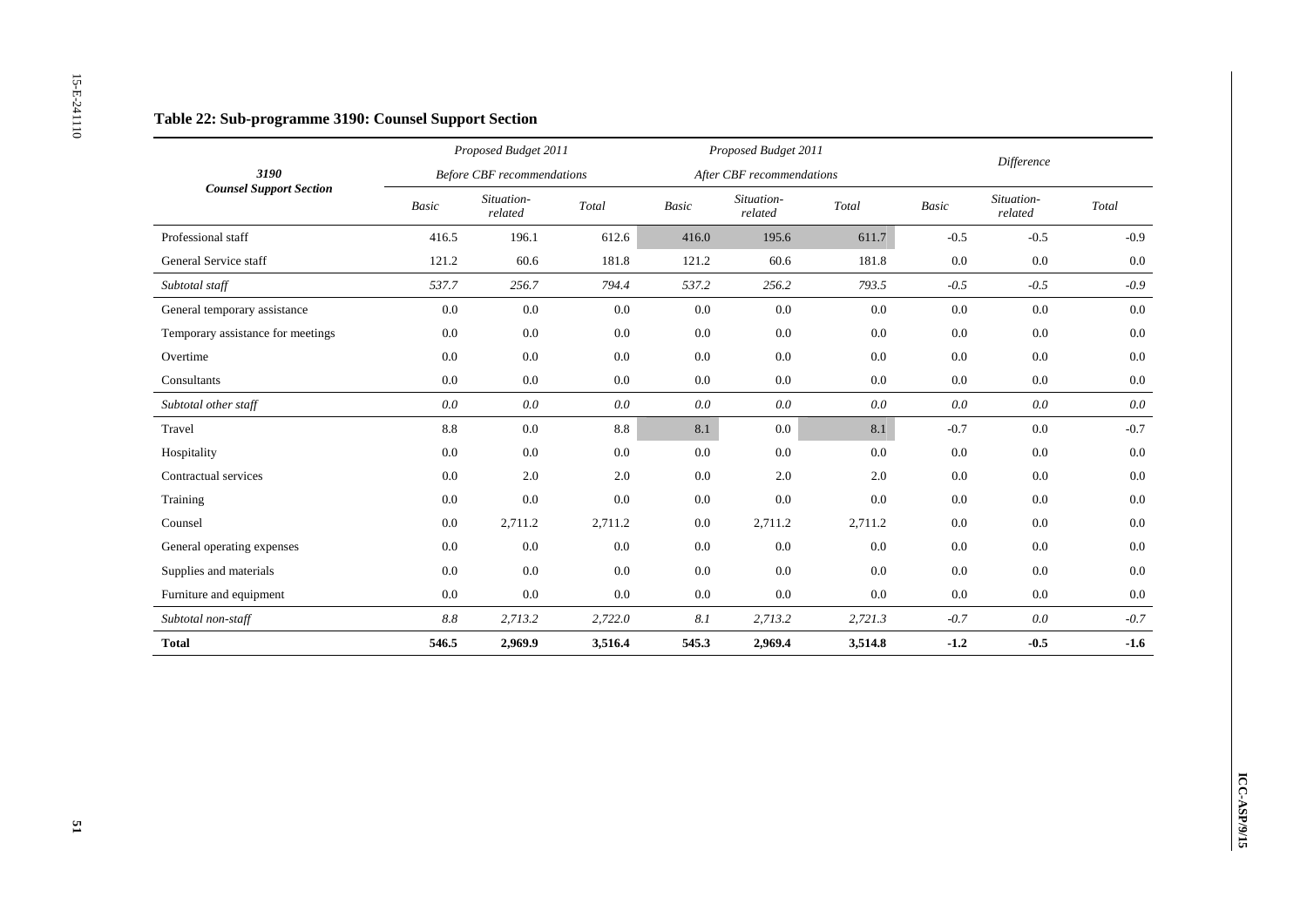|                                                 |              | Proposed Budget 2011              |         |              | Proposed Budget 2011      |         |         |                       |         |
|-------------------------------------------------|--------------|-----------------------------------|---------|--------------|---------------------------|---------|---------|-----------------------|---------|
| 3191                                            |              | <b>Before CBF</b> recommendations |         |              | After CBF recommendations |         |         | Difference            |         |
| <b>Office of the Public Counsel for Defence</b> | <b>Basic</b> | Situation-<br>related             | Total   | <b>Basic</b> | Situation-<br>related     | Total   | Basic   | Situation-<br>related | Total   |
| Professional staff                              | 140.1        | 276.4                             | 416.5   | 140.1        | 275.9                     | 416.0   | 0.0     | $-0.5$                | $-0.5$  |
| General Service staff                           | 60.6         | 0.0                               | 60.6    | 60.6         | 0.0                       | 60.6    | 0.0     | 0.0                   | 0.0     |
| Subtotal staff                                  | 200.7        | 276.4                             | 477.1   | 200.7        | 275.9                     | 476.6   | $0.0\,$ | $-0.5$                | $-0.5$  |
| General temporary assistance                    | 0.0          | 0.0                               | 0.0     | 0.0          | 0.0                       | 0.0     | 0.0     | 0.0                   | $0.0\,$ |
| Temporary assistance for meetings               | 0.0          | 0.0                               | 0.0     | 0.0          | 0.0                       | 0.0     | 0.0     | 0.0                   | 0.0     |
| Overtime                                        | 0.0          | 0.0                               | 0.0     | 0.0          | 0.0                       | 0.0     | 0.0     | 0.0                   | 0.0     |
| Consultants                                     | 0.0          | 0.0                               | 0.0     | 0.0          | 0.0                       | $0.0\,$ | $0.0\,$ | 0.0                   | $0.0\,$ |
| Subtotal other staff                            | 0.0          | 0.0                               | 0.0     | 0.0          | 0.0                       | 0.0     | 0.0     | 0.0                   | 0.0     |
| Travel                                          | 2.3          | 16.0                              | 18.3    | 2.1          | 14.7                      | 16.8    | $-0.2$  | $-1.3$                | $-1.5$  |
| Hospitality                                     | 0.0          | 0.0                               | 0.0     | 0.0          | 0.0                       | 0.0     | 0.0     | 0.0                   | 0.0     |
| Contractual services                            | 0.0          | 20.0                              | 20.0    | 0.0          | 20.0                      | 20.0    | 0.0     | 0.0                   | 0.0     |
| Training                                        | 4.8          | 0.0                               | 4.8     | 4.8          | 0.0                       | 4.8     | 0.0     | 0.0                   | 0.0     |
| General operating expenses                      | 0.0          | 4.0                               | 4.0     | 0.0          | 4.0                       | 4.0     | 0.0     | 0.0                   | 0.0     |
| Supplies and materials                          | 0.0          | $0.0\,$                           | $0.0\,$ | 0.0          | 0.0                       | 0.0     | 0.0     | 0.0                   | 0.0     |
| Furniture and equipment                         | 0.0          | 0.0                               | 0.0     | 0.0          | $0.0\,$                   | 0.0     | 0.0     | 0.0                   | 0.0     |
| Subtotal non-staff                              | 7.1          | 40.0                              | 47.1    | 6.9          | 38.7                      | 45.6    | $-0.2$  | $-1.3$                | $-1.5$  |
| <b>Total</b>                                    | 207.8        | 316.4                             | 524.2   | 207.6        | 314.6                     | 522.2   | $-0.2$  | $-1.8$                | $-2.0$  |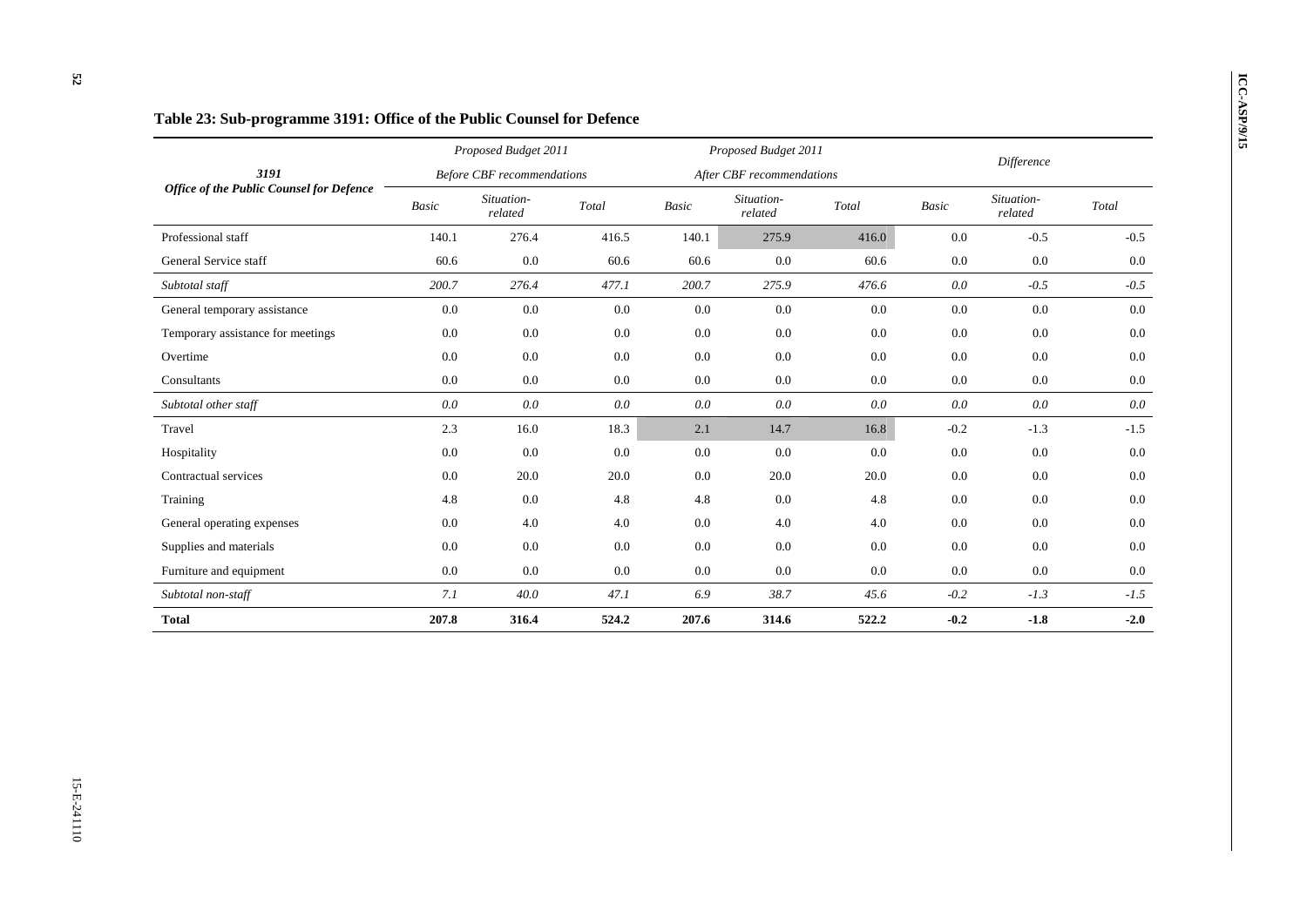|                                                 |                          | Proposed Budget 2011              |                                             |                          | Proposed Budget 2011      |                                             |                          | Difference            |                                             |
|-------------------------------------------------|--------------------------|-----------------------------------|---------------------------------------------|--------------------------|---------------------------|---------------------------------------------|--------------------------|-----------------------|---------------------------------------------|
| 3192                                            |                          | <b>Before CBF</b> recommendations |                                             |                          | After CBF recommendations |                                             |                          |                       |                                             |
| <b>Office of the Public Counsel for Victims</b> | $\label{eq:basic} Basic$ | Situation-<br>related             | $\operatorname{\mathcal{T}\!\mathit{otal}}$ | $\label{eq:basic} Basic$ | Situation-<br>related     | $\operatorname{\mathcal{T}\!\mathit{otal}}$ | $\label{eq:basic} Basic$ | Situation-<br>related | $\operatorname{\mathcal{T}\!\mathit{otal}}$ |
| Professional staff                              | 220.4                    | 666.7                             | 887.1                                       | 220.4                    | 665.8                     | 886.2                                       | $0.0\,$                  | $-0.9$                | $-0.9$                                      |
| General Service staff                           | 60.6                     | $0.0\,$                           | 60.6                                        | 60.6                     | 0.0                       | 60.6                                        | $0.0\,$                  | 0.0                   | $0.0\,$                                     |
| Subtotal staff                                  | 281.0                    | 666.7                             | 947.7                                       | 281.0                    | 665.8                     | 946.8                                       | $0.0\,$                  | $-0.9$                | $-0.9$                                      |
| General temporary assistance                    | $0.0\,$                  | $0.0\,$                           | $0.0\,$                                     | $0.0\,$                  | $0.0\,$                   | $0.0\,$                                     | $0.0\,$                  | $0.0\,$               | $0.0\,$                                     |
| Temporary assistance for meetings               | 0.0                      | $0.0\,$                           | $0.0\,$                                     | $0.0\,$                  | $0.0\,$                   | 0.0                                         | 0.0                      | 0.0                   | $0.0\,$                                     |
| Overtime                                        | 0.0                      | $0.0\,$                           | $0.0\,$                                     | 0.0                      | 0.0                       | $0.0\,$                                     | 0.0                      | 0.0                   | 0.0                                         |
| Consultants                                     | 0.0                      | $0.0\,$                           | $0.0\,$                                     | $0.0\,$                  | $0.0\,$                   | $0.0\,$                                     | 0.0                      | 0.0                   | $0.0\,$                                     |
| Subtotal other staff                            | $0.0\,$                  | $0.0\,$                           | $0.0\,$                                     | $0.0\,$                  | $0.0\,$                   | $0.0\,$                                     | $0.0\,$                  | $0.0\,$               | $0.0\,$                                     |
| Travel                                          | 4.8                      | 48.9                              | 53.7                                        | 4.4                      | 44.8                      | 49.2                                        | $-0.4$                   | $-4.1$                | $-4.5$                                      |
| Hospitality                                     | $0.0\,$                  | $0.0\,$                           | 0.0                                         | $0.0\,$                  | $0.0\,$                   | 0.0                                         | 0.0                      | $0.0\,$               | $0.0\,$                                     |
| Contractual services                            | 0.0                      | 30.0                              | 30.0                                        | $0.0\,$                  | 30.0                      | 30.0                                        | 0.0                      | 0.0                   | $0.0\,$                                     |
| Training                                        | $0.0\,$                  | $0.0\,$                           | $0.0\,$                                     | $0.0\,$                  | $0.0\,$                   | $0.0\,$                                     | $0.0\,$                  | $0.0\,$               | $0.0\,$                                     |
| General operating expenses                      | $0.0\,$                  | $6.0\,$                           | $6.0\,$                                     | $0.0\,$                  | $6.0\,$                   | $6.0\,$                                     | $0.0\,$                  | $0.0\,$               | $0.0\,$                                     |
| Supplies and materials                          | 0.0                      | $0.0\,$                           | $0.0\,$                                     | $0.0\,$                  | $0.0\,$                   | $0.0\,$                                     | 0.0                      | $0.0\,$               | $0.0\,$                                     |
| Furniture and equipment                         | $0.0\,$                  | $0.0\,$                           | 0.0                                         | $0.0\,$                  | $0.0\,$                   | $0.0\,$                                     | 0.0                      | $0.0\,$               | $0.0\,$                                     |
| Subtotal non-staff                              | $4.8\,$                  | $84.9\,$                          | $89.7\,$                                    | 4.4                      | $80.8\,$                  | 85.2                                        | $\hbox{-} 0.4$           | $-4.1$                | $-4.5$                                      |
| <b>Total</b>                                    | 285.8                    | 751.6                             | 1,037.4                                     | 285.4                    | 746.6                     | 1,032.0                                     | $-0.4$                   | $-5.0$                | $-5.4$                                      |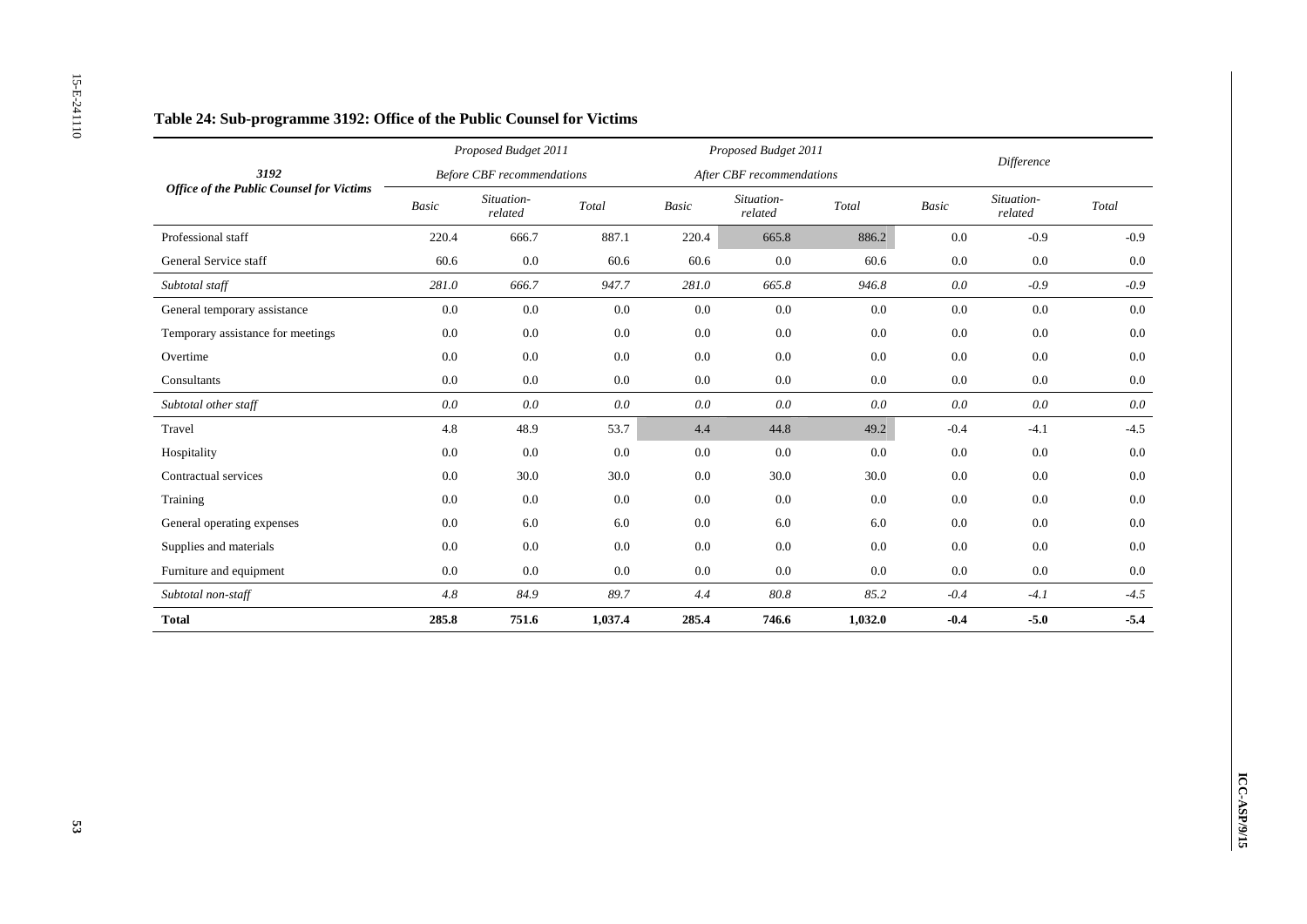|                                               |              | Proposed Budget 2011              |          |              | Proposed Budget 2011      |          |              |                       |          |
|-----------------------------------------------|--------------|-----------------------------------|----------|--------------|---------------------------|----------|--------------|-----------------------|----------|
| 3200<br><b>Common Administrative Services</b> |              | <b>Before CBF</b> recommendations |          |              | After CBF recommendations |          |              | <b>Difference</b>     |          |
| <b>Division</b>                               | <b>Basic</b> | Situation-<br>related             | Total    | <b>Basic</b> | Situation-<br>related     | Total    | <b>Basic</b> | Situation-<br>related | Total    |
| Professional staff                            | 3,494.4      | 522.9                             | 4,017.3  | 3,351.0      | 522.0                     | 3,873.0  | $-143.4$     | $-0.9$                | $-144.3$ |
| General Service staff                         | 4,704.6      | 1,760.2                           | 6,464.8  | 4,704.6      | 1,755.7                   | 6,460.3  | 0.0          | $-4.5$                | $-4.5$   |
| Subtotal staff                                | 8,199.0      | 2,283.1                           | 10,482.1 | 8,055.6      | 2,277.7                   | 10,333.3 | $-143.4$     | $-5.4$                | $-148.8$ |
| General temporary assistance                  | 336.0        | 268.8                             | 604.8    | 336.0        | 168.0                     | 504.0    | 0.0          | $-100.8$              | $-100.8$ |
| Temporary assistance for meetings             | 20.0         | 0.0                               | 20.0     | 20.0         | 0.0                       | 20.0     | 0.0          | 0.0                   | 0.0      |
| Overtime                                      | 111.5        | 0.0                               | 111.5    | 111.5        | 0.0                       | 111.5    | 0.0          | 0.0                   | 0.0      |
| Consultants                                   | 20.0         | 0.0                               | 20.0     | 20.0         | 0.0                       | 20.0     | $0.0\,$      | 0.0                   | $0.0\,$  |
| Subtotal other staff                          | 487.5        | 268.8                             | 756.3    | 487.5        | 168.0                     | 655.5    | 0.0          | $-100.8$              | $-100.8$ |
| Travel                                        | 99.9         | 85.6                              | 185.5    | 91.6         | 78.5                      | 170.1    | $-8.3$       | $-7.1$                | $-15.4$  |
| Hospitality                                   | 0.0          | 0.0                               | 0.0      | 0.0          | 0.0                       | 0.0      | 0.0          | 0.0                   | 0.0      |
| Contractual services                          | 405.5        | 60.0                              | 465.5    | 405.5        | 60.0                      | 465.5    | 0.0          | 0.0                   | 0.0      |
| Training                                      | 225.0        | 162.4                             | 387.4    | 225.0        | 162.4                     | 387.4    | 0.0          | 0.0                   | 0.0      |
| General operating expenses                    | 4,221.1      | 2,927.5                           | 7,148.6  | 4,553.7      | 2,927.5                   | 7,481.2  | 332.6        | 0.0                   | 332.6    |
| Supplies and materials                        | 552.9        | 10.0                              | 562.9    | 525.3        | 9.5                       | 534.8    | $-27.6$      | $-0.5$                | $-28.1$  |
| Furniture and equipment                       | 505.0        | 181.1                             | 686.1    | 505.0        | 181.1                     | 686.1    | 0.0          | 0.0                   | 0.0      |
| Subtotal non-staff                            | 6,009.4      | 3,426.6                           | 9,436.0  | 6,306.1      | 3,419.0                   | 9,725.1  | 296.7        | $-7.6$                | 289.1    |
| <b>Total</b>                                  | 14,695.9     | 5,978.5                           | 20,674.4 | 14,849.2     | 5,864.7                   | 20,713.9 | 153.3        | $-113.8$              | 39.5     |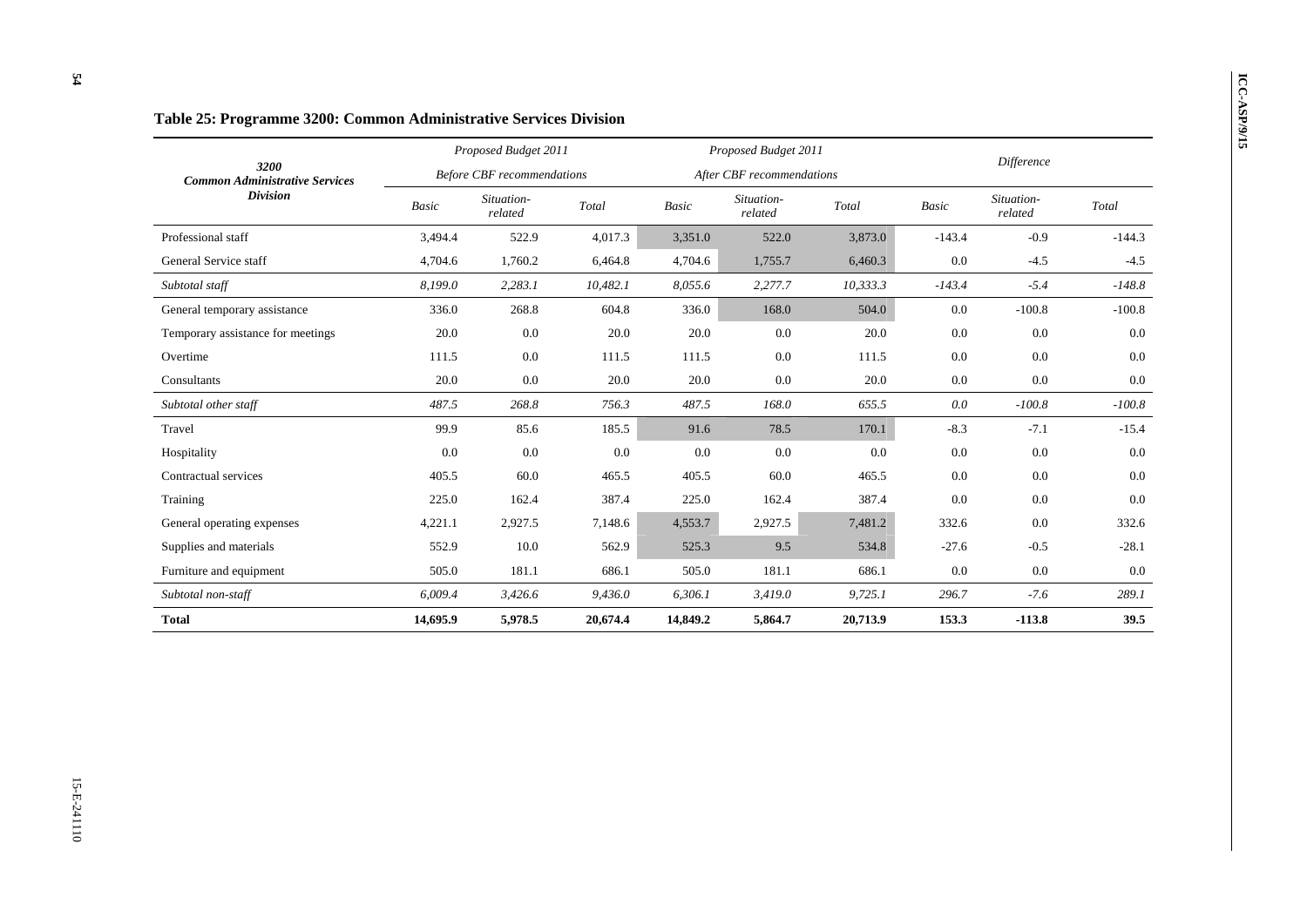|                                    |         | Proposed Budget 2011              |                                             |                          | Proposed Budget 2011      |                                             |         | Difference            |                                             |
|------------------------------------|---------|-----------------------------------|---------------------------------------------|--------------------------|---------------------------|---------------------------------------------|---------|-----------------------|---------------------------------------------|
| 3210                               |         | <b>Before CBF</b> recommendations |                                             |                          | After CBF recommendations |                                             |         |                       |                                             |
| <b>Office of the Director CASD</b> | Basic   | Situation-<br>$related$           | $\operatorname{\mathcal{T}\!\mathit{otal}}$ | $\label{eq:basic} Basic$ | Situation-<br>related     | $\operatorname{\mathcal{T}\!\mathit{otal}}$ | Basic   | Situation-<br>related | $\operatorname{\mathcal{T}\!\mathit{otal}}$ |
| Professional staff                 | 353.2   | $0.0\,$                           | 353.2                                       | 350.3                    | 0.0                       | 350.3                                       | $-2.9$  | $0.0\,$               | $-2.9$                                      |
| General Service staff              | 60.6    | $0.0\,$                           | 60.6                                        | 60.6                     | $0.0\,$                   | 60.6                                        | 0.0     | $0.0\,$               | $0.0\,$                                     |
| Subtotal staff                     | 413.8   | $0.0\,$                           | 413.8                                       | 410.9                    | $0.0\,$                   | 410.9                                       | $-2.9$  | $0.0\,$               | $-2.9$                                      |
| General temporary assistance       | $0.0\,$ | $0.0\,$                           | $0.0\,$                                     | $0.0\,$                  | $0.0\,$                   | $0.0\,$                                     | $0.0\,$ | $0.0\,$               | $0.0\,$                                     |
| Temporary assistance for meetings  | 0.0     | $0.0\,$                           | $0.0\,$                                     | 0.0                      | $0.0\,$                   | $0.0\,$                                     | 0.0     | $0.0\,$               | $0.0\,$                                     |
| Overtime                           | $0.0\,$ | $0.0\,$                           | 0.0                                         | 0.0                      | 0.0                       | $0.0\,$                                     | 0.0     | $0.0\,$               | $0.0\,$                                     |
| Consultants                        | 0.0     | $0.0\,$                           | 0.0                                         | $0.0\,$                  | $0.0\,$                   | $0.0\,$                                     | 0.0     | $0.0\,$               | $0.0\,$                                     |
| Subtotal other staff               | $0.0\,$ | $0.0\,$                           | $0.0\,$                                     | $0.0\,$                  | $0.0\,$                   | $0.0\,$                                     | $0.0\,$ | $0.0\,$               | $0.0\,$                                     |
| Travel                             | 15.3    | 8.1                               | 23.4                                        | 14.0                     | 7.4                       | 21.5                                        | $-1.3$  | $-0.7$                | $-1.9$                                      |
| Hospitality                        | 0.0     | $0.0\,$                           | 0.0                                         | $0.0\,$                  | 0.0                       | 0.0                                         | 0.0     | $0.0\,$               | $0.0\,$                                     |
| Contractual services               | 20.0    | $0.0\,$                           | 20.0                                        | 20.0                     | $0.0\,$                   | 20.0                                        | 0.0     | $0.0\,$               | $0.0\,$                                     |
| Training                           | $0.0\,$ | $0.0\,$                           | $0.0\,$                                     | $0.0\,$                  | $0.0\,$                   | $0.0\,$                                     | 0.0     | $0.0\,$               | $0.0\,$                                     |
| General operating expenses         | 0.0     | $0.0\,$                           | $0.0\,$                                     | $0.0\,$                  | $0.0\,$                   | $0.0\,$                                     | 0.0     | $0.0\,$               | $0.0\,$                                     |
| Supplies and materials             | 0.0     | $0.0\,$                           | 0.0                                         | $0.0\,$                  | $0.0\,$                   | $0.0\,$                                     | 0.0     | $0.0\,$               | $0.0\,$                                     |
| Furniture and equipment            | $0.0\,$ | $0.0\,$                           | 0.0                                         | $0.0\,$                  | $0.0\,$                   | $0.0\,$                                     | $0.0\,$ | $0.0\,$               | $0.0\,$                                     |
| Subtotal non-staff                 | 35.3    | $\it 8.1$                         | 43.4                                        | 34.0                     | $7.4\,$                   | 41.5                                        | $-1.3$  | $\hbox{-} 0.7$        | $-2.0$                                      |
| <b>Total</b>                       | 449.1   | 8.1                               | 457.2                                       | 444.9                    | $\bf 7.4$                 | 452.3                                       | $-4.2$  | $-0.7$                | $-4.9$                                      |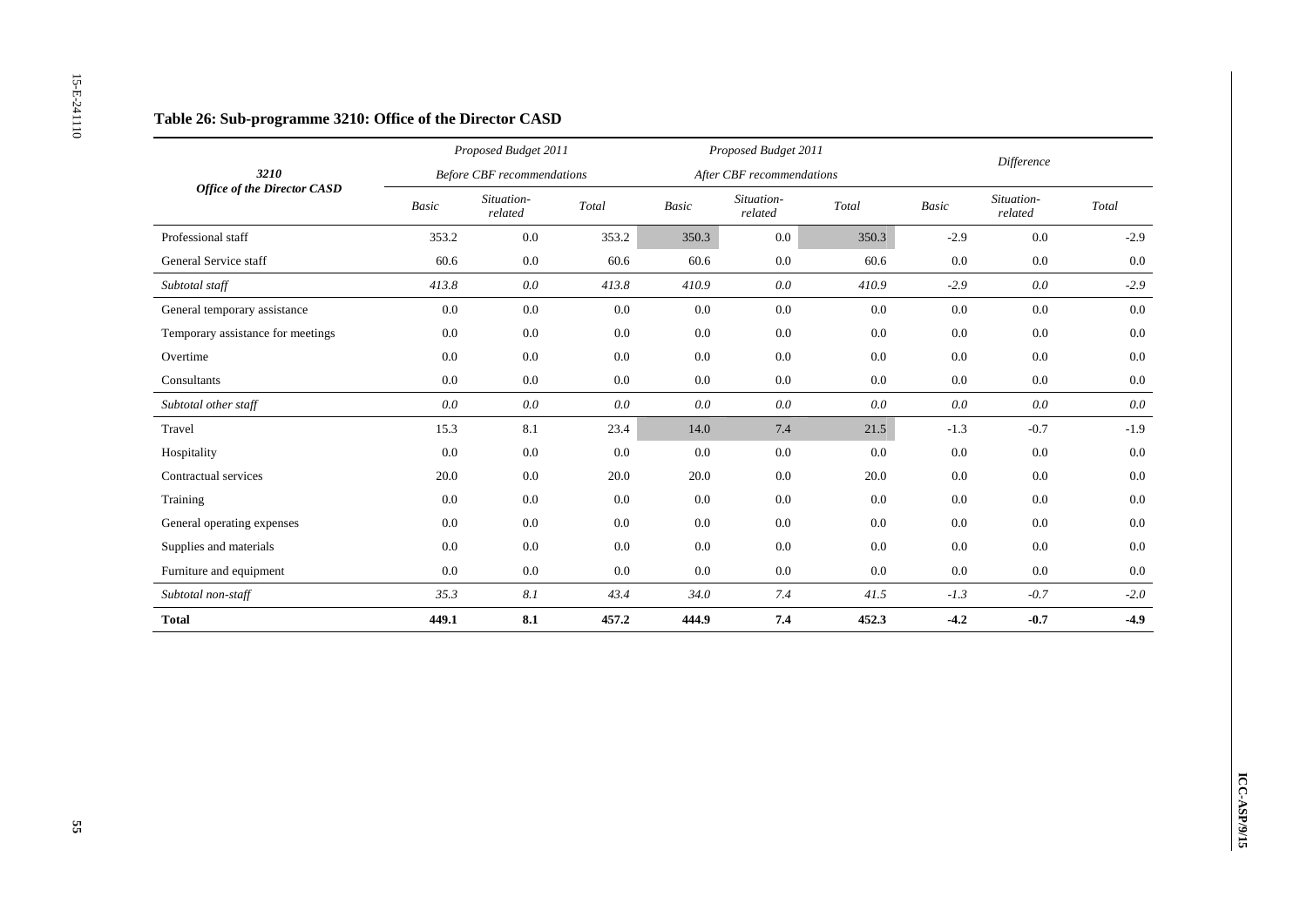### **ICC-ASP-07:** Sub-programme 3220: Human Resources Section *Proposed Budget 2011 Proposed Budget 2011 Proposed Budget 2011 Proposed Budget 2011 Proposed Budget 2011 Before CBF recommendations After CBF recommendations Difference 3220 Human Resources Section Basic Situation- related Total Basic Situation- related Total Basic Situation- related Total*  Professional staff 760.1 0.0 760.1 627.0 0.0 627.0 -133.1 0.0 -133.1  $-133.1$ General Service staff **760.2** 181.8 942.0 760.2 181.8 942.0 0.0 0.0  $0.0\,$ *Subtotal staff 1,520.3 181.8 1,702.1 1,387.2 181.8 1,569.0 -133.1 0.0 -133.1*  General temporary assistance  $201.6$  0.0  $201.6$  201.6 0.0  $201.6$  0.0 0.0 0.0 0.0 Temporary assistance for meetings  $0.0$   $0.0$   $0.0$   $0.0$   $0.0$   $0.0$   $0.0$   $0.0$   $0.0$   $0.0$   $0.0$   $0.0$   $0.0$ Overtime 0.0 0.0 0.0 0.0 0.0 0.0 0.0 0.0 0.0  $\text{Consubtants}$  . The consultants and  $\text{C} \alpha \alpha \alpha \beta = 20.0$  and  $\text{C} \alpha \alpha \beta = 20.0$  and  $\text{C} \alpha \beta \beta = 0.0$  and  $\text{C} \alpha \beta \beta = 0.0$  and  $\text{C} \alpha \beta \beta = 0.0$  and  $\text{C} \alpha \beta \beta \beta = 0.0$  and  $\text{C} \alpha \beta \beta \beta \beta \beta = 0.0$  and  $\text{C} \alpha \beta \beta \beta \$  $0.0\,$ *Subtotal other staff 221.6 0.0 221.6 221.6 0.0 221.6 0.0 0.0 0.0*  Travel 15.2 16.7 31.9 13.9 15.3 29.3 -1.3 -1.4 -2.6  $-2.6$ Hospitality 0.0 0.0 0.0 0.0 0.0 0.0 0.0 Contractual services **11.5** 0.0 11.5 11.5 0.0 11.5 0.0 0.0  $0.0\,$ Training 147.6 162.4 310.0 147.6 162.4 310.0 0.0 0.0 0.0 0.0 General operating expenses  $0.0$   $0.0$   $0.0$   $0.0$   $0.0$   $0.0$   $0.0$   $0.0$   $0.0$   $0.0$   $0.0$   $0.0$   $0.0$ Supplies and materials **52.0** 0.0 52.0 49.4 0.0 49.4 -2.6 0.0 -2.6 Furniture and equipment  $0.0$   $0.0$   $0.0$   $0.0$   $0.0$   $0.0$   $0.0$   $0.0$   $0.0$   $0.0$   $0.0$   $0.0$   $0.0$   $0.0$ *Subtotal non-staff 226.3 179.1 405.4 222.4 177.7 400.2 -3.9 -1.4 -5.2*  **Total 1,968.2 360.9 2,329.1 1,831.3 359.5 2,190.8 -136.9 -1.4 -138.3**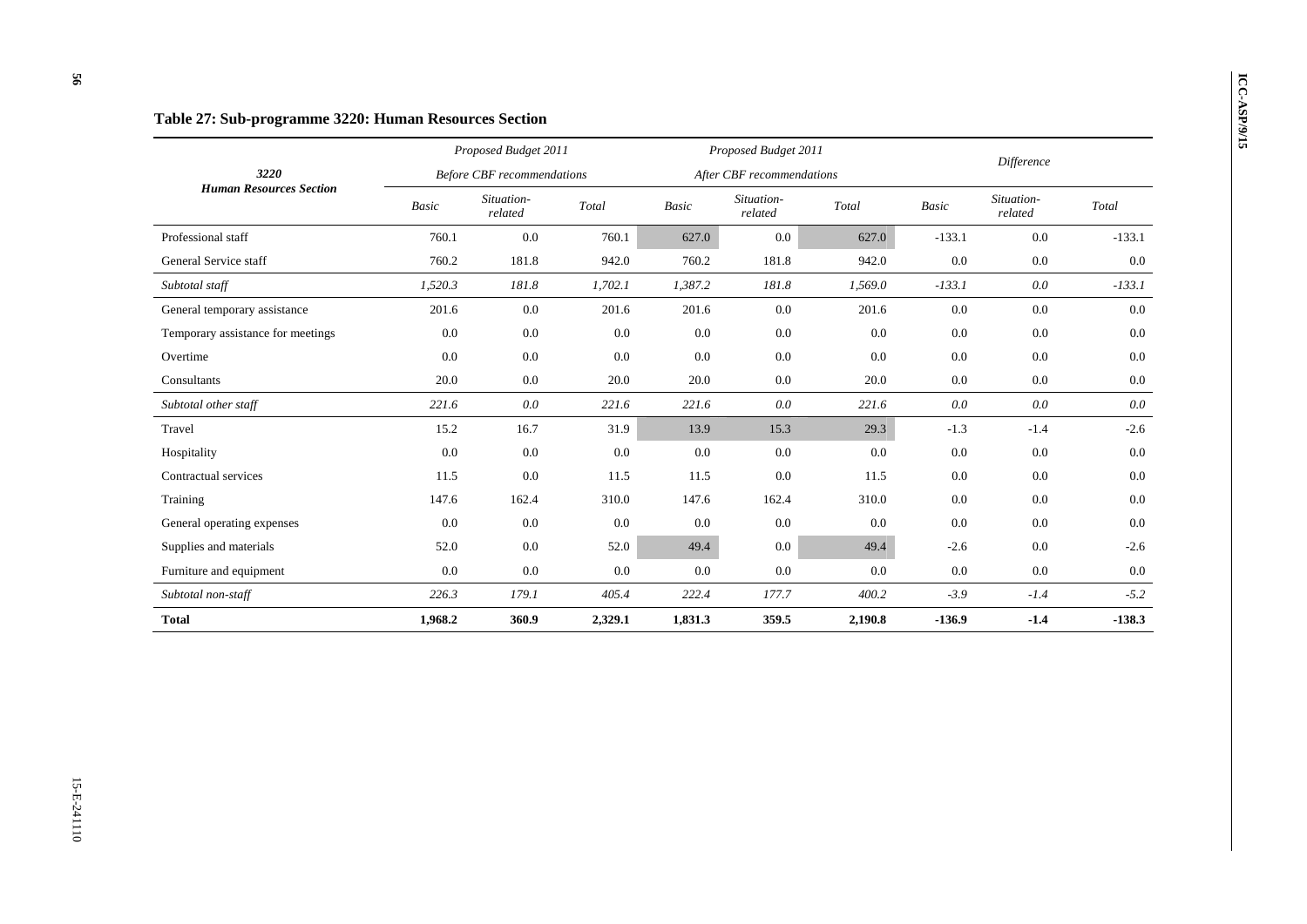|                                   |                          | Proposed Budget 2011              |                                             |             | Proposed Budget 2011      |                                             |                          | Difference            |                                             |
|-----------------------------------|--------------------------|-----------------------------------|---------------------------------------------|-------------|---------------------------|---------------------------------------------|--------------------------|-----------------------|---------------------------------------------|
| 3240                              |                          | <b>Before CBF</b> recommendations |                                             |             | After CBF recommendations |                                             |                          |                       |                                             |
| <b>Budget and Finance Section</b> | $\label{eq:basic} Basic$ | Situation-<br>related             | $\operatorname{\mathcal{T}\!\mathit{otal}}$ | $\it Basic$ | Situation-<br>related     | $\operatorname{\mathcal{T}\!\mathit{otal}}$ | $\label{eq:basic} Basic$ | Situation-<br>related | $\operatorname{\mathcal{T}\!\mathit{otal}}$ |
| Professional staff                | 707.8                    | $0.0\,$                           | 707.8                                       | 707.3       | 0.0                       | 707.3                                       | $-0.5$                   | $0.0\,$               | $-0.5$                                      |
| General Service staff             | 727.2                    | 319.5                             | 1,046.7                                     | 727.2       | 319.5                     | 1,046.7                                     | $0.0\,$                  | 0.0                   | $0.0\,$                                     |
| Subtotal staff                    | 1,435.0                  | 319.5                             | 1,754.5                                     | 1,434.5     | 319.5                     | 1,754.0                                     | $-0.5$                   | $0.0\,$               | $-0.5$                                      |
| General temporary assistance      | 67.2                     | $0.0\,$                           | 67.2                                        | 67.2        | $0.0\,$                   | 67.2                                        | $0.0\,$                  | $0.0\,$               | $0.0\,$                                     |
| Temporary assistance for meetings | $0.0\,$                  | $0.0\,$                           | $0.0\,$                                     | $0.0\,$     | $0.0\,$                   | $0.0\,$                                     | 0.0                      | 0.0                   | $0.0\,$                                     |
| Overtime                          | 5.0                      | $0.0\,$                           | 5.0                                         | 5.0         | 0.0                       | 5.0                                         | 0.0                      | 0.0                   | $0.0\,$                                     |
| Consultants                       | 0.0                      | $0.0\,$                           | $0.0\,$                                     | $0.0\,$     | $0.0\,$                   | $0.0\,$                                     | 0.0                      | 0.0                   | $0.0\,$                                     |
| Subtotal other staff              | 72.2                     | $0.0\,$                           | 72.2                                        | 72.2        | $0.0\,$                   | 72.2                                        | $0.0\,$                  | $0.0\,$               | $0.0\,$                                     |
| Travel                            | 26.0                     | $0.0\,$                           | 26.0                                        | 23.8        | $0.0\,$                   | 23.8                                        | $-2.2$                   | $0.0\,$               | $-2.2$                                      |
| Hospitality                       | 0.0                      | $0.0\,$                           | 0.0                                         | 0.0         | $0.0\,$                   | 0.0                                         | 0.0                      | $0.0\,$               | $0.0\,$                                     |
| Contractual services              | 64.0                     | 0.0                               | 64.0                                        | 64.0        | 0.0                       | 64.0                                        | 0.0                      | 0.0                   | $0.0\,$                                     |
| Training                          | 12.5                     | $0.0\,$                           | 12.5                                        | 12.5        | $0.0\,$                   | 12.5                                        | $0.0\,$                  | $0.0\,$               | $0.0\,$                                     |
| General operating expenses        | 100.0                    | $0.0\,$                           | $100.0\,$                                   | 432.6       | $0.0\,$                   | 432.6                                       | 332.6                    | $0.0\,$               | 332.6                                       |
| Supplies and materials            | $0.0\,$                  | $0.0\,$                           | $0.0\,$                                     | $0.0\,$     | $0.0\,$                   | 0.0                                         | $0.0\,$                  | $0.0\,$               | $0.0\,$                                     |
| Furniture and equipment           | $0.0\,$                  | $0.0\,$                           | $0.0\,$                                     | $0.0\,$     | $0.0\,$                   | $0.0\,$                                     | 0.0                      | $0.0\,$               | $0.0\,$                                     |
| Subtotal non-staff                | 202.5                    | $0.0\,$                           | 202.5                                       | 532.9       | $0.0\,$                   | 532.9                                       | $-2.2$                   | $0.0\,$               | $-2.2$                                      |
| <b>Total</b>                      | 1,709.7                  | 319.5                             | 2,029.2                                     | 2,039.7     | 319.5                     | 2,359.2                                     | 330.0                    | $\mathbf{0.0}$        | 330.0                                       |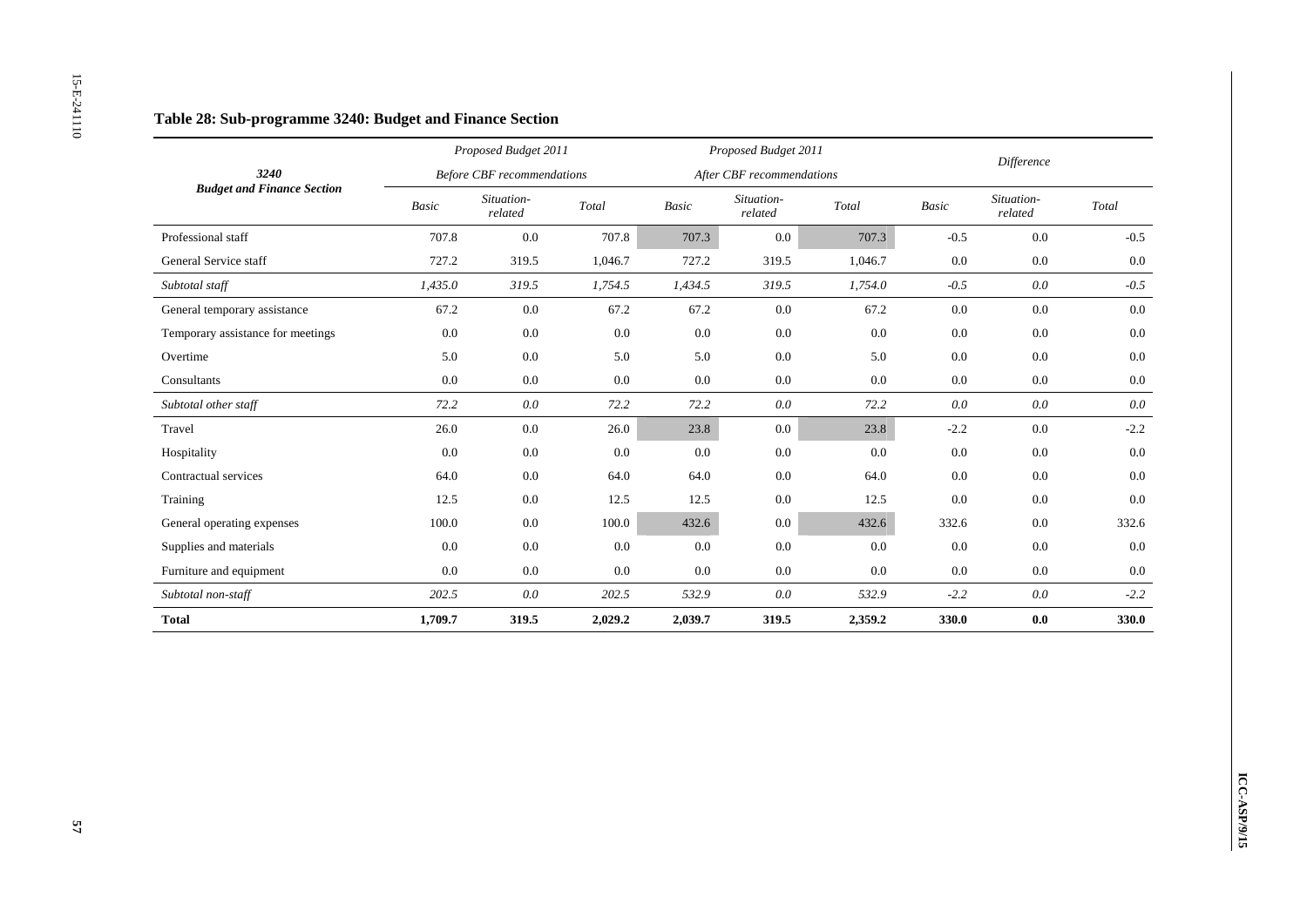# **ICC-ASP/9:** Sub-programme 3250: General Services Section *Proposed Budget 2011 Proposed Budget 2011 Proposed Budget 2011 Proposed Budget 2011 Proposed Budget 2011*

|                                   |              | Proposed Budget 2011              |         |         | Proposed Budget 2011      |         |              | <b>Difference</b>     |         |
|-----------------------------------|--------------|-----------------------------------|---------|---------|---------------------------|---------|--------------|-----------------------|---------|
| 3250                              |              | <b>Before CBF</b> recommendations |         |         | After CBF recommendations |         |              |                       |         |
| <b>General Services Section</b>   | <b>Basic</b> | Situation-<br>related             | Total   | Basic   | Situation-<br>related     | Total   | <b>Basic</b> | Situation-<br>related | Total   |
| Professional staff                | 610.7        | 0.0                               | 610.7   | 604.3   | $0.0\,$                   | 604.3   | $-6.4$       | 0.0                   | $-6.4$  |
| General Service staff             | 1,928.1      | 303.0                             | 2,231.1 | 1,928.1 | 303.0                     | 2,231.1 | 0.0          | 0.0                   | 0.0     |
| Subtotal staff                    | 2,538.8      | 303.0                             | 2,841.8 | 2,532.4 | 303.0                     | 2,835.4 | $-6.4$       | 0.0                   | $-6.4$  |
| General temporary assistance      | 67.2         | 67.2                              | 134.4   | 67.2    | 0.0                       | 67.2    | 0.0          | $-67.2$               | $-67.2$ |
| Temporary assistance for meetings | 0.0          | 0.0                               | 0.0     | 0.0     | 0.0                       | 0.0     | 0.0          | 0.0                   | 0.0     |
| Overtime                          | 76.5         | 0.0                               | 76.5    | 76.5    | 0.0                       | 76.5    | 0.0          | 0.0                   | 0.0     |
| Consultants                       | 0.0          | 0.0                               | 0.0     | 0.0     | 0.0                       | 0.0     | 0.0          | 0.0                   | 0.0     |
| Subtotal other staff              | 143.7        | 67.2                              | 210.9   | 143.7   | 0.0                       | 143.7   | 0.0          | $-67.2$               | $-67.2$ |
| Travel                            | 16.6         | 0.0                               | 16.6    | 15.2    | $0.0\,$                   | 15.2    | $-1.4$       | 0.0                   | $-1.4$  |
| Hospitality                       | 0.0          | 0.0                               | 0.0     | 0.0     | 0.0                       | 0.0     | 0.0          | 0.0                   | 0.0     |
| Contractual services              | 41.0         | 0.0                               | 41.0    | 41.0    | 0.0                       | 41.0    | 0.0          | 0.0                   | 0.0     |
| Training                          | 24.0         | 0.0                               | 24.0    | 24.0    | 0.0                       | 24.0    | 0.0          | 0.0                   | 0.0     |
| General operating expenses        | 2,592.7      | 101.0                             | 2,693.7 | 2,592.7 | 101.0                     | 2,693.7 | 0.0          | 0.0                   | 0.0     |
| Supplies and materials            | 290.9        | 0.0                               | 290.9   | 276.4   | $0.0\,$                   | 276.4   | $-14.5$      | 0.0                   | $-14.5$ |
| Furniture and equipment           | 139.6        | 0.0                               | 139.6   | 139.6   | 0.0                       | 139.6   | 0.0          | 0.0                   | 0.0     |
| Subtotal non-staff                | 3,104.8      | 101.0                             | 3,205.8 | 3,088.9 | 101.0                     | 3,189.9 | $-15.9$      | 0.0                   | $-15.9$ |
| <b>Total</b>                      | 5,787.3      | 471.2                             | 6,258.5 | 5,765.0 | 404.0                     | 6,169.0 | $-22.3$      | $-67.2$               | $-89.5$ |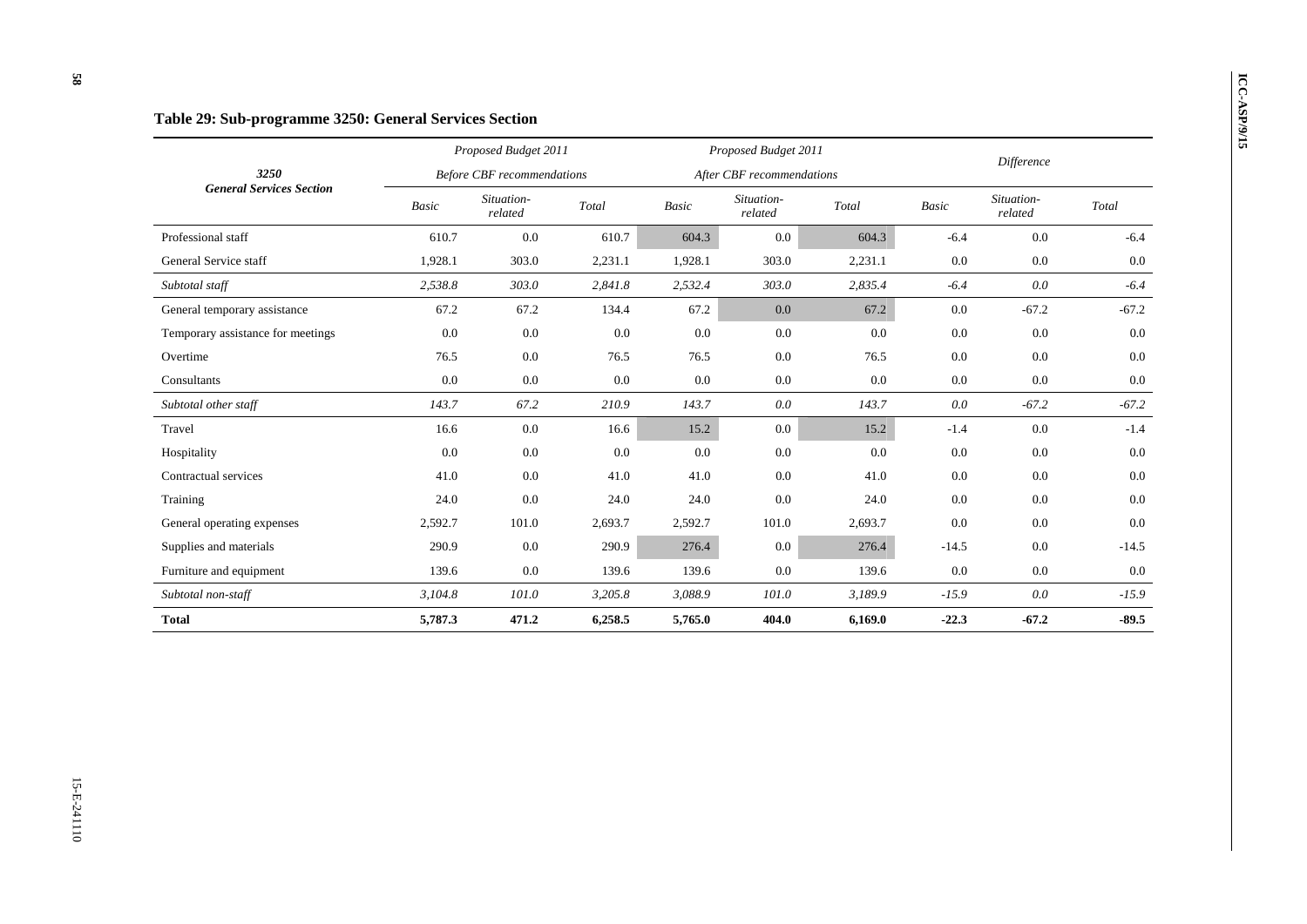|                                              |                          | Proposed Budget 2011              |                                             |                          | Proposed Budget 2011      |                                             |                          | Difference            |                                             |
|----------------------------------------------|--------------------------|-----------------------------------|---------------------------------------------|--------------------------|---------------------------|---------------------------------------------|--------------------------|-----------------------|---------------------------------------------|
| 3260<br><b>Information and Communication</b> |                          | <b>Before CBF</b> recommendations |                                             |                          | After CBF recommendations |                                             |                          |                       |                                             |
| <b>Technologies Section</b>                  | $\label{eq:basic} Basic$ | Situation-<br>related             | $\operatorname{\mathcal{T}\!\mathit{otal}}$ | $\label{eq:basic} Basic$ | Situation-<br>related     | $\operatorname{\mathcal{T}\!\mathit{otal}}$ | $\label{eq:basic} Basic$ | Situation-<br>related | $\operatorname{\mathcal{T}\!\mathit{otal}}$ |
| Professional staff                           | 1,062.6                  | 522.9                             | 1,585.5                                     | 1,062.1                  | 522.0                     | 1,584.1                                     | $-0.5$                   | $-0.9$                | $-1.4$                                      |
| General Service staff                        | 1,228.5                  | 955.9                             | 2,184.4                                     | 1,228.5                  | 951.4                     | 2,179.9                                     | 0.0                      | $-4.5$                | $-4.5$                                      |
| Subtotal staff                               | 2,291.1                  | 1,478.8                           | 3,769.9                                     | 2,290.6                  | 1,473.4                   | 3,764.0                                     | $-0.5$                   | $-5.4$                | $-5.9$                                      |
| General temporary assistance                 | $0.0\,$                  | 201.6                             | 201.6                                       | $0.0\,$                  | 168.0                     | 168.0                                       | $0.0\,$                  | $-33.6$               | $-33.6$                                     |
| Temporary assistance for meetings            | 20.0                     | $0.0\,$                           | 20.0                                        | 20.0                     | $0.0\,$                   | 20.0                                        | 0.0                      | 0.0                   | $0.0\,$                                     |
| Overtime                                     | 30.0                     | $0.0\,$                           | 30.0                                        | 30.0                     | $0.0\,$                   | 30.0                                        | 0.0                      | 0.0                   | $0.0\,$                                     |
| Consultants                                  | 0.0                      | $0.0\,$                           | $0.0\,$                                     | $0.0\,$                  | $0.0\,$                   | $0.0\,$                                     | 0.0                      | 0.0                   | $0.0\,$                                     |
| Subtotal other staff                         | 50.0                     | 201.6                             | 251.6                                       | $50.0\,$                 | 168.0                     | $218.0\,$                                   | $0.0\,$                  | $-33.6$               | $-33.6$                                     |
| Travel                                       | 26.8                     | 60.8                              | 87.6                                        | 24.6                     | 55.8                      | 80.3                                        | $-2.2$                   | $-5.0$                | $-7.3$                                      |
| Hospitality                                  | 0.0                      | $0.0\,$                           | 0.0                                         | 0.0                      | 0.0                       | 0.0                                         | 0.0                      | $0.0\,$               | $0.0\,$                                     |
| Contractual services                         | 269.0                    | 60.0                              | 329.0                                       | 269.0                    | 60.0                      | 329.0                                       | 0.0                      | 0.0                   | $0.0\,$                                     |
| Training                                     | 40.9                     | $0.0\,$                           | 40.9                                        | 40.9                     | 0.0                       | 40.9                                        | $0.0\,$                  | $0.0\,$               | $0.0\,$                                     |
| General operating expenses                   | 1,528.4                  | 2,826.5                           | 4,354.9                                     | 1,528.4                  | 2,826.5                   | 4,354.9                                     | $0.0\,$                  | $0.0\,$               | $0.0\,$                                     |
| Supplies and materials                       | 210.0                    | $10.0\,$                          | 220.0                                       | 199.5                    | 9.5                       | 209.0                                       | $-10.5$                  | $-0.5$                | $-11.0$                                     |
| Furniture and equipment                      | 365.4                    | 181.1                             | 546.5                                       | 365.4                    | 181.1                     | 546.5                                       | 0.0                      | $0.0\,$               | $0.0\,$                                     |
| Subtotal non-staff                           | 2,440.5                  | 3,138.4                           | 5,578.9                                     | 2,427.8                  | 3,132.9                   | 5,560.6                                     | $-12.7$                  | $-5.5$                | $-18.3$                                     |
| <b>Total</b>                                 | 4,781.6                  | 4,818.8                           | 9,600.4                                     | 4,768.4                  | 4,774.2                   | 9,542.7                                     | $-13.2$                  | $-44.6$               | $-57.7$                                     |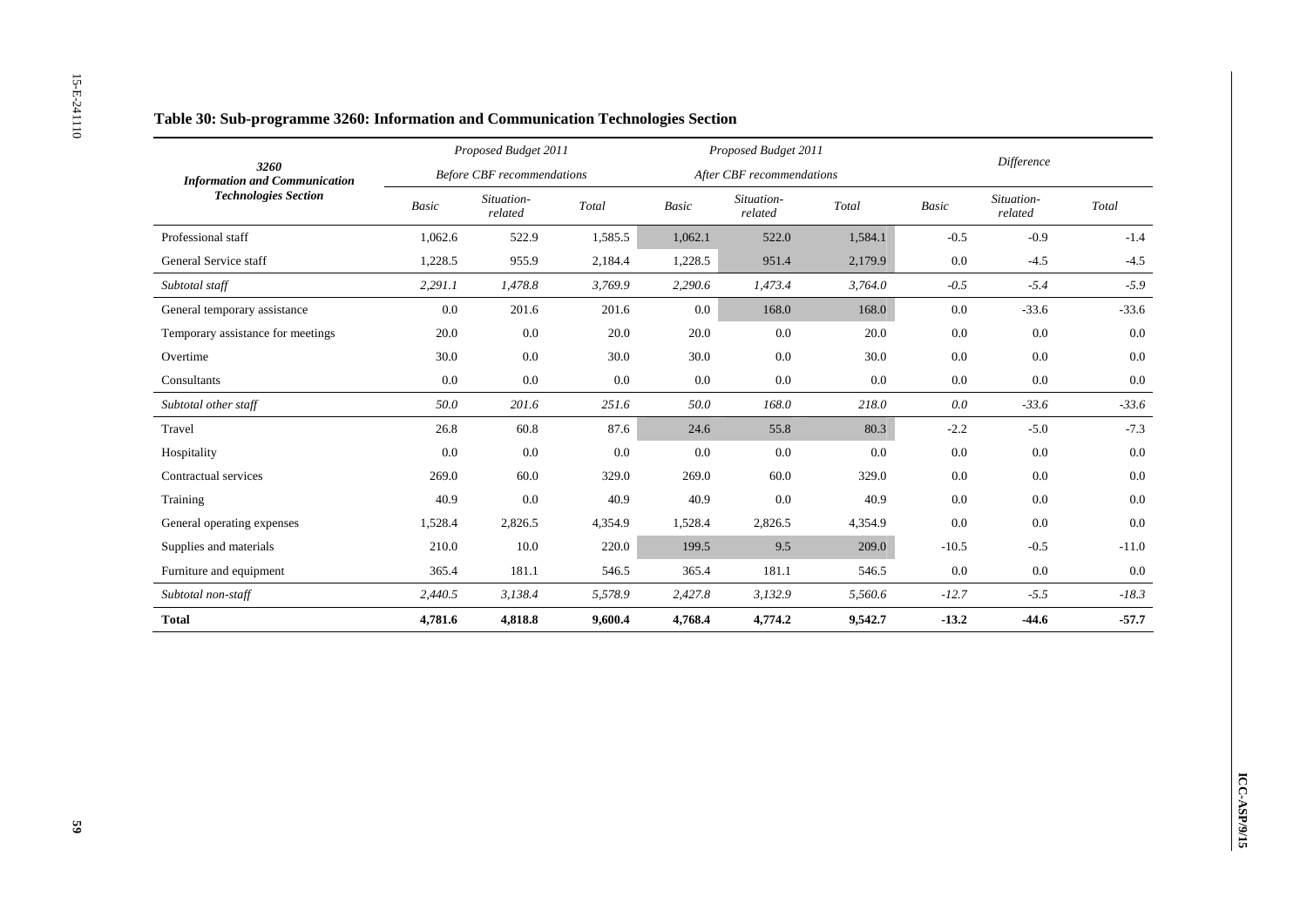|                                   |         | Proposed Budget 2011              |          |         | Proposed Budget 2011      |          |          | <b>Difference</b>     |            |
|-----------------------------------|---------|-----------------------------------|----------|---------|---------------------------|----------|----------|-----------------------|------------|
| 3300                              |         | <b>Before CBF</b> recommendations |          |         | After CBF recommendations |          |          |                       |            |
| <b>Division of Court Services</b> | Basic   | Situation-<br>related             | Total    | Basic   | Situation-<br>related     | Total    | Basic    | Situation-<br>related | Total      |
| Professional staff                | 3,881.1 | 4,694.5                           | 8,575.6  | 3,726.2 | 4,675.8                   | 8,402.0  | $-154.9$ | $-18.7$               | $-173.6$   |
| General Service staff             | 606.0   | 2,282.9                           | 2,888.9  | 606.0   | 2,269.5                   | 2,875.5  | 0.0      | $-13.4$               | $-13.4$    |
| Subtotal staff                    | 4,487.1 | 6,977.4                           | 11,464.5 | 4,332.2 | 6,945.3                   | 11,277.5 | $-154.9$ | $-32.1$               | $-187.0$   |
| General temporary assistance      | 0.0     | 2,278.3                           | 2,278.3  | 0.0     | 1,697.9                   | 1,697.9  | 0.0      | $-580.4$              | $-580.4$   |
| Temporary assistance for meetings | 415.7   | 292.5                             | 708.2    | 415.7   | 292.5                     | 708.2    | 0.0      | 0.0                   | 0.0        |
| Overtime                          | 0.0     | 68.9                              | 68.9     | 0.0     | 68.9                      | 68.9     | 0.0      | 0.0                   | 0.0        |
| Consultants                       | 32.9    | 189.7                             | 222.6    | 32.9    | 189.7                     | 222.6    | 0.0      | 0.0                   | $0.0\,$    |
| Subtotal other staff              | 448.6   | 2,829.4                           | 3,278.0  | 448.6   | 2,249.0                   | 2,697.6  | 0.0      | $-580.4$              | $-580.4$   |
| Travel                            | 63.0    | 1,110.0                           | 1,173.0  | 57.8    | 943.1                     | 1,000.9  | $-5.2$   | $-166.9$              | $-172.1$   |
| Hospitality                       | 0.0     | 0.0                               | 0.0      | 0.0     | 0.0                       | 0.0      | 0.0      | 0.0                   | 0.0        |
| Contractual services              | 360.9   | 303.3                             | 664.2    | 360.9   | 303.3                     | 664.2    | 0.0      | 0.0                   | 0.0        |
| Training                          | 19.9    | 104.1                             | 124.0    | 19.9    | 104.1                     | 124.0    | 0.0      | 0.0                   | 0.0        |
| Counsel                           | 0.0     | 0.0                               | 0.0      | 0.0     | 0.0                       | 0.0      | 0.0      | 0.0                   | 0.0        |
| General operating expenses        | 1,809.7 | 2,262.9                           | 4,072.6  | 1,505.6 | 2,262.9                   | 3,768.5  | $-304.1$ | 0.0                   | $-304.1$   |
| Supplies and materials            | 30.5    | 115.8                             | 146.3    | 29.0    | 110.0                     | 139.0    | $-1.5$   | $-5.8$                | $-7.3$     |
| Furniture and equipment           | 31.5    | 28.0                              | 59.5     | 31.5    | 28.0                      | 59.5     | 0.0      | 0.0                   | 0.0        |
| Subtotal non-staff                | 2,315.5 | 3,924.1                           | 6,239.6  | 2,004.6 | 3,751.4                   | 5,756.1  | $-310.9$ | $-172.7$              | $-483.5$   |
| <b>Total</b>                      | 7,251.2 | 13,730.9                          | 20,982.1 | 6,785.4 | 12,945.7                  | 19,731.2 | $-465.8$ | $-785.2$              | $-1,250.9$ |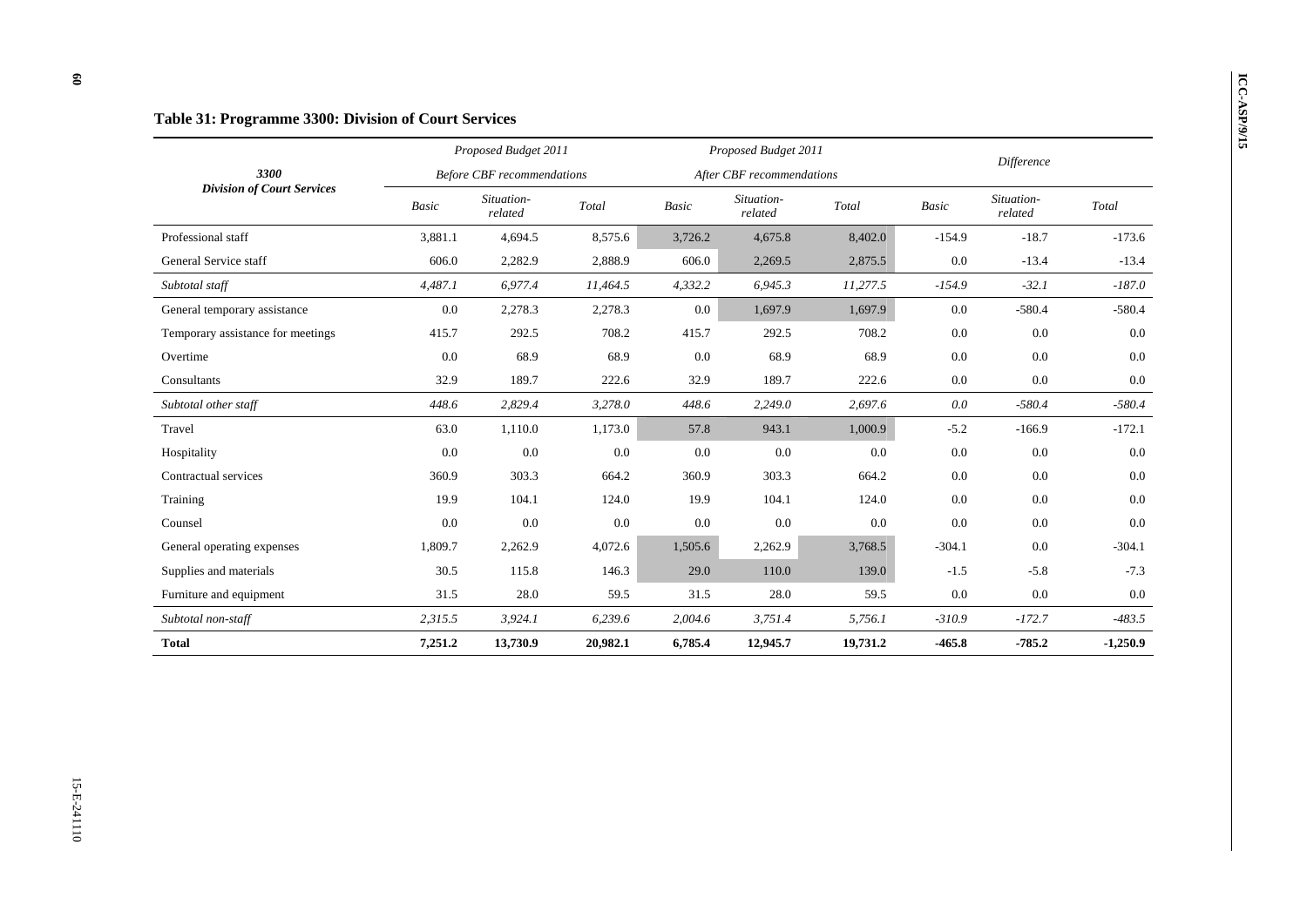|                                   |                          | Proposed Budget 2011              |                                             |             | Proposed Budget 2011      |                                             |                          | Difference            |                                             |
|-----------------------------------|--------------------------|-----------------------------------|---------------------------------------------|-------------|---------------------------|---------------------------------------------|--------------------------|-----------------------|---------------------------------------------|
| 3310                              |                          | <b>Before CBF</b> recommendations |                                             |             | After CBF recommendations |                                             |                          |                       |                                             |
| <b>Office of the Director DCS</b> | $\label{eq:basic} Basic$ | Situation-<br>related             | $\operatorname{\mathcal{T}\!\mathit{otal}}$ | $\it Basic$ | Situation-<br>related     | $\operatorname{\mathcal{T}\!\mathit{otal}}$ | $\label{eq:basic} Basic$ | Situation-<br>related | $\operatorname{\mathcal{T}\!\mathit{otal}}$ |
| Professional staff                | 159.0                    | 274.5                             | 433.5                                       | 156.1       | 274.5                     | 430.6                                       | $-2.9$                   | $0.0\,$               | $-2.9$                                      |
| General Service staff             | 60.6                     | $0.0\,$                           | 60.6                                        | 60.6        | 0.0                       | 60.6                                        | 0.0                      | $0.0\,$               | $0.0\,$                                     |
| Subtotal staff                    | 219.6                    | 274.5                             | 494.1                                       | 216.7       | 274.5                     | 491.2                                       | $-2.9$                   | $0.0\,$               | $-3.0$                                      |
| General temporary assistance      | $0.0\,$                  | 122.4                             | 122.4                                       | $0.0\,$     | 122.4                     | 122.4                                       | $0.0\,$                  | $0.0\,$               | $0.0\,$                                     |
| Temporary assistance for meetings | 0.0                      | $0.0\,$                           | 0.0                                         | $0.0\,$     | $0.0\,$                   | $0.0\,$                                     | 0.0                      | 0.0                   | $0.0\,$                                     |
| Overtime                          | 0.0                      | $0.0\,$                           | $0.0\,$                                     | $0.0\,$     | $0.0\,$                   | 0.0                                         | 0.0                      | 0.0                   | 0.0                                         |
| Consultants                       | 13.9                     | 68.0                              | 81.9                                        | 13.9        | 68.0                      | 81.9                                        | 0.0                      | 0.0                   | $0.0\,$                                     |
| Subtotal other staff              | 13.9                     | 190.4                             | 204.3                                       | 13.9        | 190.4                     | 204.3                                       | $0.0\,$                  | $0.0\,$               | $0.0\,$                                     |
| Travel                            | 6.9                      | 48.6                              | 55.5                                        | 6.3         | 44.6                      | 50.9                                        | $-0.6$                   | $-4.0$                | $-4.6$                                      |
| Hospitality                       | 0.0                      | $0.0\,$                           | $0.0\,$                                     | $0.0\,$     | $0.0\,$                   | $0.0\,$                                     | 0.0                      | $0.0\,$               | $0.0\,$                                     |
| Contractual services              | 0.0                      | 0.0                               | 0.0                                         | $0.0\,$     | $0.0\,$                   | $0.0\,$                                     | 0.0                      | 0.0                   | $0.0\,$                                     |
| Training                          | 18.4                     | $0.0\,$                           | 18.4                                        | 18.4        | $0.0\,$                   | 18.4                                        | $0.0\,$                  | $0.0\,$               | $0.0\,$                                     |
| General operating expenses        | 0.0                      | 5.0                               | $5.0\,$                                     | $0.0\,$     | 5.0                       | $5.0\,$                                     | $0.0\,$                  | $0.0\,$               | $0.0\,$                                     |
| Supplies and materials            | 0.0                      | $0.0\,$                           | $0.0\,$                                     | $0.0\,$     | $0.0\,$                   | $0.0\,$                                     | 0.0                      | $0.0\,$               | $0.0\,$                                     |
| Furniture and equipment           | $0.0\,$                  | $0.0\,$                           | 0.0                                         | $0.0\,$     | 0.0                       | $0.0\,$                                     | $0.0\,$                  | $0.0\,$               | $0.0\,$                                     |
| Subtotal non-staff                | 25.3                     | 53.6                              | 78.9                                        | 24.7        | 49.6                      | 74.3                                        | $-0.6\,$                 | $-4.0$                | $-4.6$                                      |
| <b>Total</b>                      | 258.8                    | 518.5                             | 777.3                                       | 255.3       | 514.5                     | 769.7                                       | $-3.5$                   | $-4.0$                | $-7.6$                                      |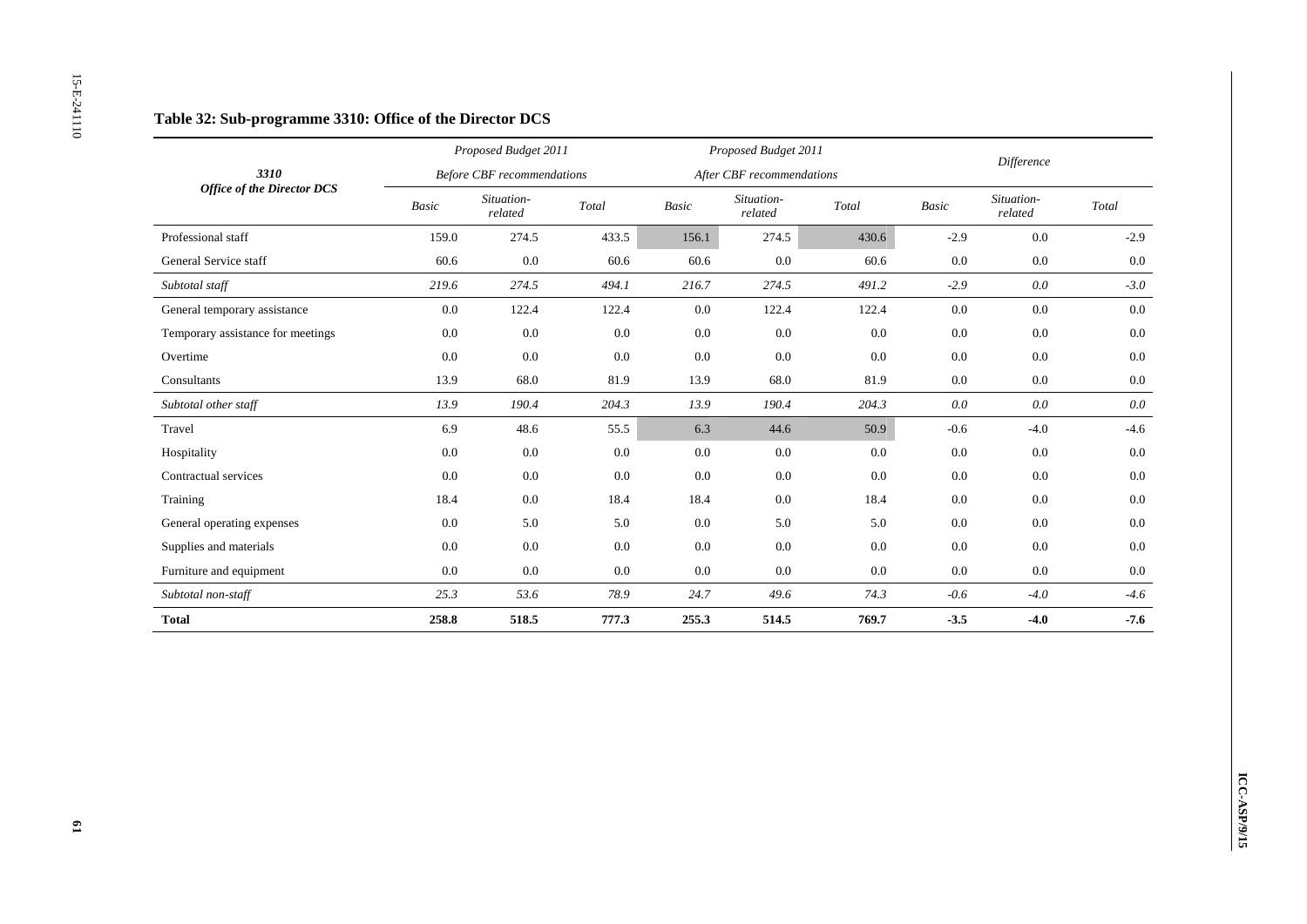### **ICC-ASP-01-15 Table 33: Sub-programme 3320: Court Management Section** *Proposed Budget 2011 Proposed Budget 2011 Proposed Budget 2011 Proposed Budget 2011 Before CBF recommendations After CBF recommendations Difference 3320 Court Management Section Basic Situation- related Total Basic Situation- related Total Basic Situation- related Total*  Professional staff 397.8 739.5 1,137.3 397.8 739.5 1,137.3 0.0 0.0 0.0 General Service staff **121.2** 683.1 804.3 121.2 683.1 804.3 0.0 0.0  $0.0\,$ *Subtotal staff 519.0 1,422.6 1,941.6 519.0 1,422.6 1,941.6 0.0 0.0 0.0*  General temporary assistance  $0.0$  535.2 535.2  $0.0$  430.8 430.8 0.0 -104.4 -104.4 Temporary assistance for meetings  $0.0$   $0.0$   $0.0$   $0.0$   $0.0$   $0.0$   $0.0$   $0.0$   $0.0$   $0.0$   $0.0$   $0.0$   $0.0$   $0.0$ Overtime 200 0.0 27.5 27.5 0.0 27.5 27.5 0.0 0.0 0.0 Consultants 11.0 30.0 41.0 11.0 30.0 41.0 0.0 0.0 0.0  $0.0\,$ *Subtotal other staff 11.0 592.7 603.7 11.0 488.3 499.3 0.0 -104.4 -104.4*  Travel 0.0 37.4 37.4 0.0 34.3 34.3 0.0 -3.1 -3.1  $-3.1$ Hospitality 0.0 0.0 0.0 0.0 0.0 0.0 0.0 0.0 0.0 Contractual services **0.0** 154.5 154.5 154.5 154.5 154.5 154.5 154.5 0.0 0.0  $0.0$ Training 200 0.0 37.4 37.4 0.0 37.4 37.4 0.0 0.0 0.0 General operating expenses 7.8 0.0 7.8 7.8 0.0 7.8 0.0 0.0 0.0 Supplies and materials 13.0 96.0 109.0 12.4 91.2 103.6 -0.7 -4.8 -5.5 Furniture and equipment 25.5 28.0 53.5 28.0 53.5 28.0 53.5 0.0 0.0 0.0 *Subtotal non-staff 46.3 353.3 399.6 45.7 345.4 391.0 -0.6 -7.9 -8.6*  **Total 576.3 2,368.6 2,944.9 575.7 2,256.3 2,831.9 -0.6 -112.3 -113.0**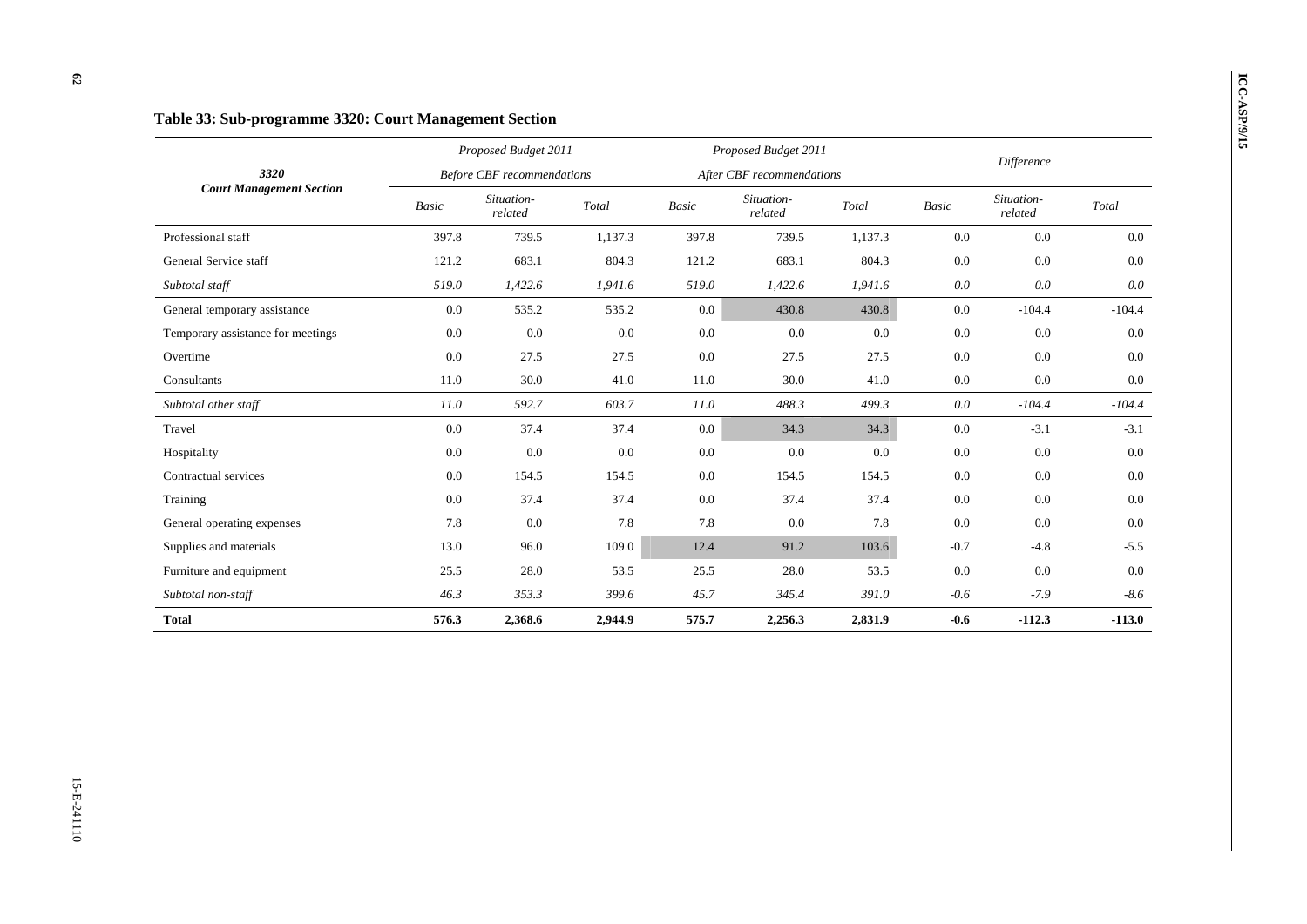|                                   |                          | Proposed Budget 2011              |                                             |             | Proposed Budget 2011      |                                             |                          | Difference            |                                             |
|-----------------------------------|--------------------------|-----------------------------------|---------------------------------------------|-------------|---------------------------|---------------------------------------------|--------------------------|-----------------------|---------------------------------------------|
| 3330                              |                          | <b>Before CBF</b> recommendations |                                             |             | After CBF recommendations |                                             |                          |                       |                                             |
| <b>Detention Section</b>          | $\label{eq:basic} Basic$ | Situation-<br>related             | $\operatorname{\mathcal{T}\!\mathit{otal}}$ | $\it Basic$ | Situation-<br>related     | $\operatorname{\mathcal{T}\!\mathit{otal}}$ | $\label{eq:basic} Basic$ | Situation-<br>related | $\operatorname{\mathcal{T}\!\mathit{otal}}$ |
| Professional staff                | 196.1                    | 80.3                              | 276.4                                       | 195.6       | 80.3                      | 275.9                                       | $-0.5$                   | $0.0\,$               | $-0.5$                                      |
| General Service staff             | 60.6                     | 60.6                              | 121.2                                       | 60.6        | 60.6                      | 121.2                                       | $0.0\,$                  | 0.0                   | $0.0\,$                                     |
| Subtotal staff                    | 256.7                    | 140.9                             | 397.6                                       | 256.2       | 140.9                     | 397.1                                       | $-0.5$                   | $0.0\,$               | $-0.5$                                      |
| General temporary assistance      | $0.0\,$                  | $0.0\,$                           | $0.0\,$                                     | $0.0\,$     | $0.0\,$                   | $0.0\,$                                     | $0.0\,$                  | $0.0\,$               | $0.0\,$                                     |
| Temporary assistance for meetings | $0.0\,$                  | $0.0\,$                           | $0.0\,$                                     | $0.0\,$     | $0.0\,$                   | 0.0                                         | 0.0                      | $0.0\,$               | $0.0\,$                                     |
| Overtime                          | 0.0                      | $0.0\,$                           | $0.0\,$                                     | 0.0         | 0.0                       | $0.0\,$                                     | 0.0                      | 0.0                   | 0.0                                         |
| Consultants                       | 0.0                      | $6.0\,$                           | $6.0\,$                                     | $0.0\,$     | $6.0\,$                   | $6.0\,$                                     | 0.0                      | 0.0                   | $0.0\,$                                     |
| Subtotal other staff              | $0.0\,$                  | $6.0\,$                           | $6.0\,$                                     | $0.0\,$     | $6.0\,$                   | $6.0\,$                                     | $0.0\,$                  | $0.0\,$               | $0.0\,$                                     |
| Travel                            | 3.0                      | 81.5                              | 84.5                                        | 2.8         | $0.0\,$                   | $2.8\,$                                     | $-0.2$                   | $-81.5$               | $-81.7$                                     |
| Hospitality                       | 0.0                      | $0.0\,$                           | 0.0                                         | $0.0\,$     | $0.0\,$                   | $0.0\,$                                     | 0.0                      | 0.0                   | 0.0                                         |
| Contractual services              | $0.0\,$                  | 2.1                               | 2.1                                         | $0.0\,$     | 2.1                       | 2.1                                         | 0.0                      | 0.0                   | $0.0\,$                                     |
| Training                          | 1.5                      | 17.0                              | 18.5                                        | $1.5\,$     | 17.0                      | 18.5                                        | $0.0\,$                  | $0.0\,$               | $0.0\,$                                     |
| General operating expenses        | 1,801.9                  | 94.0                              | 1,895.9                                     | 1,497.8     | 94.0                      | 1,591.8                                     | $-304.1$                 | $0.0\,$               | $-304.1$                                    |
| Supplies and materials            | 7.5                      | $0.0\,$                           | 7.5                                         | 7.1         | $0.0\,$                   | 7.1                                         | $-0.4$                   | 0.0                   | $-0.4$                                      |
| Furniture and equipment           | 6.0                      | $0.0\,$                           | $6.0\,$                                     | 6.0         | 0.0                       | 6.0                                         | $0.0\,$                  | $0.0\,$               | $0.0\,$                                     |
| Subtotal non-staff                | 1,819.9                  | 194.6                             | 2,014.5                                     | 1,515.2     | 113.1                     | 1,628.3                                     | $-304.7$                 | $-81.5$               | $-386.2$                                    |
| <b>Total</b>                      | 2,076.6                  | 341.5                             | 2,418.1                                     | 1,771.4     | 260.0                     | 2,031.4                                     | $-305.2$                 | $-81.5$               | $-386.7$                                    |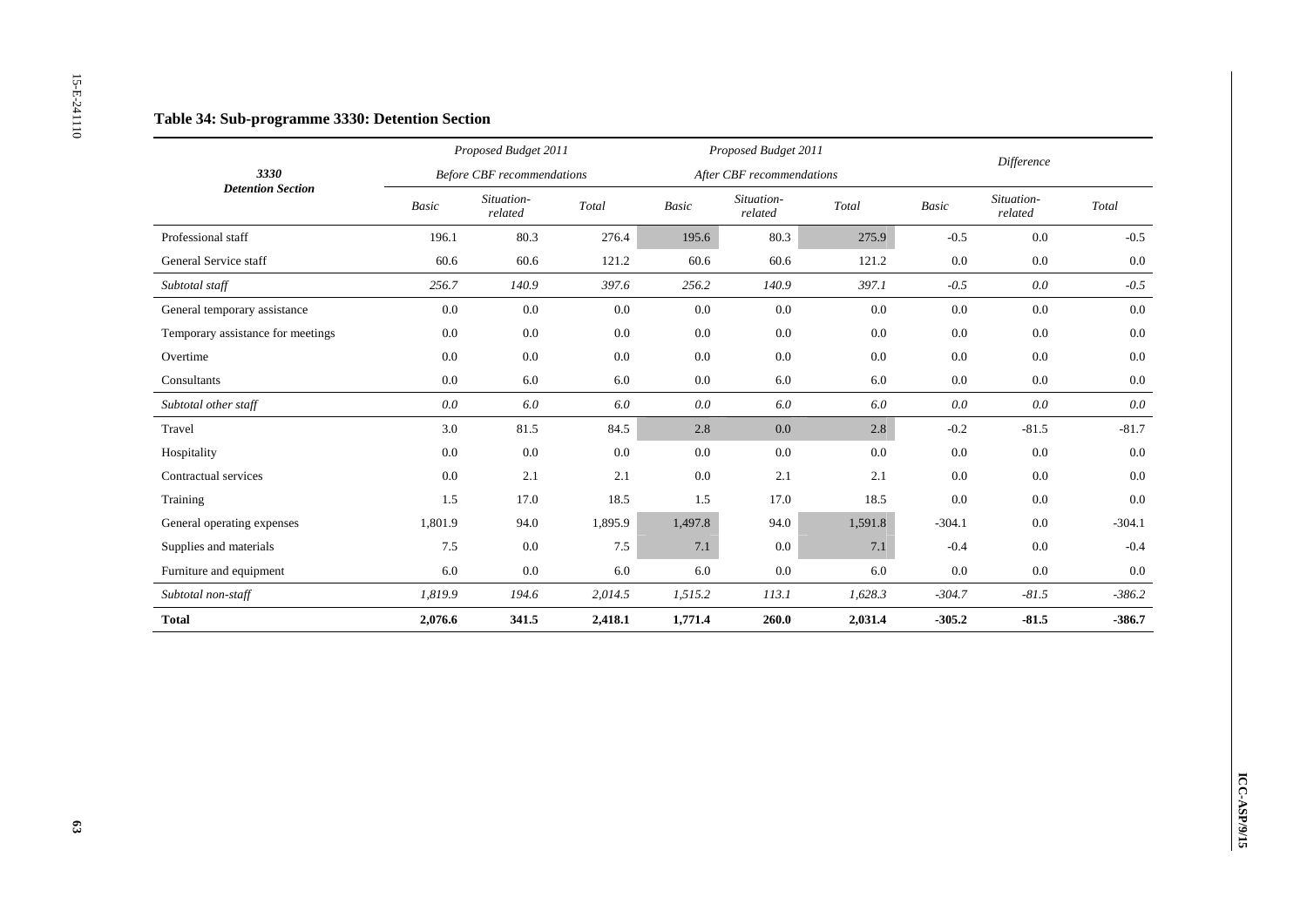|                                                     |              | Proposed Budget 2011              |         |         | Proposed Budget 2011      |         |         | Difference            |          |  |
|-----------------------------------------------------|--------------|-----------------------------------|---------|---------|---------------------------|---------|---------|-----------------------|----------|--|
| 3340<br><b>Court Interpretation and Translation</b> |              | <b>Before CBF</b> recommendations |         |         | After CBF recommendations |         |         |                       |          |  |
| <b>Section</b>                                      | <b>Basic</b> | Situation-<br>related             | Total   | Basic   | Situation-<br>related     | Total   | Basic   | Situation-<br>related | Total    |  |
| Professional staff                                  | 1,710.7      | 2,386.6                           | 4,097.3 | 1,700.7 | 2,384.7                   | 4,085.5 | $-10.0$ | $-1.9$                | $-11.9$  |  |
| General Service staff                               | 242.4        | 258.9                             | 501.3   | 242.4   | 258.9                     | 501.3   | 0.0     | 0.0                   | $0.0\,$  |  |
| Subtotal staff                                      | 1,953.1      | 2,645.5                           | 4,598.6 | 1,943.1 | 2,643.6                   | 4,586.8 | $-10.0$ | $-1.9$                | $-11.9$  |  |
| General temporary assistance                        | 0.0          | 1,158.9                           | 1,158.9 | 0.0     | 909.1                     | 909.1   | $0.0\,$ | $-249.8$              | $-249.8$ |  |
| Temporary assistance for meetings                   | 415.7        | 292.5                             | 708.2   | 415.7   | 292.5                     | 708.2   | 0.0     | 0.0                   | 0.0      |  |
| Overtime                                            | 0.0          | 0.0                               | 0.0     | 0.0     | 0.0                       | 0.0     | 0.0     | 0.0                   | 0.0      |  |
| Consultants                                         | 0.0          | 64.2                              | 64.2    | 0.0     | 64.2                      | 64.2    | $0.0\,$ | 0.0                   | $0.0\,$  |  |
| Subtotal other staff                                | 415.7        | 1,515.6                           | 1,931.3 | 415.7   | 1,265.8                   | 1,681.5 | 0.0     | $-249.8$              | $-249.8$ |  |
| Travel                                              | 10.8         | 220.4                             | 231.2   | 9.9     | 202.1                     | 212.0   | $-0.9$  | $-18.3$               | $-19.2$  |  |
| Hospitality                                         | 0.0          | 0.0                               | 0.0     | 0.0     | 0.0                       | 0.0     | 0.0     | 0.0                   | 0.0      |  |
| Contractual services                                | 257.5        | 93.0                              | 350.5   | 257.5   | 93.0                      | 350.5   | 0.0     | 0.0                   | 0.0      |  |
| Training                                            | 0.0          | 17.8                              | 17.8    | 0.0     | 17.8                      | 17.8    | $0.0\,$ | 0.0                   | 0.0      |  |
| General operating expenses                          | 0.0          | 0.0                               | 0.0     | 0.0     | 0.0                       | 0.0     | 0.0     | 0.0                   | 0.0      |  |
| Supplies and materials                              | 10.0         | 10.0                              | 20.0    | 9.5     | 9.5                       | 19.0    | $-0.5$  | $-0.5$                | $-1.0$   |  |
| Furniture and equipment                             | 0.0          | 0.0                               | 0.0     | 0.0     | 0.0                       | 0.0     | 0.0     | 0.0                   | 0.0      |  |
| Subtotal non-staff                                  | 278.3        | 341.2                             | 619.5   | 276.9   | 322.4                     | 599.3   | $-1.4$  | $-18.8$               | $-20.2$  |  |
| <b>Total</b>                                        | 2,647.1      | 4,502.3                           | 7,149.4 | 2,635.7 | 4,231.8                   | 6,867.6 | $-11.4$ | $-270.5$              | $-281.8$ |  |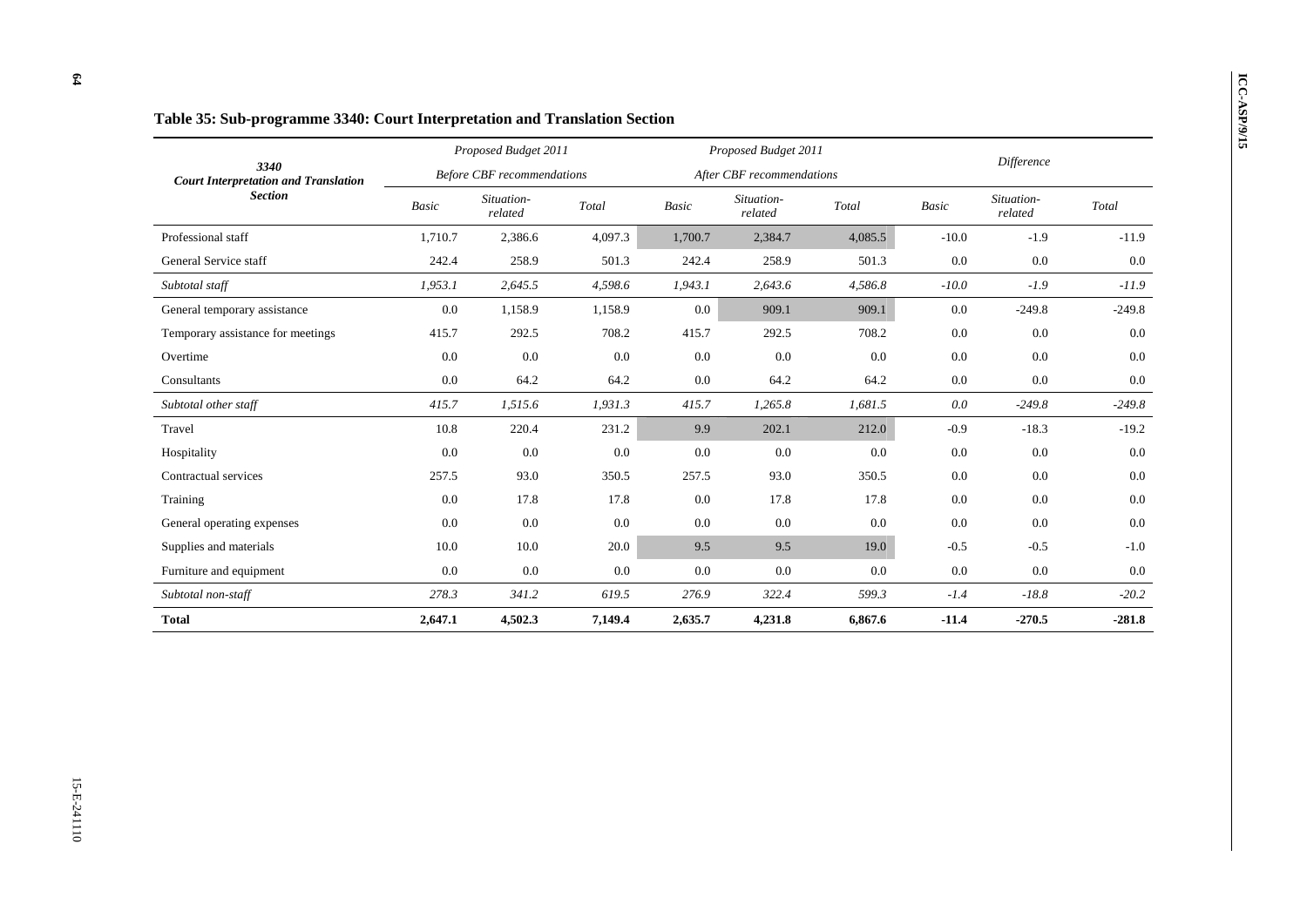|                                   |                          | Proposed Budget 2011              |                                             |             | Proposed Budget 2011      |                                             |                          | Difference            |                                             |
|-----------------------------------|--------------------------|-----------------------------------|---------------------------------------------|-------------|---------------------------|---------------------------------------------|--------------------------|-----------------------|---------------------------------------------|
| 3350                              |                          | <b>Before CBF</b> recommendations |                                             |             | After CBF recommendations |                                             |                          |                       |                                             |
| <b>Victims and Witnesses Unit</b> | $\label{eq:basic} Basic$ | Situation-<br>related             | $\operatorname{\mathcal{T}\!\mathit{otal}}$ | $\it Basic$ | Situation-<br>related     | $\operatorname{\mathcal{T}\!\mathit{otal}}$ | $\label{eq:basic} Basic$ | Situation-<br>related | $\operatorname{\mathcal{T}\!\mathit{otal}}$ |
| Professional staff                | 762.0                    | 1,027.7                           | 1,789.7                                     | 645.3       | 1,010.9                   | 1,656.2                                     | $-116.7$                 | $-16.8$               | $-133.5$                                    |
| General Service staff             | 60.6                     | 1,106.7                           | 1,167.3                                     | 60.6        | 1,097.7                   | 1,158.3                                     | 0.0                      | $-9.0$                | $-9.0$                                      |
| Subtotal staff                    | 822.6                    | 2,134.4                           | 2,957.0                                     | 705.9       | 2,108.6                   | 2,814.5                                     | $-116.7$                 | $-25.8$               | $-142.5$                                    |
| General temporary assistance      | $0.0\,$                  | 455.2                             | 455.2                                       | $0.0\,$     | 231.2                     | 231.2                                       | $0.0\,$                  | $-224.0$              | $-224.0$                                    |
| Temporary assistance for meetings | 0.0                      | $0.0\,$                           | $0.0\,$                                     | $0.0\,$     | $0.0\,$                   | 0.0                                         | 0.0                      | 0.0                   | $0.0\,$                                     |
| Overtime                          | 0.0                      | 41.4                              | 41.4                                        | $0.0\,$     | 41.4                      | 41.4                                        | 0.0                      | 0.0                   | 0.0                                         |
| Consultants                       | 0.0                      | 21.5                              | 21.5                                        | $0.0\,$     | 21.5                      | $21.5\,$                                    | 0.0                      | $0.0\,$               | $0.0\,$                                     |
| Subtotal other staff              | $0.0\,$                  | 518.1                             | 518.1                                       | $0.0\,$     | 294.1                     | 294.1                                       | $0.0\,$                  | $-224.0$              | $-224.0$                                    |
| Travel                            | 34.4                     | 607.6                             | 642.0                                       | 31.5        | 557.2                     | 588.7                                       | $-2.9$                   | $-50.4$               | $-53.3$                                     |
| Hospitality                       | 0.0                      | $0.0\,$                           | 0.0                                         | 0.0         | $0.0\,$                   | 0.0                                         | 0.0                      | 0.0                   | 0.0                                         |
| Contractual services              | 0.0                      | 0.0                               | 0.0                                         | $0.0\,$     | $0.0\,$                   | $0.0\,$                                     | 0.0                      | 0.0                   | $0.0\,$                                     |
| Training                          | $0.0\,$                  | 26.9                              | 26.9                                        | $0.0\,$     | 26.9                      | 26.9                                        | $0.0\,$                  | $0.0\,$               | $0.0\,$                                     |
| General operating expenses        | $0.0\,$                  | 2,163.9                           | 2,163.9                                     | $0.0\,$     | 2,163.9                   | 2,163.9                                     | $0.0\,$                  | $0.0\,$               | $0.0\,$                                     |
| Supplies and materials            | 0.0                      | $8.0\,$                           | 8.0                                         | $0.0\,$     | 7.6                       | 7.6                                         | 0.0                      | $-0.4$                | $-0.4$                                      |
| Furniture and equipment           | 0.0                      | $0.0\,$                           | $0.0\,$                                     | $0.0\,$     | 0.0                       | $0.0\,$                                     | 0.0                      | $0.0\,$               | $0.0\,$                                     |
| Subtotal non-staff                | 34.4                     | 2,806.4                           | 2,840.8                                     | 31.5        | 2,755.6                   | 2,787.1                                     | $-2.9$                   | $-50.8$               | $-53.7$                                     |
| <b>Total</b>                      | 857.0                    | 5,458.9                           | 6,315.9                                     | 737.4       | 5,158.3                   | 5,895.7                                     | $-119.6$                 | $-300.6$              | $-420.2$                                    |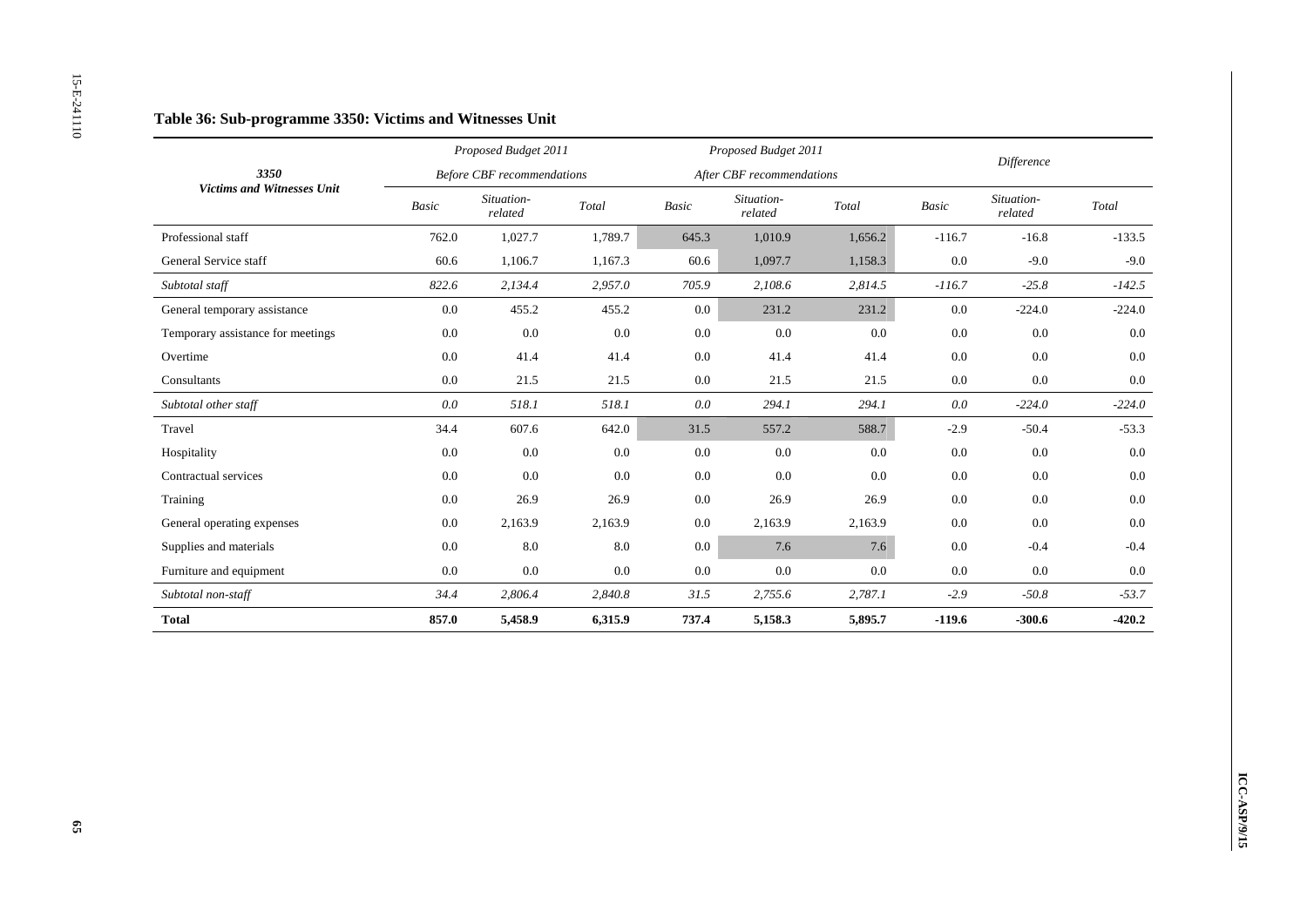|                                                     |              | Proposed Budget 2011              |         |              | Proposed Budget 2011      |         | <b>Difference</b> |                       |         |  |
|-----------------------------------------------------|--------------|-----------------------------------|---------|--------------|---------------------------|---------|-------------------|-----------------------|---------|--|
| 3360<br><b>Victims Participation and Reparation</b> |              | <b>Before CBF</b> recommendations |         |              | After CBF recommendations |         |                   |                       |         |  |
| <b>Section</b>                                      | <b>Basic</b> | Situation-<br>related             | Total   | <b>Basic</b> | Situation-<br>related     | Total   | Basic             | Situation-<br>related | Total   |  |
| Professional staff                                  | 655.5        | 185.9                             | 841.4   | 630.7        | 185.9                     | 816.6   | $-24.8$           | 0.0                   | $-24.8$ |  |
| General Service staff                               | 60.6         | 173.6                             | 234.2   | 60.6         | 169.1                     | 229.7   | 0.0               | $-4.5$                | $-4.5$  |  |
| Subtotal staff                                      | 716.1        | 359.5                             | 1,075.6 | 691.3        | 355.0                     | 1,046.4 | $-24.8$           | $-4.5$                | $-29.2$ |  |
| General temporary assistance                        | 0.0          | 6.6                               | 6.6     | 0.0          | 4.4                       | 4.4     | 0.0               | $-2.2$                | $-2.2$  |  |
| Temporary assistance for meetings                   | 0.0          | 0.0                               | 0.0     | 0.0          | 0.0                       | 0.0     | 0.0               | 0.0                   | $0.0\,$ |  |
| Overtime                                            | 0.0          | 0.0                               | 0.0     | 0.0          | 0.0                       | 0.0     | 0.0               | 0.0                   | 0.0     |  |
| Consultants                                         | 8.0          | 0.0                               | 8.0     | 8.0          | 0.0                       | 8.0     | 0.0               | 0.0                   | 0.0     |  |
| Subtotal other staff                                | 8.0          | 6.6                               | 14.6    | 8.0          | 4.4                       | 12.4    | 0.0               | $-2.2$                | $-2.2$  |  |
| Travel                                              | 7.9          | 114.5                             | 122.4   | 7.2          | 105.0                     | 112.2   | $-0.7$            | $-9.5$                | $-10.2$ |  |
| Hospitality                                         | 0.0          | 0.0                               | 0.0     | 0.0          | 0.0                       | 0.0     | 0.0               | 0.0                   | 0.0     |  |
| Contractual services                                | 103.4        | 53.7                              | 157.1   | 103.4        | 53.7                      | 157.1   | 0.0               | 0.0                   | 0.0     |  |
| Training                                            | 0.0          | 5.0                               | 5.0     | 0.0          | 5.0                       | 5.0     | 0.0               | 0.0                   | 0.0     |  |
| Counsel                                             | 0.0          | 0.0                               | 0.0     | 0.0          | 0.0                       | 0.0     | 0.0               | 0.0                   | $0.0\,$ |  |
| General operating expenses                          | 0.0          | 0.0                               | 0.0     | $0.0\,$      | 0.0                       | 0.0     | 0.0               | 0.0                   | 0.0     |  |
| Supplies and materials                              | 0.0          | 1.8                               | 1.8     | $0.0\,$      | 1.7                       | 1.7     | 0.0               | $-0.1$                | $-0.1$  |  |
| Furniture and equipment                             | 0.0          | 0.0                               | $0.0\,$ | 0.0          | 0.0                       | 0.0     | 0.0               | 0.0                   | 0.0     |  |
| Subtotal non-staff                                  | 111.3        | 175.0                             | 286.3   | 110.6        | 165.4                     | 276.1   | $-0.7$            | $-9.6$                | $-10.2$ |  |
| <b>Total</b>                                        | 835.4        | 541.1                             | 1,376.5 | 810.0        | 524.8                     | 1,334.8 | $-25.4$           | $-16.3$               | $-41.7$ |  |

# **ICC-ASP/9/15 Table 37:** Sub-programme 3360: Victims Participation and Reparation Section *Proposed Budget 2011 Proposed Budget 2011 Proposed Budget 2011 Proposed Budget 2011 Proposed Budget 2011*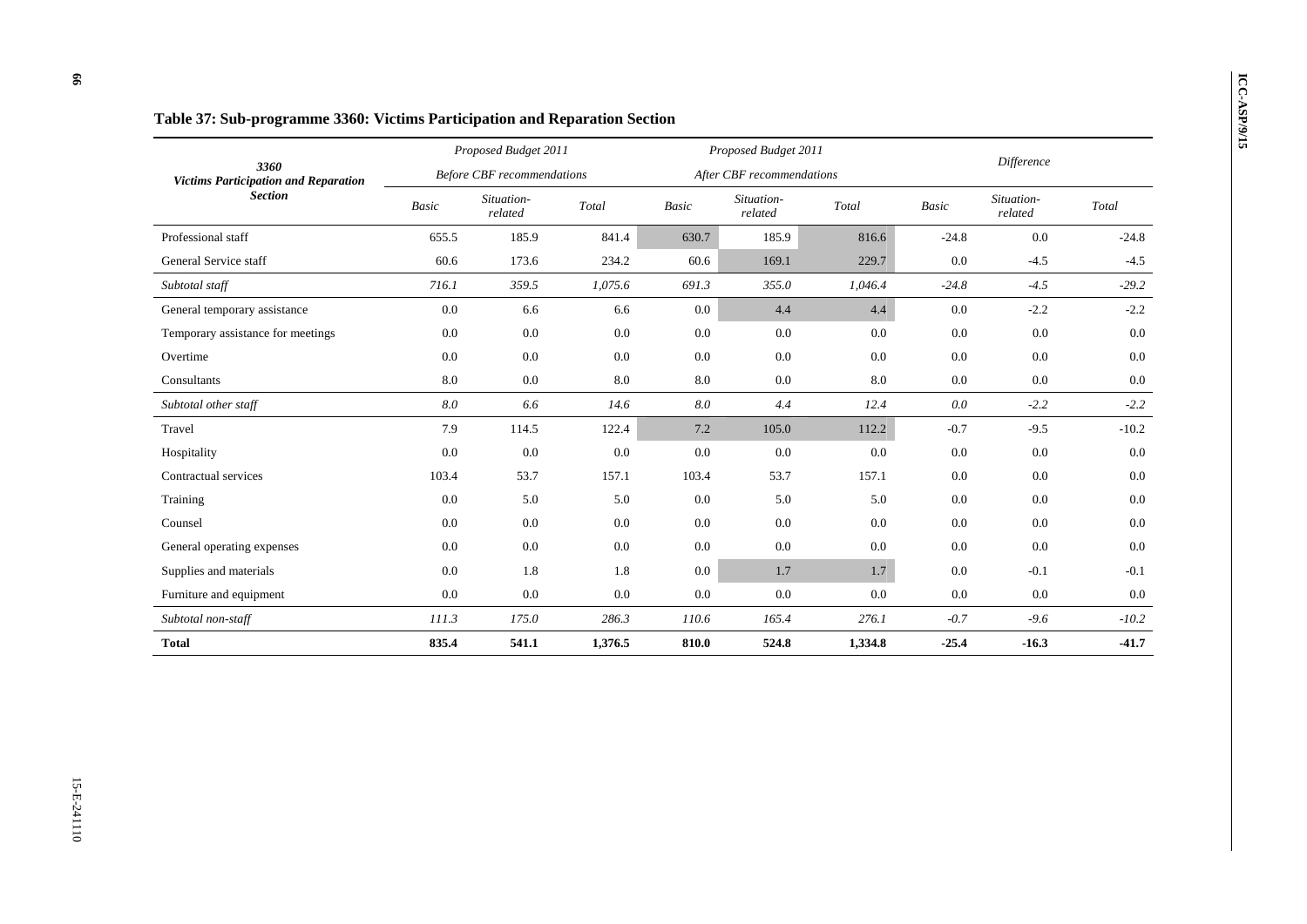|                                                     |           | Proposed Budget 2011              |                        |                          | Proposed Budget 2011      |                                             |         | Difference            |                        |
|-----------------------------------------------------|-----------|-----------------------------------|------------------------|--------------------------|---------------------------|---------------------------------------------|---------|-----------------------|------------------------|
| 3400<br><b>Public Information and Documentation</b> |           | <b>Before CBF</b> recommendations |                        |                          | After CBF recommendations |                                             |         |                       |                        |
| <b>Section</b>                                      | Basic     | Situation-<br>related             | $\operatorname{Total}$ | $\label{eq:basic} Basic$ | Situation-<br>related     | $\operatorname{\mathcal{T}\!\mathit{otal}}$ | Basic   | Situation-<br>related | $\operatorname{Total}$ |
| Professional staff                                  | 825.5     | 521.2                             | 1,346.7                | 824.1                    | 521.2                     | 1,345.3                                     | $-1.4$  | $0.0\,$               | $-1.4$                 |
| General Service staff                               | 484.8     | 206.9                             | 691.7                  | 484.8                    | 202.4                     | 687.2                                       | 0.0     | $-4.5$                | $-4.5$                 |
| Subtotal staff                                      | 1,310.3   | 728.1                             | 2,038.4                | 1,308.9                  | 723.6                     | 2,032.5                                     | $-1.4$  | $-4.5$                | $-5.9$                 |
| General temporary assistance                        | 108.0     | 201.6                             | 309.6                  | 108.0                    | 168.0                     | 276.0                                       | $0.0\,$ | $-33.6$               | $-33.6$                |
| Temporary assistance for meetings                   | $0.0\,$   | 0.0                               | 0.0                    | 0.0                      | 0.0                       | $0.0\,$                                     | 0.0     | $0.0\,$               | $0.0\,$                |
| Overtime                                            | 0.0       | $0.0\,$                           | $0.0\,$                | $0.0\,$                  | 0.0                       | 0.0                                         | 0.0     | 0.0                   | 0.0                    |
| Consultants                                         | 0.0       | 0.0                               | $0.0\,$                | $0.0\,$                  | 0.0                       | $0.0\,$                                     | 0.0     | $0.0\,$               | $0.0\,$                |
| Subtotal other staff                                | $108.0\,$ | 201.6                             | 309.6                  | $108.0\,$                | 168.0                     | 276.0                                       | $0.0\,$ | $-33.6$               | $-33.6$                |
| Travel                                              | 31.2      | 61.7                              | 92.9                   | 28.6                     | 56.6                      | 85.2                                        | $-2.6$  | $-5.1$                | $-7.7$                 |
| Hospitality                                         | 0.0       | 0.0                               | 0.0                    | 0.0                      | $0.0\,$                   | 0.0                                         | 0.0     | 0.0                   | 0.0                    |
| Contractual services                                | 246.0     | 598.9                             | 844.9                  | 246.0                    | 598.9                     | 844.9                                       | 0.0     | 0.0                   | $0.0\,$                |
| Training                                            | $3.8\,$   | $0.0\,$                           | $3.8\,$                | $3.8\,$                  | $0.0\,$                   | $3.8\,$                                     | $0.0\,$ | $0.0\,$               | $0.0\,$                |
| General operating expenses                          | 82.0      | 13.5                              | 95.5                   | 82.0                     | 13.5                      | 95.5                                        | $0.0\,$ | $0.0\,$               | $0.0\,$                |
| Supplies and materials                              | 130.0     | $0.0\,$                           | 130.0                  | 123.5                    | $0.0\,$                   | 123.5                                       | $-6.5$  | $0.0\,$               | $-6.5$                 |
| Furniture and equipment                             | $0.0\,$   | $0.0\,$                           | $0.0\,$                | $0.0\,$                  | 0.0                       | $0.0\,$                                     | $0.0\,$ | $0.0\,$               | 0.0                    |
| Subtotal non-staff                                  | 493.0     | 674.1                             | 1,167.1                | 483.9                    | 669.0                     | 1,152.9                                     | $-9.1$  | $-5.1$                | $-14.2$                |
| <b>Total</b>                                        | 1,911.3   | 1,603.8                           | 3,515.1                | 1,900.8                  | 1,560.6                   | 3,461.4                                     | $-10.5$ | $-43.2$               | $-53.7$                |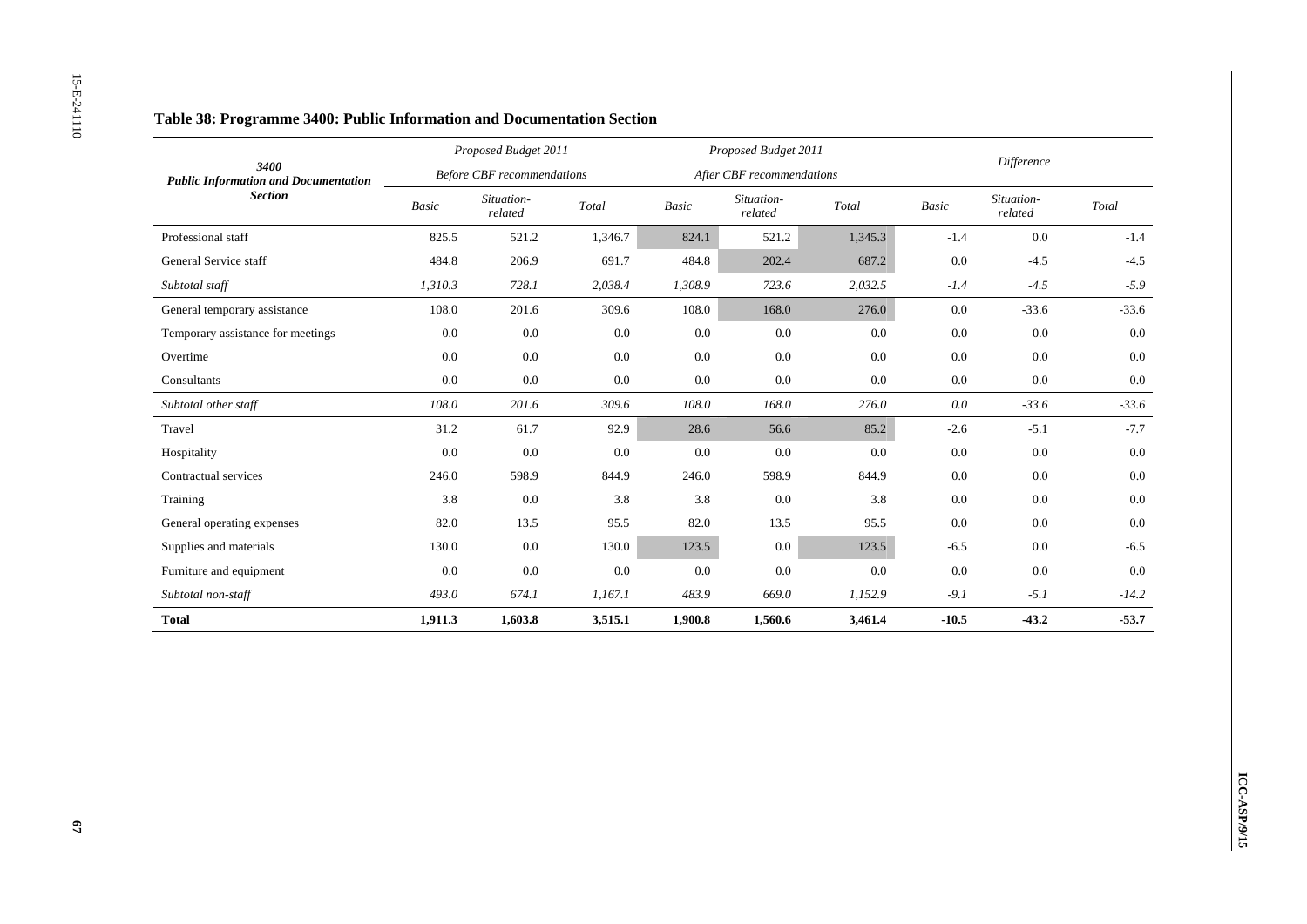### **ICC-ASP:** Sub-programme 3410: Office of the Head *Proposed Budget 2011 Proposed Budget 2011 Proposed Budget 2011 Proposed Budget 2011 Proposed Budget 2011 Before CBF recommendations After CBF recommendations Difference 3410 Office of the Head Basic Situation- related Total Basic Situation- related Total Basic Situation- related Total*  Professional staff 140.1 0.0 140.1 140.1 0.0 140.1 0.0 0.0 0.0  $0.0\,$ General Service staff 60.6 0.0 60.6 60.6 0.0 60.6 0.0 0.0 0.0  $0.0\,$ *Subtotal staff 200.7 0.0 200.7 200.7 0.0 200.7 0.0 0.0 0.0*  General temporary assistance 0.0 0.0 0.0 0.0 0.0 0.0 0.0 0.0 0.0 Temporary assistance for meetings  $0.0$   $0.0$   $0.0$   $0.0$   $0.0$   $0.0$   $0.0$   $0.0$   $0.0$   $0.0$   $0.0$   $0.0$ Overtime 0.0 0.0 0.0 0.0 0.0 0.0 0.0 0.0 0.0 Consultants 0.0 0.0 0.0 0.0 0.0 0.0 0.0 0.0 0.0  $0.0\,$ *Subtotal other staff 0.0 0.0 0.0 0.0 0.0 0.0 0.0 0.0 0.0*  Travel 16.1 0.0 16.1 14.8 0.0 14.8 -1.3 0.0 -1.3  $-1.3$ Hospitality 0.0 0.0 0.0 0.0 0.0 0.0 0.0 Contractual services 0.0 0.0 0.0 0.0 0.0 0.0 0.0 0.0 0.0  $0.0\,$ Traininig 0.0 0.0 0.0 0.0 0.0 0.0 0.0 0.0 0.0 General operating expenses  $0.0$   $0.0$   $0.0$   $0.0$   $0.0$   $0.0$   $0.0$   $0.0$   $0.0$   $0.0$   $0.0$   $0.0$   $0.0$ Supplies and materials 0.0 0.0 0.0 0.0 0.0 0.0 0.0 0.0 0.0 Furniture and equipment  $0.0$   $0.0$   $0.0$   $0.0$   $0.0$   $0.0$   $0.0$   $0.0$   $0.0$   $0.0$   $0.0$   $0.0$   $0.0$   $0.0$ *Subtotal non-staff 16.1 0.0 16.1 14.8 0.0 14.8 -1.3 0.0 -1.3*  **Total 216.8 0.0 216.8 215.5 0.0 215.5 -1.3 0.0 -1.3**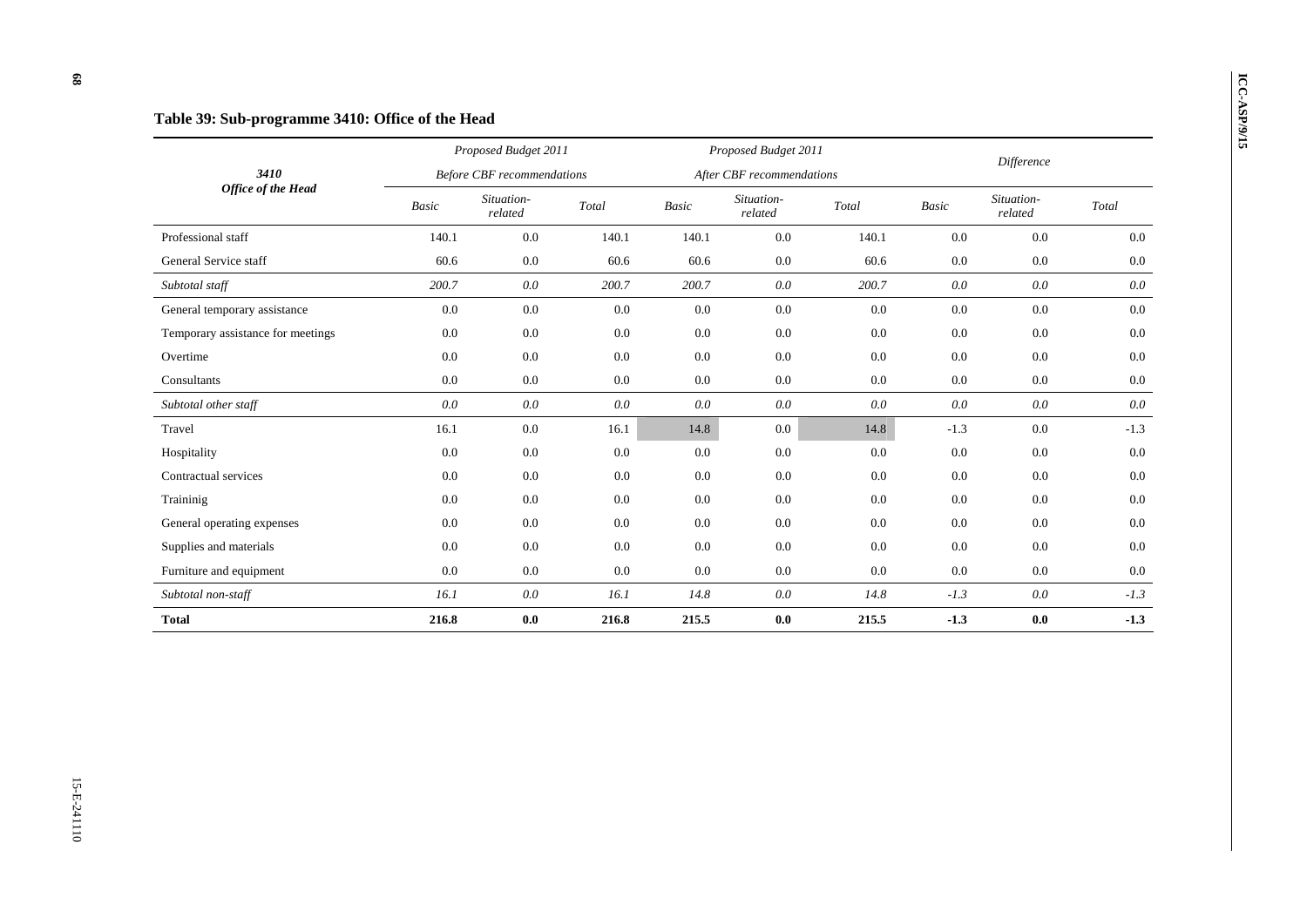|                                   |                          | Proposed Budget 2011              |                                             |             | Proposed Budget 2011      |                                             |                          | Difference            |                                             |
|-----------------------------------|--------------------------|-----------------------------------|---------------------------------------------|-------------|---------------------------|---------------------------------------------|--------------------------|-----------------------|---------------------------------------------|
| 3420                              |                          | <b>Before CBF</b> recommendations |                                             |             | After CBF recommendations |                                             |                          |                       |                                             |
| Library                           | $\label{eq:basic} Basic$ | Situation-<br>related             | $\operatorname{\mathcal{T}\!\mathit{otal}}$ | $\it Basic$ | Situation-<br>related     | $\operatorname{\mathcal{T}\!\mathit{otal}}$ | $\label{eq:basic} Basic$ | Situation-<br>related | $\operatorname{\mathcal{T}\!\mathit{otal}}$ |
| Professional staff                | 196.1                    | $0.0\,$                           | 196.1                                       | 195.6       | $0.0\,$                   | 195.6                                       | $-0.5$                   | $0.0\,$               | $-0.5$                                      |
| General Service staff             | 121.2                    | $0.0\,$                           | 121.2                                       | 121.2       | 0.0                       | 121.2                                       | $0.0\,$                  | 0.0                   | $0.0\,$                                     |
| Subtotal staff                    | 317.3                    | $0.0\,$                           | 317.3                                       | 316.8       | $0.0\,$                   | 316.8                                       | $-0.5$                   | $0.0\,$               | $-0.5$                                      |
| General temporary assistance      | $0.0\,$                  | $0.0\,$                           | $0.0\,$                                     | $0.0\,$     | $0.0\,$                   | $0.0\,$                                     | $0.0\,$                  | $0.0\,$               |                                             |
| Temporary assistance for meetings | $0.0\,$                  | $0.0\,$                           | $0.0\,$                                     | $0.0\,$     | $0.0\,$                   | 0.0                                         | 0.0                      | $0.0\,$               |                                             |
| Overtime                          | 0.0                      | $0.0\,$                           | $0.0\,$                                     | 0.0         | 0.0                       | $0.0\,$                                     | 0.0                      | 0.0                   |                                             |
| Consultants                       | 0.0                      | $0.0\,$                           | $0.0\,$                                     | $0.0\,$     | $0.0\,$                   | $0.0\,$                                     | 0.0                      | 0.0                   | $0.0\,$                                     |
| Subtotal other staff              | $0.0\,$                  | $0.0\,$                           | $0.0\,$                                     | $0.0\,$     | $0.0\,$                   | $0.0\,$                                     | $0.0\,$                  | $0.0\,$               |                                             |
| Travel                            | 2.5                      | $0.0\,$                           | $2.5\,$                                     | 2.3         | $0.0\,$                   | 2.3                                         | $-0.2$                   | $0.0\,$               | $-0.2$                                      |
| Hospitality                       | 0.0                      | $0.0\,$                           | 0.0                                         | 0.0         | $0.0\,$                   | 0.0                                         | $0.0\,$                  | 0.0                   |                                             |
| Contractual services              | 46.0                     | 0.0                               | 46.0                                        | 46.0        | $0.0\,$                   | 46.0                                        | 0.0                      | 0.0                   |                                             |
| Traininig                         | 2.2                      | $0.0\,$                           | $2.2\,$                                     | $2.2\,$     | $0.0\,$                   | $2.2\,$                                     | $0.0\,$                  | $0.0\,$               |                                             |
| General operating expenses        | 82.0                     | $0.0\,$                           | 82.0                                        | 82.0        | $0.0\,$                   | 82.0                                        | $0.0\,$                  | $0.0\,$               |                                             |
| Supplies and materials            | 130.0                    | $0.0\,$                           | 130.0                                       | 123.5       | $0.0\,$                   | 123.5                                       | $-6.5$                   | $0.0\,$               | $-6.5$                                      |
| Furniture and equipment           | $0.0\,$                  | $0.0\,$                           | 0.0                                         | $0.0\,$     | $0.0\,$                   | $0.0\,$                                     | $0.0\,$                  | $0.0\,$               |                                             |
| Subtotal non-staff                | 262.7                    | $0.0\,$                           | 262.7                                       | 256.0       | $0.0\,$                   | $256.0\,$                                   | $-6.7$                   | $0.0\,$               | $-6.7$                                      |
| <b>Total</b>                      | 580.0                    | $\mathbf{0.0}$                    | 580.0                                       | 572.8       | $0.0\,$                   | 572.8                                       | $-7.2$                   | $0.0\,$               | $-7.2$                                      |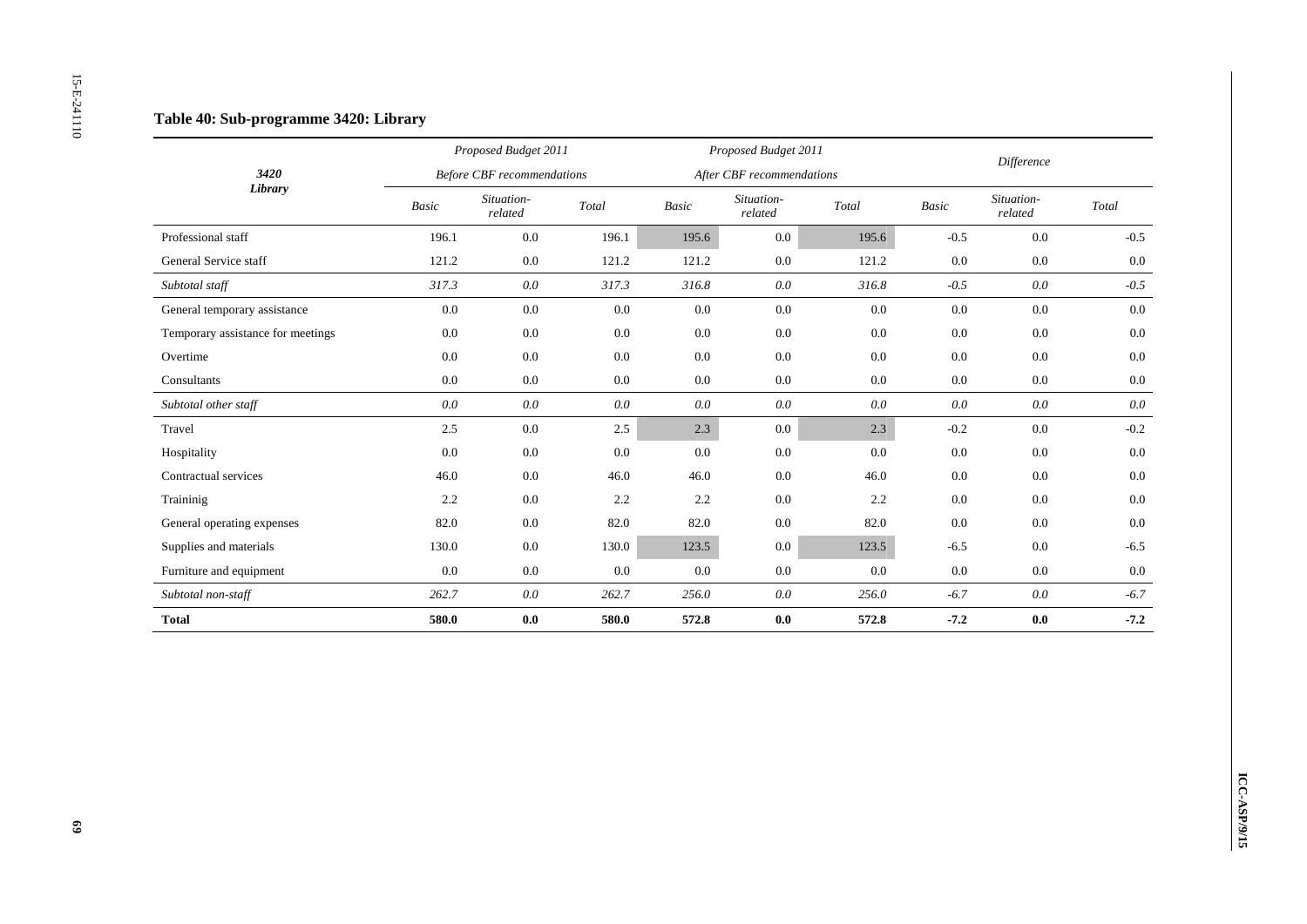|                                   |              | Proposed Budget 2011              |       |              | Proposed Budget 2011      |         |              |                       |         |  |
|-----------------------------------|--------------|-----------------------------------|-------|--------------|---------------------------|---------|--------------|-----------------------|---------|--|
| 3430                              |              | <b>Before CBF</b> recommendations |       |              | After CBF recommendations |         | Difference   |                       |         |  |
| <b>Public Affairs Unit</b>        | <b>Basic</b> | Situation-<br>related             | Total | <b>Basic</b> | Situation-<br>related     | Total   | <b>Basic</b> | Situation-<br>related | Total   |  |
| Professional staff                | 293.2        | 0.0                               | 293.2 | 292.7        | 0.0                       | 292.7   | $-0.5$       | 0.0                   | $-0.5$  |  |
| General Service staff             | 242.4        | 0.0                               | 242.4 | 242.4        | 0.0                       | 242.4   | 0.0          | 0.0                   | 0.0     |  |
| Subtotal staff                    | 535.6        | $0.0\,$                           | 535.6 | 535.1        | 0.0                       | 535.1   | $-0.5$       | $0.0\,$               | $-0.5$  |  |
| General temporary assistance      | 0.0          | 100.8                             | 100.8 | 0.0          | 89.6                      | 89.6    | 0.0          | $-11.2$               | $-11.2$ |  |
| Temporary assistance for meetings | 0.0          | 0.0                               | 0.0   | 0.0          | $0.0\,$                   | $0.0\,$ | 0.0          | 0.0                   | 0.0     |  |
| Overtime                          | 0.0          | 0.0                               | 0.0   | 0.0          | 0.0                       | 0.0     | 0.0          | 0.0                   | 0.0     |  |
| Consultants                       | 0.0          | 0.0                               | 0.0   | 0.0          | 0.0                       | 0.0     | 0.0          | 0.0                   | 0.0     |  |
| Subtotal other staff              | 0.0          | 100.8                             | 100.8 | 0.0          | 89.6                      | 89.6    | 0.0          | $-11.2$               | $-11.2$ |  |
| Travel                            | 12.6         | 0.0                               | 12.6  | 11.6         | 0.0                       | 11.6    | $-1.0$       | 0.0                   | $-1.0$  |  |
| Hospitality                       | 0.0          | 0.0                               | 0.0   | 0.0          | 0.0                       | 0.0     | 0.0          | 0.0                   | 0.0     |  |
| Contractual services              | 140.0        | 70.0                              | 210.0 | 140.0        | 70.0                      | 210.0   | 0.0          | 0.0                   | 0.0     |  |
| Traininig                         | 1.6          | 0.0                               | 1.6   | 1.6          | 0.0                       | 1.6     | 0.0          | 0.0                   | $0.0\,$ |  |
| General operating expenses        | 0.0          | 0.0                               | 0.0   | 0.0          | 0.0                       | 0.0     | 0.0          | 0.0                   | 0.0     |  |
| Supplies and materials            | 0.0          | 0.0                               | 0.0   | 0.0          | 0.0                       | 0.0     | 0.0          | 0.0                   | 0.0     |  |
| Furniture and equipment           | 0.0          | 0.0                               | 0.0   | 0.0          | 0.0                       | 0.0     | 0.0          | 0.0                   | 0.0     |  |
| Subtotal non-staff                | 154.2        | 70.0                              | 224.2 | 153.2        | 70.0                      | 223.2   | $-1.0$       | 0.0                   | $-1.0$  |  |
| <b>Total</b>                      | 689.8        | 170.8                             | 860.6 | 688.3        | 159.6                     | 847.9   | $-1.5$       | $-11.2$               | $-12.7$ |  |

 $\omega$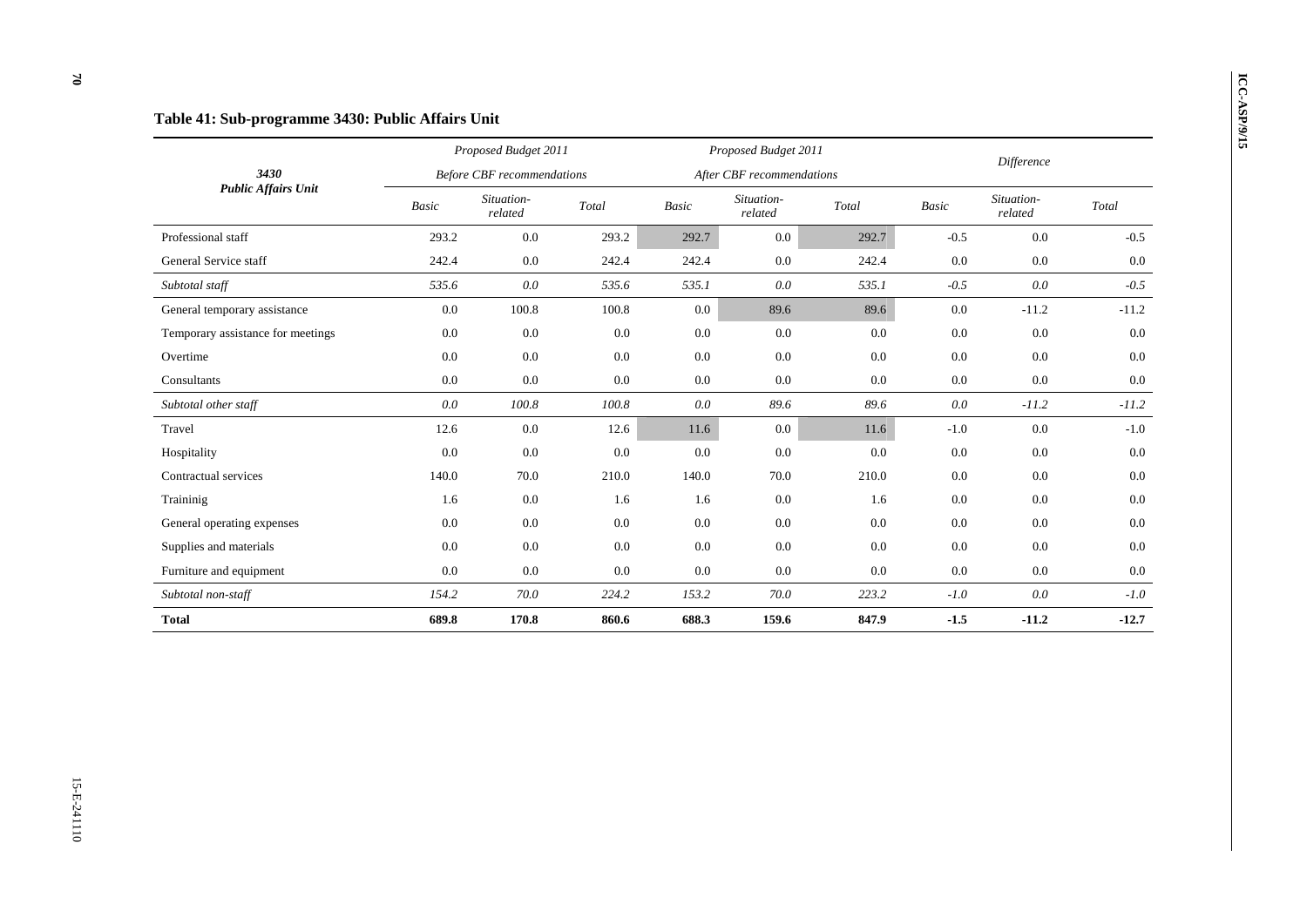|                                   |                          | Proposed Budget 2011              |                        |                          | Proposed Budget 2011      |                                             | Difference  |                       |                        |
|-----------------------------------|--------------------------|-----------------------------------|------------------------|--------------------------|---------------------------|---------------------------------------------|-------------|-----------------------|------------------------|
| 3440<br><b>Outreach Unit</b>      |                          | <b>Before CBF</b> recommendations |                        |                          | After CBF recommendations |                                             |             |                       |                        |
|                                   | $\label{eq:basic} Basic$ | Situation-<br>related             | $\operatorname{Total}$ | $\label{eq:basic} Basic$ | Situation-<br>related     | $\operatorname{\mathcal{T}\!\mathit{otal}}$ | $\it Basic$ | Situation-<br>related | $\operatorname{Total}$ |
| Professional staff                | 196.1                    | 521.2                             | 717.3                  | 195.6                    | 521.2                     | 716.8                                       | $-0.5$      | $0.0\,$               | $-0.5$                 |
| General Service staff             | 60.6                     | 206.9                             | 267.5                  | 60.6                     | 202.4                     | 263.0                                       | 0.0         | $-4.5$                | $-4.5$                 |
| Subtotal staff                    | 256.7                    | 728.1                             | 984.8                  | 256.2                    | 723.6                     | 979.9                                       | $-0.5$      | $-4.5$                | $-4.9$                 |
| General temporary assistance      | 108.0                    | 100.8                             | 208.8                  | 108.0                    | 78.4                      | 186.4                                       | $0.0\,$     | $-22.4$               | $-22.4$                |
| Temporary assistance for meetings | $0.0\,$                  | $0.0\,$                           | $0.0\,$                | $0.0\,$                  | 0.0                       | $0.0\,$                                     | 0.0         | $0.0\,$               | $0.0\,$                |
| Overtime                          | 0.0                      | $0.0\,$                           | $0.0\,$                | 0.0                      | 0.0                       | $0.0\,$                                     | 0.0         | 0.0                   | 0.0                    |
| Consultants                       | $0.0\,$                  | 0.0                               | $0.0\,$                | $0.0\,$                  | 0.0                       | $0.0\,$                                     | $0.0\,$     | $0.0\,$               | $0.0\,$                |
| Subtotal other staff              | $108.0\,$                | $100.8\,$                         | $208.8\,$              | $108.0\,$                | 78.4                      | 186.4                                       | $0.0\,$     | $-22.4$               | $-22.4$                |
| Travel                            | $0.0\,$                  | 61.7                              | 61.7                   | $0.0\,$                  | 56.6                      | 56.6                                        | $0.0\,$     | $-5.1$                | $-5.1$                 |
| Hospitality                       | 0.0                      | 0.0                               | 0.0                    | 0.0                      | $0.0\,$                   | 0.0                                         | 0.0         | 0.0                   | 0.0                    |
| Contractual services              | 60.0                     | 528.9                             | 588.9                  | 60.0                     | 528.9                     | 588.9                                       | 0.0         | 0.0                   | $0.0\,$                |
| Traininig                         | $0.0\,$                  | $0.0\,$                           | $0.0\,$                | $0.0\,$                  | $0.0\,$                   | $0.0\,$                                     | $0.0\,$     | $0.0\,$               | $0.0\,$                |
| General operating expenses        | $0.0\,$                  | 13.5                              | 13.5                   | $0.0\,$                  | 13.5                      | 13.5                                        | $0.0\,$     | $0.0\,$               | $0.0\,$                |
| Supplies and materials            | $0.0\,$                  | $0.0\,$                           | $0.0\,$                | $0.0\,$                  | $0.0\,$                   | $0.0\,$                                     | 0.0         | $0.0\,$               | $0.0\,$                |
| Furniture and equipment           | 0.0                      | $0.0\,$                           | $0.0\,$                | $0.0\,$                  | $0.0\,$                   | $0.0\,$                                     | $0.0\,$     | $0.0\,$               | 0.0                    |
| Subtotal non-staff                | $60.0\,$                 | 604.1                             | 664.1                  | $60.0\,$                 | 599.0                     | 659.0                                       | $0.0\,$     | $-5.1$                | $-5.1$                 |
| <b>Total</b>                      | 424.7                    | 1,433.0                           | 1,857.7                | 424.2                    | 1,401.0                   | 1,825.2                                     | $-0.5$      | $-32.0$               | $-32.5$                |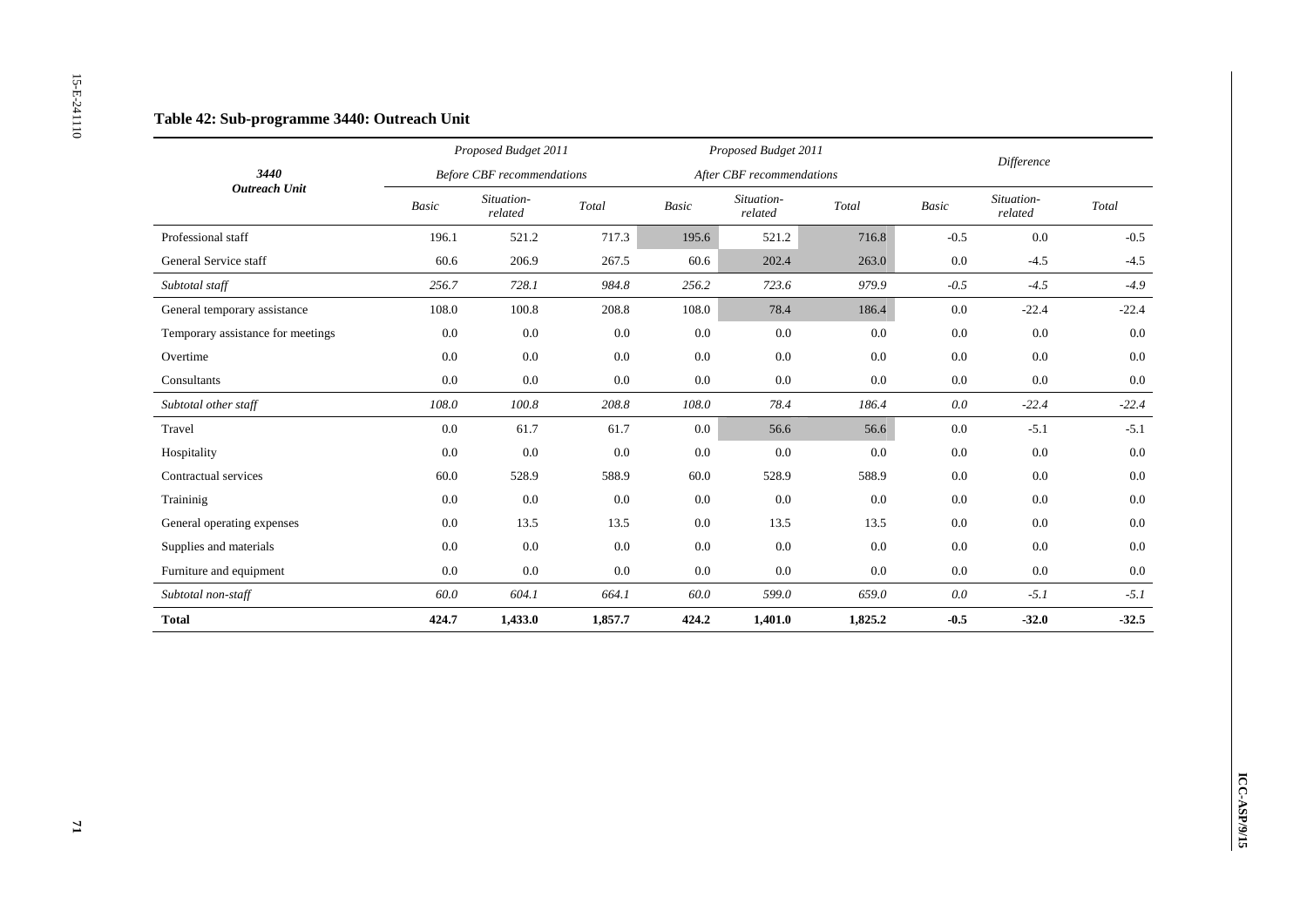|                                                       |              | Proposed Budget 2011              |         |         | Proposed Budget 2011      |         | <b>Difference</b> |                       |          |  |
|-------------------------------------------------------|--------------|-----------------------------------|---------|---------|---------------------------|---------|-------------------|-----------------------|----------|--|
| Programme IV<br>Secretariat of the Assembly of States |              | <b>Before CBF</b> recommendations |         |         | After CBF recommendations |         |                   |                       |          |  |
| <b>Parties</b>                                        | <b>Basic</b> | Situation-<br>related             | Total   | Basic   | Situation-<br>related     | Total   | <b>Basic</b>      | Situation-<br>related | Total    |  |
| Professional staff                                    | 648.3        |                                   | 648.3   | 568.0   |                           | 568.0   | $-80.3$           |                       | $-80.3$  |  |
| General Service staff                                 | 275.4        |                                   | 275.4   | 275.4   |                           | 275.4   |                   |                       |          |  |
| Subtotal staff                                        | 923.7        |                                   | 923.7   | 843.4   |                           | 843.4   | $-80.3$           |                       | $-80.3$  |  |
| General temporary assistance                          | 350.0        |                                   | 350.0   | 424.0   |                           | 424.0   | 74.0              |                       | 74.0     |  |
| Temporary assistance for meetings                     | 700.0        |                                   | 700.0   | 700.0   |                           | 700.0   |                   |                       |          |  |
| Overtime                                              | 38.0         |                                   | 38.0    | 38.0    |                           | 38.0    |                   |                       |          |  |
| Consultants                                           |              |                                   |         |         |                           |         |                   |                       |          |  |
| Subtotal other staff                                  | 1,088.0      |                                   | 1,088.0 | 1,162.0 |                           | 1,162.0 | 74.0              |                       | 74.0     |  |
| Travel                                                | 306.9        |                                   | 306.9   | 197.8   |                           | 197.8   | $-109.1$          |                       | $-109.1$ |  |
| Hospitality                                           | 10.0         |                                   | 10.0    | 10.0    |                           | 10.0    |                   |                       |          |  |
| Contractual services                                  | 693.0        |                                   | 693.0   | 693.0   |                           | 693.0   |                   |                       |          |  |
| Training                                              | 9.0          |                                   | 9.0     | 9.0     |                           | 9.0     |                   |                       |          |  |
| General operating expenses                            | 30.0         |                                   | 30.0    | 29.3    |                           | 29.3    | $-0.8$            |                       | $-0.8$   |  |
| Supplies and materials                                | 25.0         |                                   | 25.0    | 23.8    |                           | 23.8    | $-1.3$            |                       | $-1.3$   |  |
| Furniture and equipment                               | 10.0         |                                   | 10.0    | 10.0    |                           | 10.0    |                   |                       |          |  |
| Subtotal non-staff                                    | 1,083.9      |                                   | 1,083.9 | 972.8   |                           | 972.8   | $-111.1$          |                       | $-111.1$ |  |
| <b>Total</b>                                          | 3,095.6      |                                   | 3,095.6 | 2,978.2 |                           | 2,978.2 | $-117.4$          |                       | $-117.4$ |  |

## **ICC-ASP-43:** Major Programme IV: Secretariat of the Assembly of States Parties *Proposed Budget 2011 Proposed Budget 2011 Proposed Budget 2011 Proposed Budget 2011 Proposed Budget 2011*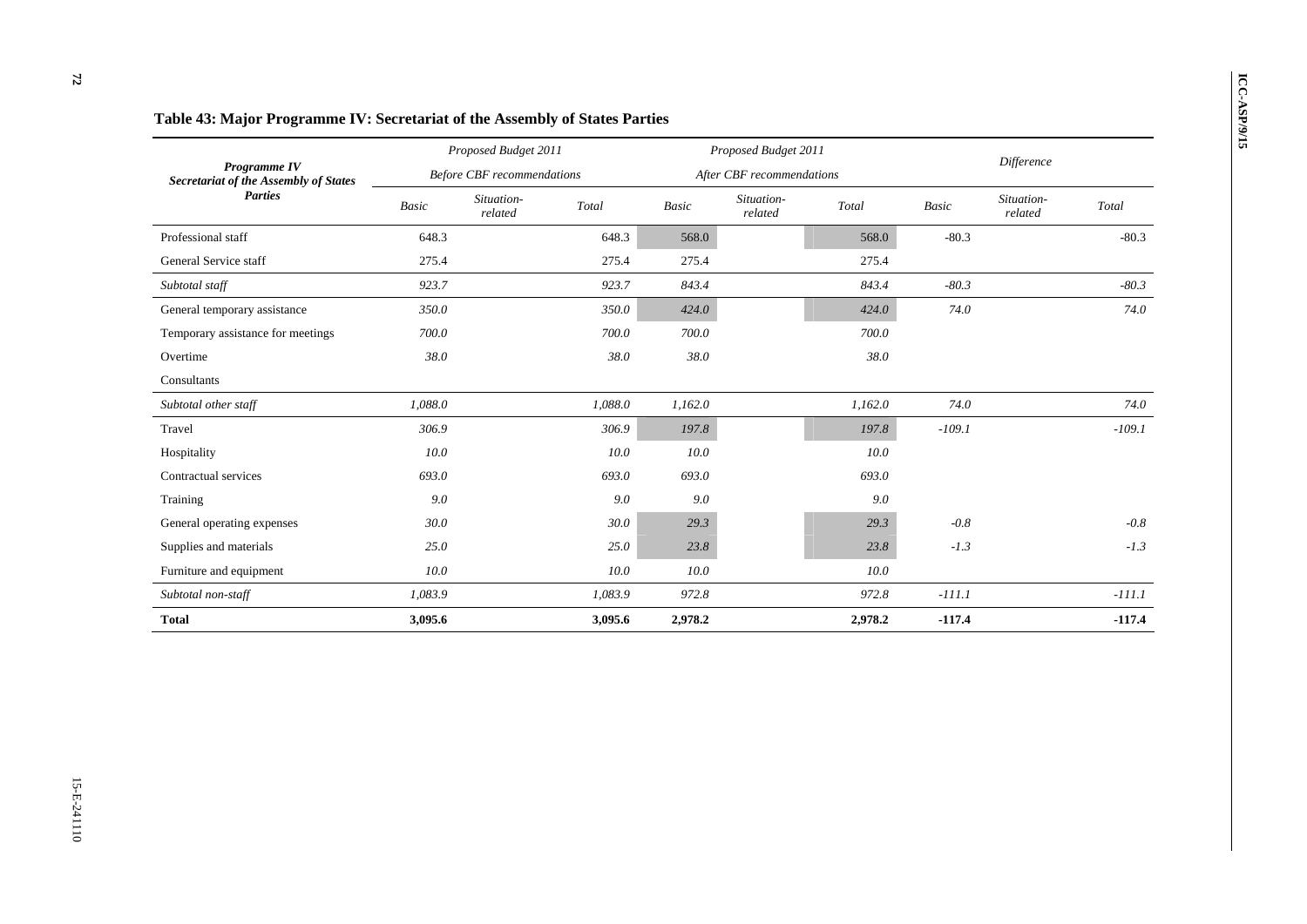| 4100                              |                          | Proposed Budget 2011              |                                             |                          | Proposed Budget 2011      |                                             | Difference |                         |            |
|-----------------------------------|--------------------------|-----------------------------------|---------------------------------------------|--------------------------|---------------------------|---------------------------------------------|------------|-------------------------|------------|
|                                   |                          | <b>Before CBF</b> recommendations |                                             |                          | After CBF recommendations |                                             |            |                         |            |
| Conference                        | $\label{eq:basic} Basic$ | Situation-<br>related             | $\operatorname{\mathcal{T}\!\mathit{otal}}$ | $\label{eq:basic} Basic$ | Situation-<br>$related$   | $\operatorname{\mathcal{T}\!\mathit{otal}}$ | Basic      | Situation-<br>$related$ | Total      |
| Professional staff                |                          |                                   |                                             |                          |                           |                                             |            |                         |            |
| General Service staff             |                          |                                   |                                             |                          |                           |                                             |            |                         |            |
| Subtotal staff                    |                          |                                   |                                             |                          |                           |                                             |            |                         |            |
| General temporary assistance      | $350.0\,$                |                                   | 350.0                                       | 350.0                    |                           | 350.0                                       |            |                         |            |
| Temporary assistance for meetings | $700.0\,$                |                                   | $700.0\,$                                   | 700.0                    |                           | $700.0\,$                                   |            |                         |            |
| Overtime                          | 20.0                     |                                   | 20.0                                        | 20.0                     |                           | 20.0                                        |            |                         |            |
| ${\bf Consultants}$               |                          |                                   |                                             |                          |                           |                                             |            |                         |            |
| Subtotal other staff              | 1,070.0                  |                                   | 1,070.0                                     | 1,070.0                  |                           | 1,070.0                                     |            |                         |            |
| Travel                            | 207.9                    |                                   | 207.9                                       | 98.8                     |                           | 98.8                                        | $-109.1$   |                         | $-109.1$   |
| Hospitality                       |                          |                                   |                                             |                          |                           |                                             |            |                         |            |
| Contractual services              | 681.0                    |                                   | 681.0                                       | 681.0                    |                           | 681.0                                       |            |                         |            |
| Training                          |                          |                                   |                                             |                          |                           |                                             |            |                         |            |
| General operating expenses        | 25.0                     |                                   | 25.0                                        | 24.4                     |                           | 24.4                                        | $-0.6$     |                         | $-0.6$     |
| Supplies and materials            | $20.0\,$                 |                                   | $20.0\,$                                    | $19.0\,$                 |                           | $19.0\,$                                    | $-1.0\,$   |                         | $-1.0\,$   |
| Furniture and equipment           |                          |                                   |                                             |                          |                           |                                             |            |                         |            |
| Subtotal non-staff                | 933.9                    |                                   | 933.9                                       | 823.2                    |                           | 823.2                                       | $-110.7$   |                         | $-110.7\,$ |
| <b>Total</b>                      | 2,003.9                  |                                   | 2,003.9                                     | 1,893.2                  |                           | 1,893.2                                     | $-110.7$   |                         | $-110.7$   |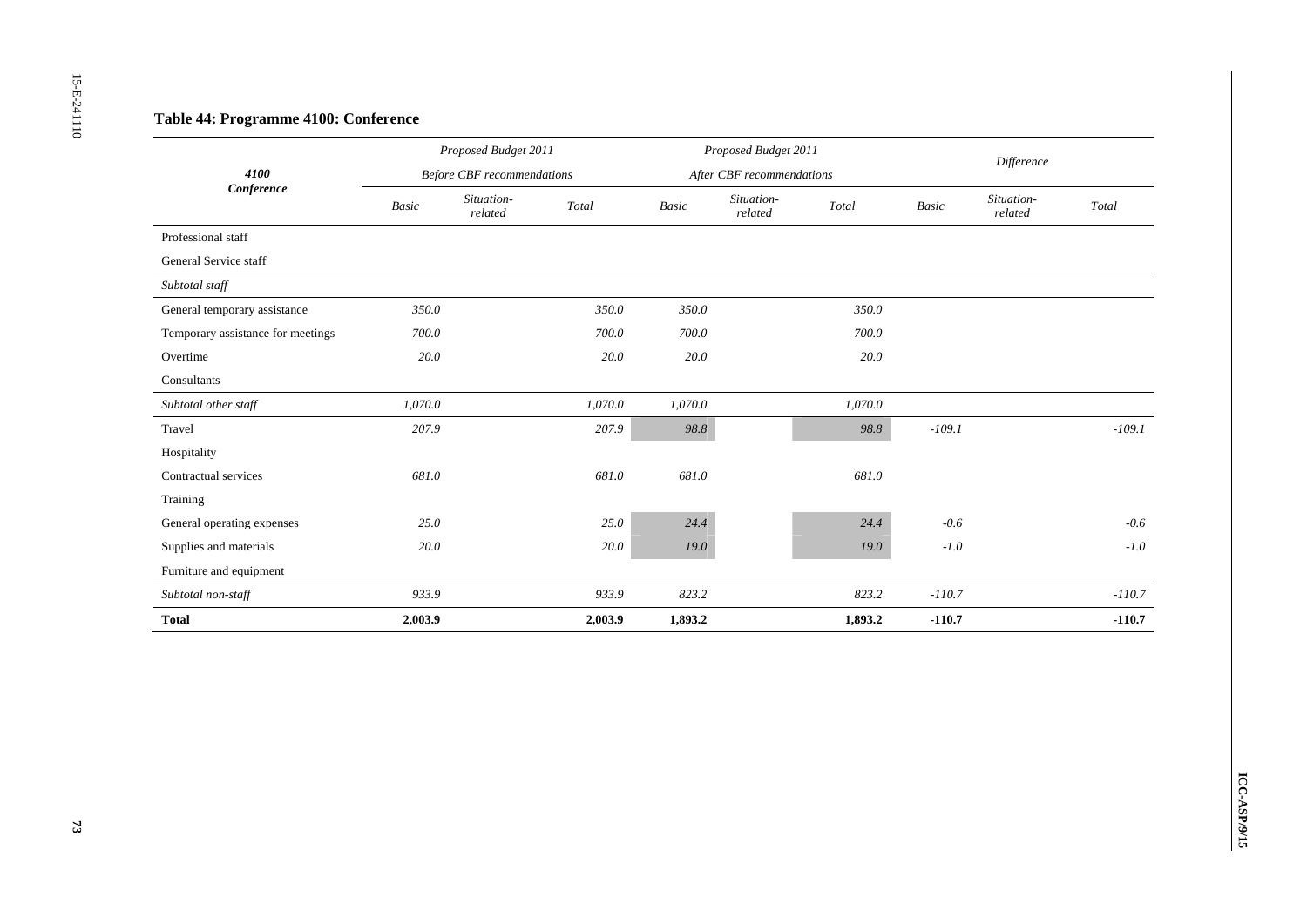# **ICC-ASP Table 45: Programme 4200: Secretariat of ASP** *Proposed Budget 2011 Proposed Budget 2011 Proposed Budget 2011 Proposed Budget 2011 Proposed Budget 2011 Before CBF recommendations After CBF recommendations Difference 4200 Secretariat of ASP Basic Situation- related Total Basic Situation- related Total Basic Situation- related Total*  Professional staff 648.3 648.3 568.0 568.0 -80.3 -80.3  $-80.3$ General Service staff 275.4 275.4 275.4 275.4 275.4 275.4 *Subtotal staff 923.7 923.7 843.4 843.4 -80.3 -80.3*  General temporary assistance *74.0 74.0 74.0 74.0 74.0 74.0 74.0 74.0 74.0 74.0 74.0 74.0* Temporary assistance for meetings Overtime *18.0 18.0 18.0 18.0* Consultants *Subtotal other staff 18.0 18.0 92.0 92.0 74.0 74.0*  Travel *99.0 99.0 99.0 99.0* 99.0 Hospitality *10.0 10.0 10.0 10.0*  Contractual services *12.0 12.0 12.0 12.0*  $12.0$ Training *9.0 9.0 9.0 9.0*  General operating expenses *5.0 5.0 4.9 4.9 -0.1 -0.1*  Supplies and materials *5.0 5.0 4.8 4.8 -0.3 -0.3*  Furniture and equipment *10.0 10.0 10.0 10.0 10.0 10.0 10.0 Subtotal non-staff 150.0 150.0 149.6 149.6 -0.4 -0.4*  **Total 1,091.7 1,091.7 1,085.0 1,085.0 -6.7 -6.7**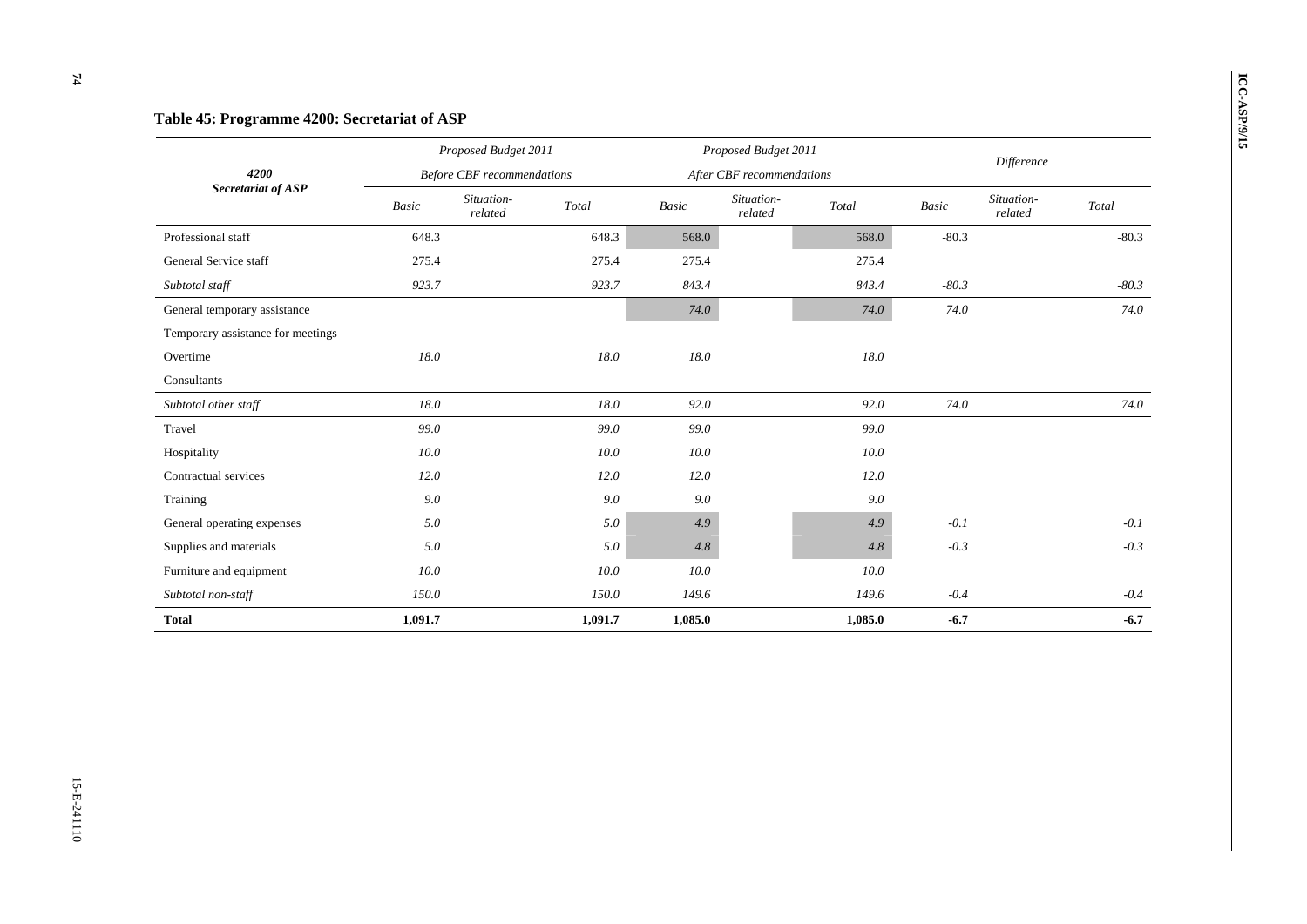|                                                  |             | Proposed Budget 2011              |                                             |         | Proposed Budget 2011      |                        |            |                         |         |  |
|--------------------------------------------------|-------------|-----------------------------------|---------------------------------------------|---------|---------------------------|------------------------|------------|-------------------------|---------|--|
| 6100<br><b>Secretariat of the Trust Fund for</b> |             | <b>Before CBF</b> recommendations |                                             |         | After CBF recommendations |                        | Difference |                         |         |  |
| <b>Victims</b>                                   | $\it Basic$ | Situation-<br>$related$           | $\operatorname{\mathcal{T}\!\mathit{otal}}$ | Basic   | Situation-<br>related     | $\operatorname{Total}$ | Basic      | Situation-<br>$related$ | Total   |  |
| Professional staff                               | 159.0       | 422.4                             | 581.4                                       | 159.0   | 422.4                     | 581.4                  |            |                         |         |  |
| General Service staff                            | 60.6        | 60.6                              | 121.2                                       | 60.6    | 60.6                      | 121.2                  |            |                         |         |  |
| Subtotal staff                                   | 219.6       | 483.0                             | 702.6                                       | 219.6   | 483.0                     | 702.6                  |            |                         |         |  |
| General temporary assistance                     |             | 61.2                              | 61.2                                        |         | 61.2                      | 61.2                   |            |                         |         |  |
| Temporary assistance for meetings                |             |                                   |                                             |         |                           |                        |            |                         |         |  |
| Overtime                                         |             |                                   |                                             |         |                           |                        |            |                         |         |  |
| Consultants                                      | 20.0        | 40.0                              | 60.0                                        | 20.5    | $8.0\,$                   | 28.5                   | $0.5\,$    | $-32.0$                 | $-31.5$ |  |
| Subtotal other staff                             | $20.0\,$    | 101.2                             | 121.2                                       | 20.5    | 69.2                      | 89.7                   | 0.5        | $-32.0$                 | $-31.5$ |  |
| Travel                                           | 108.4       | 129.4                             | 237.8                                       | 97.6    | 116.5                     | 214.0                  | $-10.8$    | $-12.9$                 | $-23.8$ |  |
| Hospitality                                      | 5.0         |                                   | 5.0                                         | 5.0     |                           | 5.0                    |            |                         |         |  |
| Contractual services                             | 83.5        | 62.0                              | 145.5                                       | 83.5    | 62.0                      | 145.5                  |            |                         |         |  |
| Training                                         | $2.6\,$     | 24.4                              | 27.0                                        | $2.6\,$ | 24.4                      | 27.0                   |            |                         |         |  |
| General operating expenses                       | 5.0         | 14.0                              | 19.0                                        | 4.9     | 13.7                      | 18.5                   | $-0.1$     | $-0.4$                  | $-0.5$  |  |
| Supplies and materials                           | 3.0         |                                   | 3.0                                         | $2.9\,$ |                           | 2.9                    | $-0.2$     |                         | $-0.2$  |  |
| Furniture and equipment                          |             |                                   |                                             |         |                           |                        |            |                         |         |  |
| Subtotal non-staff                               | 207.5       | 229.8                             | 437.3                                       | 196.4   | 216.5                     | 412.9                  | $-11.1$    | $-13.3$                 | $-24.4$ |  |
| <b>Total</b>                                     | 447.1       | 814.0                             | 1,261.1                                     | 436.5   | 768.7                     | 1,205.2                | $-10.6$    | $-45.3$                 | $-55.9$ |  |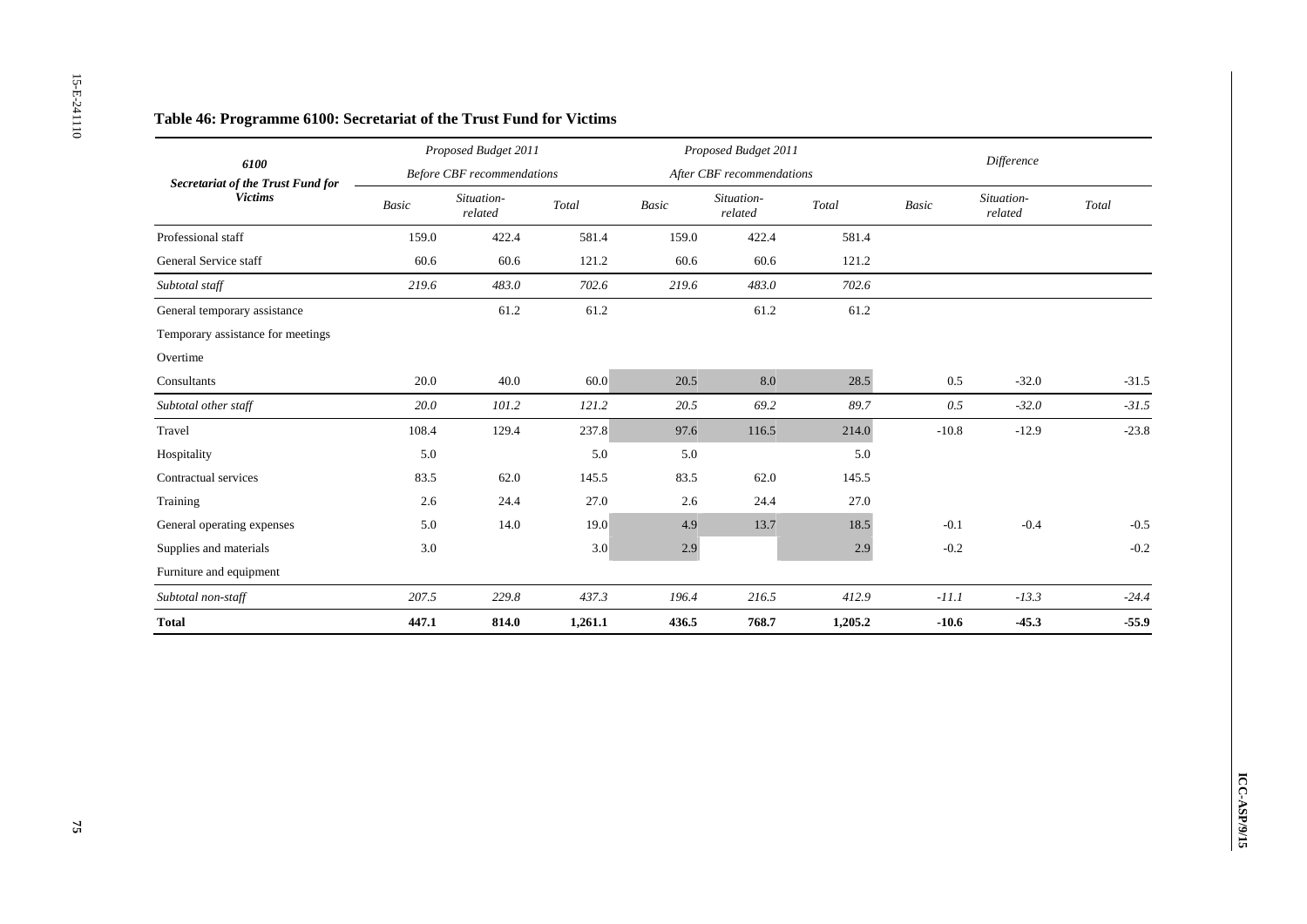|                                                  | Proposed Budget 2011 |                                   |       |       | Proposed Budget 2011      |       |            |                       |         |
|--------------------------------------------------|----------------------|-----------------------------------|-------|-------|---------------------------|-------|------------|-----------------------|---------|
| 7100                                             |                      | <b>Before CBF</b> recommendations |       |       | After CBF recommendations |       | Difference |                       |         |
| <b>Project Office for the Permanent Premises</b> | Basic                | Situation-<br>related             | Total | Basic | Situation-<br>related     | Total | Basic      | Situation-<br>related | Total   |
| Professional staff                               | 274.8                |                                   | 274.8 | 274.8 |                           | 274.8 |            |                       |         |
| General Service staff                            | 60.6                 |                                   | 60.6  | 60.6  |                           | 60.6  |            |                       |         |
| Subtotal staff                                   | 335.4                |                                   | 335.4 | 335.4 |                           | 335.4 |            |                       |         |
| General temporary assistance                     | 33.6                 |                                   | 33.6  | 16.8  |                           | 16.8  | $-16.8$    |                       | $-16.8$ |
| Temporary assistance for meetings                |                      |                                   |       |       |                           |       |            |                       |         |
| Overtime                                         |                      |                                   |       |       |                           |       |            |                       |         |
| Consultants                                      |                      |                                   |       |       |                           |       |            |                       |         |
| Subtotal other staff                             | 33.6                 |                                   | 33.6  | 16.8  |                           | 16.8  | $-16.8$    |                       | $-16.8$ |
| Travel                                           | 29.1                 |                                   | 29.1  | 26.2  |                           | 26.2  | $-2.9$     |                       | $-2.9$  |
| Hospitality                                      | 5.0                  |                                   | 5.0   | 5.0   |                           | 5.0   |            |                       |         |
| Contractual services                             | 110.0                |                                   | 110.0 | 81.0  |                           | 81.0  | $-29.0$    |                       | $-29.0$ |
| Training                                         | 12.3                 |                                   | 12.3  | 6.2   |                           | 6.2   | $-6.2$     |                       | $-6.2$  |
| General operating expenses                       | 10.0                 |                                   | 10.0  | 9.8   |                           | 9.8   | $-0.3$     |                       | $-0.3$  |
| Supplies and materials                           | 2.0                  |                                   | 2.0   | 1.9   |                           | 1.9   | $-0.1$     |                       | $-0.1$  |
| Furniture and equipment                          | 10.0                 |                                   | 10.0  | 10.0  |                           | 10.0  |            |                       |         |
| Subtotal non-staff                               | 178.4                |                                   | 178.4 | 140.0 |                           | 140.0 | $-38.4$    |                       | $-38.4$ |
| <b>Total</b>                                     | 547.4                |                                   | 547.4 | 492.2 |                           | 492.2 | $-55.2$    |                       | $-55.2$ |